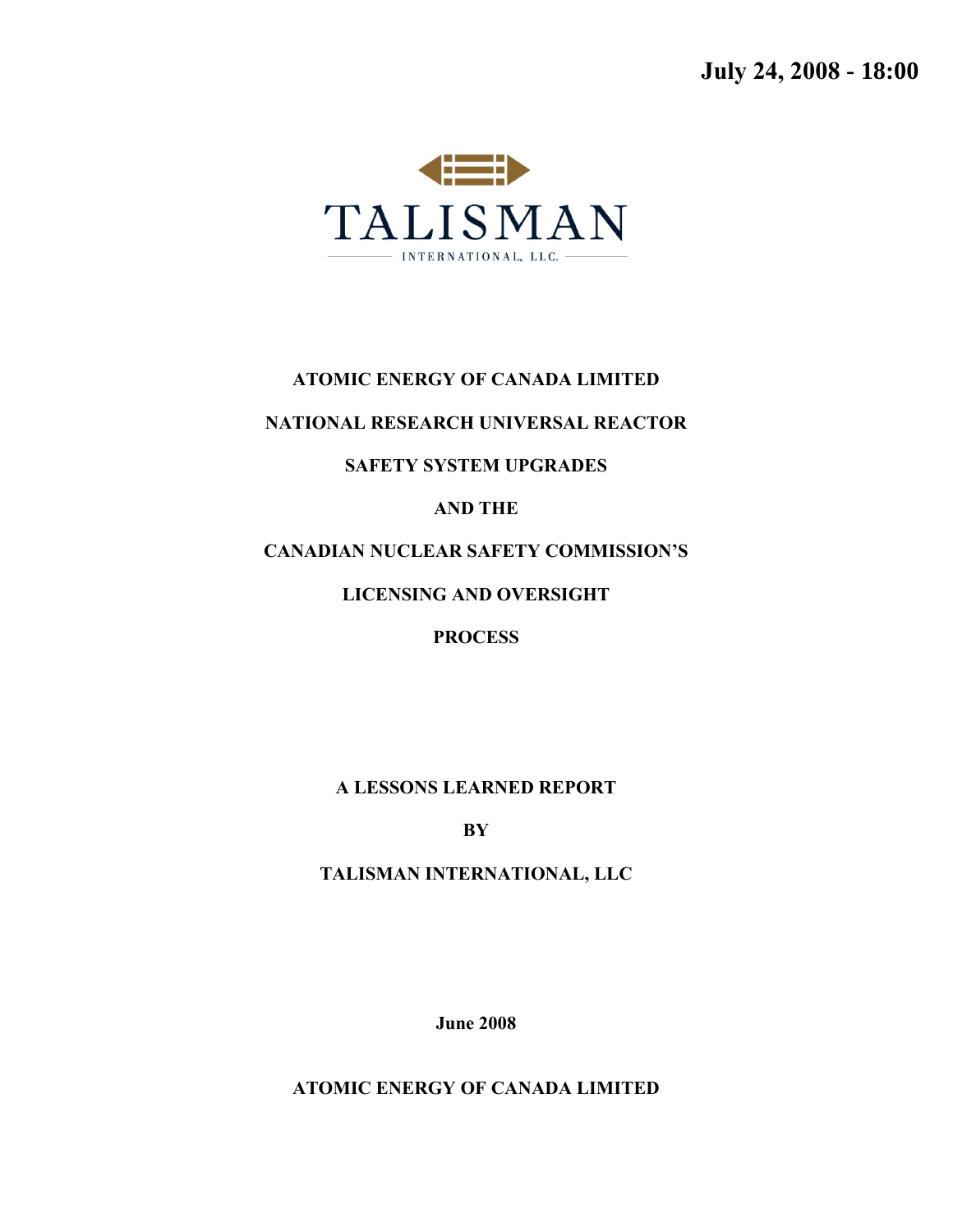## *DISCLAIMER*

*The management responses found within this document were prepared by and are the sole individual responsibility of the Canadian Nuclear Safety Commission and Atomic Energy of Canada Limited respectively, and were not part of the Lessons Learned report submitted by Talisman International LLC.*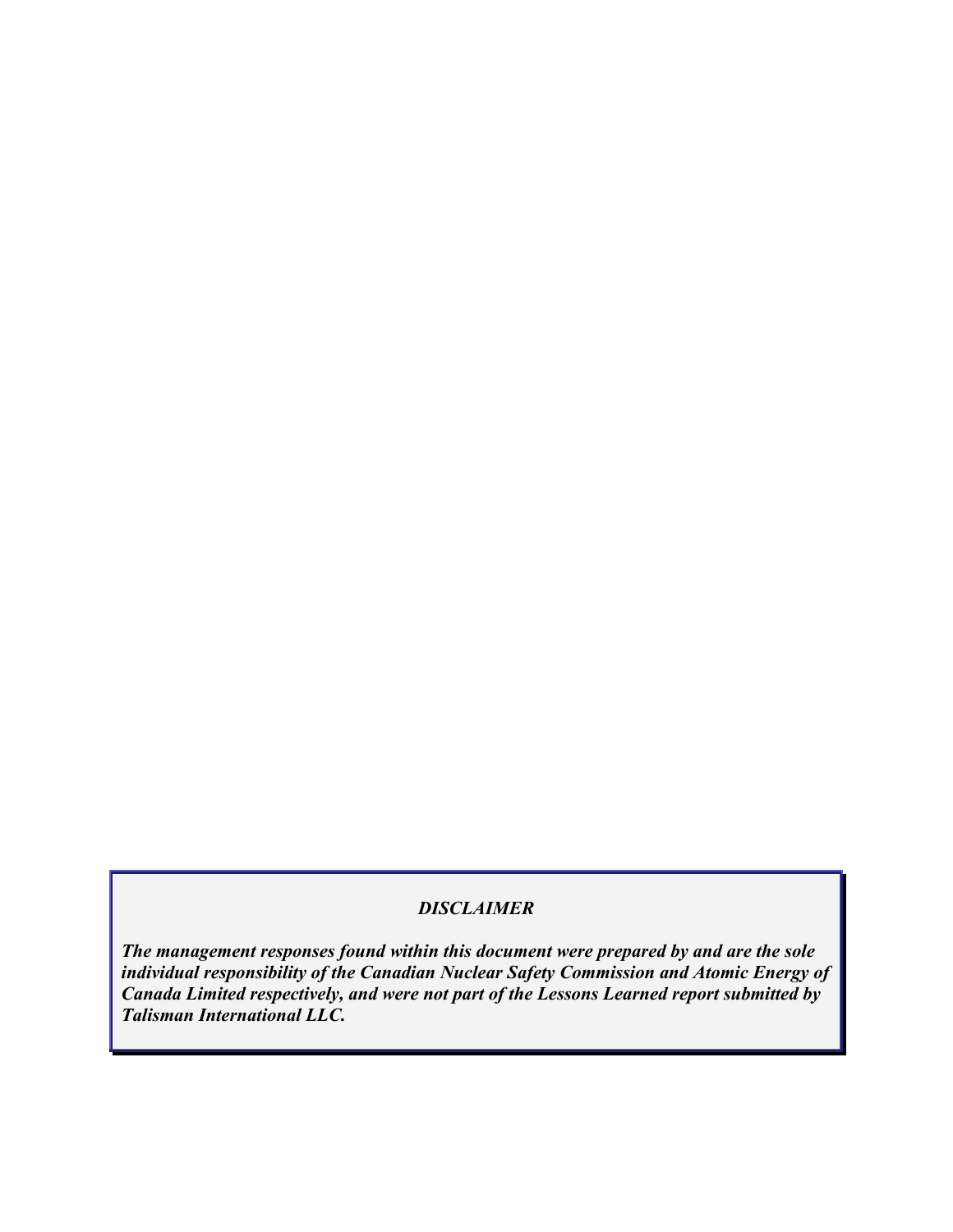# ATOMIC ENERGY OF CANADA LIMITED

### NATIONAL RESEARCH UNIVERSAL REACTOR

#### SAFETY SYSTEM UPGRADES

#### AND THE

#### **CANADIAN NUCLEAR SAFETY COMMISSION'S**

#### **LICENSING AND OVERSIGHT**

### **PROCESS**

#### A LESSONS LEARNED REPORT

#### **BY**

#### TALISMAN INTERNATIONAL, LLC

Kobert

**Hugh Thompson** 

**Jon Johnson** 

**Robert Fairbank** 

**June 2008** 

CNSC CONTRACT No. 87055-07-1041 AECL Purchase Order No. 273042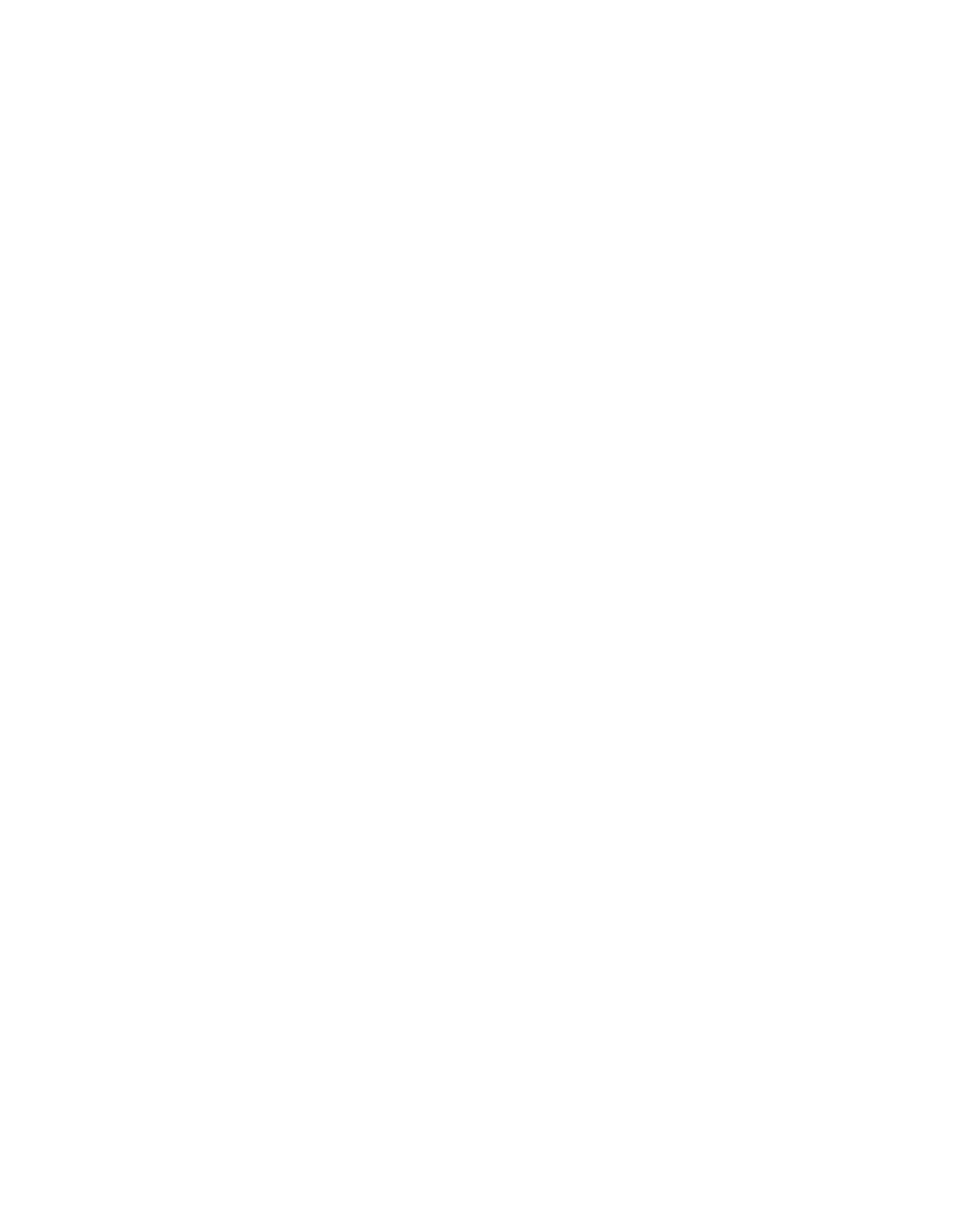## **Executive Summary**

<span id="page-4-0"></span>This report provides the results of an independent review of implementation of Atomic Energy of Canada Limited's (AECL) National Research Universal (NRU) reactor safety system upgrades and the Canadian Nuclear Safety Commission's (CNSC) licensing and oversight process. The review, performed by a team from Talisman International, LLC, consisted of document reviews and interviews, and was focused on the renewal of the NRU licence in 2005 and 2006, and the extended outage in late 2007.

In November 2005, CNSC renewed the operating licence for the NRU reactor with a licence condition that "*all 7 NRU upgrades are fully operational by December 31, 2005*." In July 2006, the licence was renewed for 63 months, based on "*recently completed safety upgrades*".

In November 2007, CNSC staff brought to AECL's attention a discrepancy between NRU documentation and the physical state of the plant. Specifically, two of the main heavy water pumps (MHWPs) were not connected to the hazards qualified Emergency Power Supply (EPS), even though some AECL documents described the upgrades as fully operational. Further investigation led to the following:

- confirmation from AECL that the connection was not in place;
- concerns from CNSC staff that operation without the connection was outside the licensing basis, and that the reactor should not operate in such a configuration without approval from the CNSC Commission;
- an ensuing unplanned extended outage of NRU, leading to an interruption in the supply of medical isotopes, until the NRU reactor operation was authorized by an Act of the Canadian Parliament.

AECL and the CNSC have taken this series of events very seriously, and commissioned Talisman International to examine the performance of the CNSC and AECL - both before and after the decisions to renew the NRU license - , identify the underlying causes of the extended outage, and make recommendations for improvements in both organizations, which would prevent a repeat occurrence or similar situation.

Based on a review of the events, and related internal and external communications of both organizations, a fundamental observation of the Talisman Team is that the CNSC regulatory program and the AECL regulatory compliance program are "expert based" and not "process based". The regulatory effectiveness of both organizations can be significantly improved by developing and implementing formal processes, to be used for establishing and complying with regulatory requirements.

The key conclusions reached by the Talisman Team are:

- 1. The main reasons for the MHWPs not being connected to the EPS were the following:
	- a) The AECL licences that included the NRU reactor Operating Licence (OL) conditions issued in 2005 and 2006 were not clear, and did not specify in any detail exactly which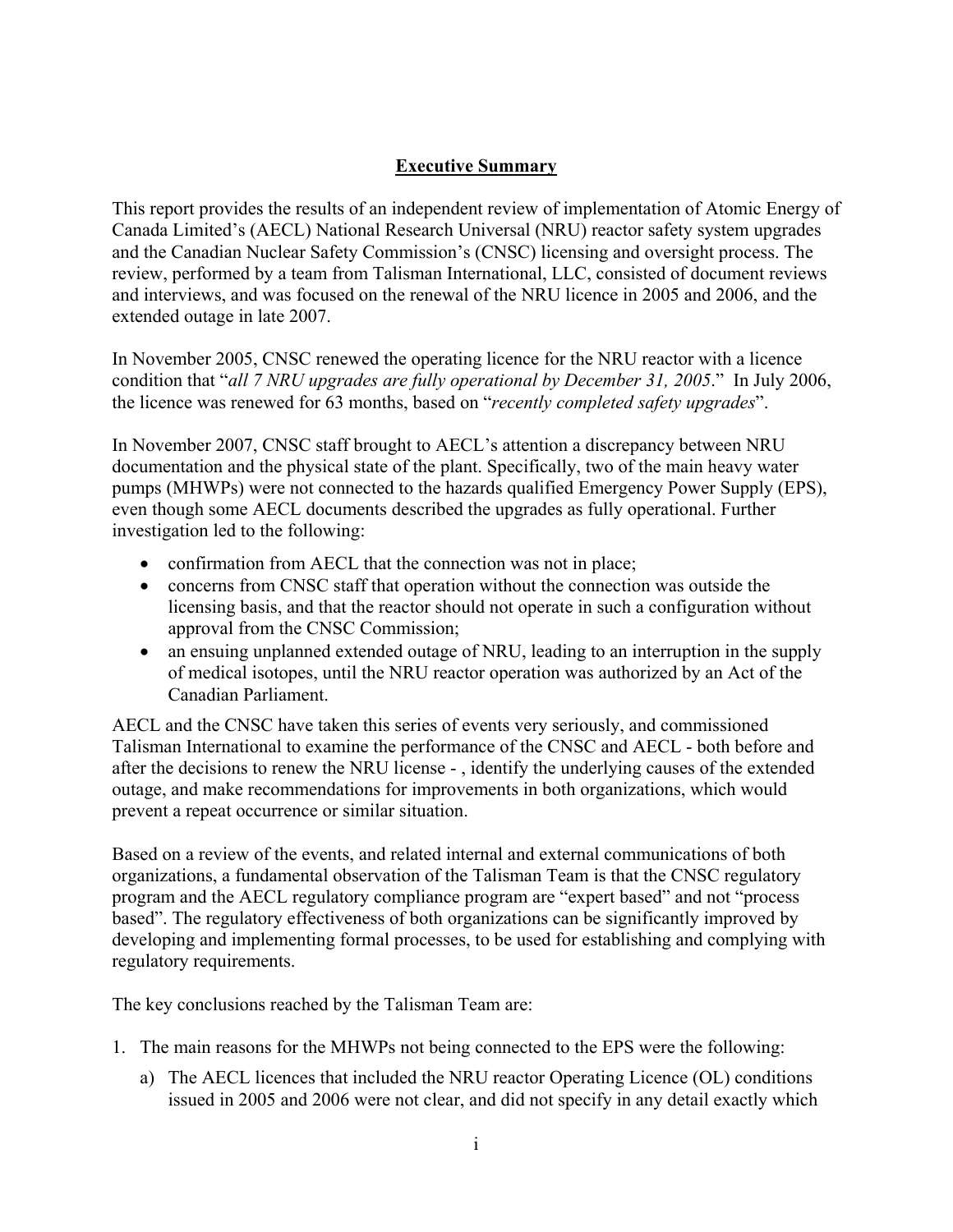NRU safety upgrades were to be installed. The installation of the safety upgrades was part of the information relied on by the CNSC Commission in making its decision to renew the AECL OL in 2006, and was a licensee commitment, although it was not a specific licence condition.

- b) The connection of the MHWPs to the EPS required the installation of seismically qualified DC Motor Starters, which had not yet been installed at the time of licence renewal because NRU reactor management did not believe there was a licensing requirement to install them.
- c) The NRU commitment tracking system was not effective in tracking and monitoring the EPS connections to the MHWPs. Despite the fact that these connections were part of the EPS safety upgrades planned by AECL, by 2007 this safety upgrade was not being tracked in the NRU commitment tracking system.
- d) In 2005, NRU management separated the planned connection of the EPS to the MHWP from the EPS safety upgrade activities. Some CNSC staff members were aware that the connections had not been made, but did not elevate this to CNSC management as an issue that had to be agreed with or challenged. The CNSC management continued to believe, based on earlier documentation, that the planned safety upgrades included the hazards qualified EPS being connected to the MHWPs. Consequently, the status of the EPS connections was not effectively communicated within each organization and between organizations.
- e) The safety benefit of implementing the modification to connect the MHWPs to the EPS was not agreed upon or well understood by NRU site management.
- 2. The main reasons for the NRU reactor's 2007 extended outage were the following:
	- a) There was no regulatory process for resolving deviations from the information relied on by the CNSC Commission in making its decisions, if the information had not been included in the licence itself. The CNSC staff considered the EPS tie-in to the MHWP to be part of the "licensing basis", but there is no CNSC-documented regulatory definition of this term.
	- b) Once CNSC management considered NRU to be operating outside its licensing basis because the tie-in had not been made, they concluded that a licence amendment was needed. CNSC staff did not have authority to issue a licence amendment, and needed documentation from AECL (i.e., a licence amendment application request and safety case) to prepare its recommendation for submittal to the CNSC Commission. AECL submitted a safety case and a formal request for approval for a one-pump configuration, and additional time was needed for the CNSC staff to review and prepare the CMD documentation. Both the AECL and CNSC staffs recognized that it would be unlikely that a prompt resolution would be reached.
	- c) There was no CNSC regulatory guidance or AECL-established process for assessing whether the operation outside the licensing basis (or in a degraded condition) presented an acceptable condition from a safety standpoint.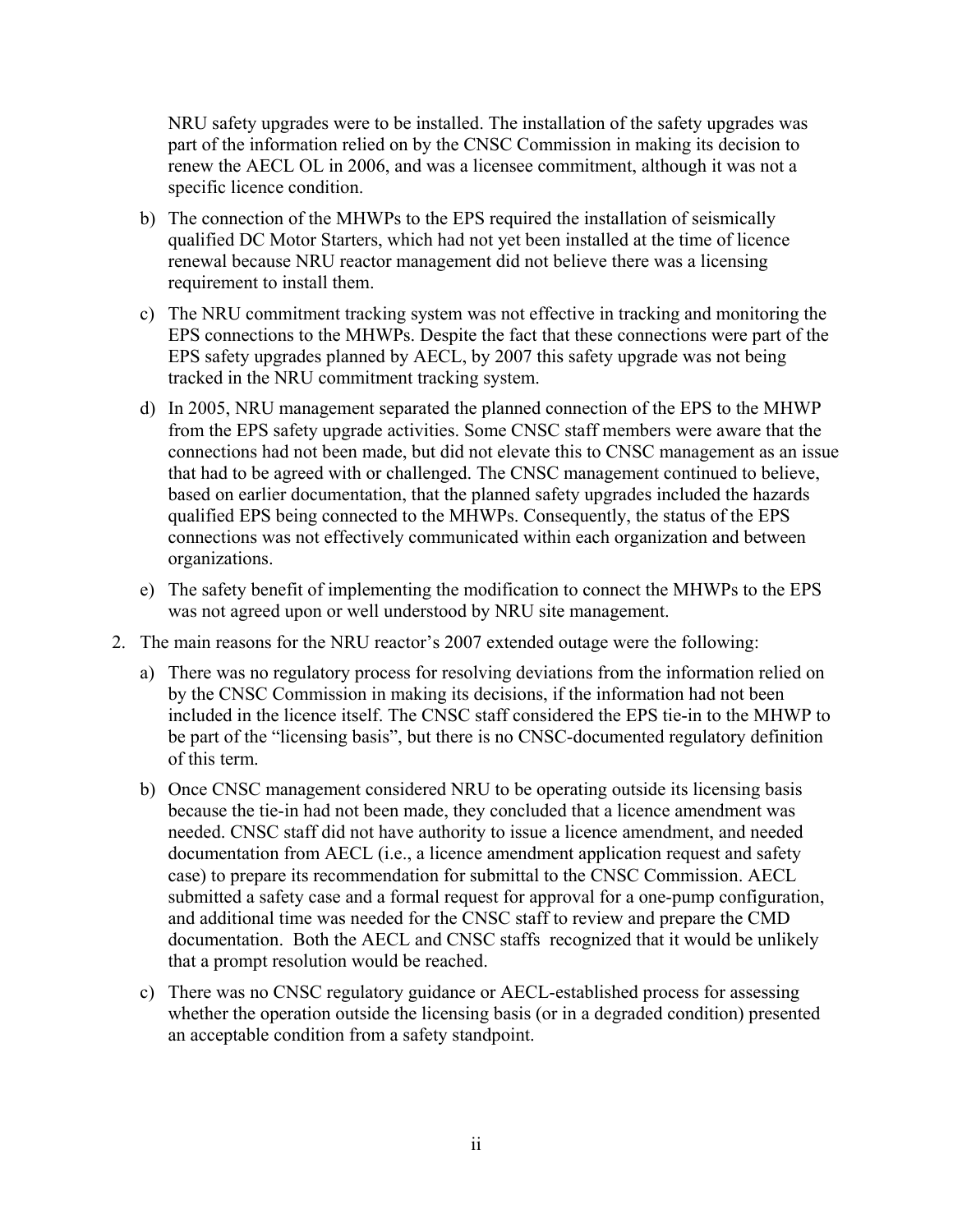- 3. The main reasons why the EPS connections to MHWPs P-104 and P-105 were not made in a timely fashion, after December 2005, were as follows:
	- a) The CNSC compliance inspection of the safety upgrades, which included the EPS upgrades, did not classify the missing connections as a licence violation or an issue that warranted identification as a Directive or an Action Item. The missing connections were not highlighted, even though members of the audit team were aware that the connections were not made. This further supported NRU management's belief that the EPS connections to the MHWPs were not a regulatory requirement.
	- b) The NRU reactor staff refocused essentially all available safety upgrade resources to address other significant items that had been identified by the CNSC compliance inspection report, in order to support the licence renewal.
	- c) The NRU commitment tracking system was not effective in tracking and monitoring the EPS connections to the MHWPs. Despite the fact that these connections were part of the EPS safety upgrades planned by AECL by 2007, this safety upgrade was not being tracked in the NRU commitment tracking system at all.
	- d) The safety benefit of implementing the modification to connect the MHWPs to the EPS was not acknowledged by NRU management following review by the Safety Review Committee and was not elevated to AECL Corporate Management for resolution.

To address process issues that caused the conclusions discussed above, and the factors that contributed to their existence, the Talisman Team has identified recommendations for specific short-term and long-term process and procedure improvements for both CNSC and AECL. The specific recommendations, as provided in the attached report, have been combined and summarized below:

Short-Term:

• CNSC should clarify current OL requirements, particularly regarding the Licence Strategy document referred to in Licence Condition 19.1 of the current OL. CNSC should reach agreement with AECL on open regulatory commitments, and concur that those open items adequately address the licensing requirements.

# *CNSC Management Response*

At the end of May, the CNSC conducted a follow-up audit to review the status of the seven upgrades identified in the Licensing Strategy document. The CNSC is currently reviewing all the findings and will issue a set of directives and actions to AECL which will need to be completed. The final report should be issued within the next 60 business days. CNSC will work with AECL to review all open regulatory commitments, including any remaining commitments specified in the Licensing Strategy document, to ensure they are clear, that they adequately address the licensing requirements and that both CNSC and AECL are clear on the necessary actions and timelines to meet the commitment. These will be reviewed by legal counsel for clarity and enforceability. This will be completed by October 31, 2008.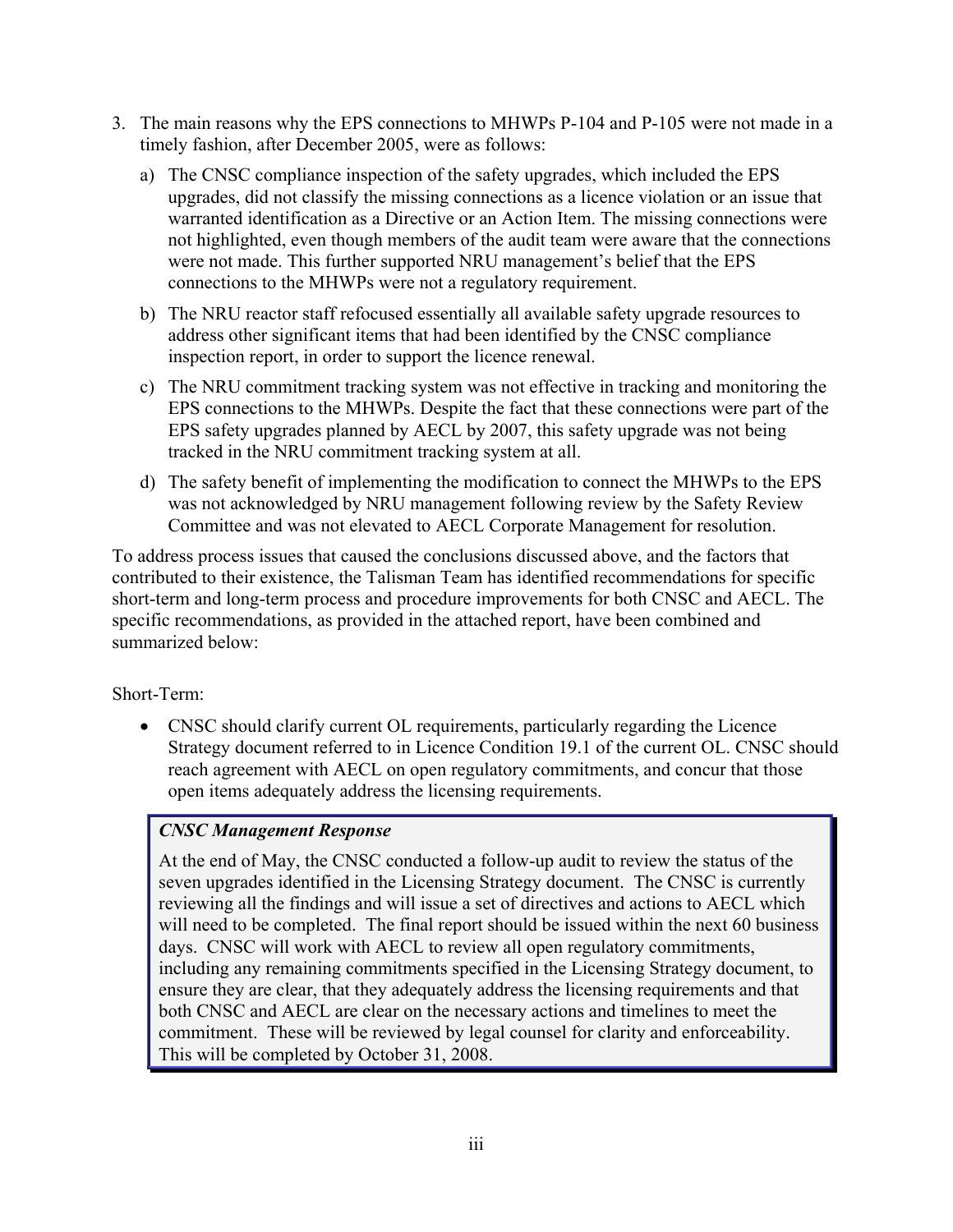• CNSC and AECL should implement a licensing commitment management system to control the initiation, prioritization, implementation, tracking, close-out and maintenance of licensing commitments.

### *CNSC Management Response*

CNSC will work with AECL to review and update the AECL's existing commitment tracking system to identify licensing and compliance commitments that are considered of greater risk significance and higher priority. AECL will carry out an effectiveness review of this system by September 30, 2008. In addition, the CNSC will introduce its own simplified tracking system for licensing and compliance commitments that are considered of greater risk significance and higher priority. This tracking system will be developed and implemented by September 30, 2008.

## *AECL Management Response*

AECL is implementing an internal process for managing licensing commitments and obligations. To ensure that Talisman's recommendations are addressed, an effectiveness review of the commitment process will be completed by September 30, 2008. AECL will share its process with the CNSC and reach agreement on a combined approach to commitment and obligation management. In addition, AECL is embarking on a major initiative to ensure the licensing basis for its nuclear facilities is properly captured (see response to overall recommendation 13). As the first step of that initiative, a review and reconciliation of licensing commitments and obligations will be undertaken (this review and reconciliation will provide input to the first recommendation above).

• CNSC should delegate sufficient authority to the Directors General, so that they are authorized to issue licence amendments.

# *CNSC Management Response*

In alignment with the NSC Act, CNSC will review and seek Commission approval to further delegate authority from the Commission to Designated Officers including the Executive Vice-President and the Director Generals or seek to further streamline of the Commission decision making process to approve license amendments in abbreviated time periods. The two options will be reviewed by October 31, 2008 and presented to the Commission in November 2008 with implementation to follow pending Commission approval.

• CNSC and AECL should develop a formal process to promptly determine whether, and under what conditions, continued NRU reactor operation may be justified during offnormal conditions.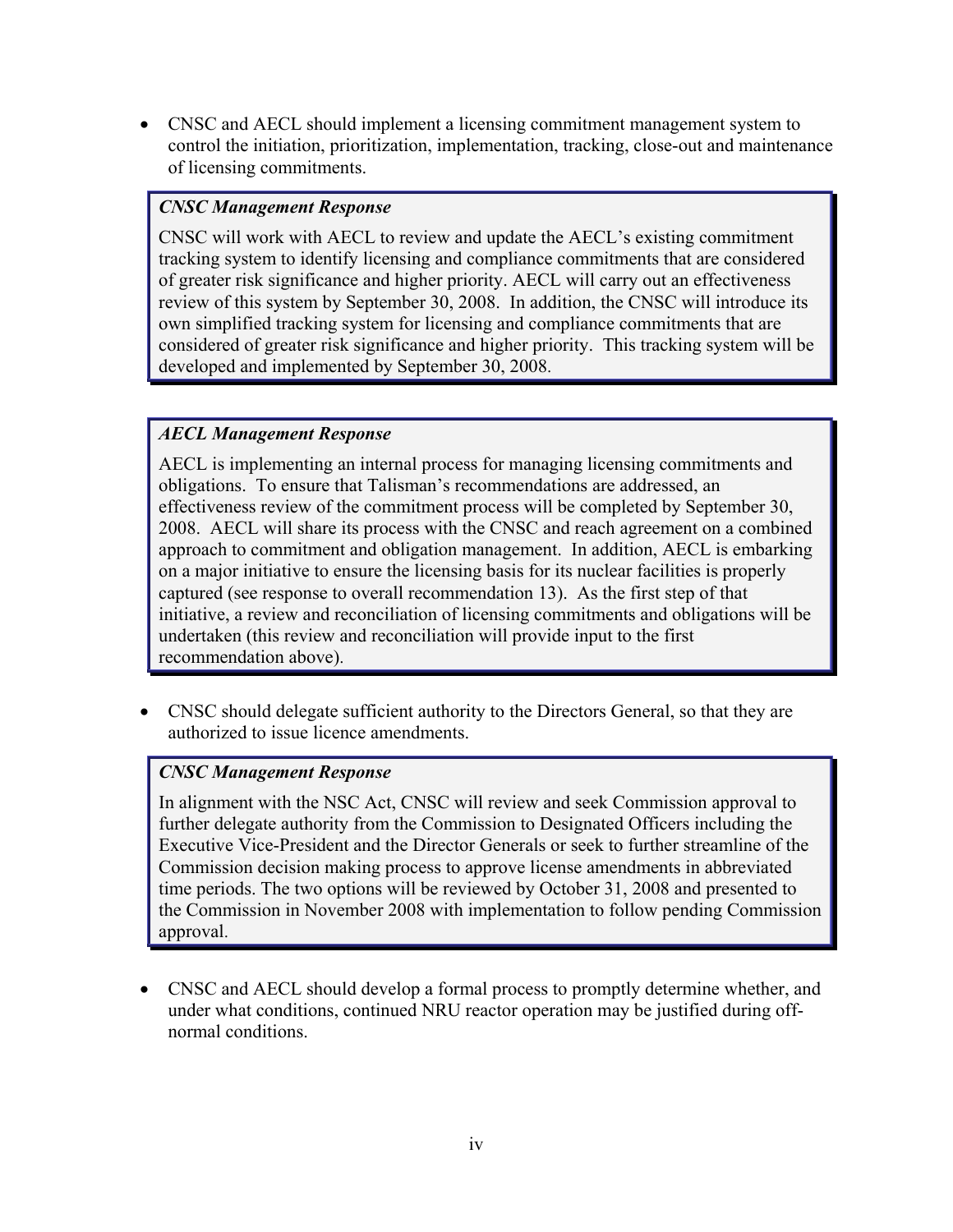## *CNSC Management Response*

AECL is adapting and adopting a process referred to as Technical Operability Evaluation (TOE) currently used at operating Nuclear Power Plants. The CNSC will provide guidance and regulatory oversight to AECL to ensure the process is effective in identifying and assessing off-normal conditions and for identifying and implementing any necessary mitigative measures to ensure continued safe operation under those conditions. The CNSC will formalize and document the CNSC's internal processes where CNSC reviews and approvals are required to allow for continued NRU reactor operation. The process will include a clear identification of roles, responsibilities, authorities and accountabilities for CNSC staff, management and the Commission to ensure for the timely review and disposition of any requests for continued NRU reactor operation during off-normal conditions. An interim process will be established by September 30, 2008 and fully documented by January 31, 2009.

## *AECL Management Response*

AECL is developing a Technical Operability Evaluation (TOE) process aligned with best industry practise, and the procedure will be completed by January 31, 2009. The purpose of the TOE process is to provide a framework for determining the impact of discovery conditions on reactor operation, and deciding whether continued operation still meets approved safety goals. Once the TOE process has been developed, AECL will work with CNSC staff to ensure that the TOE process is acceptable from a regulatory perspective. AECL will also work with CNSC staff to agree upon a set of safety goals that can be used in operability risk assessments.

• AECL should strengthen its risk management assessment program (including use of probabilistic safety analyses tools), to support its use in the safety assessment process.

# *AECL Management Response*

Risk assessment tools are required to support a broad range of safety-related decisions including TOEs (see overall recommendation 4), and prioritizing modifications and improvements. AECL will use the NRU Probabilistic Safety Assessment (PSA) and Safety Analysis Report (SAR), with the safety goals agreed under recommendation 4 to perform risk-based assessments.

• CNSC and AECL should strengthen the quality and timeliness of internal and external communications, including a process to elevate issues of differing views to higher levels of management for resolution when needed.

### *CNSC Management Response*

The CNSC and AECL have recently developed a protocol for communications at the working level. CNSC and AECL will extend that protocol to ensure it promotes effective (timely and high-quality) communications, to include a process for escalating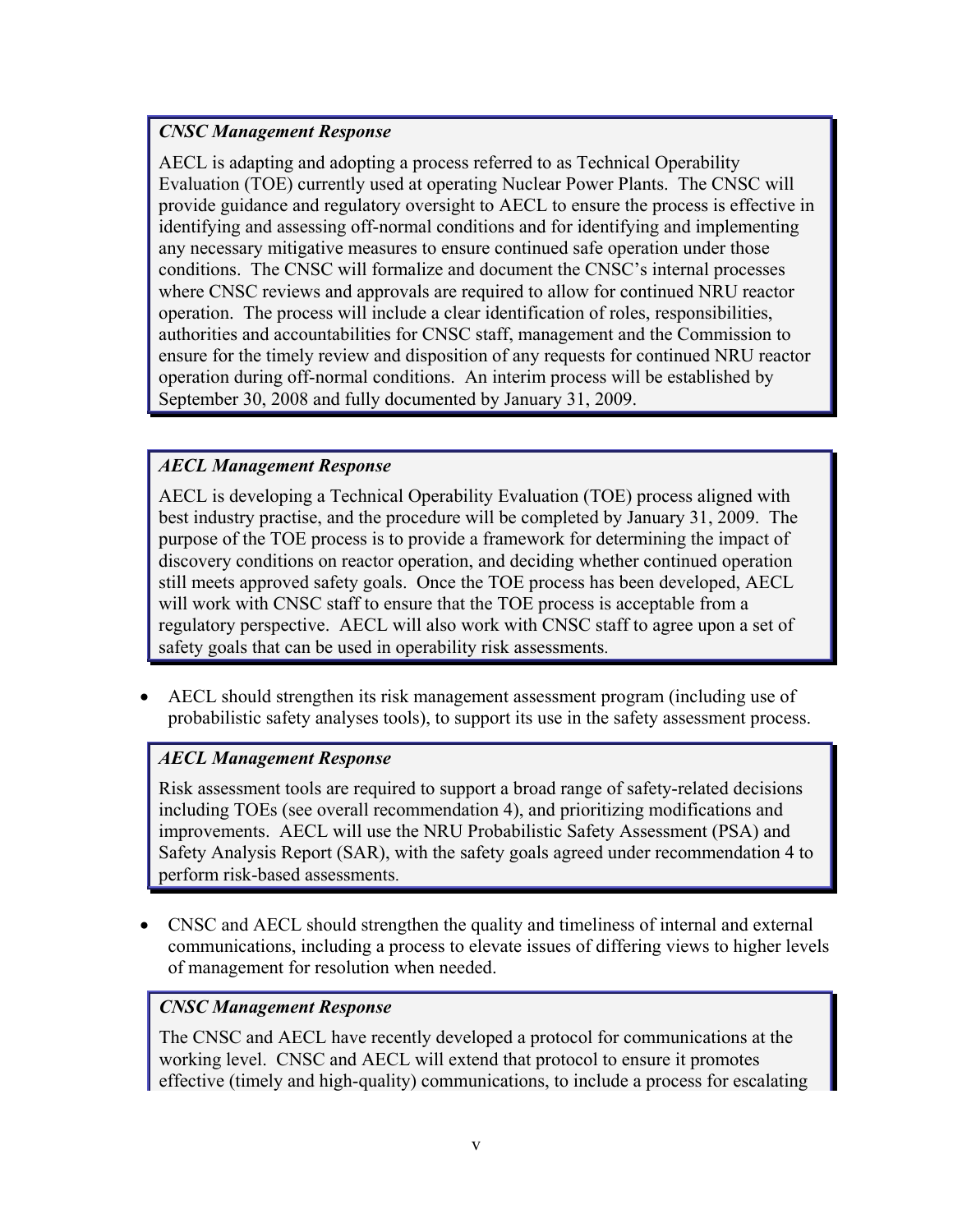issues to senior management for resolution (where required), and to include senior- and executive-level meetings. An agreed schedule for senior and executive level meetings between AECL and the CNSC will be completed by June 30, 2008. The formalized communications and problem resolution process will be developed, documented and implemented by December 31, 2008.

# *AECL Management Response*

CNSC and AECL have developed a protocol for communications at the working level. AECL will work with the CNSC to extend that protocol to ensure it promotes effective (timely and high-quality) communications, to include a process for escalating issues to senior management for resolution (where required), and to include senior- and executive-level meetings. In addition, AECL will develop an internal Regulatory Communications Protocol based on the fundamental principle of "no surprises". The protocol will include practises for 3-way communication with CNSC staff on regulatory issues and the status of regulatory commitments, and for ensuring open and complete communications with the Commission. The protocol will be developed, and rolled out (including training) by March 31, 2009. Also an effectiveness review for the protocol will be included in the annual self-assessment plan for Licensing.

Long-Term:

• CNSC should improve the clarity of future NRU OL conditions, by using specific regulatory terms and references, and enforceable language. Safety requirements, such as the limiting conditions for operations, should be included in the OL. CNSC counsel should review licence terms and conditions language for enforceability.

# *CNSC Management Response*

The CNSC will review the current license for NRU to improve the structure, content and clarity of the license, license conditions, limiting conditions of operations and any reference documents. The review will be completed by October 31, 2008. The CNSC will work with AECL to agree on a timeline for completing any necessary changes to the license and any reference documents. The plan and timeline for implementing the changes will be presented to the Commission in February, 2009. The CNSC will improve its review process for licensing documents, including reviews by legal counsel, to ensure more precise regulatory language. As part of establishing licence conditions and the development of the Commission Member Documents, CNSC staff will: (a) ensure the required actions and timelines to fulfill the condition are understood by both the licensee and staff;

(b) ensure the compliance plan for verifying, enforcing and reporting compliance on the license condition are understood by both AECL and CNSC staff.

• AECL should clearly define the licensing bases (e.g., licence applications must include the current FA, the FSAR and the applicable LCOs and their bases) in the future OL for the NRU reactor, to ensure future licensing bases are clear.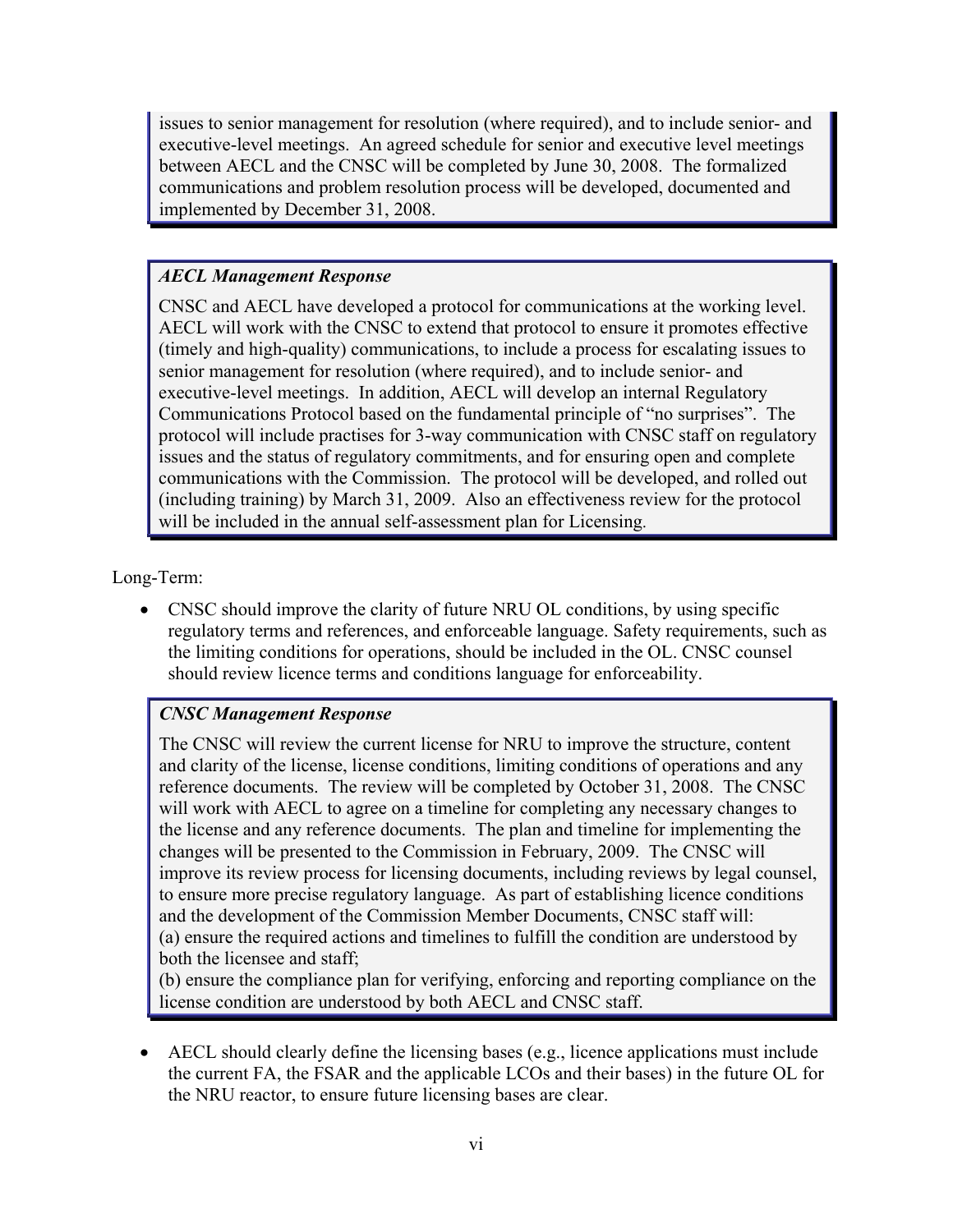## *AECL Management Response*

In December 2007, AECL submitted to the CNSC an updated Facility Authorization (FA) that reflects the current plant configuration and references the most recent SAR (Safety Analysis Report), and will work with CNSC staff to get the new FA included in the licence. For future modifications, AECL will ensure the FA is promptly updated to include new Limiting Conditions of Operation (LCOs), and submitted for approval and inclusion in the licence. Furthermore, AECL agrees that the licensing bases for NRU (and other Nuclear Facilities) should be clearly established and is embarking on a major initiative to ensure the licensing bases are properly captured. This will be a multi-year project requiring the review and consolidation of all licensing documentation into a single repository, and a verification that all licensing commitments and obligations from these documents are captured in facility and program documentation with references to ensure commitments are not changed without a proper assessment. As part of this initiative, all existing commitments and obligations will be reviewed and rationalized by September 30, 2009. The updated licensing basis will be complete to support the application for the next licence renewal.

• CNSC should develop and issue guidance to the CNSC staff and industry for preparing and evaluating a request for the exercise of enforcement discretion for temporary conditions of low safety significance.

# *CNSC Management Response*

The CNSC recognizes the need to ensure clarity on the range of enforcement tools to be applied commensurate with the severity of non-compliance and the overall safety significance. The CNSC will complete a review and ensure clarity on the range of existing enforcement tools and their application by September 30, 2008. The CNSC will also document the process for graduated enforcement including guidance for assessing the risk significance of temporary conditions on NRU safety systems and identifying appropriate regulatory actions. This will be communicated to both licensees and staff. This will be completed by November 15, 2008.

• CNSC should strengthen its enforcement capability by requesting the authority to issue civil penalties without referral to the Justice Department.

# *CNSC Management Response*

This is currently under review and will be further examined for possible application. The implementation of this proposal would require changes of the Nuclear Safety and Control Act, legal reviews and the establishment of qualified staff and supporting tools to ensure its effective execution. The CNSC will review this option with its Legal Counsel and provide a recommendation to the Commission by November 2008 that will include a proposed timeline for bringing the necessary changes for parliamentary approval and executing the implementation pending the approval.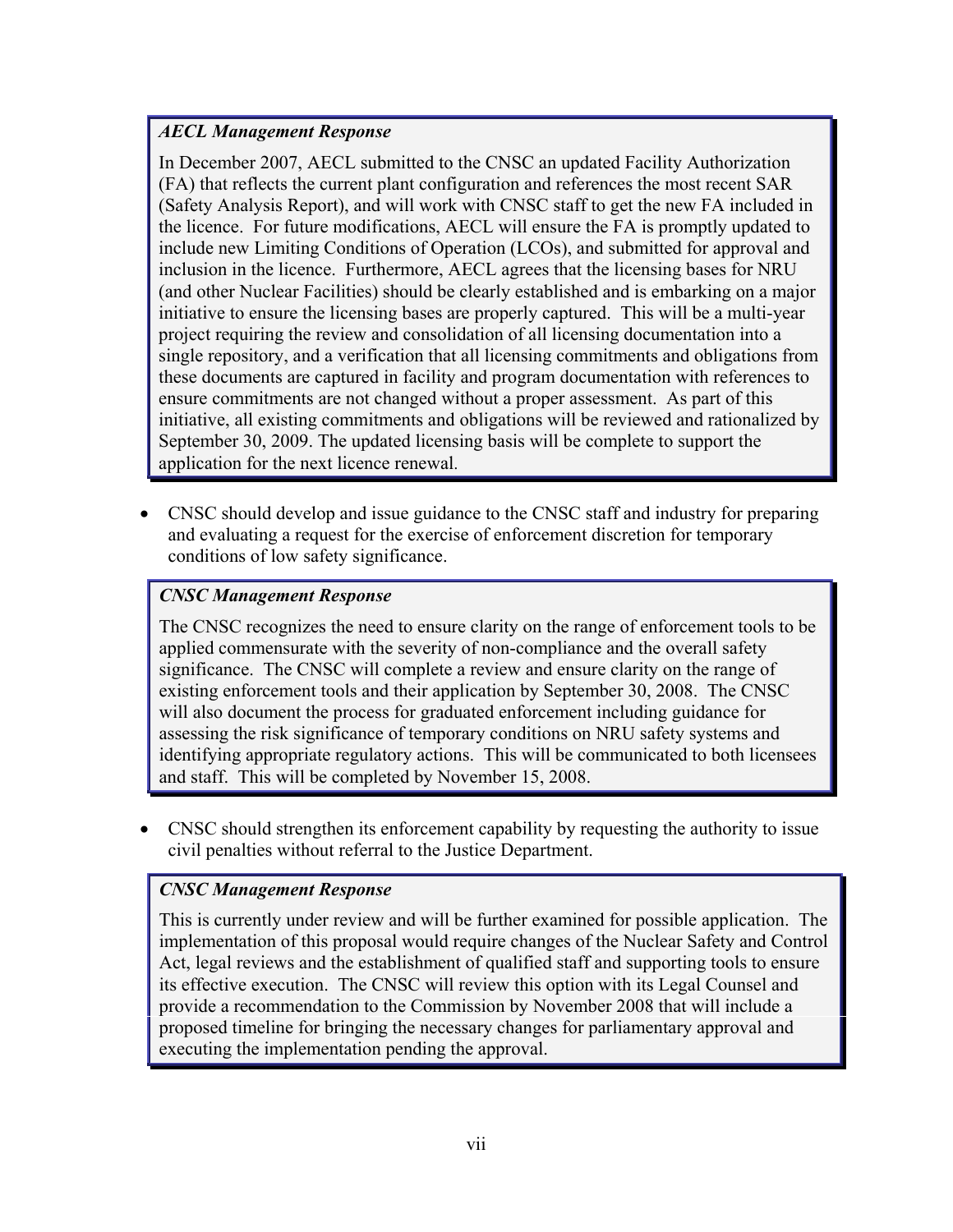• In a generic sense, CNSC should adopt the concept of "timely renewal", to eliminate any perceived need to "rush" in order to avoid the pending termination of an OL. This should be coupled with a requirement for licence renewal applications to be filed early enough, so as to allow for a reasonable period for licence renewal application reviews, while retaining the ability to take the additional time needed to finish a licence review and to have a clear understanding - by both the licensee and the CNSC staff - as to the licence details.

## *CNSC Management Response*

CNSC already extends licenses as appropriate through license amendments. The CNSC further explored opportunities to further utilize license amendments to extended licenses as appropriate. This was completed on June 30, 2008. In addition, the CNSC is currently reviewing the use of Periodic Safety Reviews for Nuclear Power Plants and NRU to support a more systematic and timely approach to safety review that could lead to extended licence durations. This in turn will facilitate the timely submission and review of license renewal applications. The CNSC will bring forward a proposal to the Commission by December 31, 2008.

• AECL should strengthen its long-term planning process to ensure that all functional departments understand the scope, priority, and schedule for regulatory projects. The commitment date and project schedule should be based on safety significance, plant staff resource requirements and availability, plant operations, and shutdown schedules.

# *AECL Management Response*

AECL has implemented into its work management processes the requirement to identify regulatory commitments or obligations so that all involved understand the context and priority for the scope and schedule. Major project schedules currently include regulatory interactions and commitments. In addition, AECL's commitment management process will be reviewed to ensure that commitment schedules are based on safety significance, resource availability, and impact on plant operations and shutdown work schedules. Plant operations should also sign off on any planned work to ensure they agree with the scope and schedule, and so that they can identify operational safety concerns that need to be addressed. These items will be included in the effectiveness review under recommendation 2 above.

• AECL should strengthen its work execution and configuration management processes, to ensure that safety significant improvements are promptly implemented and properly closed-out. Specific improvements are recommended in project management, modification management, and work management.

### *AECL Management Response*

AECL has recently issued an engineering change control procedure that addresses many of the findings in modification and commissioning management. An effectiveness review will be conducted to ensure that use of the procedure is addressing the specific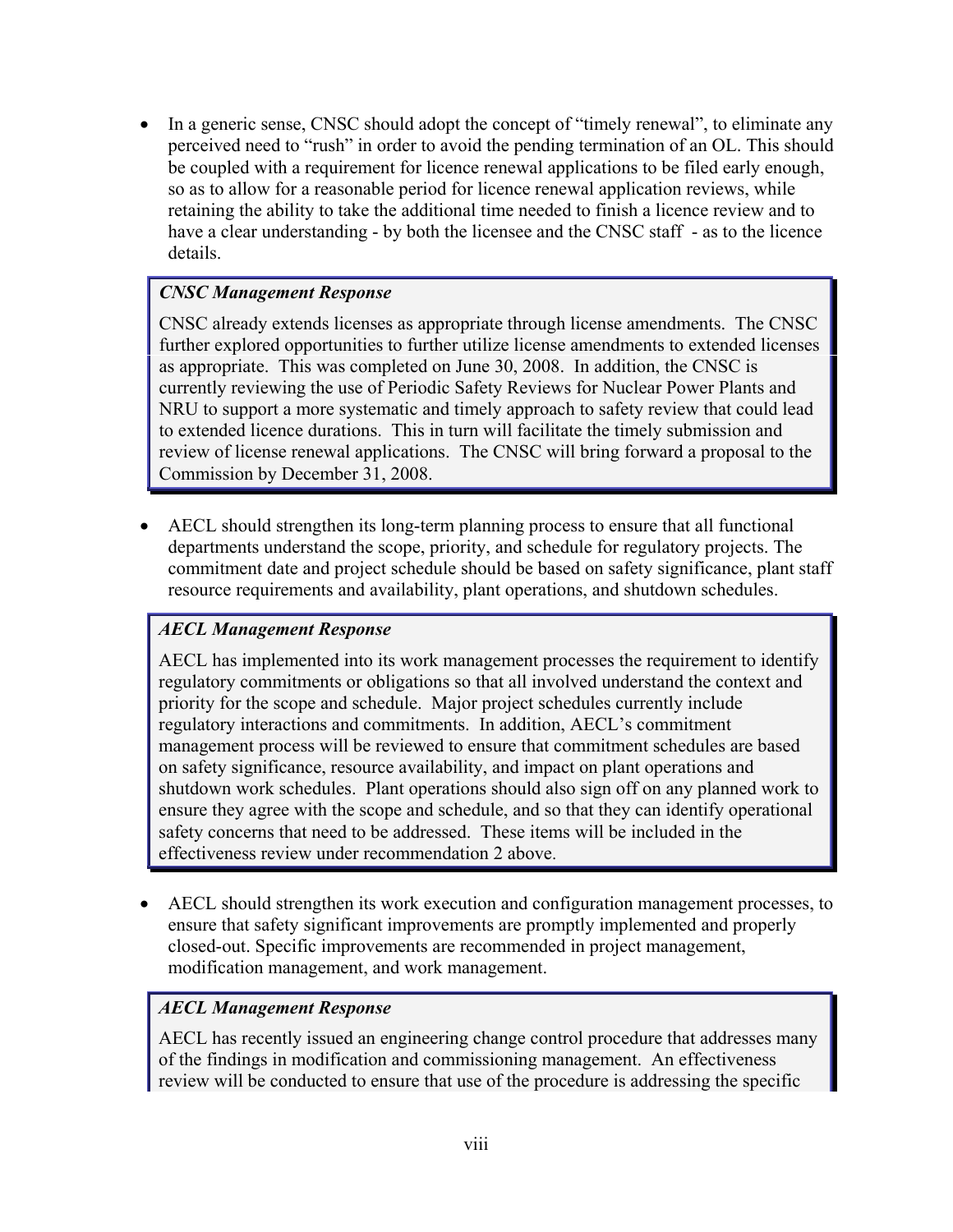recommendations by June 30, 2009. With the formation of a consolidated project delivery organization in April 2005, AECL has implemented a project quality program and associated project management procedures that are based on Project Management Institute guidelines (Project Management Book of Knowledge). AECL will ensure that these procedures include requirements for Project Managers to include regulatory commitments in project plans, schedules and documents, and will ensure accountability statements for Project Managers include responsibilities to meet regulatory requirements, by December 31, 2008. AECL is also implementing improved work management practises, based on industry best practises. A 13-week rolling schedule has been implemented and work is under way on a 52-week rolling schedule that will include project work.

• The CNSC should define the term "licensing basis" in a regulatory guidance document.

# *CNSC Management Response*

The CNSC will review the definition of "licensing basis" as documented in an existing Regulatory Document RD-360 and develop any additional guidance document to clarify its applicability to existing facilities. This will be completed by September 30, 2008.

• AECL should continue to strengthen its ability to self-identify and affect performance improvements. Specific recommendations have been made to improve the Corrective Action and Self-Assessment Processes and independent oversight functions, such as the Safety Review Committee.

# *AECL Management Response*

AECL will be conducting a performance-based audit to drive further improvement of its corrective-action and self-assessment programs by March 31, 2009. Industry peers will be included on that audit. AECL will provide additional training in root cause analysis methodology as follows: a week long Root Cause Analysis (RCA) training session for 2008 September to be delivered and attended by industry peers, participation in the COG Corrective Action Working Group, and focussed RCA training to be delivered in 2008 October by a third party expert. Lastly the mandate of the Safety Review Committee (SRC) has been revised to ensure that the committee is properly integrated into AECL's safety oversight functions. A managed transition process is being followed to move to the new mandate, and as part of the transition, external experts are being sought to become members of the SRC.

During its review, the Talisman Team identified a number of factors that contributed to these problems. The report discusses these factors and provides additional recommendations to correct them.

The Talisman Team received the full cooperation of both the CNSC and AECL. The views expressed in this report are those of the Talisman Team, and do not necessarily represent the views of the CNSC or AECL.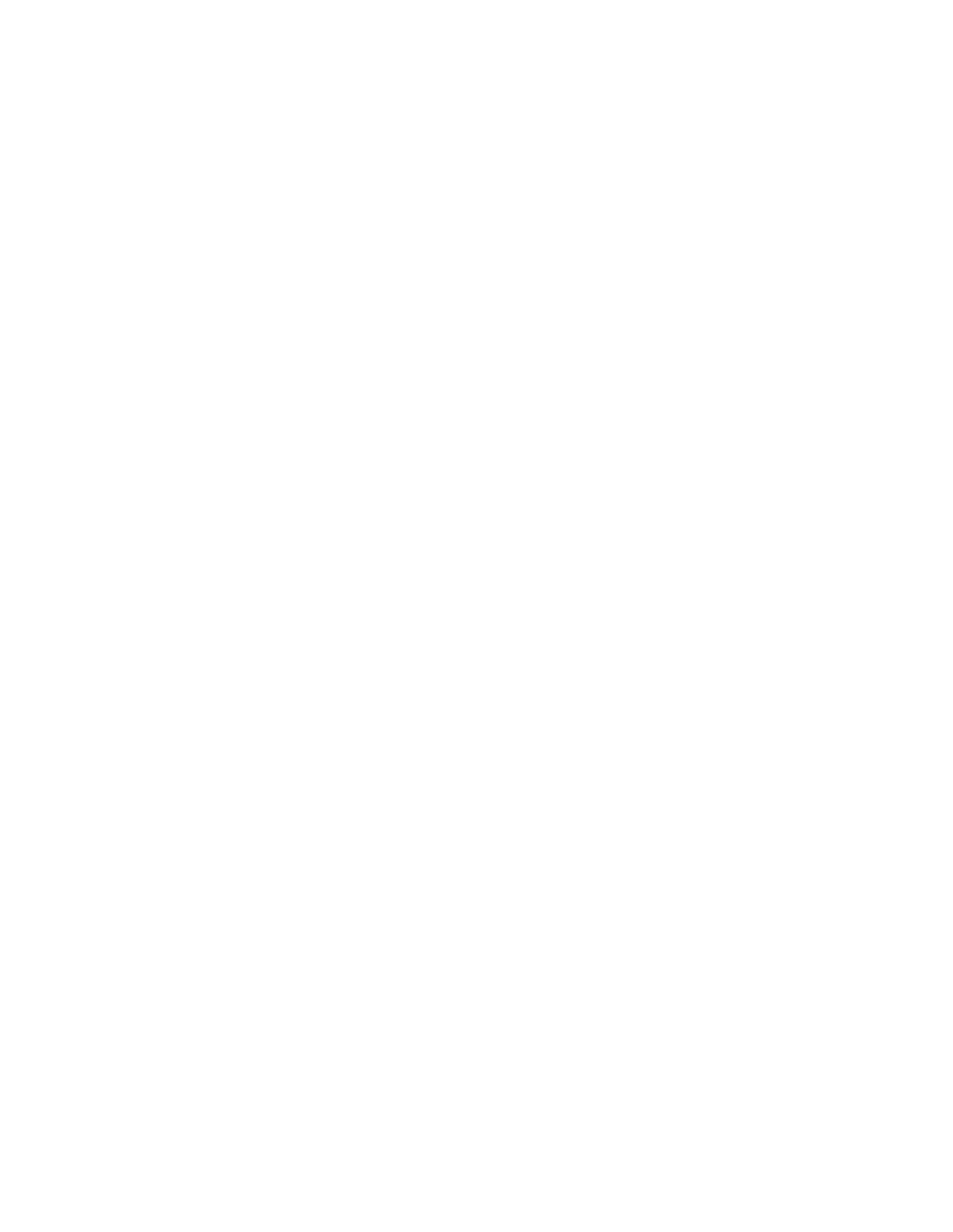#### **Table of Contents**

#### **[Executive Summary and Conclusions](#page-4-0)**

#### **Table of Contents**

- **[I](#page-16-0) Introduction**
- **[II](#page-17-0) Background**
- **[III](#page-18-0) Implementation of NRU Reactor "Upgrades"**
- **[IV](#page-19-0) CNSC Regulatory Process for Incorporating the EPS Upgrades into the NRU "Licensing Basis"**
- **[V](#page-25-0) Condition NRU Upgrades to be "Fully Operational" by December 31, 2005**
- **[VI](#page-37-0) CNSC Enforcement**
- **[VII](#page-40-0) Communications between CNSC and AECL on NRU Safety Upgrades Requirements and Progress of Work to Support Licence Renewal**
- **[VIII](#page-53-0) Untimely Installation of the EPS Connections to the Main Heavy Water Pumps**
- **[IX](#page-56-0) NRU Reactor Shutdown in November 2007**
- **[X](#page-63-0) Performance Improvement and Oversight**
- **[XI](#page-64-0) Summary and Conclusions**

#### **Attachments**

- **[1](#page-68-0) References**
- **[2](#page-72-0) Recommendations**

#### **Appendices**

- **[A](#page-78-0) Independent Review Team Charters**
- **[B](#page-82-0) Independent Review Team Member Resumes**
- **[C](#page-98-0) Abbreviations and Acronyms**
- **[D](#page-100-0) Timeline-Sequence of Events for Major Observations**
- **[E](#page-112-0) List of Key Personnel Interviewed**
- **[F](#page-114-0) General Description of the NRU Reactor and Safety Upgrades**
- **[G](#page-118-0) AECL Appearances before the CNSC Commission mid-2005 to mid-2006**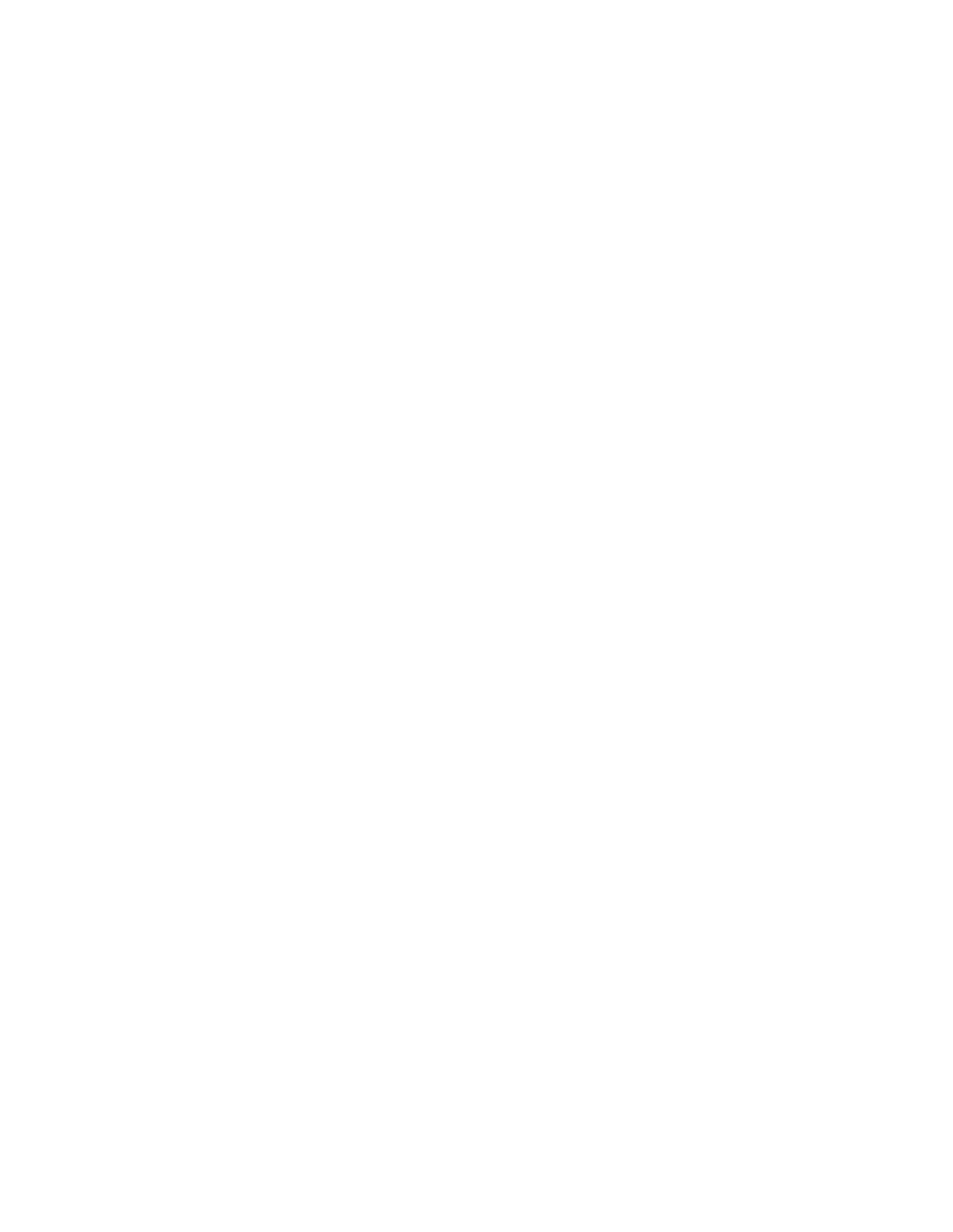## <span id="page-16-0"></span>**I. Introduction**

This report was prepared by an Independent Review Team from Talisman International, LLC (Talisman Team) at the request of the Canadian Nuclear Safety Commission (CNSC) and Atomic Energy of Canada Limited (AECL). Talisman was requested to recommend improvements to the CNSC and AECL processes, based on a review of lessons learned stemming from the extended outage of AECL's National Research Universal (NRU) reactor in November and December 2007.

The Talisman Team was initially asked by CNSC to identify the licensing basis, review the 2006 licence renewal activities, investigate enforcement, and evaluate communications. AECL asked the Talisman Team to review the clarity of licensing requirements, AECL's management of the safety upgrades particularly from January 2006 to November 2007, and to identify options that could have avoided or shortened the outage. The Talisman Team indentified process and program improvements, some that apply separately to either CNSC or AECL and others that apply to both CNSC and AECL. A list of the reference documents used in preparing the report is provided as Attachment 1. A complete list of recommendations is tabulated in Attachment 2.

The Talisman Team's Charters are included in this report as Appendix A. The Talisman Team was requested to focus on lessons learned, particularly process or procedure improvements, not on individual personnel shortcomings. The Talisman Team has extensive nuclear regulatory and industry experience. A biographical background of the Talisman Team members is provided in Appendix B*.*

The Talisman Team conducted its assessment by reviewing CNSC and AECL documents and interviewing current and former CNSC and AECL staff and managers. The Talisman Team reviewed NRU reactor licensing and inspection correspondence, records related to the recent extended outage at NRU, and regulatory decisions made during licence renewal proceedings. The focus of the review was on the interactions between the CNSC and AECL related to the Emergency Power Supply (EPS) upgrade and its lack of connection to two of the reactor's main cooling pumps - referred to as Main Heavy Water Pumps (MHWPs). The acronyms used in this report are listed in Appendix C. A timeline of events, associated with the major observations, is provided in Appendix D. The list of personnel interviewed by the Talisman Team is provided in Appendix E.

This report is structured to first highlight the factual information identified by the Talisman Team, based on the document reviews and the interviews, then to identify the important observations based on those facts, and finally to present the recommendations that the Talisman Team made to address those observations. Some areas of the report overlap, since the factual information that supported the observations was the same. Whenever that occurs, the material is repeated in that section for the sake of completeness. However, if an earlier recommendation already covers the observation, then the report only references the earlier recommendation.

This report represents the views of the Talisman Team, and does not necessarily represent the views of the CNSC or AECL. The Talisman Team received full cooperation from both organizations, and independently decided which documents to review and whom to interview.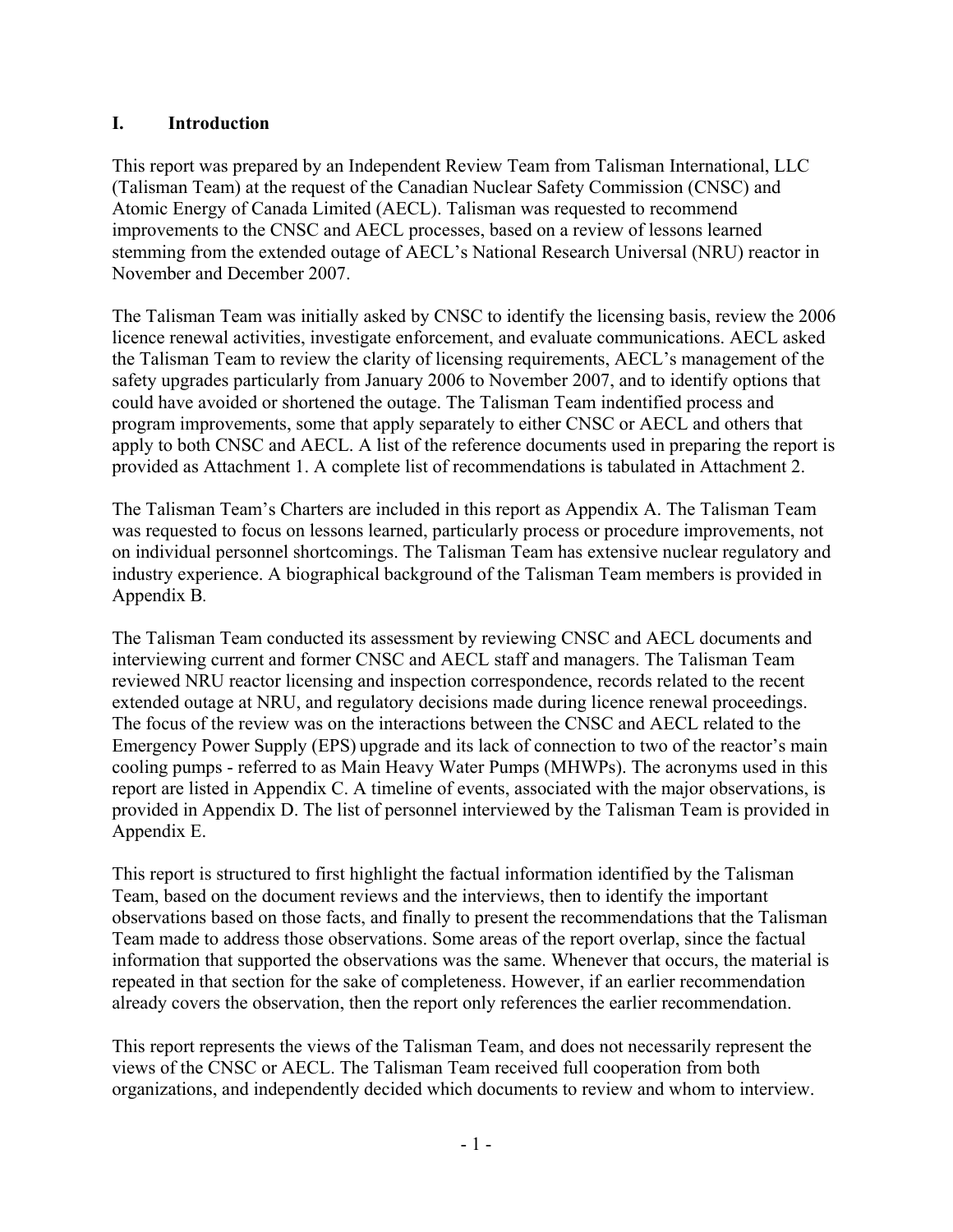## <span id="page-17-0"></span>**II. Background**

The NRU reactor is a 135 MWt heavy water reactor operated by AECL at the Chalk River Laboratories (CRL) site. The NRU reactor has multiple purposes, which include the production of medical isotopes, testing of various fuel types, and other irradiation services. It began operation in 1957, and is currently continuing operation with a licence renewed by the CNSC in July 2006, and which expires in October 2011. The licence was issued by the CNSC Commission with the understanding that seven safety upgrades had been installed and were fully functional. The seven safety system upgrades, which had been declared fully operational, were the following:

- an independent second reactor trip system,
- a qualified emergency response center,
- a new emergency core cooling system,
- a qualified emergency water system,
- main pump flood protection,
- liquid and gaseous confinement boundary, and
- a new emergency power system.

The main issue in this report is related to the new Emergency Power System, which provided a hazard-qualified power supply to the six other upgraded safety systems, while also intended to provide a hazard-qualified power supply to two MHWPs, P-104 and P-105. These latter connections were not made at the time of licence renewal. A general description of the NRU reactor and the safety upgrades is provided in Appendix F.

On November 5, 2007, the CNSC CRL site inspector discovered a statement in an operating manual that the EPS was not connected to the MHWPs. AECL confirmed that to be the case in writing, on November 7, 2007 [1]. CNSC expressed concern that the NRU physical plant was not consistent with the licensing and safety basis. On November 14, 2007, NRU completed a technical operability evaluation (TOE) which concluded that there was no loss of function and that there was reasonable assurance of adequate margins of safety. CNSC was informed of the results of the TOE on November 16, 2007. The NRU reactor was shut down for a four-day scheduled maintenance outage on November 18, 2007. CNSC informed AECL of its concerns regarding the depth and conclusions of the TOE, advised AECL that it was working on a letter stating its concerns, and recommended that AECL not restart the reactor, but no such letter was ever sent.

After much discussion with the CNSC staff, centred on the concern that restarting the reactor was outside of the licensing basis, on November 22, 2007 [2], AECL informed the CNSC that the NRU reactor would not be restarted that day (as originally planned), in order to complete installation and testing of new seismically-qualified direct current (DC) Motor Starters and EPS supplied power for MHWPs P-104 and P-105.

NRU management believed that they had two paths available to resolve the issue. One was to complete the EPS connection to both pumps; the other was to submit and obtain approval of a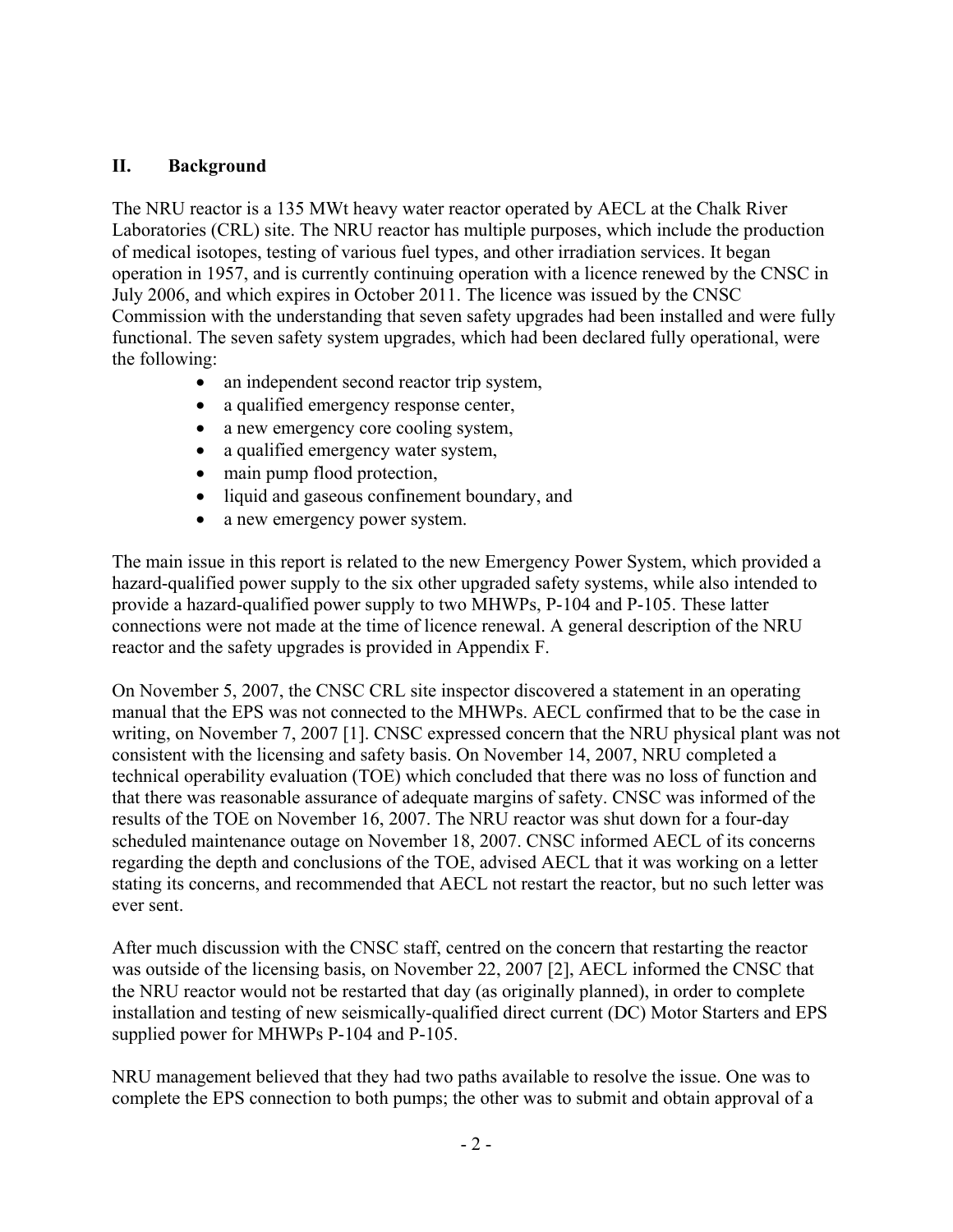<span id="page-18-0"></span>safety case for one-pump operation. From mid-November to mid-December, the projected end dates for these paths were changing, as progress was made and understanding was gained. NRU shifted its primary success path according to the way in which one path's end date moved ahead of the other.

On November 29, 2007 [3], AECL formally submitted a safety case to support restart with the upgraded EPS connected to one pump (P-105). Both AECL and CNSC staffs recognized that it was unlikely that a prompt resolution would be reached. AECL notified the CNSC on December 2, 2007 [4], that it was not continuing with that option, and that the reactor would only be restarted after both DC motor starters for MHWPs P-104 and P-105 were connected to the EPS. On December 7, 2007 [5], AECL requested regulatory approval for a modification to the Facility Authorization (FA), in order to permit the "one pump" operation for a limited period of time,. CNSC staff informed AECL, in letters dated December 7, 2007 [6], and December 10, 2007 [7], that a complete safety case and request for licence amendment was required of AECL before the matter could be referred to the CNSC Commission. Subsequently, the Minister of Natural Resources Canada and the Minister of Health Canada wrote to the Presidents of the CNSC and AECL on December 10, 2007 [8, 9], and urged them to work together to restart the reactor safely with due regard for those reliant on the medical isotopes produced by NRU. The reactor remained shut down. On December 11 and 12, 2007, the House of Commons and the Senate respectively passed a law [10] which gave AECL the authorization for operation of the NRU reactor for 120 days, with certain conditions. The reactor was restarted on December 16, 2007, and medical isotope production resumed within days.

# **III. Implementation of NRU Reactor "Upgrades"**

# **III. A. Early Plans**

On December 7, 1992, AECL informed the Atomic Energy Control Board (AECB) [11] of its intent to upgrade NRU reactor safety with modifications needed to achieve off-site dose and safety assessment goals. The seven safety system upgrades included an independent second trip system, a qualified emergency response center, a new emergency core cooling system, a qualified emergency water system, main pump flood protection, liquid and gaseous confinement boundary, and a new emergency power system.

The safety improvements expected from the NRU safety upgrades were described in a January 1993 Concept Safety Assessment [12]. "*The EPS will provide power for the NECC (See Section 7.3), other upgraded safety systems and improve the reliability of power supplies to heavy water pumps P-104 and P-105 […] In the case of failure of the NRU Class 1 supply, this 130VDC supply will be used to supply heavy water pumps P-104 and P-105.*" A Core Damage Frequency improvement, due to the EPS, was tabulated. "*Improvement in Core Damage Frequency when Proposed Emergency Power Supply Installed"* listed four sequences: (1) Loss of Class 3 for more than 2 hours with partial loss of Class 4 was  $3 \times 10^{-3}$  and will be  $5 \times 10^{-5}$ ; (2) Loss of Class 3 for more than 2 hours caused by loss of Class 4 with failure of diesels was  $3 \times 10^{-3}$  and will be 5 x  $10^{-5}$ ; (3) Loss of Class 3 for more 2 hours with Class 4 available was 2 x  $10^{-3}$  and will be 3 x  $10^{-5}$ ; and (4) Loss of Class 4 with Class 1 batteries unavailable was 1 x  $10^{-2}$  and will be 2 x  $10^{-5}$ .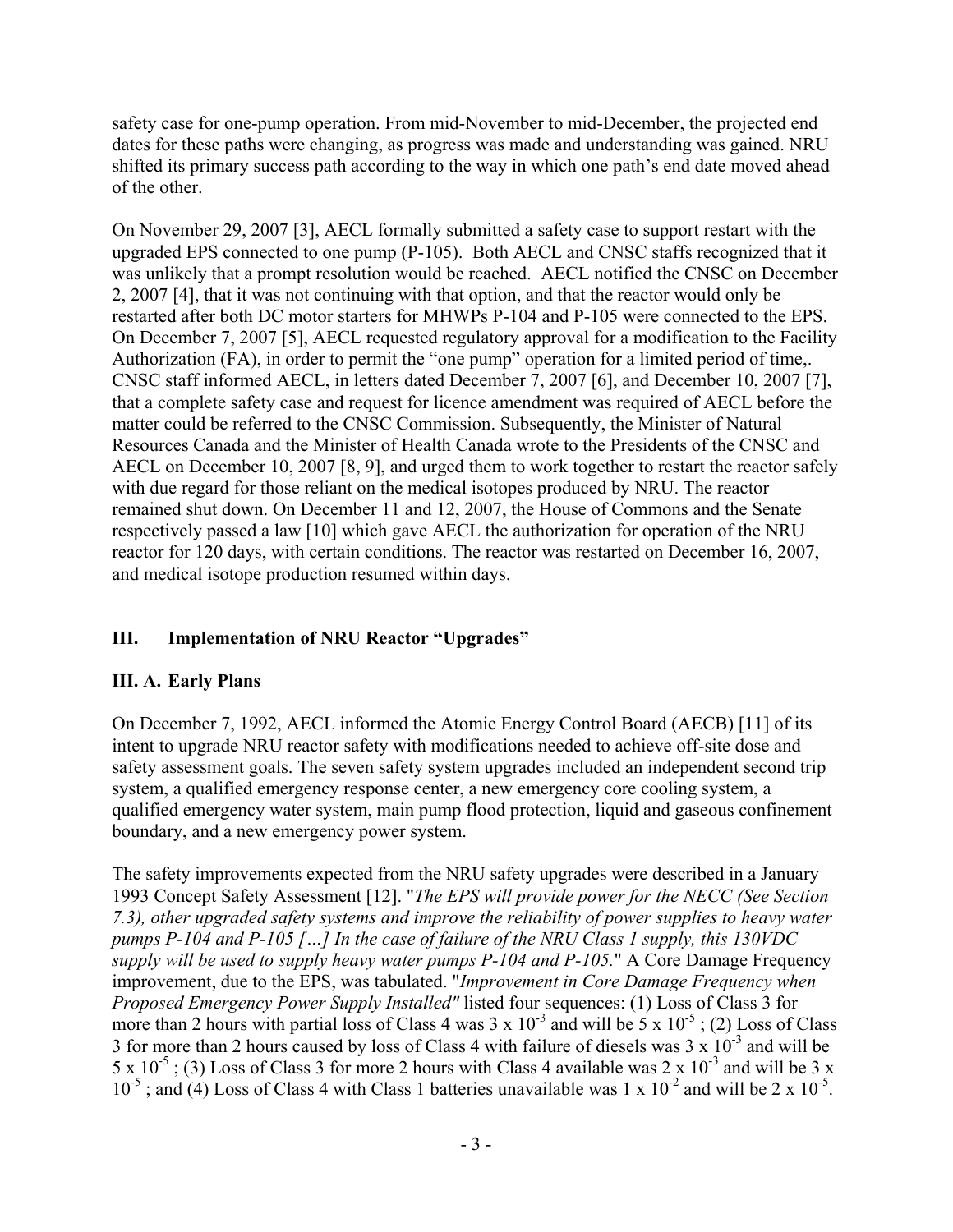<span id="page-19-0"></span>The revised frequency on the expectation that the core can survive for at least 30 minutes without forced cooling flow was 4 x  $10^{-4}$  and will be 8 x  $10^{-7}$ . The safety goals were not formally incorporated into the NRU OL, either directly or indirectly - through the FA or Final Safety Analysis Report (FSAR). The proposed safety upgrades were scheduled for completion in 1995/1996, pending approval of the AECL Board of Directors.

In a 1994 Board Member Document (BMD) [13], the AECB staff informed the Board of AECL plans *"to upgrade the NRU reactor with a package of seven improvements it considers important to permit the reactor to operate safely until about the turn of the century."* The BMD indicated that improvements to the EPS would be installed by 1997. The AECB staff said it agreed *"that these improvements are desirable"*, and proposed *"to authorize these on a case-by-case basis".*  According to the document, *"The upgrades would be authorized by licence amendments."* AECB staff said in the BMD that it was *"not yet in a position to assess whether the proposed set of upgrades is sufficient to allow the reactor to operate safely for the remainder of the planned life-time."*

In 1997, the *Nuclear Safety and Control Act* (NSCA) established the CNSC, replacing the AECB as the independent regulatory body with the responsibility for the regulation of Canadian nuclear facilities.

Throughout the mid 1990s, multiple communications were held between the CNSC and AECL regarding the details of, and schedules for, the safety upgrades. In a 1995 Licensing Plan [14], AECL described the package of seven proposed upgrades including EPS which *"provides a hazards qualified source of Class 1 power for the main heavy-water pumps No. 4 and 5 in the event of a loss of coolant accident."*

The Talisman Team considers that these early plans clearly included the connection of a hazardsqualified EPS backup power to the MHWPs, as a part of the planned upgrades.

# **IV. CNSC Regulatory Process for Incorporating the EPS Upgrade into the NRU "Licensing Basis"**

# **IV. A. Conceptual Design of the EPS Upgrade**

In the March 1995, Licensing Plan [14], AECL stated that it would implement the NRU safety upgrades under the change control process in the FA. In November 1996, AECL issued "Project Implementation Plan - NRU Research Reactor Upgrade Project" [15]. The implementation plan stated, *"The base scope of work was generated from Conceptual Design Documents of the seven proposed upgrades determined from assessment phase. Design Requirements Documents and Detailed Design Descriptions including Option Studies, where applicable, will be produced to form the basis for seeking approval to proceed from the appropriate governing bodies. Project Procedure NRU-180-02600-0001 "Change Control Procedure" defines the requirements for controlling changes to approved documentation, processes and procedures applicable to the NRU Research Reactor Upgrade Project during all phases of the project."*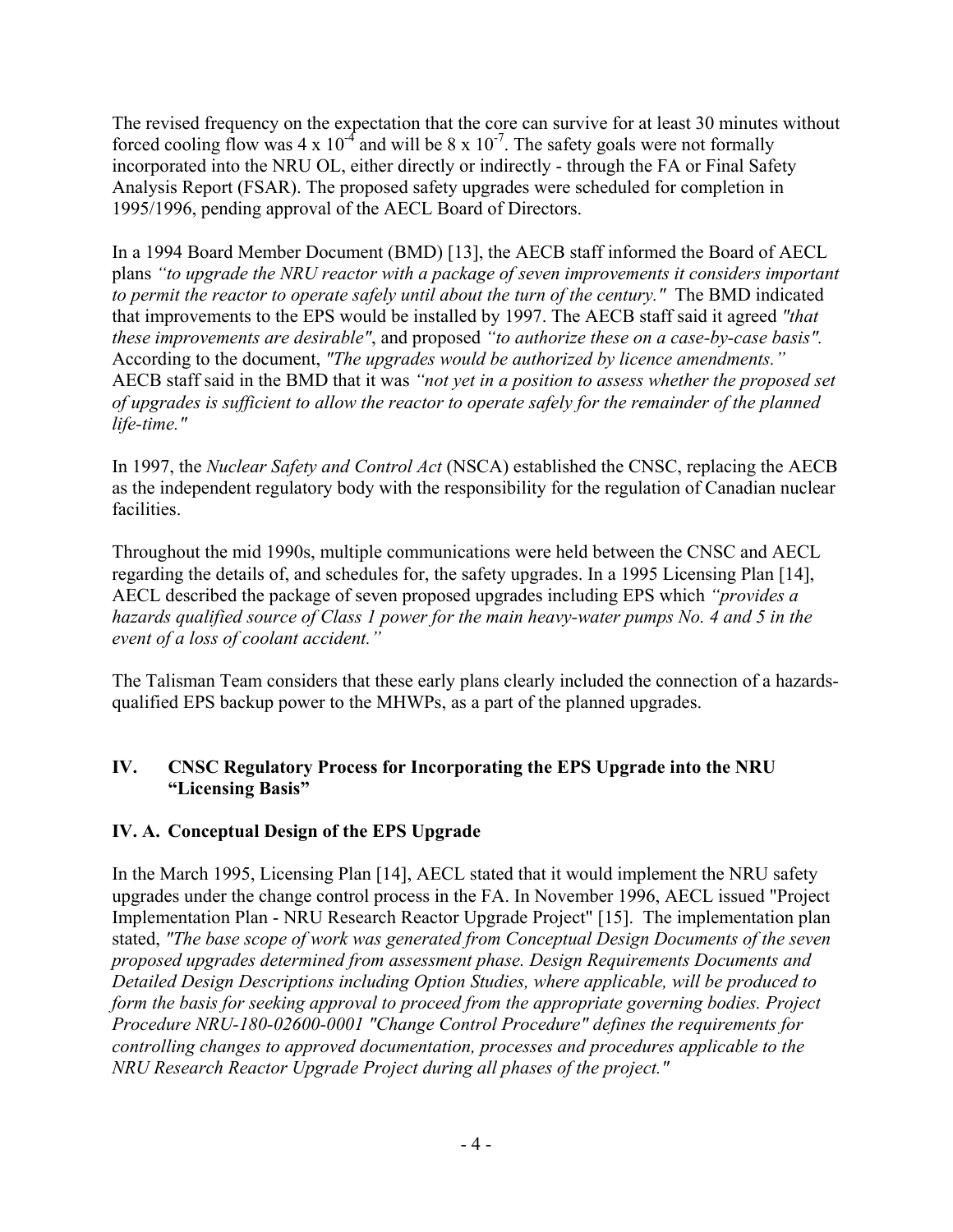In November 1998, in accordance with the change control process in the FA, AECL issued the First Safety Note for the EPS [16]. The Safety Note stated: *"The emergency power supply upgrade is an essential part of the overall safety improvements that are currently being implemented in NRU. The EPS is designed as a fully redundant, independent and separated multi-class power supply. The EPS will provide a hazards-qualified source of electrical power for the operation of other safety upgrades, and for the main heavy water pumps that provide both NECC cooling following LOCA and shutdown core cooling […] EPS equipment, as well as equipment for the new safety systems, will be qualified to withstand hazard events including fire external to the EPS room, and design basis earthquakes in an assessment basis earthquake environment."* According to the Safety Note Implementation Plan, AECL was to issue an Installation Plan by December 1998, issue an EPS Commissioning Plan by May 2000, and issue an EPS Training Plan by June 2000.

# **IV. B. Safety Upgrades First Incorporated into the NRU Operating Licence**<sup>1</sup>

The revised OL for NRU, issued by CNSC in 1998 [17], included licence conditions 27a and 27b, specifying the seven upgrades described in section 4.5 of AECL-MISC-300-97, dated March 1998, "NRU Reactor Annual Safety Review 1997" [18] to be implemented by October 31, 2000. Section 4.5.6 of AECL-MISC-300-97 stated *"A seismically qualified EPS is required to provide continuity of electrical power to the upgrades in the event of Class 4 power failures. The EPS will provide power for the NECC and other safety-related systems, and improved reliability of the DC power supplies for P-104 and P-105 motors."*

# **IV. C. Subsequent Operating Licence Revisions**

 $\overline{a}$ 

Subsequent OL revisions removed this condition and replaced it with other conditions, as follows:

| $-10/2000$ | licence condition regarding the seven upgrades was not included;       |
|------------|------------------------------------------------------------------------|
| $-05/2003$ | shutdown by December 31, 2005 unless authorized by the CNSC;           |
| $-06/2004$ | shutdown by December 31, 2005 unless authorized by the CNSC;           |
| $-12/2004$ | shutdown by December 31, 2005 unless authorized by the CNSC;           |
| $-11/2005$ | demonstrate all seven upgrades fully operational by December 31, 2005; |
|            | the licence expired in July 2006.                                      |

License Condition 13.1, contained in the November 2005 licence, required all seven upgrades to be made fully operational by December 31, 2005, and was specifically included in the 2005 OL, at the request of the CNSC staff, as the basis for permitting operations beyond December 31, 2005. The licence did not define what is meant by "*upgrades*" or "*fully operational*". The latter term was separately defined and agreed upon in written correspondence between AECL and CNSC staff. (See Section V.A. for additional discussion concerning the clarity of this license condition.)

<sup>&</sup>lt;sup>1</sup> The actual AECL OL covers 14 different facilities at the CRL site and, as a result, has many referenced documents that become part of the site OL. For ease of discussion, this Report uses the term NRU OL to cover those portions of the actual AECL OL that regulate the operations of the NRU reactor.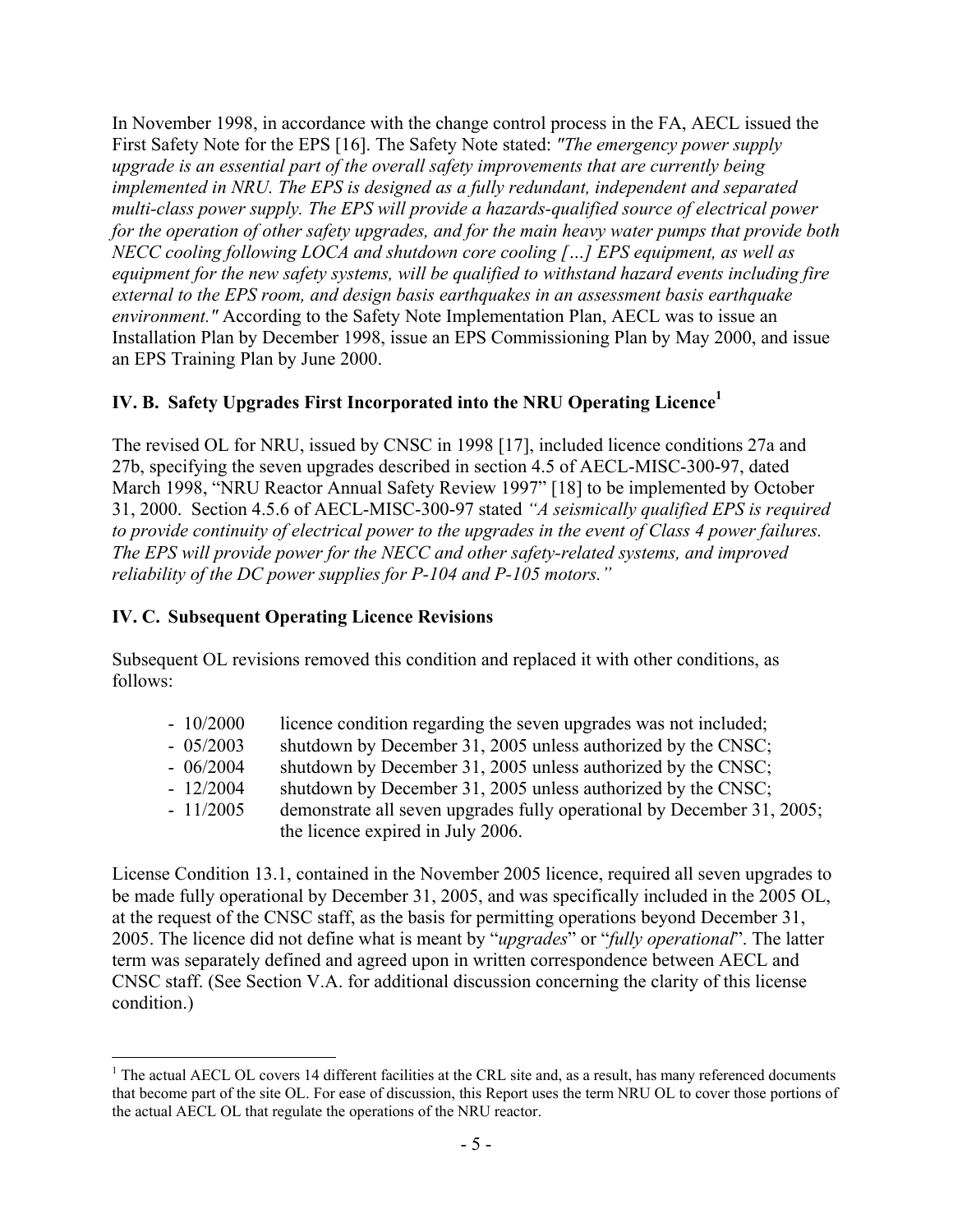## **IV. D. Current Operating Licence, July 2006**

The current NRU OL, NRTEOL-01.00/2011, dated July 28, 2006 [19], also does not specifically identify the scope of the seven safety upgrades. Among other requirements, the licence contains Condition 19.1: "*The licensee shall comply with the requirements set out in the document entitled Licensing Strategy for the NRU Licensability Extension Project*." However, there is no specific document reference number or document date given in Condition 19.1 and therefore, it is not clear to which document this Condition refers as part of the OL.

Based on interviews, it was understood by both AECL and the CNSC staffs that the document referred to in Licence Condition 19.1 is an attachment [20] to a February 28, 2006 letter from the CNSC Director to the Vice President of AECL's CRL site [21]. This letter states that its purpose is to communicate CNSC staff's strategy for the regulatory oversight activities associated with the NRU Licensability Extension (NRU LE) project. *"The attached document outlines the licensing prerequisites in a prioritized manner from now into the future."* The letter further states that *"the expectation is that this document will form the basis for future submissions and activities by AECL and reviews and approvals by the CNSC."* The attachment entitled "Licensing Strategy for the NRU Licensability Extension Project" (Licensing Strategy document) attempted to set expectations for items to be completed, along with a schedule for completion, in order for the NRU reactor licence to be renewed. The CNSC's original intent for this document was to get agreement on a proposed licensing plan, partially because there were a large number of open items which had to be addressed to the CNSC's satisfaction for the longer term licence being proposed. By invoking the Licensing Strategy document in a licence condition, the CNSC intended to impose specific requirements. However, the Licensing Strategy document did not use the term "requirements" in describing any of these planned actions.

Regarding the safety upgrades, the Licensing Strategy document stated: *"Acceptance Criteria - AECL must demonstrate that the seven safety system upgrades are fully operational (as of January 2006) […] CNSC to perform a full scope audit of the EPS upgrades […] All seven upgrades are currently installed."* The Licensing Strategy document discussed the seven safety upgrades as if they had already been implemented and declared "fully operational". As of February 28, 2006 (the date of the letter), the OL in effect included Condition 13.1, which specified that these seven upgrades had to be fully operational by December 31, 2005. The CNSC noted in the Licensing Strategy document that it planned to perform an audit of the Liquid Confinement, Vented Confinement (LCVC) and EPS upgrades, after AECL had declared them fully operational.

The Licensing Strategy document goes on to include eleven short-term AECL actions to be implemented before July 2006, addressing known non-compliances with requirements and safety concerns and midterm actions by July 2007. However, these actions and the criteria to be met refer to several studies and programs which are also not well specified by concise regulatory language.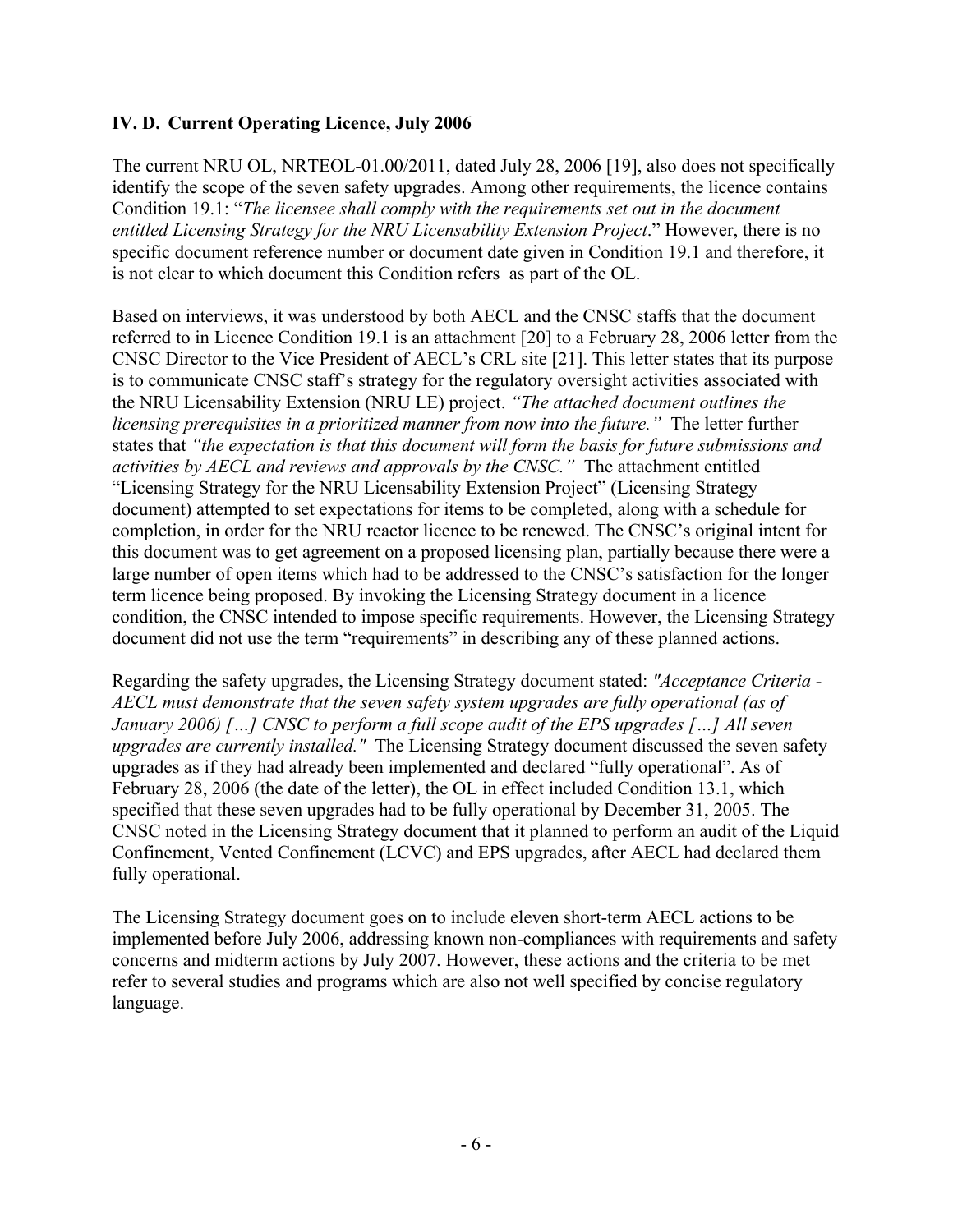## **IV. E. Facility Authorization - FA**

The FA is the primary document used to provide operators with limiting conditions for operations (LCOs) and action requirements. Contrary to the change control process [23] required by the OL, the FA was not revised to include the EPS (hazards qualified) upgrades after they were declared "fully operational" in December 2005 [22]. The currently approved FA is AECL-FA-01, Revision 4, August, 2000 [24], providing detailed NRU reactor operating limits for various operating modes. It is referenced in Appendix B of the current OL as the applicable document for the NRU Reactor Facility, but does not include the LCOs for all the upgrades. The FA is based, in part, on the FSAR. As discussed below, CNSC had not approved updated versions of the FSAR submitted by AECL, and therefore AECL did not update the FA. Pending CNSC approval, AECL issued Instructions to Supervisors (ITS) in lieu of LCOs for these upgrades.

# **IV. F. Final Safety Analysis Report - FSAR**

The FSAR is the comprehensive safety analysis of the reactor. The FSAR was not updated to reflect an assessment or safety analysis of the upgrades' implementation, as they were declared operational and placed in service. The CNSC, in a November 21, 2005 letter to AECL [25], indicated that it "expects" the FSAR and the FA (AECL-FA-01) to be updated before site licence renewal. This was not done.

The February 28, 2006, Licensing Strategy document had discussed the 2000 FSAR and stated that the 2000 version was still not approved. The Licensing Strategy document goes on to discuss several deficiencies and implies a requirement for AECL to "make a commitment" to submit a program to update the FSAR. This letter makes reference to AECL-MISC-300, Revision 0, NRU Research Reactor-Safety Analysis Report, Volume 2, 2000 [26].

AECL had previously submitted AECL-MISC-300 on October 31, 2000 [27]. However, on December 1, 2000 [28], CNSC provided comments to AECL and asked for a work plan and schedule for addressing all outstanding issues and the submission of supporting documentation and information at the RSEP review meeting on December 6, 2000. CNSC did not address the FSAR again until October 26, 2006 [29], six years later. FSAR versions which describe the upgrades were submitted in October 2000 and March 2007, but neither was approved by the CNSC. Since these later versions of the FSAR have not been approved by CNSC, the FSAR invoked by the OL continues to be the original outdated 1964 (emphasis added) version [30] [Schedule 1: Reference Documents, item (1) IOI-260, *A Safety and Hazards Review of the NRU Reactor*, March 1964, (or as superseded by the most up-to-date revision of the document that has been approved in writing by the SRC and CNSC)]. This 1964 document is supplemented by numerous addenda that are also listed in the FA. At the time of the review of the CNSC documents, the current OL did not incorporate, by reference, the updated FA, the LCOs for the upgrade equipment, or the updated FSAR reflecting the detailed basis for the upgrades.

### **Observation (1) – Operating Licence (OL)**

The Talisman Team concluded that the current OL does not explicitly contain clear requirements for implementation of the safety system upgrade modifications. This is based on the fact that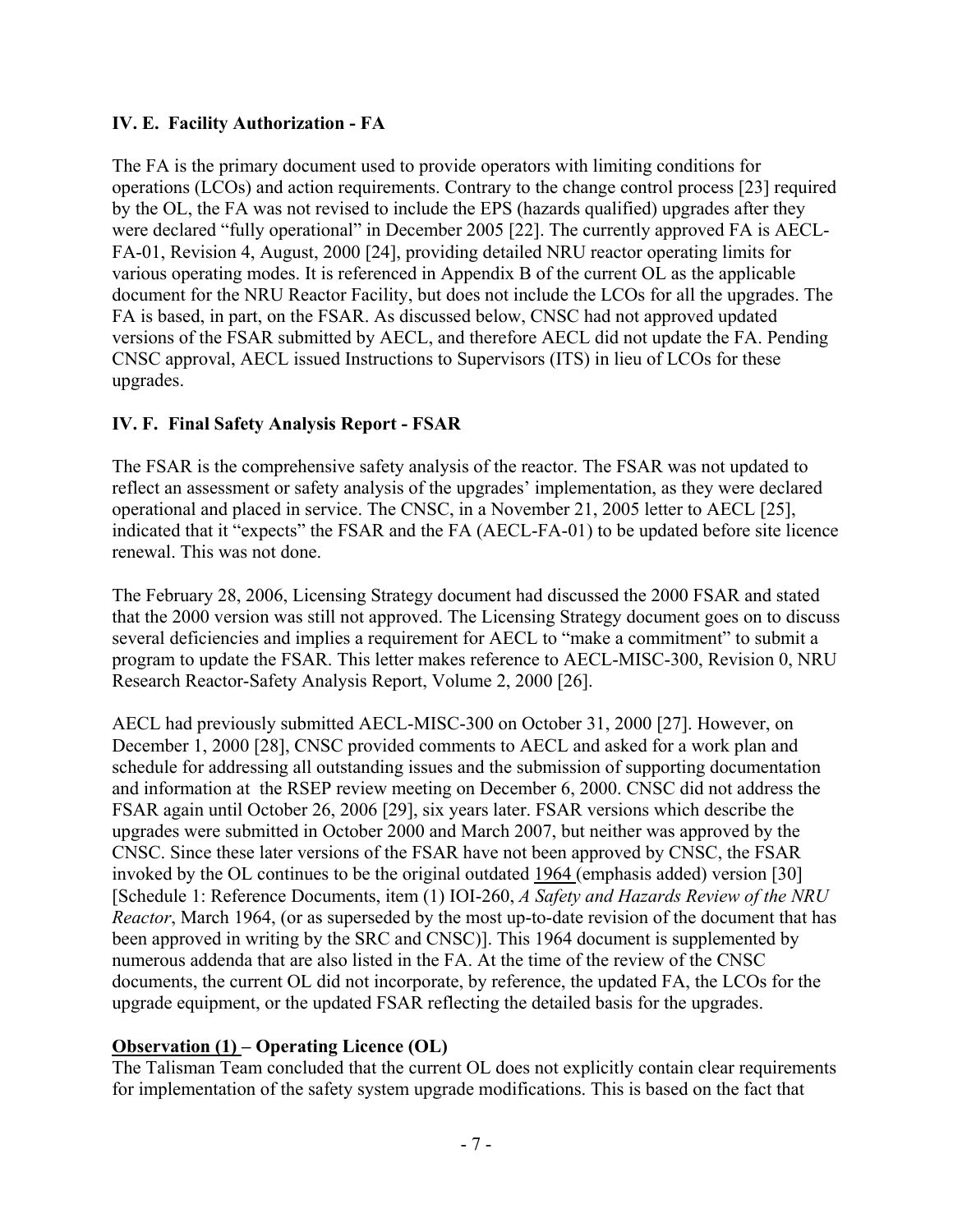Licence Condition 19.1 is vaguely worded and does not use clear, enforceable and understandable regulatory language necessary to impose specific requirements (exactly "what" and "when") in an OL. The Licensing Strategy document referred to by Licence Condition 19.1 did not use the term "requirements" at all. The Licensing Strategy document apparently referred to, includes opinions, expectations and requests, but does not include clear and specific requirements. The Talisman Team also concluded that the renewed 2006 licence incorporates out-of-date information (such as the original 1964 version of the FSAR), does not include essential information, such as the LCOs and their bases, and is very cumbersome. The reader must refer to several attachments and reference documents in order to attempt to understand the OL requirements. The Licensing Strategy document is very long and is very imprecise as to what is required. For example, the OL Condition that required the safety upgrades was not clear as to the description of exactly what EPS upgrades were required and when.

The licence renewal process involves a combined effort, and the facility (CRL) licence contains information prepared by both the licensee (AECL) and the regulator (CNSC) staff. Nevertheless, the current NRU OL is cumbersome and unclear. Based on the Talisman Team review of the information presented to the team members, the following recommendations are made. This format will be used for all other recommendations that follow the observations.

## **Recommendations2**

<u>.</u>

**C-OL-1:** CNSC should clarify current OL requirements, particularly the requirements invoked by the Licensing Strategy document.

### *CNSC Management Response*

At the end of May, the CNSC conducted a follow-up audit to review the status of the seven upgrades identified in the Licensing Strategy document. The CNSC is currently reviewing all the findings and will issue a set of directives and actions to AECL which will need to be completed. The final report should be issued within the next 60 business days. CNSC will work with AECL to review any remaining commitments specified in the Licensing Strategy document, to ensure they are clear, that they adequately address the licensing requirements and that both CNSC and AECL are clear on the necessary actions and timelines to meet the commitment. These will be reviewed by legal counsel for clarity and enforceability. This will be completed by October 31, 2008.

**C-OL-2:** CNSC should use precise regulatory language, to ensure that future CRL OL and licence conditions for the NRU reactor, and other licensed facilities, are clear. The CNSC staff should ensure that, before a licence condition is approved and issued, both the licensee and the regulator can understand what actions will be needed to fully implement the requirements, and that it is clear enough that the CNSC staff can enforce specific details. Use specific (enforceable) regulatory terms and references, as opposed to "implement the seven upgrades."

<sup>&</sup>lt;sup>2</sup> Recommendations are numbered as follows:  $X - XX - #$ : The first letter designates who the recommendation is being made to; J is for recommendations made to both AECL and CNSC; A is for AECL; and C is for CNSC. The second series of letters designates the process or function addressed by the recommendation (e.g., PM is for project management). The number at the end uniquely identifies the recommendations in each category.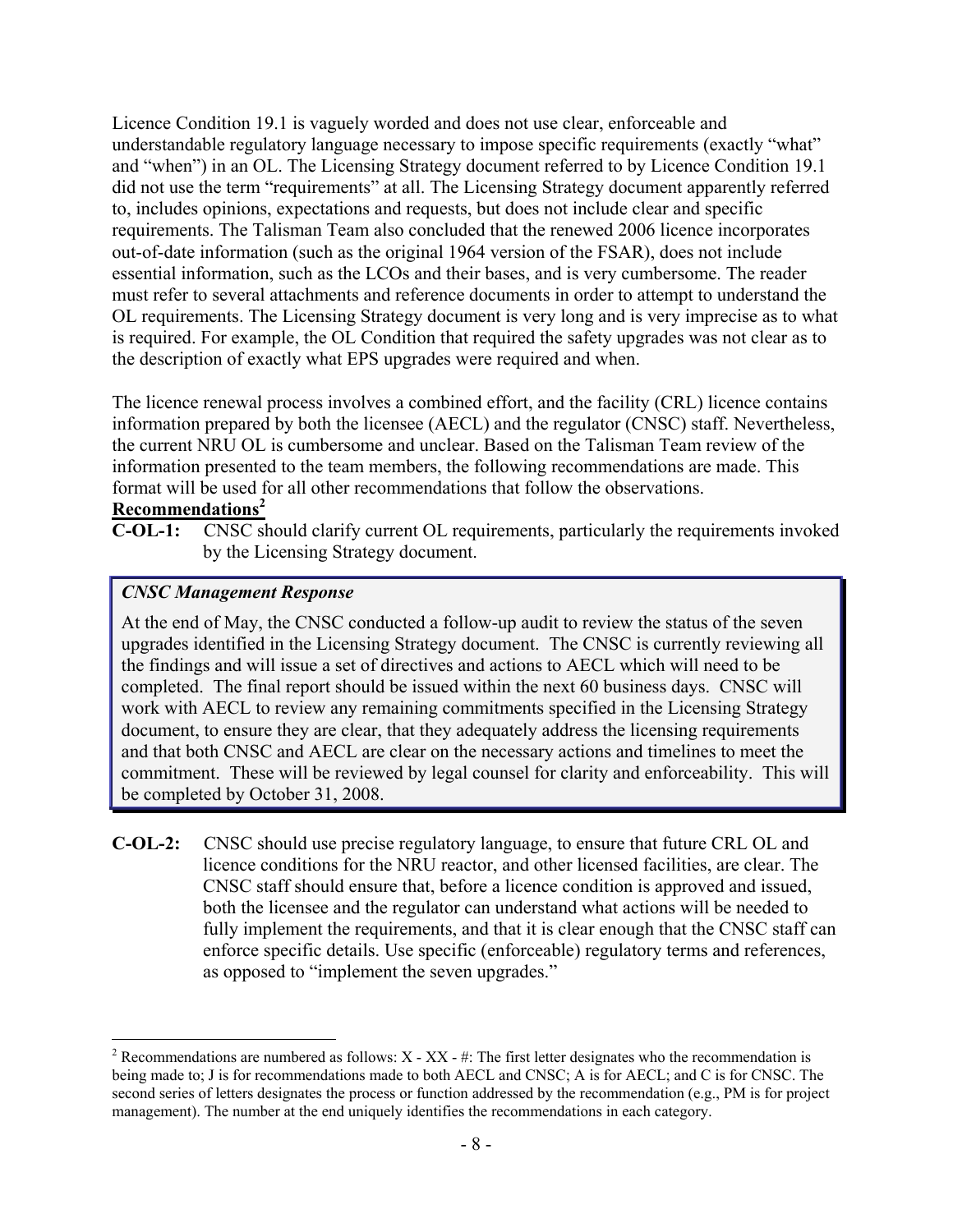## *CNSC Management Response*

The CNSC will review the current license for NRU to improve the structure, content and clarity of the license, license conditions, limiting conditions of operations and any reference documents. The review will be completed by October 31, 2008. The CNSC will work with AECL to agree on a timeline for completing any necessary changes to the license and any reference documents. The plan and timeline for implementing the changes will be presented to the Commission in February, 2009. The CNSC will improve its review process for licensing documents, including reviews by legal counsel, to ensure more precise regulatory language. As part of establishing licence conditions and the development of the Commission Member Documents, CNSC staff will:

(a) ensure the required actions and timelines to fulfill the condition are understood by both the licensee and staff;

(b) ensure the compliance plan for verifying, enforcing and reporting compliance on the license condition are understood by both AECL and CNSC staff.

**C-OL-3:** CNSC management should require that all the regulatory documents that CNSC staff plan to use or rely on (when establishing requirements or providing authorizations) would be reviewed for enforceability by CNSC counsel before issuance.

# *CNSC Management Response*

Legal counsel reviews draft licences including licence conditions. CNSC will review the structure of licences and reference documents to simplify and facilitate legal counsel reviews. This will be completed while addressing recommendations C-OL-2, J-OL-1, J-OL-2 and J-PSA-1.

**C-OL-4:** CNSC should adopt a standard to test the clarity of regulatory language, so that both a nuclear plant control room operator and a regulatory inspector would be able to read a document and agree on "what" is required, the means or details of "how", and "by when".

# *CNSC Management Response*

This will be partially addressed by addressing recommendations C-OL-1, C-OL-2. In addition, CNSC will include a validation step in the review process for key regulatory documents, to ensure that both CNSC inspectors and AECL workers have a common understanding of the license conditions, regulatory expectations and regulatory processes.

**C-OL-5:** CNSC should obtain authorization to hire its own in-house counsel. Legal support services should be more effectively used for review of key regulatory documents, to ensure clarity and enforceability.

# *CNSC Management Response*

Complete. The CNSC acquired its own independent legal counsel as of May 16, 2008.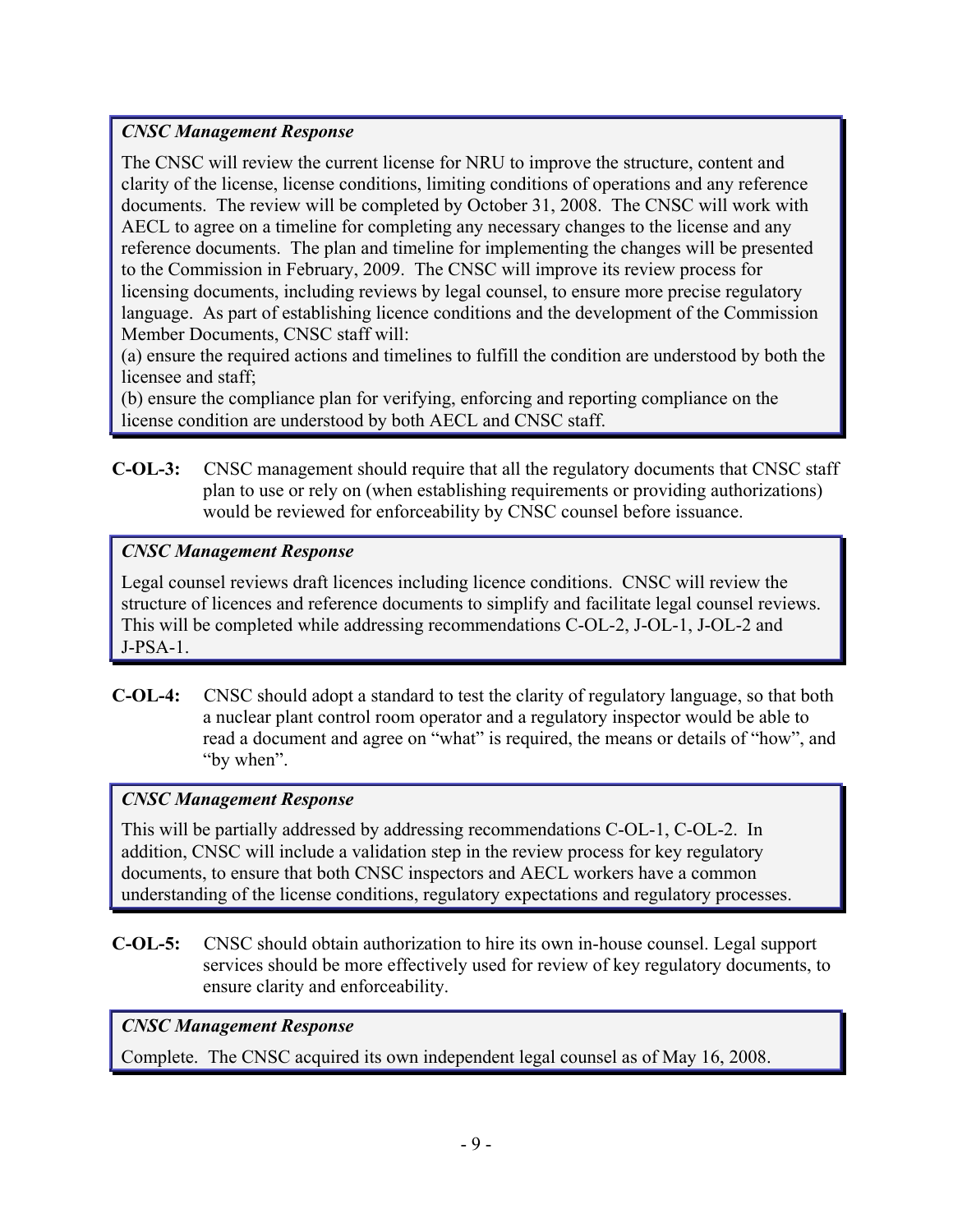## <span id="page-25-0"></span>**Observation (2) – Operating Licence (OL) - Reference Documents**

At the time of the Talisman Team's review, the OL references an obsolete FA and an obsolete FSAR. AECL has submitted later versions of the FSAR, but CNSC has not approved them. There is no requirement for CNSC to complete its review of the FSAR or FA before recommending the CNSC Commission to issue a new OL, and the CNSC staff has not conducted a timely review of the current NRU FSAR.

## **Recommendations**

**J-OL-1:** CNSC and AECL should achieve approval of up-to-date FA and FSAR, and incorporate them into the OL as soon as practical.

## *CNSC Management Response*

The CNSC will coordinate with AECL the review and approval of the FA and the FSAR and incorporate them into the operating licence. In line with responding to recommendation C-OL-2, the CNSC will work with AECL to agree on a timeline for completing any revisions, reviews and approvals of these reference documents. The plan and timeline for completing this work will be established by September 30, 2008.

## *AECL Management Response*

AECL will work with CNSC staff to ensure an approved FA for NRU, supported by an acceptable FSAR, is expeditiously incorporated into the licence (see overall recommendation 13).

**J-OL-2:** AECL should update - and CNSC should promptly approve, and incorporate into the OL - , the updated FA, including LCOs for any new required structure, system, or component that is added in a new OL or in a new OL amendment.

# *CNSC Management Response*

The CNSC will coordinate with AECL the review and approval of any future nuclear facility modifications and the updated FA LCO. These will be incorporated into the operating licence.

# *AECL Management Response*

For future nuclear facility modifications (new structures, systems or components), AECL will ensure the associated Facility Authorization is promptly updated to include new or modified Limiting Conditions of Operation (as appropriate) and submitted for CNSC approval, prior to inclusion in a revised licence (see overall recommendation 13).

### **V. Licence Condition - NRU Upgrades to be "Fully Operational" by December 31, 2005**

# **V.A. Clarity of Licence Condition 13.1**

In November 2005, the CNSC Commission renewed the CRL OL for several months with an expiration of July 31, 2006 [31]. The new OL included condition 13.1, *"Licensee shall demonstrate that all 7 NRU upgrades are fully operational by December 31, 2005."* The licence condition offered no further explanation of the seven NRU upgrades.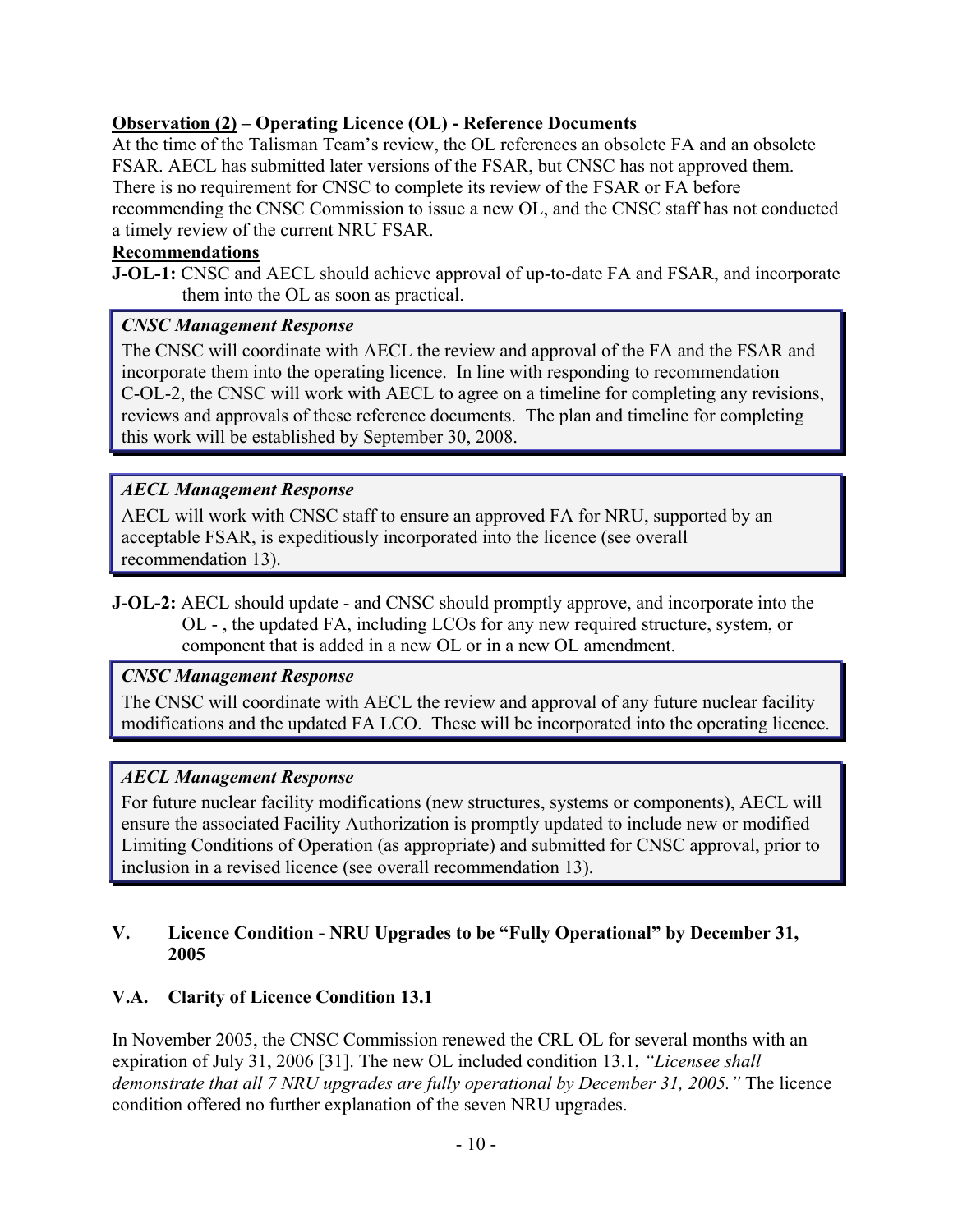The AECL Licence Application for Removal of Clause 13.1 Pertaining to NRU Reactor Operation [32] stated that EPS is "*to be installed and commissioned but not yet fully operational and ready for connection to the other NRU safety upgrades […] These safety upgrades were placed in service as noted above. The Emergency Power Supply system has been commissioned and an application has been made to the Safety Review Committee and CNSC to place it in service, at which time it will be fully operational and ready for connection of Emergency Power Supply power to the other NRU safety upgrade […] All the safety upgrades are seismically and environmentally qualified. They are all designed to modern codes and standards".* The licence application stated that "*additional information on these safety upgrades is provided in"* an AECL Interim Report on the Plant Life Management Program for the NRU Reactor" [33]. The Interim Report stated *"The last two upgrades (NECC and EPS) are now installed, commissioned, and ready for connection of EPS to the other NRU Safety Upgrades […] The only remaining Upgrades work of significance is the replacement of the DC Motor Starters for Main Heavy Water Pumps #4 and #5 with seismically qualified units. One of these starter units is currently installed (2005 April) and is undergoing in-service testing on Main Heavy Water Pump #1."*

During the hearing process [34] for approving the new OL, a CNSC Commission Member questioned whether the safety upgrades were clearly understood, and whether the expectations regarding the OL condition were specific enough that, in the future, the CNSC Commission would be able to conclude that they were met. AECL and CNSC staff indicated to the CNSC Commission Members that they both understood and agreed on the short term actions. AECL stated: "*No, Madam Chair, in fact we believe the two lists are pretty well aligned."* CNSC stated: *"From a historical perspective, that terminology, "seven upgrades" has been recognized through streams of numerous licensing correspondence and Commission documentation. So from my perspective it's explicitly clear."*

As indicated by the timeline in Appendix D of this report, there were many documents that discussed the NRU upgrades, in general, and the EPS tie-in to the MHWPs, in particular. In addition to letters of correspondence ( $2/96 \& 12/04$ ), there were transmittals of Annual Safety Reviews (3/98 & 3/05), EPS First Safety Notes (4/97, 11/98), EPS Final Safety Notes (9/02 3/05,  $& 7/05$ ), Design Requirements (3/05) and Design Descriptions (8/00  $& 4/05$ ). AECL documents beginning with the AECL Project Upgrades Plan in April, 1993 [35] through Revision 2 of the EPS Final Safety Note in July, 2005 [36], consistently stated that hazards-qualified back-up power was to be supplied to the MHWPs from the EPS Upgrade.

# **V.B. Installation of NRU Safety Upgrades Delayed Many Times**

The NRU upgrades, including the EPS tie-in to the MHWPs were originally planned for completion in 1997. In April, 1997, AECL's First Safety Note [37] stated that EPS will provide hazards-qualified power for the MHWPs essential for core cooling in 1998. In May, 1998, AECL apprised CNSC in a meeting [38] that the EPS upgrade was scheduled for installation in September 2000. In October 1998, the NRU OL included Licence Condition 27a that the NRU upgrades described in the 1997 NRU Annual Safety Review [18] were to be completed by October 31, 2000. In July 2000, the CNSC Commission was apprised in a CMD [39] that EPS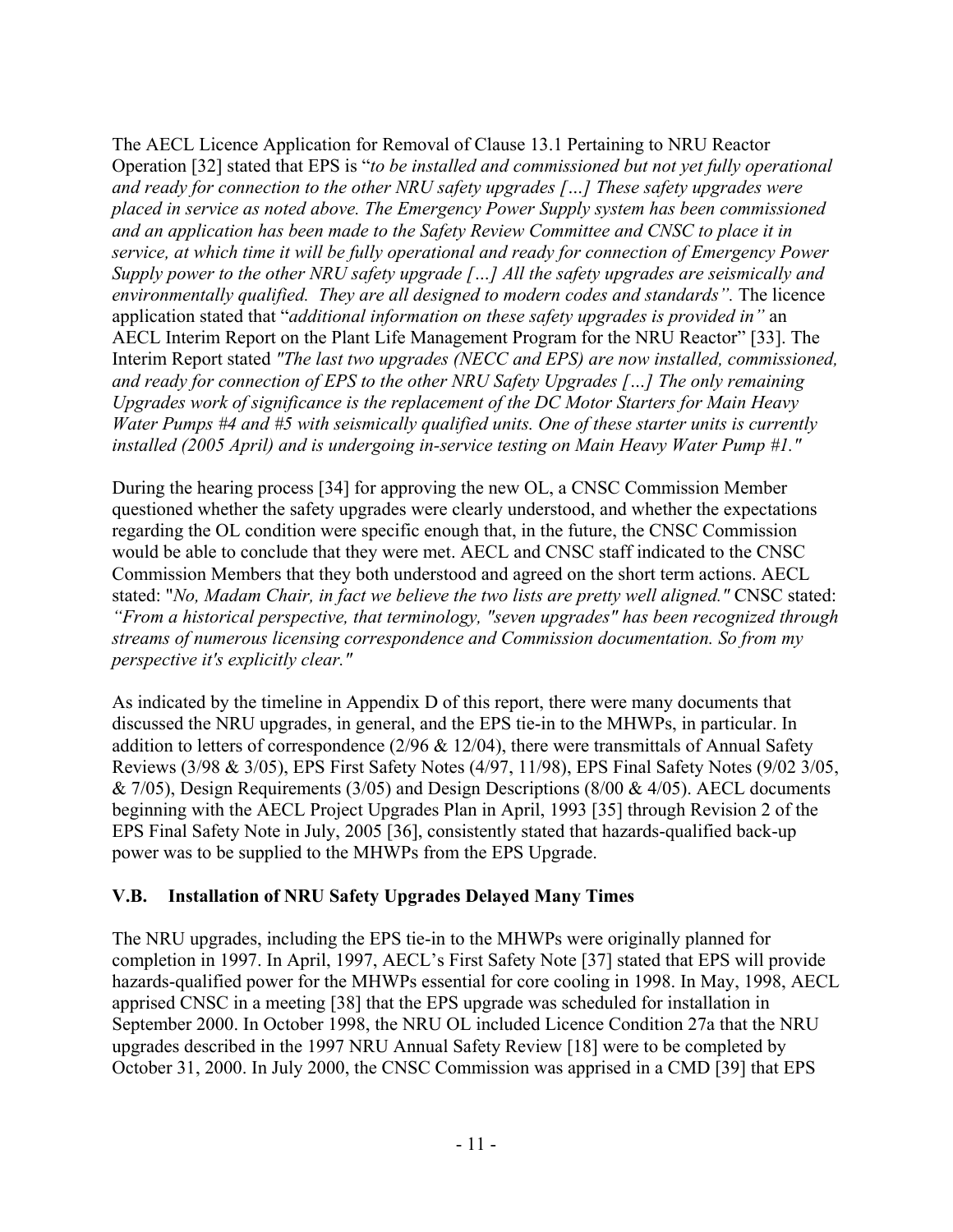would not be implemented by October 31, 2000, and NRU would not be in conformance with Licence Condition 27a of the then current OL.

In August 2004, AECL stated in a letter to CNSC [40] that the NRU upgrades would be completed by the end of the fiscal year. In April 2005, CNSC, in a letter to AECL [41], acknowledged AECL's agreement that EPS and NECC were to have been completed by March 2005 and that the deadline had not been achieved. AECL apprised CNSC that the EPS and NECC upgrades would be in service in April/May 2005 and September 2005 respectively. In June 2005, AECL, in a letter to CNSC [42], expressed its understanding that, when the EPS was tied into the Emergency Response Center cabinets, and the tie-ins to the other formally requested upgrades had been made, the commitment to complete the EPS was met. The EPS tie-in to the MHWPs had not been requested and, at that time, was considered by NRU management to no longer be part of the required upgrade.

# **V.C. Reasons why AECL did not make EPS connections to MHWPs per Licence Condition 13.1**

While AECL actions to comply with Licence Condition 13.1 of the November 2005 OL and make the seven upgrades fully operational by December 31, 2005 were substantial, they were not completely effective, for the following reasons:

- 1) The NRU reactor OL conditions issued in 2005 and 2006 were not clear, and did not specify in detail exactly which NRU safety upgrades were to be installed. Installation of safety upgrades was part of the information relied on by the CNSC Commission in making its decision to renew the CRL OL in 2006, and was a licensee commitment even though it was not a specific licence condition.
- 2) The connection of the MHWPs to the EPS required the installation of seismicallyqualified DC Motor Starters, but these had not yet been installed because NRU reactor management did not believe there was a licensing requirement to install them.
- 3) The NRU commitment tracking system was not effective in tracking and monitoring the EPS connections to the MHWPs. Despite the fact that these connections were part of the EPS safety upgrades that were planned by AECL, by 2007, this safety upgrade was not being tracked in the NRU commitment tracking system.
- 4) Similar to the CNSC regulatory oversight program, AECL NRU upgrades were managed more from an "expert based" approach than a "process oriented" one. AECL, in its internal root cause analysis, found that the NRU staff had made a decision to track the EPS connections to DC motors for MHWPs P-104 and P-105 as a separate work package, outside the scope of the EPS upgrade. The Talisman Team found that the mindset to consider the EPS connections to the MHWPs as being outside the planned upgrades was shared by key project and plant personnel, even though the decision was not formally incorporated into the project plan, the facility modification, the design change package, or communicated to either the AECL Safety Review Committee (SRC) (who had been providing high-level oversight of the upgrades) or to the CNSC. In fact, the Talisman Team found no written document which provided the basis or rationale for this position. In 2005, when NRU management separated the planned connection of the EPS to the MHWP from the EPS safety upgrade activities, some CNSC staff members became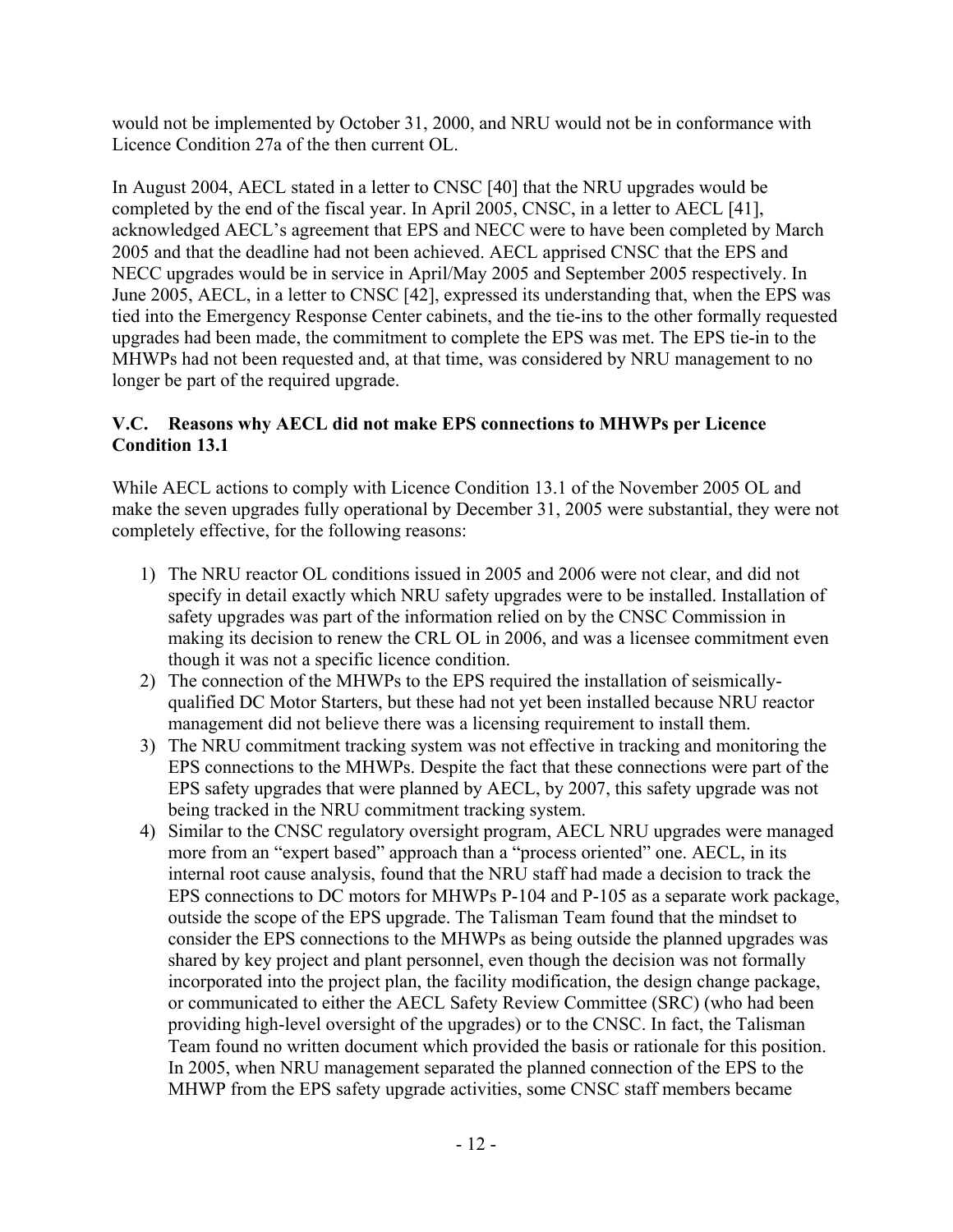aware of the change, but CNSC management was not informed by CNSC staff or AECL and did not have the opportunity to challenge this decision. CNSC management continued to believe, based on earlier documentation, that the planned safety upgrades included the hazards-qualified EPS provided to MHWPs.

- 5) The original approach for connecting EPS to the MHWPs involved qualifying the existing, installed DC motor starters. The project was not able to qualify the existing motor starters, and the search for a supplier and qualification of new motor starters took considerable time and effort.
- 6) When the new motor starters were installed in the plant and connected to the nonessential MHWP for testing, a problem was discovered with starting current. The motor starter manufacturer did not develop a technical solution, so the burden fell on the NRU electrical design engineers, who already had a very heavy workload. While the NRU engineers did come up with a remedy, this took considerable time and delayed the months-long proof test of the motor starters on non-essential pumps. The NRU operations staff wanted these tests performed, in order to demonstrate reliable operation prior to making the connections to MHWPs P-104 and P-105.
- 7) The NRU operations and facility managers did not share the safety significance of the tiein of EPS to the MHWP. The safety benefit of implementing the modification to connect the MHWPs to the EPS was not agreed upon, or well understood, by NRU site management. The operators had a lot of confidence in the existing configuration, which included powering the MHWP from the off-site power grid, normal Class IV power, normal Class III diesels, and Class I batteries. They perceived the upgrade as potentially introducing new failure modes while addressing a very improbable external event (design basis earthquake). The operators and plant managers were reluctant to change the power supply configuration and did not drive completion of the EPS tie-in.
- 8) The AECL SRC was a supporter of the upgrades and considered the tie-in of the EPS to the MHWP to be of high safety significance. However, the SRC was not successful in convincing the NRU staff of its benefits, or influencing its expedited installation.
- 9) As reported during the interviews, there was a recurring problem implementing long-term projects. Frequently, the projects were said to be adequately funded and provided with sufficient dedicated project resources, but the NRU staff necessary to execute or support key project activities was unable to do so because of its normal day-to-day plant duties, emergent issues, maintenance outage work and other responsibilities.

When AECL informed the AECB of its intent to provide Class 1 power to the MHWP, in December 1992, completion was expected in 1995 or 1996, but an integrated resource loaded plan and schedule had not been prepared to ensure that the targeted completion date could be met. A project was authorized and initiated, and the connection of EPS to the MHWP through hazards-qualified equipment was included in the NRU Upgrades Project Plan. However, the scope was not identified as being a CNSC commitment. The subsequent implementation documents (plant modification package, drawings and procedures etc.) also had no reference to a CNSC commitment. The upgrades were incorporated into the OL as part of Licence Condition 13.1 in November 2005, but at that time the NRU Managers did not view the installation of seismically-qualified DC Motor Starters as part of the "original" NRU Upgrades; yet the DC motor starters were required to tie-in the EPS to the MHWPs.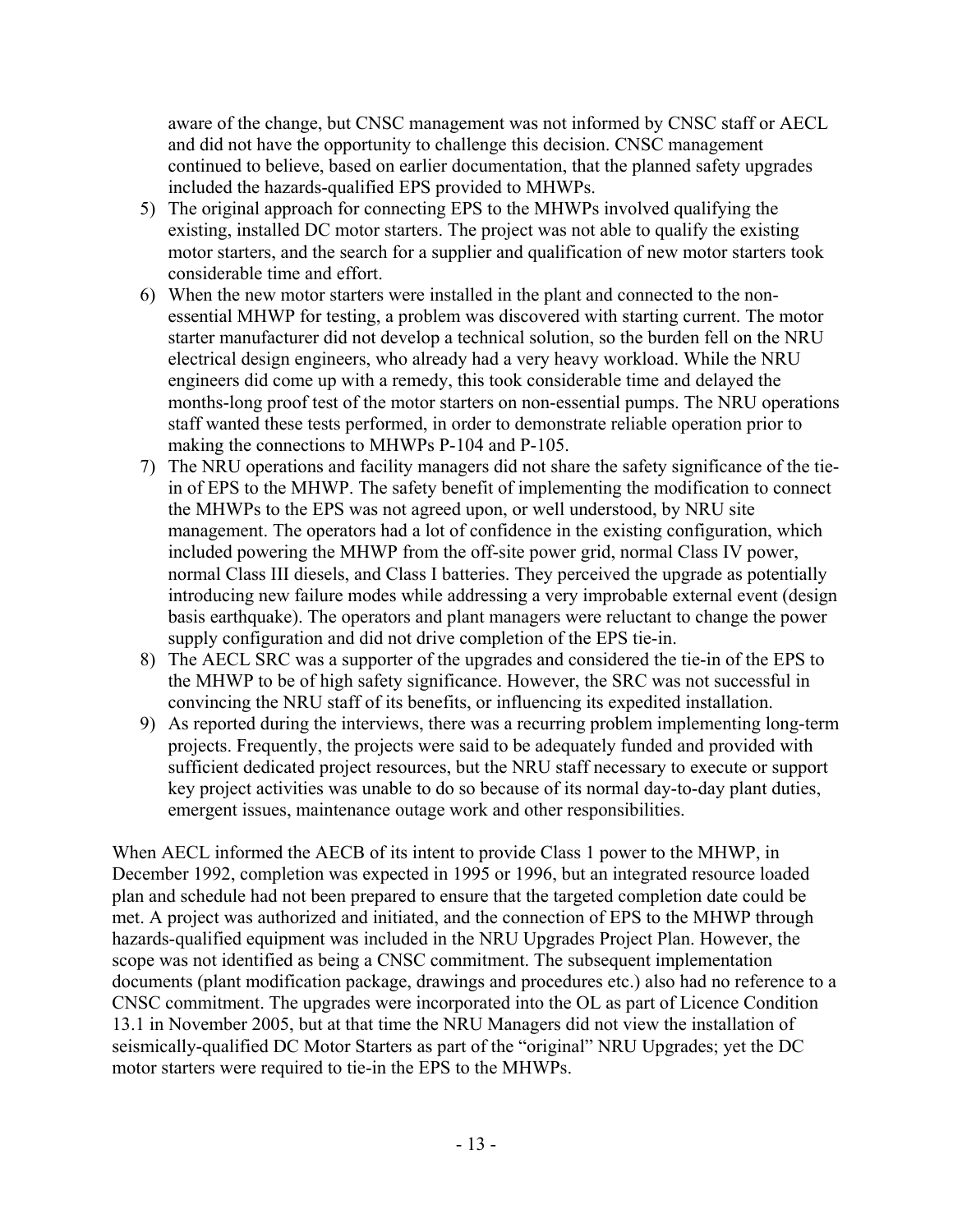The action tracking system in use at the CRL is known as the Action Item Management System (AIMS). This system has been used CRL-wide for tracking a myriad of issues, including regulatory issues. Although CRL staff has a handbook available from the software vendor, which provides instructions on how to make entries, AECL staff does not have procedural controls for its use. AIMS entry number 1998-NRUU-UPGR-5 was entered in January 1998, and indicated "fully operational" on October 13, 2005. The installation of the new DC motor starters was entered into AIMS in September 2004, as a non-regulatory item in the Environmental Program plan (EnvA-66), with a target date of March 2005. This effectively removed the tracking of this item from close oversight.

The EPS upgrade was commissioned in late 2005, and a letter was written to the CNSC on December 23, 2005 [22], stating that the upgrades were "fully operational." The basis for that determination or position was that EPS was connected to all the other upgrades, and it was the apparent collective mindset of several NRU managers and key project personnel that the DC motor starters and connection of EPS to the MHWPs were an "enhancement", not part of the upgrades. While there were internal AECL emails that clearly reflected this belief, the AECL project description documents reviewed by the Talisman Team, governing the planned scope of the upgrade project and the design changes for EPS, did not reflect that change. The Talisman Team has identified no project description or project control documents that supported that position.

# **Observation (3) – Operating Licence (OL)**

The Talisman Team concluded that the November 2005 OL was not clear, in that it did not define the seven NRU upgrades required to be operational by December 31, 2005. **Recommendation** 

Recommendations C-OL-1 through C-OL-5, as discussed above, address this observation.

# **Observation (4) – Project Management (PM)**

The NRU upgrades project management process did not have sufficient controls, and the existing controls it had were not always effectively implemented. The NRU Upgrades Project Plan included connecting EPS to the MHWPs in its scope description; however, the scope was not identified as a licence commitment. Senior AECL managers took the position that the replacement of the DC motor starters, an essential part of the new hazard-qualified EPS connection to the MHWP DC motors, was outside the scope of the NRU safety upgrades and represented an enhancement. This decision was not consistent with the Project Plan, and AECL submittals to the CNSC, including the EPS First Safety Note, the EPS Final Safety Note, the Design Requirement, and the Design Description. A project procedure required a licensing review of scope changes. The decision to exclude the DC motor starters from the rest of the safety upgrades was not considered to be a scope change, and was not reviewed by licensing. The Talisman Team reviewed the guidance provided to the project managers at the time the NRU Upgrades Project was initiated (mid-1990s), as well as the current guidance. The Talisman Team concluded that the earlier guidance, which is based largely on Project Management Institute guidance, is superior. For example, in 1994, an engineering projects procedure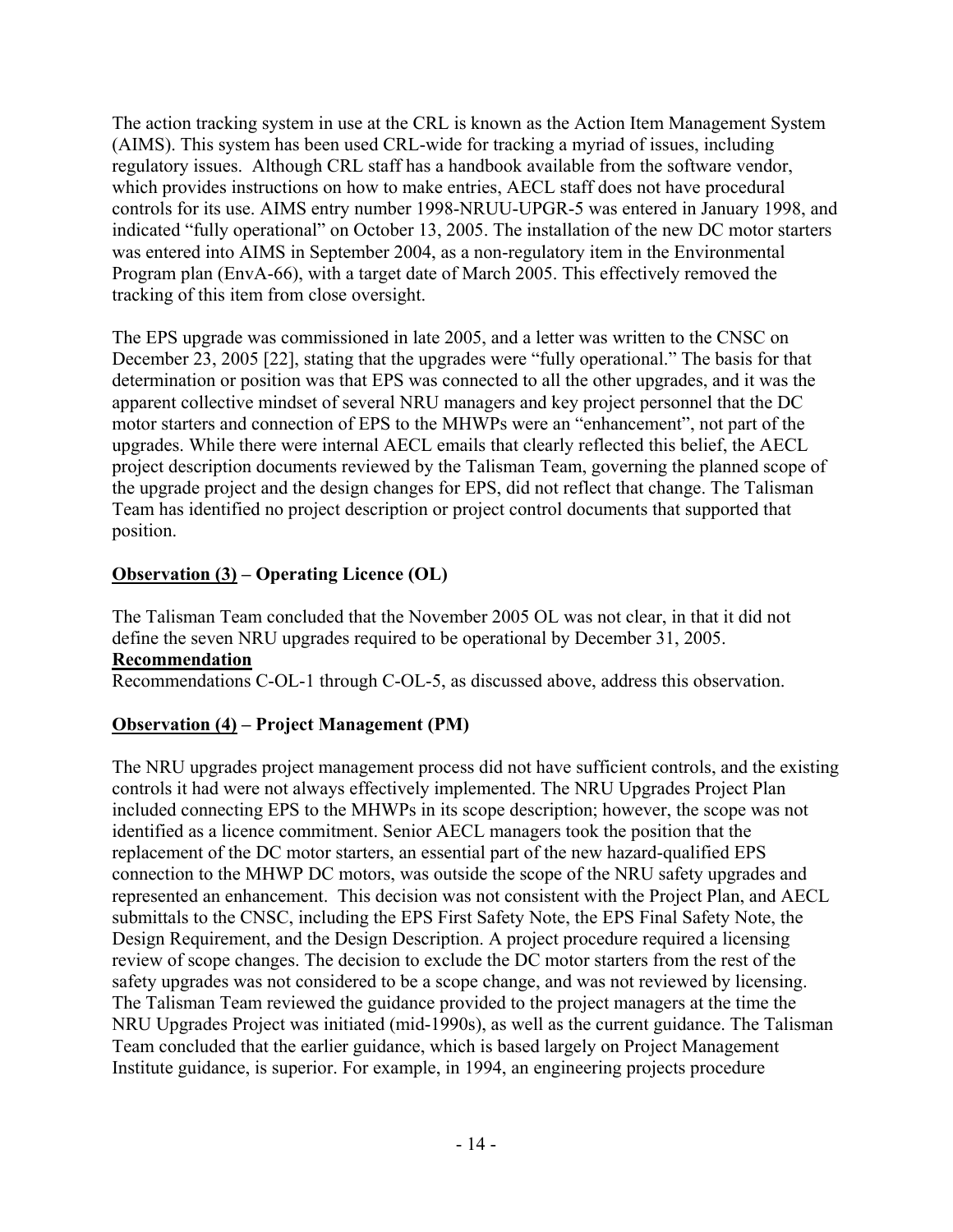appropriately assigned responsibility for compliance with AECB requirements to the project manager.

# **Recommendations**

AECL should consider the following improvements to the project management process: **A-PM-1:** AECL should ensure its project management guidance is based on the Project Management Institute guidance for project management.

# *AECL Management Response*

Since the formation of a consolidated project delivery organization in April 2005, AECL has implemented a project quality program and associated project management procedures that are based on Project Management Institute guidelines (Project Management Book of Knowledge). These project management processes continue to be strengthened based on self-assessments and the auditing process. AECL will review existing procedures and incorporate previous procedures as necessary (see overall recommendation 14).

**A-PM-2:** AECL should ensure that the responsibility for compliance with commitments is assigned to Project Managers.

# *AECL Management Response*

Accountability statements and position descriptions for project managers will be reviewed and revised if necessary to ensure responsibilities include meeting regulatory commitments (see overall recommendation 14).

# *AECL Management Response*

AECL will ensure that its project management procedures include requirements for Project Managers to include regulatory commitments in project plans, schedules and documents. Existing procedures will be reviewed and revised as necessary to ensure regulatory commitments are incorporated into project planning documents (see overall recommendation 14).

# **Observation (5) – Modification Management (MM)**

AECL commissioned a facility modification to the EPS, which was not completely installed and tested as required. The back-up EPS power supply to the MHWPs was included in the scope of a plant modification that was commissioned in October 2005, but it was not installed. Completion Assurance Certificates were signed without exception, even though the back-up power to the MHWPs, which was part of the modification, was not installed. The completion assurance process required reviews and sign-offs by all the appropriate functional groups, but completion was signed-off either without verifying all the work was done, or without documenting what work had not been completed in the open items/exceptions list.

The modification was commissioned, and the plant was started up in a configuration other than the one specifically analyzed by the modification package. The current process allows a plant modification to be commissioned with open items, but there is no control over the significance of

**A-PM-3**: AECL should require Project Managers, by procedure, to include licence commitment references in their project plans, schedules and implementing documents.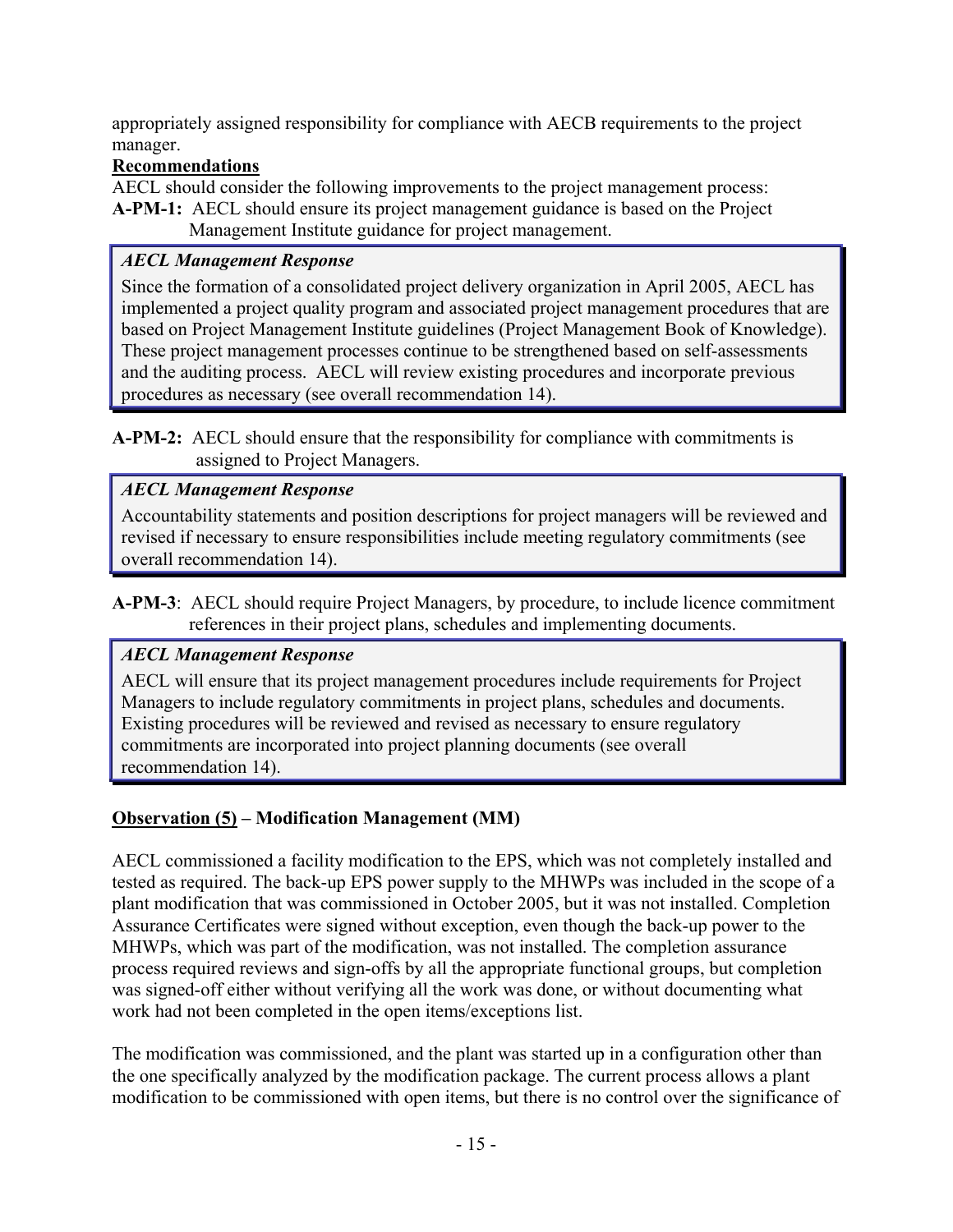the open items. In this case, the tie-in of EPS to the MHWPs was not made. The drawings and procedures at that time showed the system as if the entire modification was complete. In addition, the Talisman Team could find no evidence that the operators were trained on the interim configuration, or that there was a safety case that reflected the interim configuration.

The Project Procedure on Commissioning Completion Assurance (RC-2000-109, CWP-27) provides only for completion assurance of the entire modification, and does not allow for commissioning only part of a modification, as was done for the EPS Upgrade. The Procedure does not adequately address activities not completed at the time of commissioning. For those, it requires the activities to be listed as deficiencies, but it does not provide direction regarding the completion of these activities. The Conduct of Operations Procedure [23] requires closure of the modification after ensuring that all deliverables (document revisions) have been completed.

The current modification process also allows construction to make changes without engineering approval, and submit them to engineering to be incorporated into as-built drawings. Until recently, engineering was considered to be a service organization, and was not accountable for configuration management. Recently, engineering was given more of a leadership role in the process.

# **Recommendations**

AECL should consider the following changes to its plant modification procedure and commissioning procedures:

**A-MM-1**: AECL should ensure the Engineering Change Control procedure requires that, when only part of a modification is commissioned and placed in service, the actual configuration has been reflected in drawings and procedures, that operators have been trained, and the specific configuration being placed in service has been analyzed in a safety evaluation (safety case); it should also require a new stand-alone modification be issued, covering installation and commissioning of the remainder of the modification.

# *AECL Management Response*

AECL's process for commissioning a system and declaring it in-service requires that drawings, procedures, training programs, and safety cases are up-to-date before the declaration is made. AECL's recently-issued engineering change control (ECC) procedure, 145-508120- PRO-001, provides a structured and controlled process for implementing modifications in a staged fashion. Any deviations to the original engineering change package such as partial implementation would invoke the field change process and a subsequent re-evaluation (including a safety evaluation) and re-assessment of the modifications to the original change package. Any significant deviations (such as changes to design intent, requirements, performance, safety case, hazards assessment or pressure boundary) would result in a rejection of the field change and would require a revision to the original change package. A second change package would then have to be issued to complete any outstanding work. The current ECC procedure will be reviewed and revised accordingly to address partial implementation of modifications at the next revision stage (see overall recommendation 14).

**A-MM-2:** AECL should ensure the Engineering Change Control procedure requires that the asinstalled configuration be consistent with the engineering change package.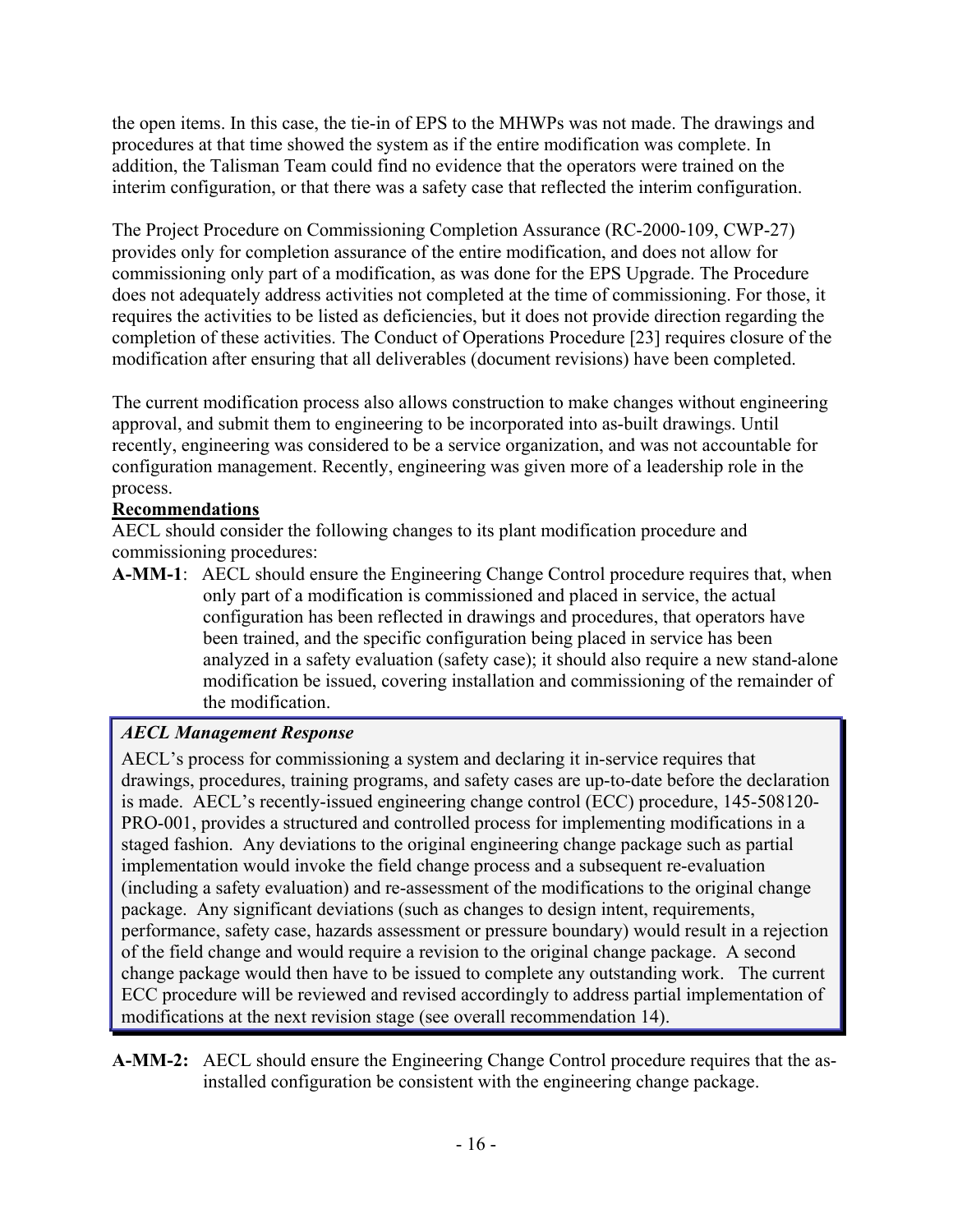# *AECL Management Response*

AECL's recently-issued engineering change control procedure, 145-508120-PRO-001, requires that the as-installed configuration be consistent with the engineering change package. Currently the process requires a "fully-operational" declaration (meets the change request requirements) and a "close-out" declaration (all documents are updated and there are no outstanding issues) (see overall recommendation 14).

**A-MM-3:** AECL should ensure the Engineering Change Control procedure requires that any non-trivial change must have prior Engineering approval.

# *AECL Management Response*

AECL's recently-issued engineering change control procedure, 145-508120-PRO-001, requires Engineering approval for all non-trivial changes. In addition, the field change control procedure (145-508120-PRO-002), currently under revision, describes the requirements to capture changes to approved change packages during implementation (see overall recommendation 14).

**A-MM-4:** AECL should ensure the Engineering Change Control procedure requires that an independent verification of the physical installation be performed prior to completion acceptance.

# *AECL Management Response*

AECL's recently-issued engineering change control procedure, 145-508120-PRO-001, requires verification of the physical installation prior to completion. Post-installation field walk-downs are included as part of construction completion assurance. In addition AECL will review its current detailed work plan ("route" sheet) process to ensure adequate inspection, verification, "hold" and "witness" points are properly identified during implementation (see overall recommendation 14).

**A-MM-5:** AECL should ensure the Engineering Change Control procedure requires that for plant modifications done to meet CNSC commitments, a reference to the commitment be included in the applicable documents (drawings, specifications, procedures, etc.).

# *AECL Management Response*

See response to A-CM-5. In addition, all change requests include the type of regulatory commitment (REG-C, M or I) and the CNSC commitment date.

**A-MM-6:** AECL should ensure the Engineering Change Control procedure requires specific LCOs, with their detailed bases, to be in effect when modifications are approved and required to be functional by the CNSC.

# *AECL Management Response*

AECL will ensure that LCOs are available in the form of a revised FA when seeking approval to operate a new or revised system (see J-OL-2).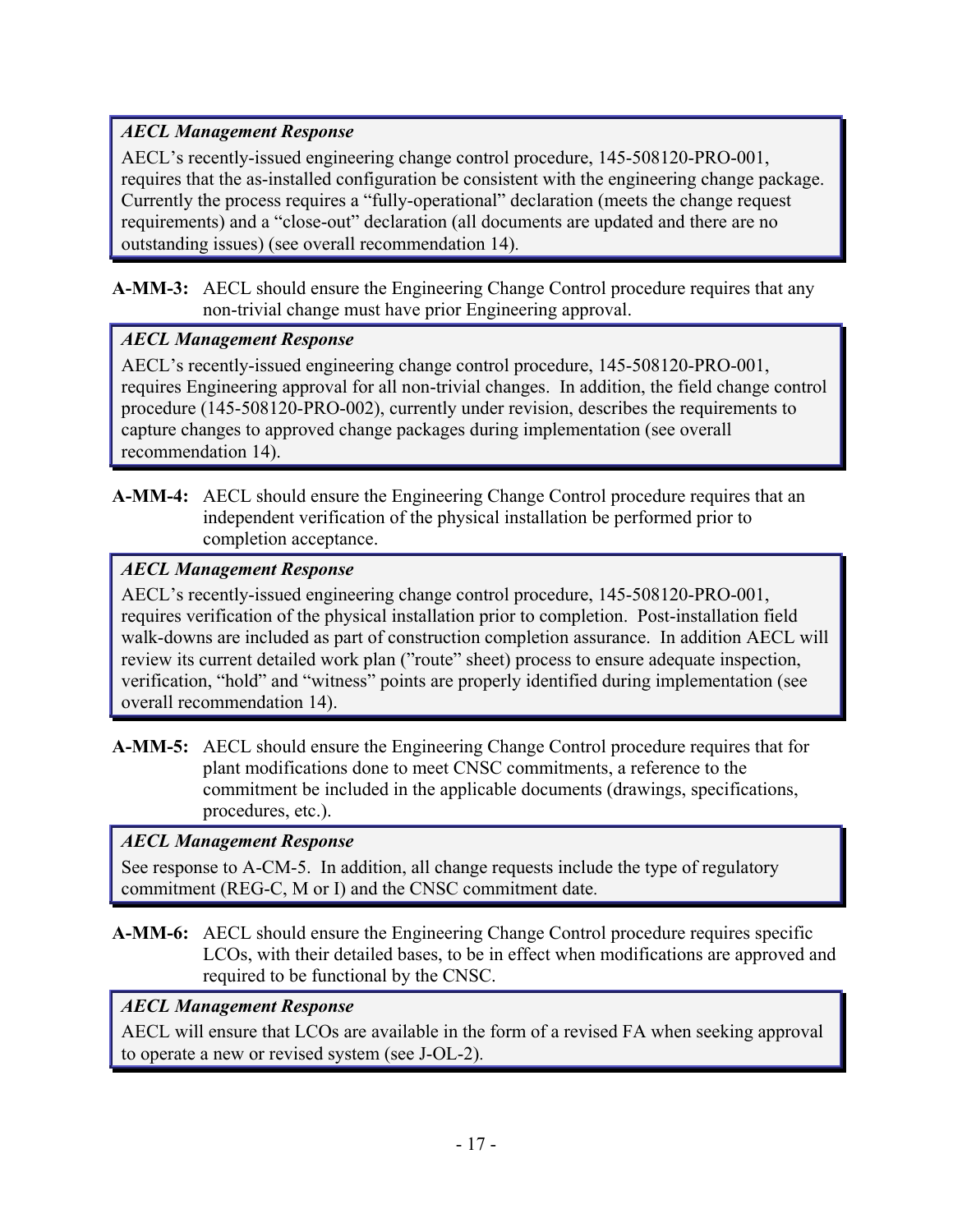## **Observation (6) – Work Management (WM)**

AECL did not implement a facility modification which was part of the planned safety upgrades and viewed as a significant improvement to safety in a timely manner, since the installation was still not completed in November 2007.

### **Recommendations**

AECL should strengthen its Work Management Process as follows:

**A-WM-1:** AECL should strengthen the long-term planning process (including programs and processes for budgeting and resource allocation, work prioritization, and work planning and control) such that it is aligned with the nuclear industry's best practices. Long-term plans should include resource-loaded schedules for major projects, which reflect the amount of support required and availability of the plant staff. Ensure that all functional departments understand the scope, priority and schedule for regulatory projects. The commitment date and project schedule should be based on plant staff resource requirements and availability, plant operating and shutdown schedules, and safety significance.

### *AECL Management Response*

AECL is implementing improvement work management practises that are based on industry best practises. A 13-week rolling schedule has been implemented, and work is underway on a 52-week rolling schedule. Included in the work management process is the identification of regulatory commitments to ensure they are accorded appropriate oversight and priority (see overall recommendations 10 and 14).

**A-WM-2:** AECL should include long-term project work in the recently implemented cyclic work planning process, so that is given appropriate priority and can be completed on schedule. Long-term project work can be planned and staged in advance with routine plant work, such that it can be smoothly executed during a "work week".

## *AECL Management Response*

The next stage of AECL's work management improvements that is underway is the rollout a 52-week schedule that includes project work.

### **Observation (7) – Modification Management (MM) and Work Management (WM)**

The Talisman Team identified several AECL NRU processes that appeared to have been "overridden" (or not followed) because of the mindset of the NRU management and upgrade experts. Had any one of these processes been sufficiently robust and implemented properly, it should have challenged or prevented the mindset that the installation of the seismically-qualified motor starters and connecting them to EPS was not part of the planned safety upgrade project. The Talisman Team reviewed the applicable AECL processes and their implementation, and identified areas that needed to be further assessed in order to identify specific enhancements. At Talisman's request, AECL formed a team to support the Talisman Team. The AECL Team reviewed Configuration Controls, including Modification Management, Work Control, and Quality Control processes and procedures.

#### **Recommendations**

**A-MM-7:** AECL should continue its self-assessment of the NRU Configuration Control Processes, including Modification Management processes and procedures.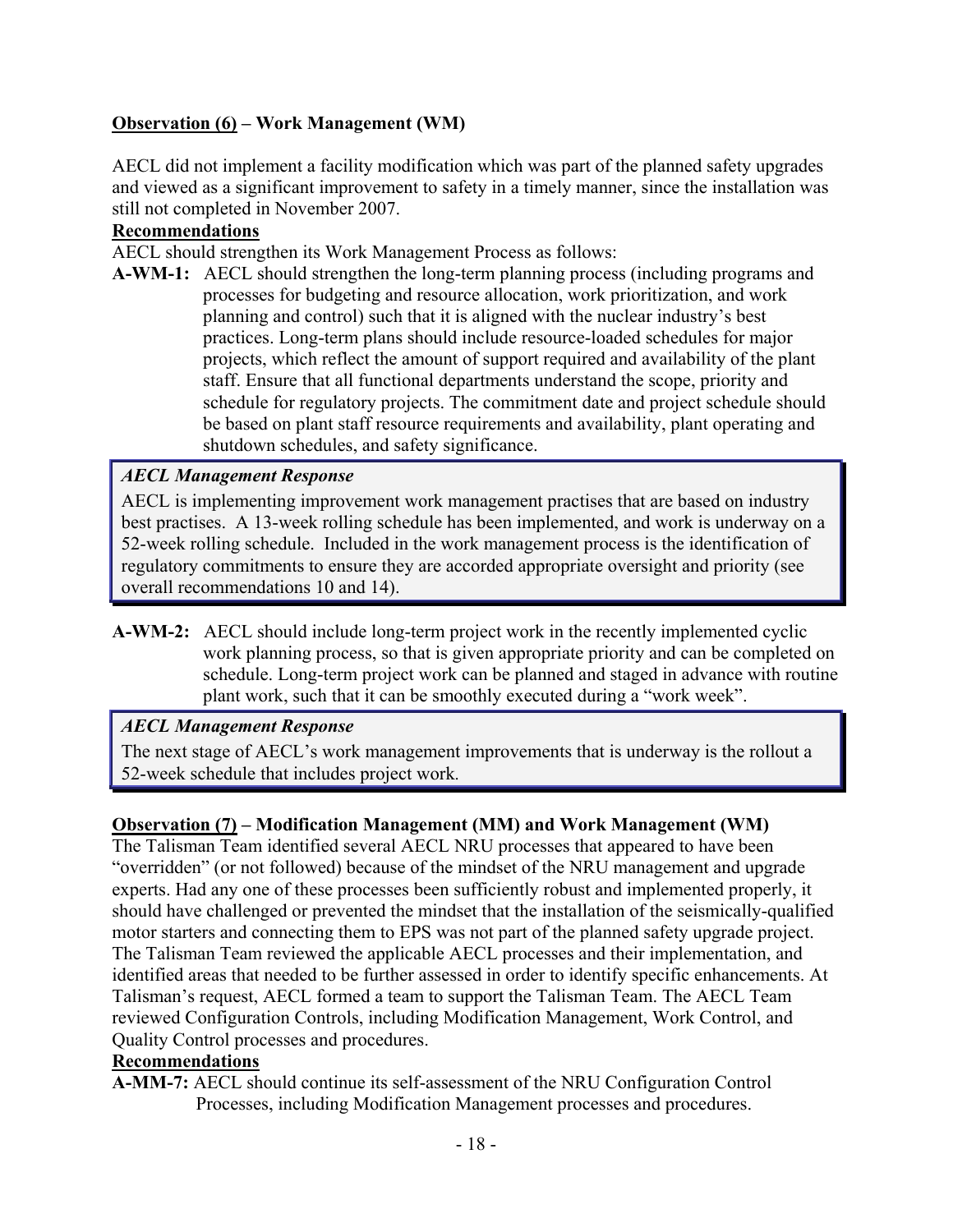# *AECL Management Response*

AECL will complete the assessment of NRU processes as part of an upcoming PINO (Performance Improvement and Nuclear Oversight) performance-based audit (see A-RC-1).

## **A-WM-3:** AECL should continue its self-assessment of the NRU Configuration Control Processes, including Work Control and Quality Control processes and procedures.

# *AECL Management Response*

AECL will complete the assessment of NRU processes as part of an upcoming PINO performance-based audit (see A-RC-1).

# **Observation (8) – Commitment Management (CM)**

AECL's commitment management process was not effective in ensuring that the commitment made to CNSC to install hazards-qualified back-up EPS Class 1 power to the DC motors of MHWPs was completed by December 31, 2005. If a formal licensing tracking system and the inspection tracking system had been in place, it should have clearly included entries that indicated that the EPS hazard qualified connections had not been completed. This would also have helped to highlight outstanding issues during routine inspections as well as during licensing briefings to the Commission.

# **Recommendations**

**J-CM-1**: AECL and CNSC should identify all of the open regulatory commitments, and reach an agreement that these open items will adequately cover the licensing requirements.

# *CNSC Management Response*

CNSC will work with AECL to review all open regulatory commitments, including any remaining commitments specified in the Licensing Strategy document, to ensure they are clear, that they adequately address the licensing requirements and that both CNSC and AECL are clear on the necessary actions and timelines to meet the commitment. These will be reviewed by legal counsel for clarity and enforceability. This will be completed by October 31, 2008.

# *AECL Management Response*

AECL has started a process to identify open regulatory commitments (see overall recommendations 2 and 13), and will work with CNSC staff to achieve agreement on the set of commitments that adequately cover licensing requirements.

**J-CM-2:** AECL and CNSC should develop and implement a formal tracking system to clearly identify those licensee commitments and statements, as well as track any open inspection or audit findings. As new items are identified by AECL or CNSC, those new items should be entered into the AECL and CNSC commitment action tracking system.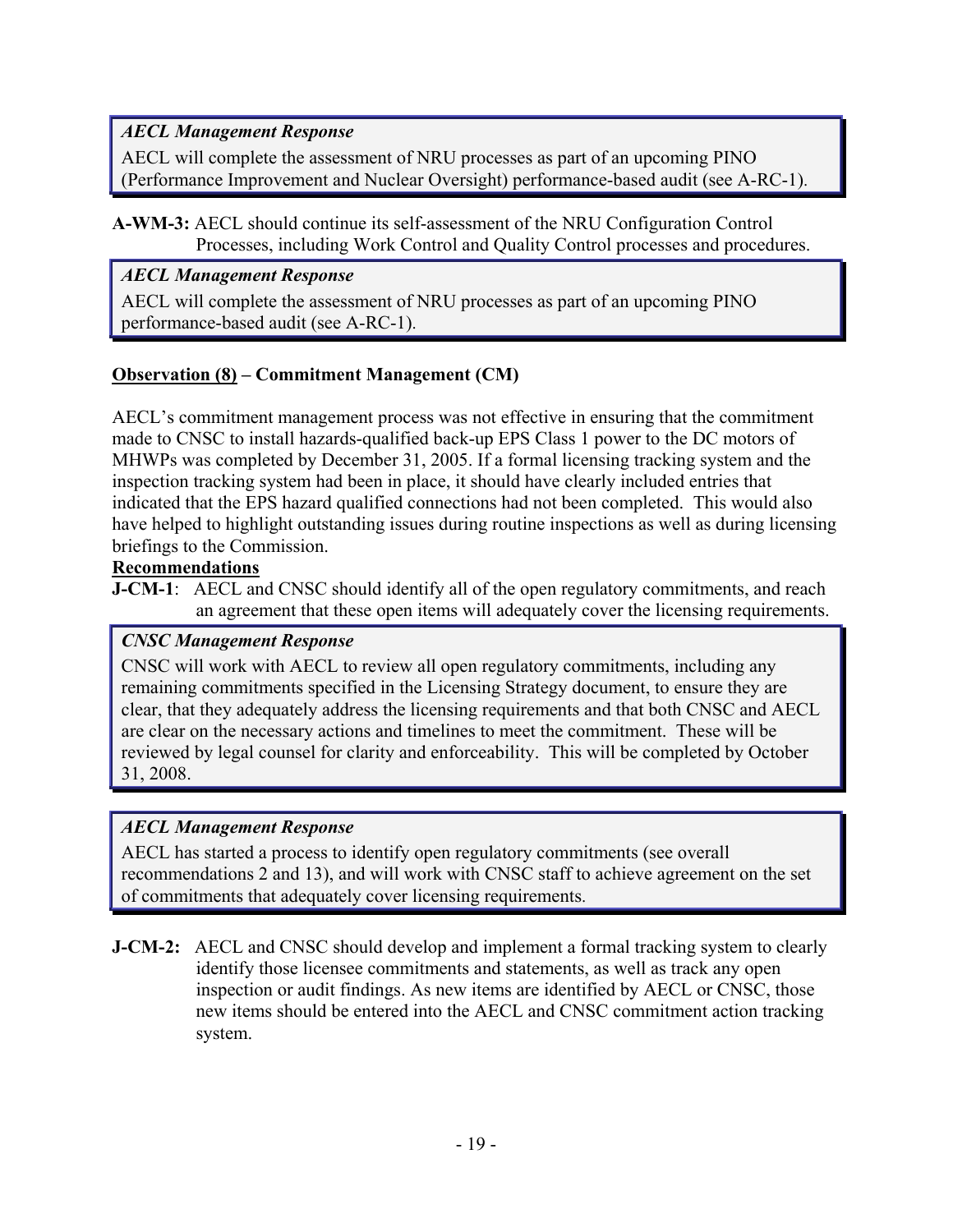# *CNSC Management Response*

CNSC will work with AECL to review and update the AECL's existing commitment tracking system to identify licensing and compliance commitments that are considered of greater risk significance and higher priority. AECL will carry out an effectiveness review of this system by September 30, 2008. In addition, the CNSC will introduce its own simplified tracking system for licensing and compliance commitments that are considered of greater risk significance and higher priority. This tracking system will be developed and implemented by September 30, 2008.

# *AECL Management Response*

AECL will work with CNSC staff to agree on a tracking system for licensing and regulatory obligations, for inspection and audit findings, and for licensee commitments (see overall recommendation 2).

AECL needs to strengthen its commitment management process as follows:

**A-CM-1:** AECL should require by procedure that commitments only be made by authorized individuals, in writing, with a clear description of scope and schedule. Prior to making the commitment, a resource loaded plan and schedule must be developed, to ensure that the commitment can be met.

## *AECL Management Response*

AECL's regulatory commitment procedure, CW-508760-PRO-246, requires that commitments can only be made by authorized staff, and that schedules and resources are agreed to by line management before the commitment is made. AECL is undertaking an effectiveness review for the commitment procedure to ensure there are no impediments to proper implementation (see overall recommendation 2).

**A-CM-2:** AECL should prioritize existing and future regulatory commitments and initiatives by safety significance, cost, schedule, and plant availability.

# *AECL Management Response*

AECL will include in its commitment tracking system a prioritization scheme based on safety, cost and business impact (see overall recommendations 2 and 11). In addition, initiatives will be prioritized on the basis of risk benefit as determined with risk assessment tools (see overall recommendation 6).

**A-CM-3:** AECL should track all commitments in a central database, managed by the licensing group, and reference the licensing commitment number in the implementation plans and execution documents, in order to ensure that no scope or schedule changes are made without a licensing assessment.

# *AECL Management Response*

AECL has a database for commitments, and is in the process of making improvements (see overall recommendation 2). Also, commitments are referenced in project management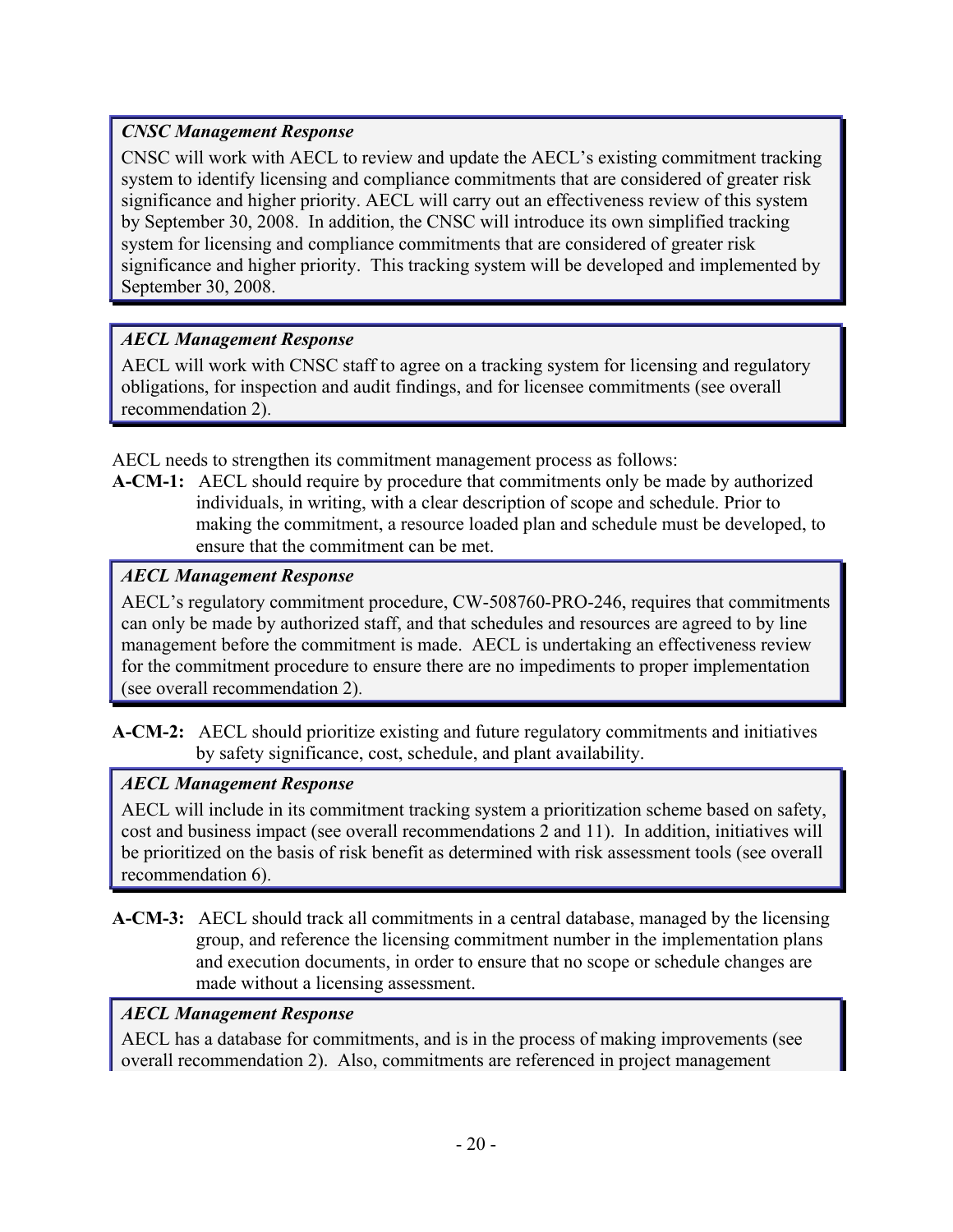documentation to ensure changes are only made after a proper assessment (see overall recommendation 14).

**A-CM-4:** AECL should include in the Commitment Management Procedure a step that once a committed action has been completed and verified, the commitment may be closed and CNSC informed in writing.

## *AECL Management Response*

AECL will ensure that closure of commitments is addressed in its commitment management procedure (see overall recommendation 2).

**A-CM-5:** AECL should reflect reference to the commitment in implementation documents such as drawings and procedures, to ensure that the commitment is not inadvertently "undone" at a later date.

# *AECL Management Response*

AECL will include references to commitments and obligations in licensing bases documents to ensure they are not superseded (see overall recommendation 13, and A-OL-1 and A-CM-3).

# **Observation (9) – CNSC Commitment Management (CM)**

CNSC does not have an effective formal system for tracking inspection and licensing issues. The lack of a formal commitment tracking system for both licensing and inspection issues hinders management oversight to ensure proper resolution and closure. Throughout the last 15 years, during which the NRU upgrades were being proposed, implemented, and added to the OL, CNSC experienced considerable staff turnover and established a resident inspector office. The CNSC staff does not have a formal tracking system, to ensure follow-up to commitments and inspection findings when staff changes are made. Outstanding inspection issues, as well as outstanding licensing issues, were not clear to the new CNSC staff during and after turnover of responsibilities.

## **Recommendations**

**C-CM-1:** CNSC should develop a formal CNSC tracking system, and use it to monitor outstanding licensing and inspection issues. CNSC should share this with the licensee, to help ensure that both CNSC management and the AECL management have a current understanding of the outstanding regulatory issues. The tracking system should include licensing issues, inspection findings, licensee commitments and action items. This should be used to provide continuity as regulator and licensee staff change over time. It should also be used to assist any new project managers - or inspectors - in knowing the current licence commitments and inspection follow-up status.

# *CNSC Management Response*

CNSC will work with AECL to review and update the AECL's existing commitment tracking system to identify licensing and compliance commitments that are considered of greater risk significance and higher priority. AECL will carry out an effectiveness review of this system by September 30, 2008. In addition, the CNSC will introduce its own simplified tracking system for licensing and compliance commitments that are considered of greater risk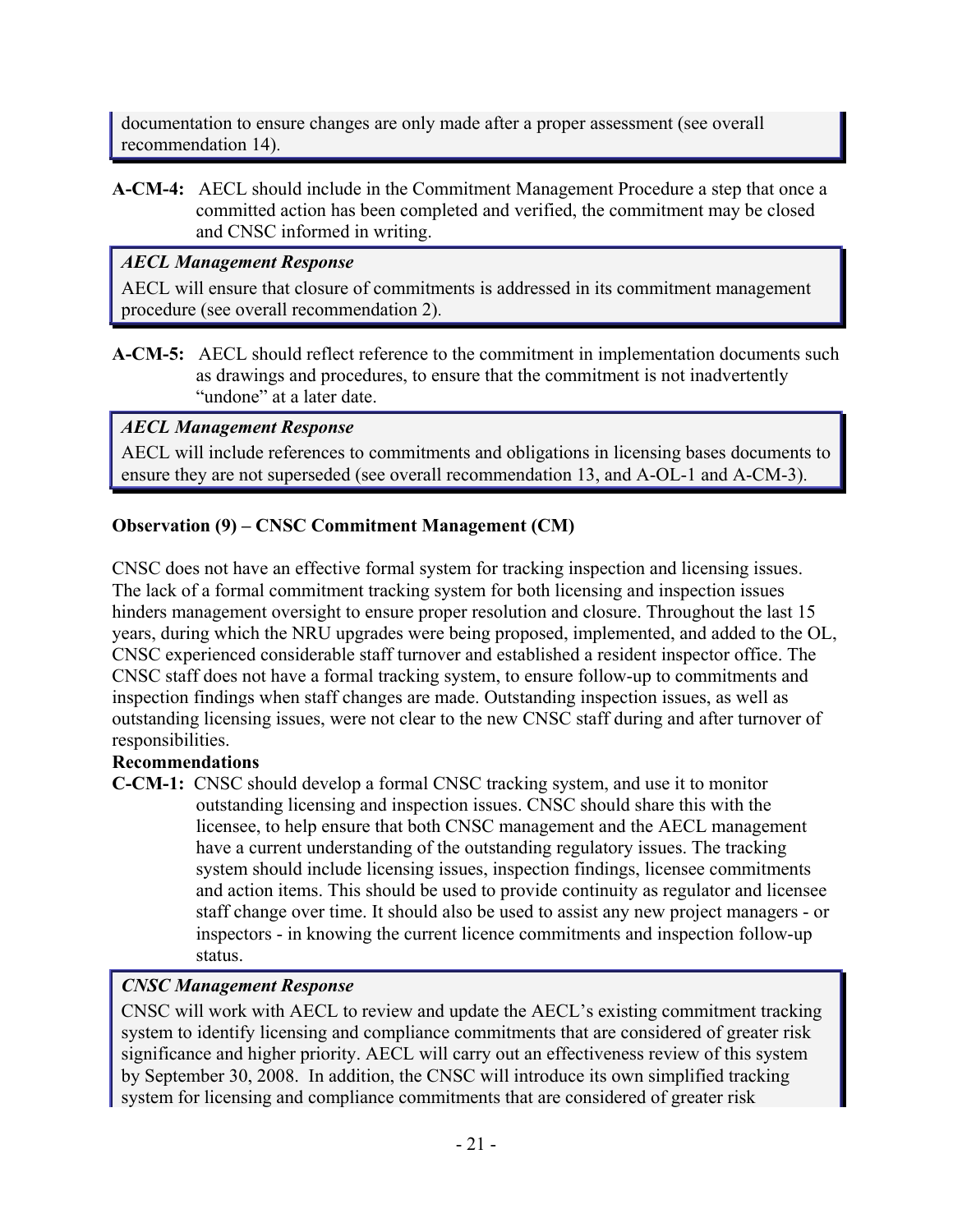significance and higher priority. This tracking system will be developed and implemented by September 30, 2008 (same as J-CM-2).

### **VI. CNSC Enforcement**

### **VI. A. Enforcement of NRU Upgrades Licence Conditions**

The CNSC staff conducted a compliance inspection of NRU upgrades and sent the results to AECL in an April 20, 2006 letter [43]. During the inspection, the inspection team identified that the commissioning tests of the EPS seismic upgrades were not completed. The Compliance Inspection Report Summary [43] cited Licence Condition 13.1 "*The licensee shall by December 31, 2005, demonstrate that all seven NRU Reactor safety system upgrades are fully operational.*" There were a number of findings listed under "*Commissioning Adequacy*", one of them was Finding 4.9.1.8, "*The commissioning tests of the new DC Motor Starters and ATS-3 & 4*  [Automatic Transfer Switch] *on P-104 and P-105 are not complete.*" The findings under commissioning were analyzed and a Directive OMSD-AECL-2006-T1743-QA-02-D9 was issued: "*Functional, performance, control, and safety requirements for the upgrades were not demonstrated by commissioning in accordance with CSA N286.4 Clauses 2 & 4.1.1, […] AECL shall ensure that the functional, performance, control, and safety requirements for all seven upgrades are demonstrated by commissioning […] For the functional, performance, control, and safety requirements of each upgrade system, AECL shall produce a document that identifies the corresponding commissioning tests.*" The CNSC procedure for performing Type 1 inspections [44] specified that "*If a serious non-compliance or unsafe practice is uncovered during the course of the inspection, it shall be brought to the attention of the team leader immediately for onward communication to the licensing Director or project officer. These situations are dealt with in the appropriate manner and may require use of regulatory tools such as issuance of orders if the situation warrants it.*" Although some of the CNSC staff knew that the connections to the two pumps had not been completed, the inspectors did not identify the EPS commissioning finding, by itself, as a serious non-compliance or unsafe practice.

The Inspection Procedure also required that, prior to the completion or termination of the on-site inspection, the team leader would conduct a final team meeting, to summarize the inspection findings with the help of the team members. The team should also come to a preliminary judgment on whether the deficiencies should be the subject of an Action Notice or Directive, using a flow chart to help decide on classifying their findings as Action Notices or Directives. A Directive is the most serious finding, and is defined in the Inspection Procedure as: "*A written request that the licensee take action to correct a non-compliance with governing regulations, licence conditions, codes, standards, or a general or sustained failure to adhere to approved documents, policies procedures, instructions, programs, or processes that the licensee has established to meet licensing requirements.*" The CNSC Compliance Inspection Report does not include the EPS connection to the MHWP issue as a specific Directive and the Inspection Team did not document whether or not this finding was considered to be in violation of the OL Licence Condition 13.1. The inspectors did not, as a team, classify findings using the flow chart in the Inspection Procedure. The uncompleted commissioning tests of the new DC Motor Starters and ATS-3&4 on P-104 and P-105 became one of eighty-five findings, and since it was not identified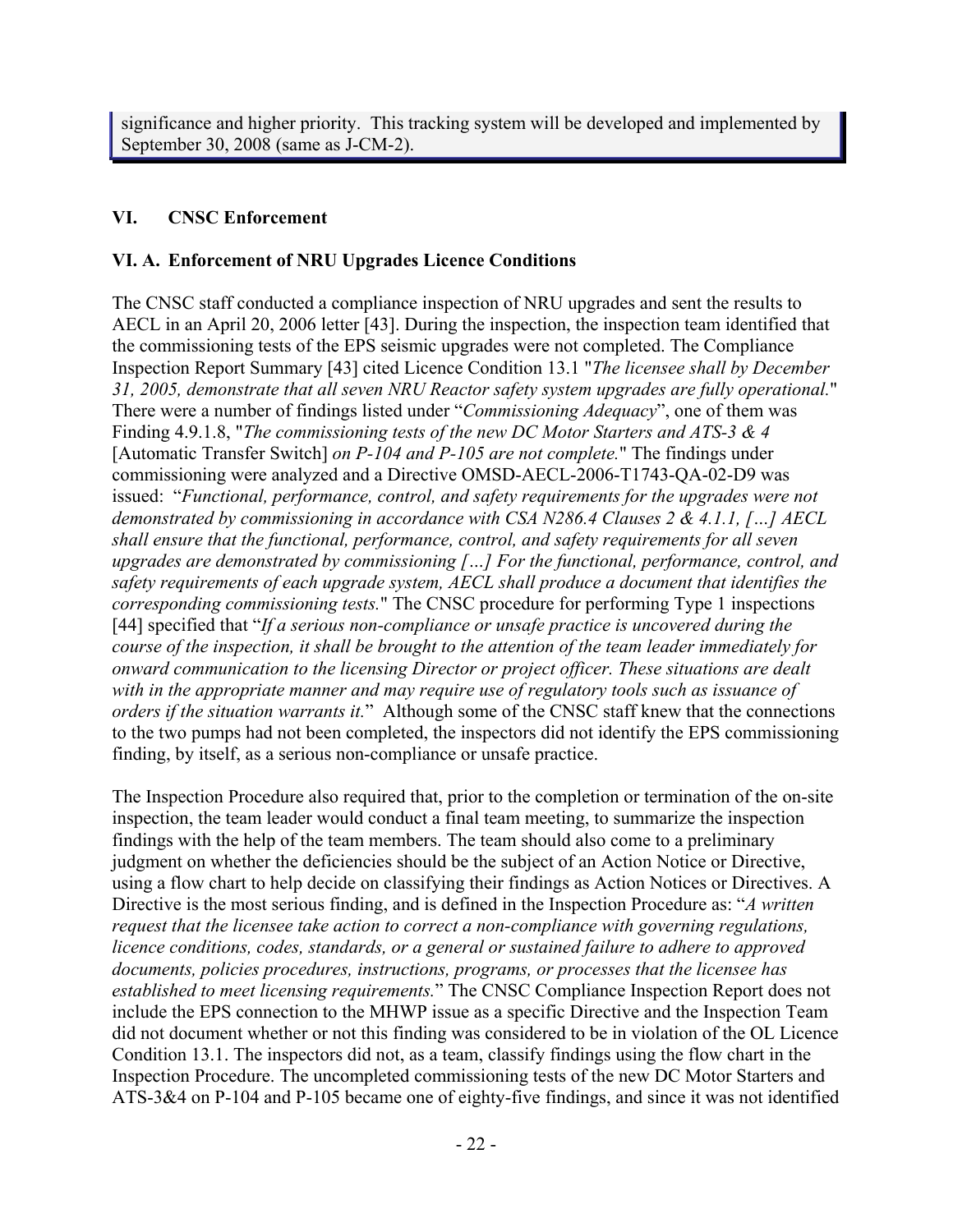by the CNSC as a licence violation, a Directive or even an Action Notice, it was not perceived by AECL to be a significant problem.

In a June 15, 2006 letter to CNSC [45], AECL responded to the Directives, Action Notices, Recommendations and Findings in the audit report. In this letter, AECL apprised the CNSC that the connection had not been completed. The CNSC staff did not take any enforcement action, and did not provide any feedback to AECL that the lack of the EPS connection was an issue that needed to be addressed promptly.

AECL again informed the CNSC that the connections were not completed, in the Final Safety Note of July 2006 [46]. The Final Safety Note stated that the emergency power supplies are "now being connected" to the DC motors of P-104 and P-105. The Talisman Team could not determine why CNSC did not promptly follow-up on this indication that the EPS was not connected to the MHWPs before the licence was renewed, or at least verify that it had been fully completed, especially since other AECL documents indicated that the EPS was "fully operational".

# **VI. B. CNSC Inspector Training**

CNSC staff stated in interviews that, except for the on-site CNSC CRL inspectors, the training program for inspectors is fairly brief and not very comprehensive. While the Talisman Team did not conduct (nor was it requested to conduct) a rigorous review of the CNSC Technical Training Program, it appears that a more thorough and formal training in the CNSC regulatory process (including the inspection and enforcement roles and responsibilities) is warranted. From various interviews, it was not clear whether CNSC staff understood who is responsible for documenting licence violations or non-conformances, or how to document known or observed violations of CNSC regulatory requirements in formal inspections, or enforcement documents.

The Talisman Team was told that, during this period of time, there were CNSC management changes in the CRL Compliance and Licensing Division, a change in the CNSC Single Point of Contact (SPOC) for the NRU reactor, reassignment of key CNSC staff away from oversight of the upgrades to other CRL licence renewal issues; a high priority was placed on getting the NRU licence renewal document prepared. This high priority was necessary because the NRU licence was scheduled to expire in July 2006, which would presumably have forced the NRU reactor to shutdown.

## **Observation (10) – Enforcement (E) – Characterization of Findings**

The Talisman Team concluded that the inspection team did not follow the CNSC Inspection Procedure as it relates to identification of licence violations and, as a result, they did not fully understand whether a violation of Licence Condition 13.1 had occurred or not. The issue was not effectively raised to the CNSC management, or to the CNSC counsel, for assistance in determining whether there was a licence violation, or whether enforcement action should be taken. If the CNSC Type I Compliance Inspection had highlighted the potential licence violations due to the lack of EPS upgrade components, appropriate corrective action could have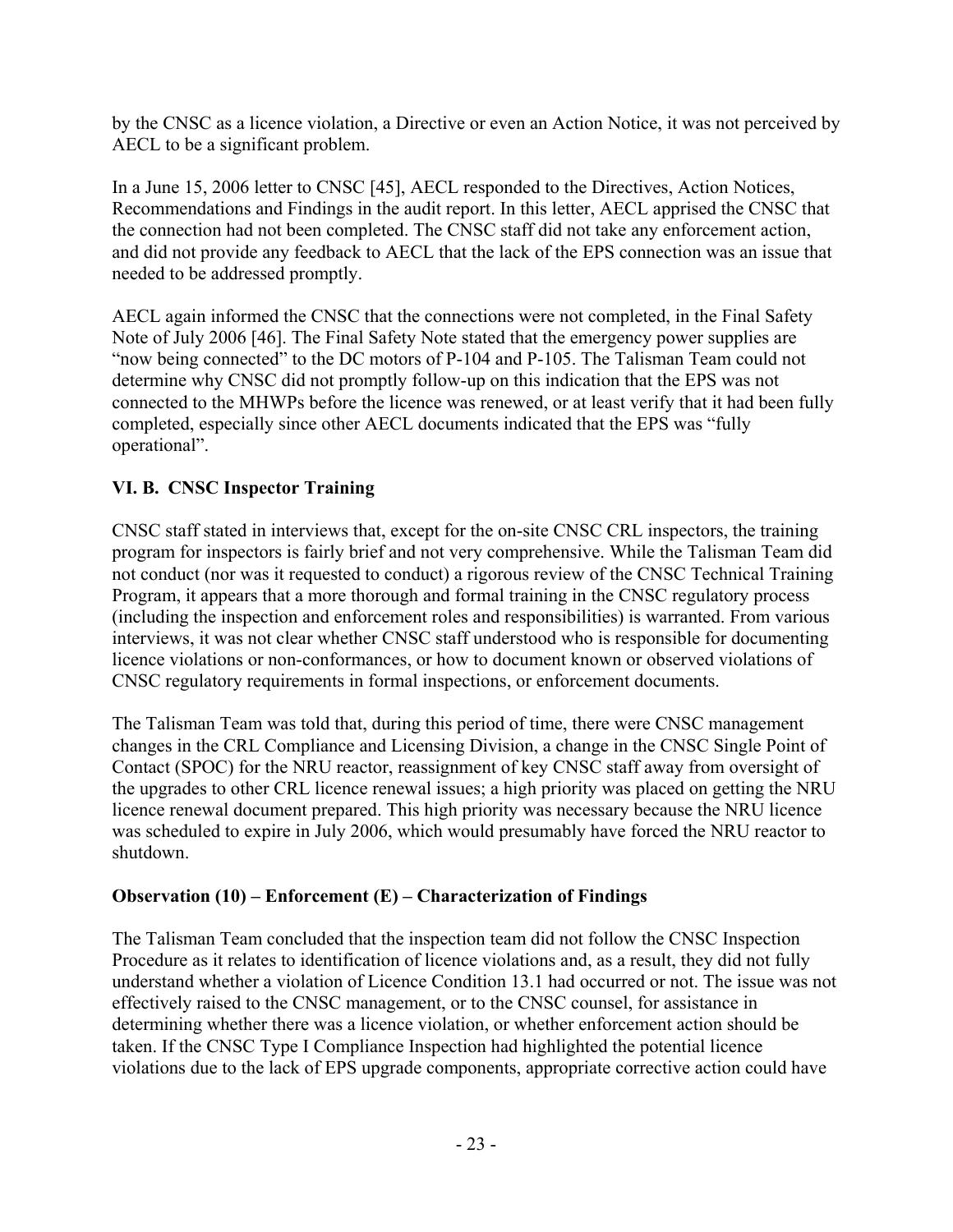been taken much earlier, or agreement may have been reached that the connections could be made on a different schedule, as had been the case for earlier dates for upgrade implementation.

### **Recommendations**

**C-E-1:** CNSC senior management should clearly promulgate their expectations regarding procedural adherence by CNSC staff. This should include clearly documenting in every audit or inspection report whether any OL violations were identified or not, as well as the safety significance, as it is understood at that time.

### *CNSC Management Response*

The CNSC management will immediately remind CNSC staff of expectations for procedural adherence. This will include re-enforcing the expectation to clearly document and communicate any identified license violation and their relative safety significance.

**C-E-2:** CNSC senior management should provide training for all CNSC staff that conducts inspections, to ensure that CNSC staff understands how to identify and document OL or regulation violations, and encourage the inspectors to get advice from CNSC counsel if there are any questions concerning a possible OL violation.

## *CNSC Management Response*

In 2006, the CNSC approved the development of courses for inspectors: a 2 day course for inspection and a 3 day course for investigation. More than 75 inspectors have been trained. The next course is scheduled for October 2008. The CNSC will ensure that all current inspectors at the CRL site attend existing training courses on inspections and investigations. As the compliance process and procedures are revised or formalized, CNSC will update its training program and ensure all compliance staff receive the necessary training.

## **Observation (11) – Enforcement (E) Assessment of Penalties**

The enforcement of the CNSC expectations and requirements for the NRU upgrades has not been effective. The Talisman Team observed that CNSC staff had identified multiple examples of non-compliance with CNSC requirements and expectation. The CNSC staff response has only been to request that AECL respond with plans and schedules for correction and upgrades (also see report Section IV.D above and the discussion regarding the Licensing Strategy document that needed to address "known non-compliances with regulatory requirements and safety concerns"). Thus, it appears that there is really no "penalty" imposed by CNSC for failure to meet a regulatory requirement in most instances. AECL is simply requested to respond to the issue. While the CNSC can order the reactor to be shutdown or propose a potential monetary fine, it can only do so by requesting the Canadian Department of Justice to go to court. This latter enforcement action appears to require much more effort from the CNSC staff and it is very seldom used.

## **Recommendation**

**C-E-3:** CNSC senior management should adopt an Enforcement Policy which includes the ability to levy monetary fines. If necessary, the CNSC should request civil penalty authority. This should be an inherent authority of CNSC, not subject to support from other government agencies. This provides the regulator with a more efficient and effective way to identify those violations that warrant elevated enforcement action, and enables the regulator to be more effective in ensuring regulatory requirements are met.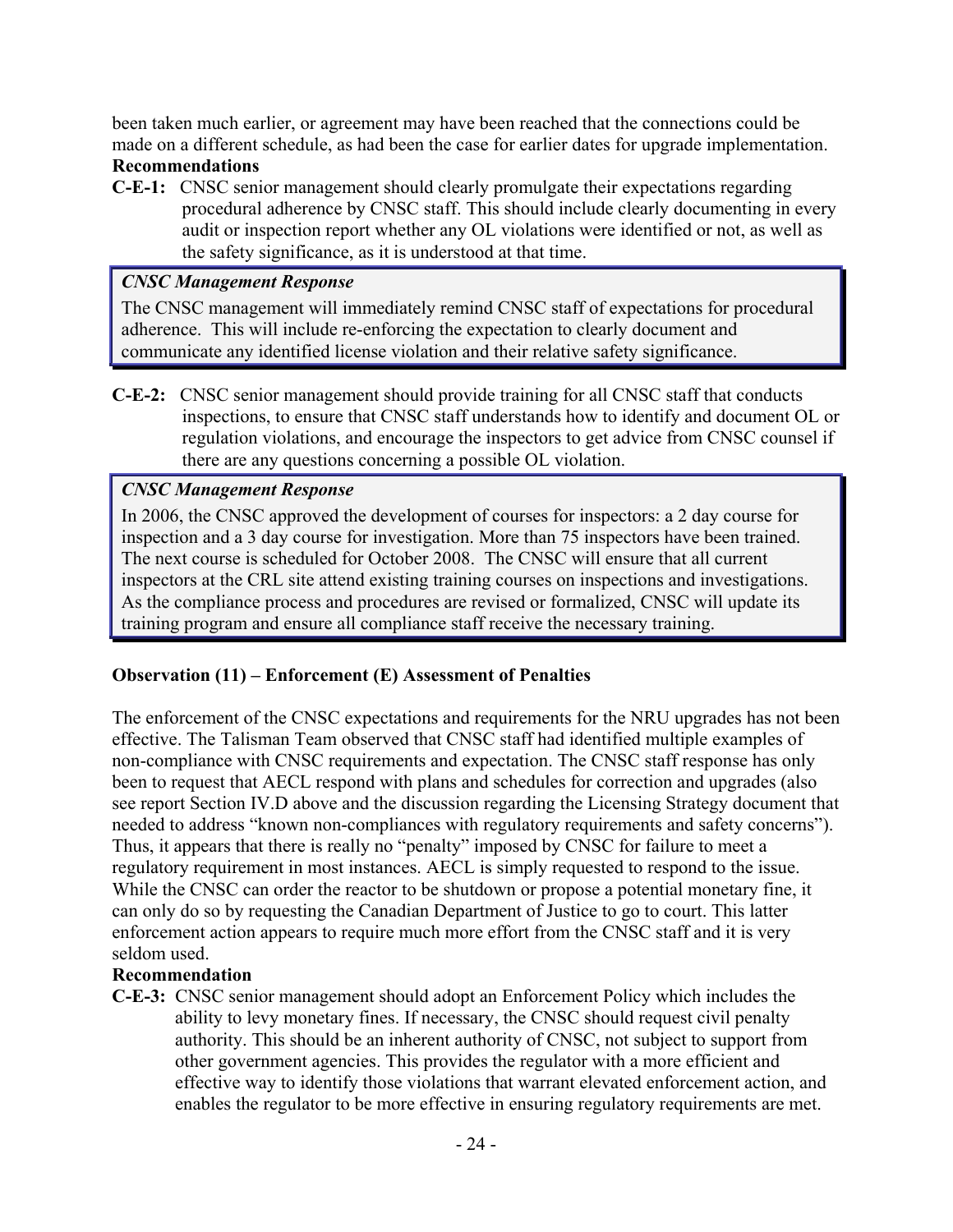### *CNSC Management Response*

This is currently under review and will be further examined for possible application. The implementation of this proposal would require changes of the *Nuclear Safety and Control Act*, legal reviews and the establishment of qualified staff and supporting tools to ensure its effective execution. The CNSC will review this option with its Legal Counsel and provide a recommendation to the Commission by November 2008 that will include a proposed timeline for bringing the necessary changes for parliamentary approval and executing the implementation pending the approval.

### **VII. Communications between CNSC and AECL on NRU Safety Upgrades Requirements and Progress of Work to Support Licence Renewal.**

### **VII. A. Mutual Understanding - Agreement between CNSC and AECL for EPS Tie-in Implementation**

The Talisman Team was asked to assess whether there was a clear mutual understanding of the design details for the NRU upgrades which would be installed by AECL, on what schedule, and which specific aspects of those upgrades would be required as a condition of the license.

In written correspondence from AECL, the upgrades were frequently discussed in general terms (such as "*the Upgrades are fully operational*") without specifying to any detail exactly which upgrades were being discussed. Formal written correspondence between the licensee and regulator does not always reference a controlled design description document which could be understood by both the licensee's design and construction staff and the CNSC inspection and technical review staff. The Facility Authorization (FA) offers a process for implementing modifications [23] that, if followed, would result in detailed descriptions of modifications at the conceptual and final stages. AECL appears to have followed the process by submitting First Safety Notes and Final Safety Notes, which described the EPS Upgrades in sufficient detail to achieve mutual understanding that the hazard-qualified Class 1 power supply to the MHWPs P-104 and P-105 was a key part of the upgrade.

However, on several occasions after December 31, 2005, AECL maintained in other correspondence that the NRU upgrades, including EPS, were fully operational, while noting that the EPS connection to the MHWPs had not been completed. Neither AECL nor the CNSC staff acted to resolve the apparent inconsistency. As discussed earlier, in the October 2005 CNSC Licence Renewal Hearing, one of the CNSC Commission Members questioned whether CNSC staff and AECL agreed on the details of the seven upgrades, and the Commission Members were assured by both the CNSC staff and AECL that they agreed. CNSC staff stated that, from a historical perspective, the "seven upgrades" terminology has been recognized through numerous licensing correspondence and CNSC Commission documentation.

The Talisman Team believes that the inconsistency between AECL and the CNSC senior management positions' understanding on the status of the upgrades becomes evident in reviewing the correspondence sent to CNSC after the Hearings. On December 23, 2005, AECL reported [22] that *"all seven NRU upgrades are fully operational."* On May 31, 2006, in a letter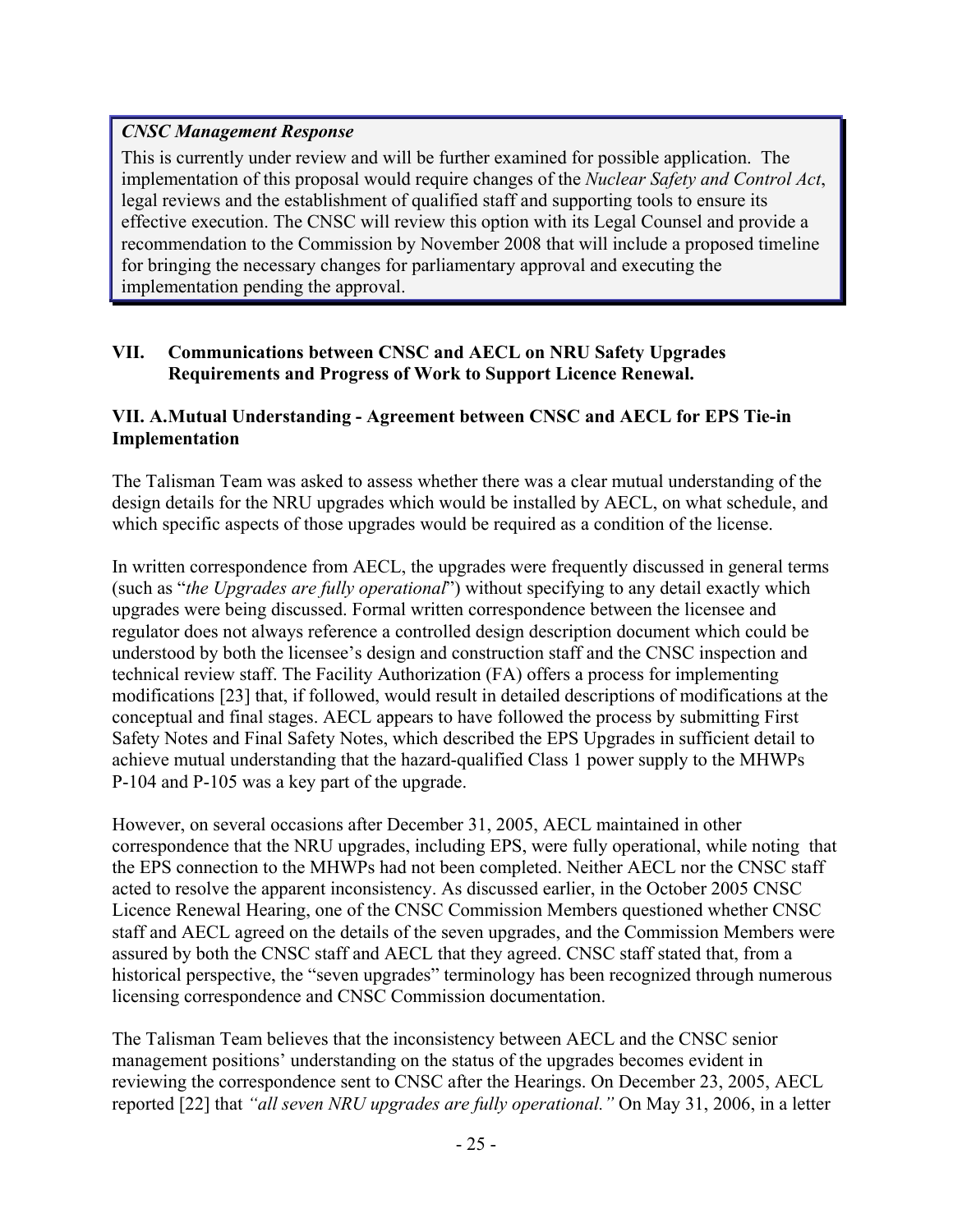to the CNSC [47], AECL reiterated that *"the current upgrades are fully operational"* even when NRU management knew that the EPS connection to the MHWPs had not been implemented. This management understanding difference between AECL and the CNSC continued until November 2007.

## **VII. B. Effectiveness of CNSC and AECL Communications**

Multiple AECL documents, provided to the CNSC from April 2005 through June 2006, indicated that the EPS upgrades, including the seismic qualification, have been fully operational, completed, or are ready for tie-in. On the other hand, multiple AECL documents also indicated that the DC motor upgrades were not connected.

Documents indicating that the EPS upgrades are operational, completed or ready for tie-in include:

- April 13, 2005, AECL, R. K. Kumar Letter to CNSC A. Alwani, "*fully functional for 2 years*", ready for tie in. [48]
- December 23, 2005, AECL, W. R. Shorter, Director NRU Facility Authority, letter to C. Nache, Project Officer, CNSC written confirmation that seven mandated safety upgrades were fully operational. [22]
- March, 2006, CRL-00521-LP-002, "*remaining two systems that complete the installation have been made fully operational (2005 December). […] The seven seismically and environmentally qualified upgrades identified in earlier engineering and safety reviews have been completed*.*"* [49]
- May 31, 2006, letter from AECL to CNSC stated *"I would like to reiterate that AECL*  is convinced the current NRU upgrades are fully operational and that they will meet *their functional and performance requirements if called upon to operate."* [47]
- June 23, 2006, NRU-150113-021-000, NRU Action Plans, response to CNSC Licensing Strategy, the EPS is *"Fully Operational [...] As of January 2006, all Safety Upgrades meet these conditions and have been declared "fully operational."* [50]
- March, 2007, AECL Safety Analysis Report, NRU Safety Analysis Report, NRU Licensability Extension Project, NRU-01320-SAR-001 AECL MISC-300, Rev. 1, A set of seven major upgrades, designed to enhance the safety of the NRU Reactor, have been installed. *"As part of the upgrades package, MHWP DC Motors 4 and 5 have been equipped with seismically-qualified starters that incorporate transfer switches."* [51]

Following the December 2005 deadline for having all seven upgrades fully operational, AECL provided information to the CNSC that the EPS was not connected to the MHWPs. CNSC staff did not question or challenge AECL, and did not raise this issue to CNSC management as a potential licensing requirement that was not being met.

- March 17, 2006, preliminary response to the CNSC audit states that the EPS upgrades are connected with the exception of the DC motors for P 104 and 105. [52]
- June 15, 2006, AECL, W. R. Shorter, Letter to C. Nache, CNSC, "*Type I Compliance Inspection Report OMSD-AECL-2006-T1743-QA-02 NRU Upgrades QA Audit*", *"All*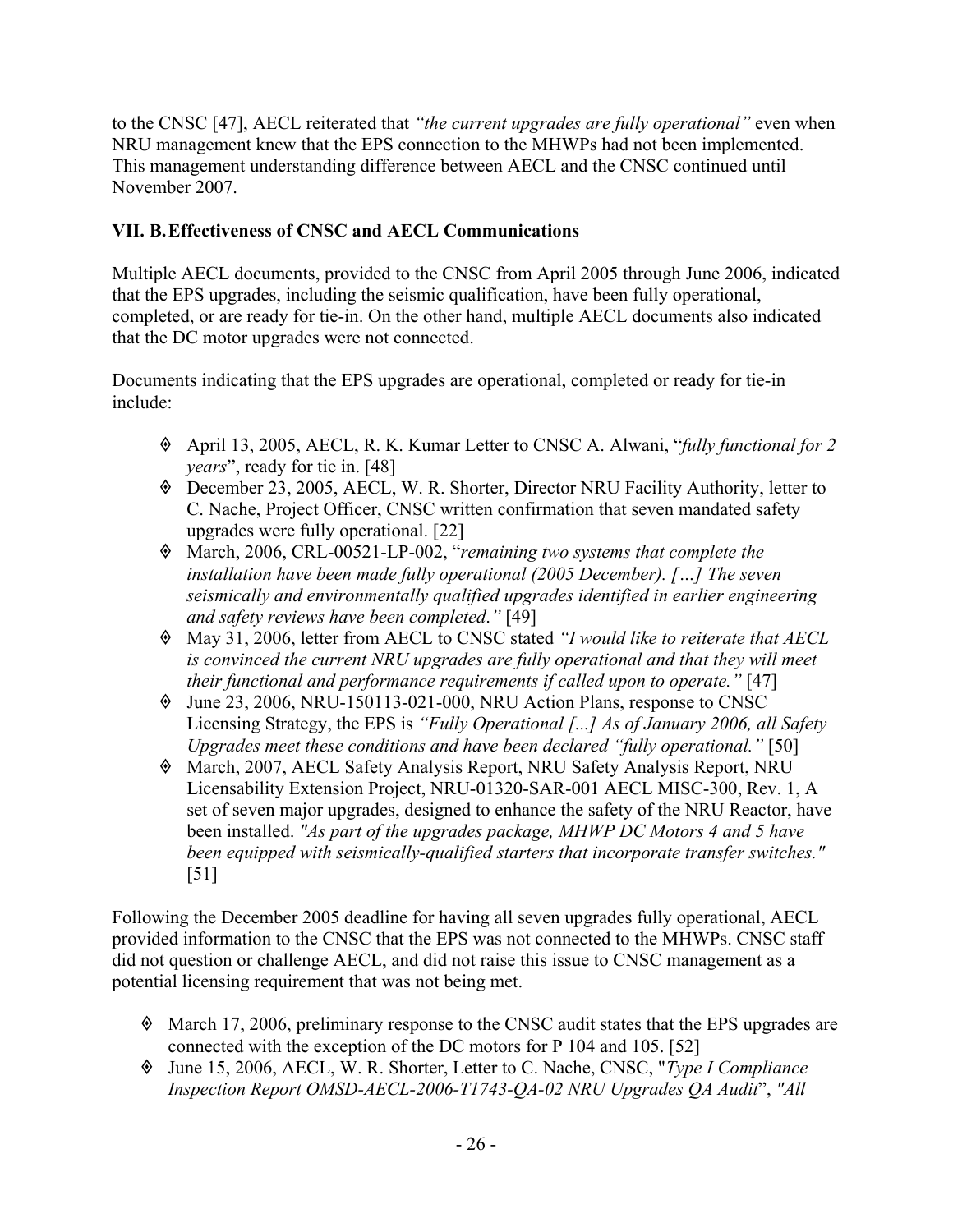*upgrades are now connected to the EPS, except for MHWP #4 & #5 DC motors. B-20- 004 will be the full functional test for the EPS."* [45]

- July, 2006, AECL Nuclear Safety Note "Final Safety Note on the Emergency Power Supply (EPS) Upgrade of NRU", *"EPS power supplies are now being connected to the dc motors P-104 and P-105 […] When commissioning installation of the new DC motor starters for main heavy water pumps P-104 and P-105 is completed a full functional test of EPS system will be repeated."* [46]
- July 6, 2006, AECL, Shorter, Letter to CNSC, Nache, *"…the DC starters are being replaced by hazards qualified units."* [53]
- August 31, 2006, AECL, W. R. Shorter letter to CNSC, L. Lang, "Type 1 Compliance Inspection Report OMSD-AECL-2006-T1743-QA-02 NRU Upgrades Audit, File Number 26-1-54-3-12" AECL response to Finding 4.9.1.4 "*Commissioning Procedure B-20-004 will test the system under actual load conditions, when the new DC motor starters are connected up."* Finding 4.9.1.5 *"All upgrades are now connected to the EPS, except for MHWP #4 & 5 DC motors." Finding 4.9.1.7 "Correct. Testing of the new DC motor starters is still in progress."* [54]
- December, 2006, AECL "Emergency Power Supply Commissioning Verification", NRU-152006-REPT-002, Revision 0. The Commissioning Verification Report for EPS was prepared in response to CNSC Directive OMSD-AECL-2006-T1743-QA-02-D9 to review the adequacy and completeness of the commissioning program applied to EPS. The verification report states *"In October 2005, with approval of the SRC and the CNSC, the final connections of EPS power to the other safety upgrades were completed and the system was brought to the 'fully operational' […] Replacement of these starters was an addition to the original project scope resulting from the NRU safety reanalysis. It will provide enhanced protection against Loss of Flow especially after a seismic event. […] The final commissioning report shows that there were 72 commissioning procedures completed for the testing of individual components/equipment during the inactive phase of commissioning. There were seven additional procedures identified for the active commissioning phase. Five of these have been completed to establish that the system functions as designed and its acceptance criteria are met; the remaining two procedures are related to the new qualified DC motor starters and will be completed after the new starters are installed."* [55]
- March, 2007, Annual Safety Review, *"As part of the NRU upgrades new seismically qualified direct current (dc) motor starters were purchased. Installation and testing of these starters for the Main Heavy Water Pumps 4 and 5 will continue in 2007."* [56]
- July 31, 2007, NRU Life Extension Final Report, *"A subsequent design addition to the Upgrades work of significance has been the replacement of the DC Motor Starters for Main Heavy Water Pumps #4 and #5 with seismically qualified units. One of these starter units was installed in a test circuit #1, 2005 April, and underwent a few months of inservice testing on Main Heavy Water Pump #1. Starter unit testing was completed, some recommended modifications to the DC motor starter were made and retesting was completed. Results of the retesting are being evaluated prior to tie-in."* [57]

There were multiple AECL and CNSC staff meetings on the actions needed to respond to the NRU upgrade audit findings. However, when asked about these meetings during interviews by the Talisman Team, the staff had no recollection of any discussion about the EPS connections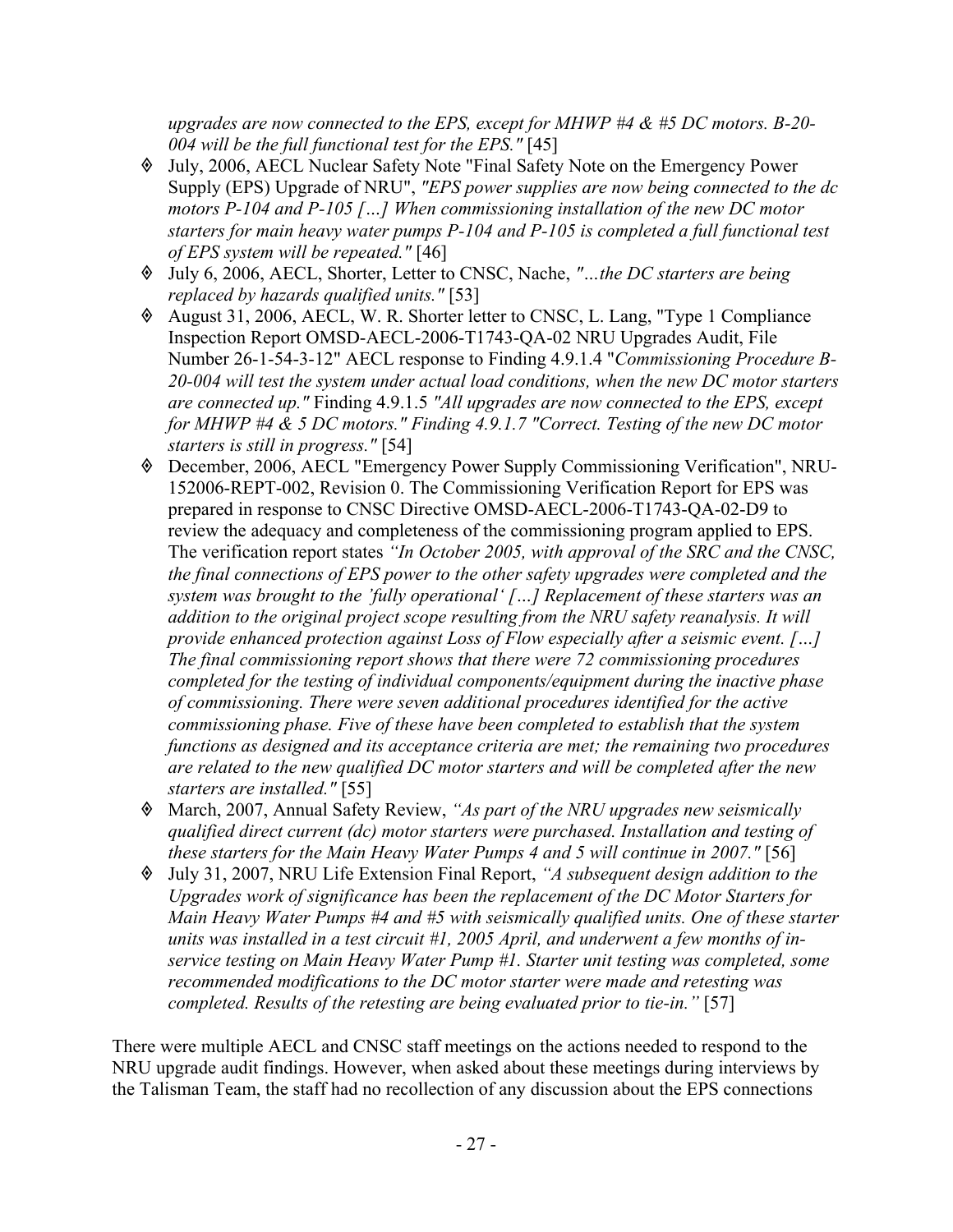being made or not being made. As noted earlier, there was no formal commitment tracking system, at either AECL or the CNSC, that prioritized the remaining work to be completed according to its safety significance. As a result, AECL staff focused on the CNSC Compliance Inspection Directives and Actions items as the highest priority issues to be addressed for licensing, along with other actions that the CNSC staff had identified in the Licensing Strategy document.

## **Observation (12) Communications (CC)**

Given the number of opportunities that the CNSC management had to request information from the CNSC staff, and the number of opportunities that the CNSC staff had to identify the issue and inform CNSC management of potential issues which were not resolved, there is a need to improve CNSC internal communications and engagement of managers with the staff. Based on the Talisman Team review of the information presented to the team members, the following recommendation is made:

### **Recommendation**

**C-CC-1:** CNSC management should communicate an expectation of "no surprises" to the CNSC staff, and foster a culture that encourages the staff to feel free to bring safety issues or potential problems to the attention of management.

## *CNSC Management Response*

CNSC management is working to improve communications with its staff by encouraging open communications, insisting on a "no surprises approach" and supporting staff that brings problems to the attention of management.

### **VII. C. Information on which the CNSC Commission Members Based their 2006 NRU Reactor Licence Renewal Decision**

The July 2006 record of proceedings, including reasons for decision [58], delineates the information relied on by CNSC Commission Members in deciding to renew the NRU reactor operating licence through 2011. The CNSC Commission Members based their decision on, among other things, the AECL licence renewal application [59], the CNSC and AECL prepared CMDs, and the CNSC staff and AECL presentations and statements made at the CNSC Commission meeting.

The CNSC Commission decision stated "*AECL's SAR indicated that the present NRU design, including the recently completed safety upgrades, provided adequate protection. …The upgraded NRU would not pose an unacceptable risk to the public* …"

A review of the licence application, CMDs and briefing testimony indicated that the CNSC Commission was apprised of significant staff concerns with the implementation of the safety upgrades; but the CNSC Commission was not specifically informed that the EPS was not connected to the MHWPs.

In its CMD supporting the AECL licence application [59], the CNSC staff referred to the current licence condition requiring AECL to demonstrate that all seven NRU upgrades are fully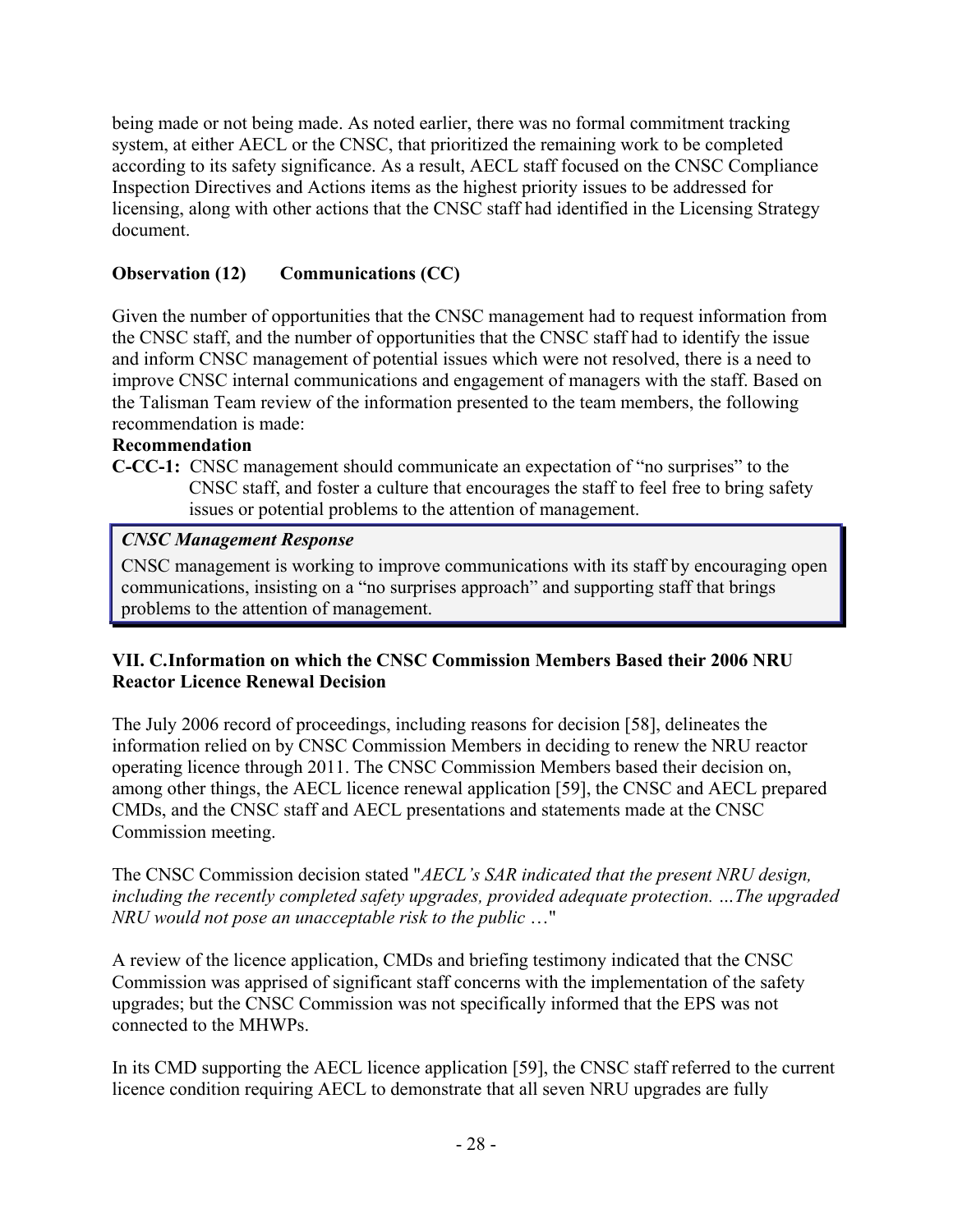operational by December 31, 2005, and noted that, following AECL's declaration of the operational status of the upgrades, the CNSC staff had conducted an audit. The CNSC staff summarized the audit findings in Appendix E of the CMD, and noted: "*Preliminary results from the audit indicate there are significant deficiencies ... As a result there is lack of assurance that the safety upgrades possess the physical functional and performance characteristics to meet their design objectives with high reliability."* The staff stated *"At the time of writing this CMD CNSC staff is in the process of considering the implications of these deficiencies to the extent that* [they] *will provide the level of assurance that the upgrades possess the physical, functional and performance characteristics to meet their design objectives with high reliability. […] CNSC staff will be in a position to provide more details on these regulatory requests or actions for Hearing Day 2.*" CNSC staff stated in CMD-06-H9.B [61], "*CNSC's staff review of the NRU Upgrades concluded that, although they possess the physical, functional and performance characteristics to meet their design objectives, there is a lack of assurance that they will perform their functions with high reliability*." [60]

In its CMD 06-H9.1 [49], AECL stated "*The seven seismically and environmentally qualified safety upgrades identified in earlier engineering and safety reviews have been completed."* AECL did not clarify to the CNSC Commission that the EPS tie-ins to the two pumps were now considered an enhancement, and no longer part of the EPS safety upgrade.

As noted in the information provided to the CNSC Commission Members, the Type I Compliance Inspection Report of April 20, 2006 [43] described many deficiencies in the two (LCVC and EPS) safety upgrades selected for audit. This inspection report appeared to be a very thorough and detailed inspection of the safety upgrades, except for the EPS connections to the MHWPs P-104 and P-105. In fact, the report concluded that AECL had not ensured that LCVC and EPS designs met all the design requirements. *"These deficiencies are due to a number of quality processes not being applied during the upgrades project from design to commissioning. As a result, there is a lack of assurance that the safety upgrades possess the physical, functional, and performance characteristics to meet their design objectives with high reliability."* The uncompleted commissioning tests of the new DC Motor Starters and ATS were just one of eighty-five findings documented in the Compliance Inspection Report.

In a March 17, 2006 preliminary response to the inspection [52], AECL stated that the EPS upgrades were connected, with the exception of the MHWPs P-104 and P-105 DC motors. AECL made briefings to the CNSC Commission Members on April 26 and June 28, 2006. As noted above, since AECL management did not consider it to be part of the upgrades, they did not apprise the CNSC Commission Members that the EPS was not connected to the MHWPs as originally planned.

The June 28, 2006 CNSC staff presentation to the CNSC Commission Members (CMD 06- H9.B) [60] did not fully reflect the CNSC inspection findings because the incomplete commissioning of the DC motor starter upgrades was not mentioned. The fact that the motor starters were not connected was known to some of the CNSC staff, as indicated by interviews of both organizations. Since the briefing materials provided to the CNSC Commission primarily described the deficiencies identified by the inspection as "quality assurance" issues, they did not focus on the incomplete EPS installation. There was no evidence of CNSC management reaction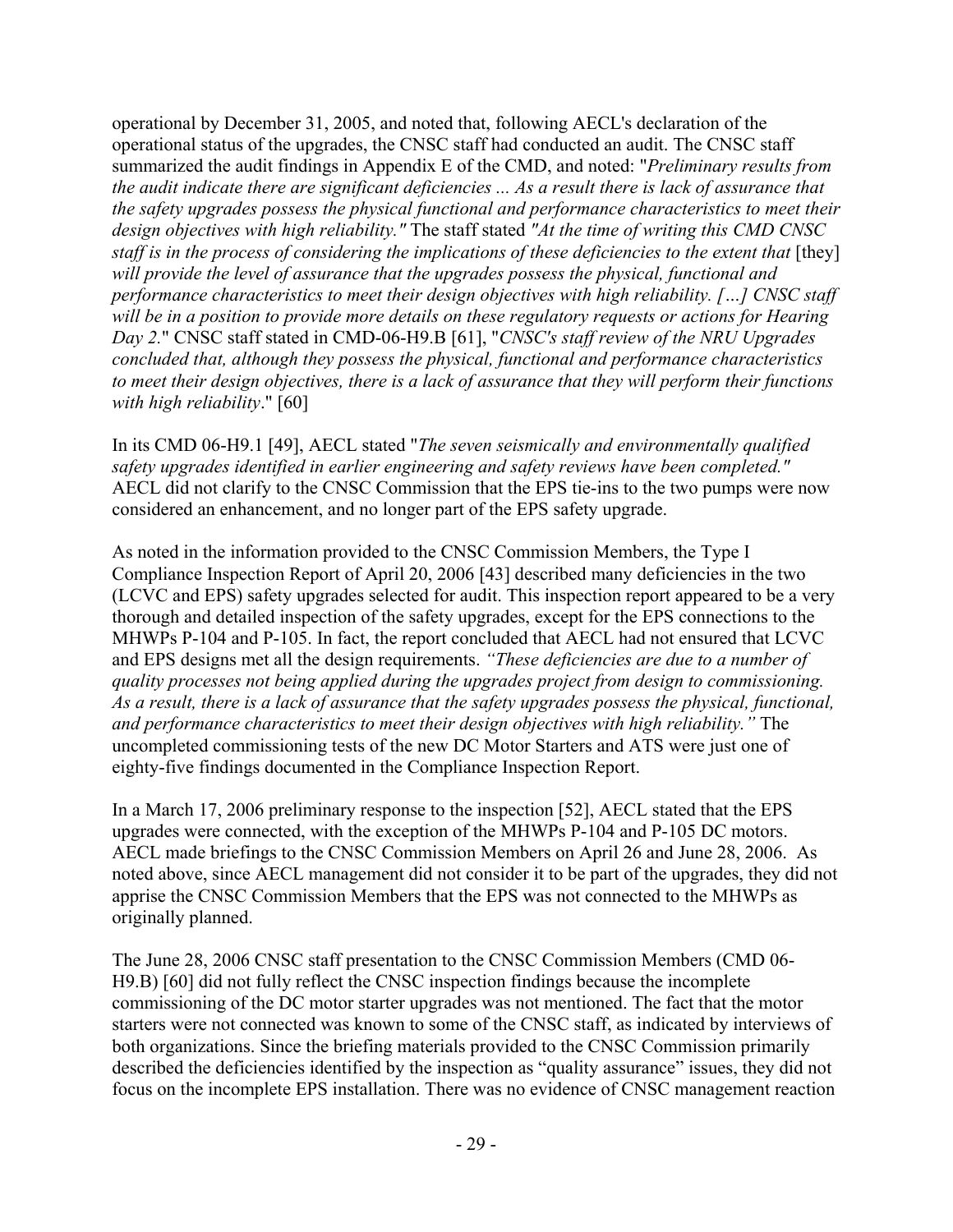to the audit team findings on the motor starter connection to the EPS connections, other than to address the audit status in the CNSC Commission hearing.

### **VII. D. NRU Licence Renewed without Up-To-Date Reference Documents and Clearly Specified Technical Requirements**

The CNSC Commission Members renewed the NRU reactor OL, despite the fact that the NRU licence did not have LCOs or a FA that reflected the actual plant configuration for the EPS, or an approved FSAR that was up-to-date. This was not unprecedented. The CNSC Commission had approved NRU licence renewals without a CNSC staff's formal approval of similar documents, in the past. CNSC managers had not previously required the CNSC staff to complete their reviews of the AECL submittals in a timely fashion. The backlog of documents to review and approve, so as to support the CNSC Commission hearing before the licence expired was a very challenging amount of work for the existing CNSC staff.

The CNSC Commission Members approved a licence condition that referred to a "Licensing Strategy" document which did not clearly specify the requirements to be met. The Licensing Strategy document was based in large part on what was yet to be done to achieve compliance with "modern standards." There was no clear definition of what "modern standards" were to be met.

There was a sense of urgency to prepare the licence renewal documentation, which was necessary in order for the CNSC Commission to issue a new AECL licence, which would permit the continued operation of the NRU reactor and the entire CRL site.

## **VII. E. Focus of CNSC Activities**

The Talisman Team concluded that the licence was renewed although the EPS upgrade had been audited and found not to have been properly installed (in the opinion of some CNSC staff). The Talisman Team learned that a significant effort was undertaken by the CNSC staff and management, to support various OLs by reviewing and approving revisions to OLs. This resulted in CNSC staff not reviewing other AECL submittals in detail, and not having enough time to formally document their review of AECL documents that had been submitted for review and approval. Any licence renewal requires substantial CNSC staff and licensee effort, to support the CNSC Commission Hearing. The very short licence duration for the November 2005 licence renewal, coupled with the fact that it was not acceptable to be without an approved OL, created a situation of constant "churning" of activity related to revising and updating OLs. CNSC staff and AECL staff were preparing for - or participating in - CNSC Commission meetings at the rate of one per month, between mid-2005 to mid-2006. Appendix G lists the types of licensee and CNSC staff interactions that occurred during this period, each of which required preparation for and participation in the CNSC Commission meetings.

The existing CNSC licence renewal practice allows for licence renewal applications having short-lead times, and for short licence extension periods. The licence renewal process is laborintensive, and can distract CNSC staff and AECL personnel from operational issues. CNSC staff indicated during the interviews that they spent more time on licence renewal than on oversight of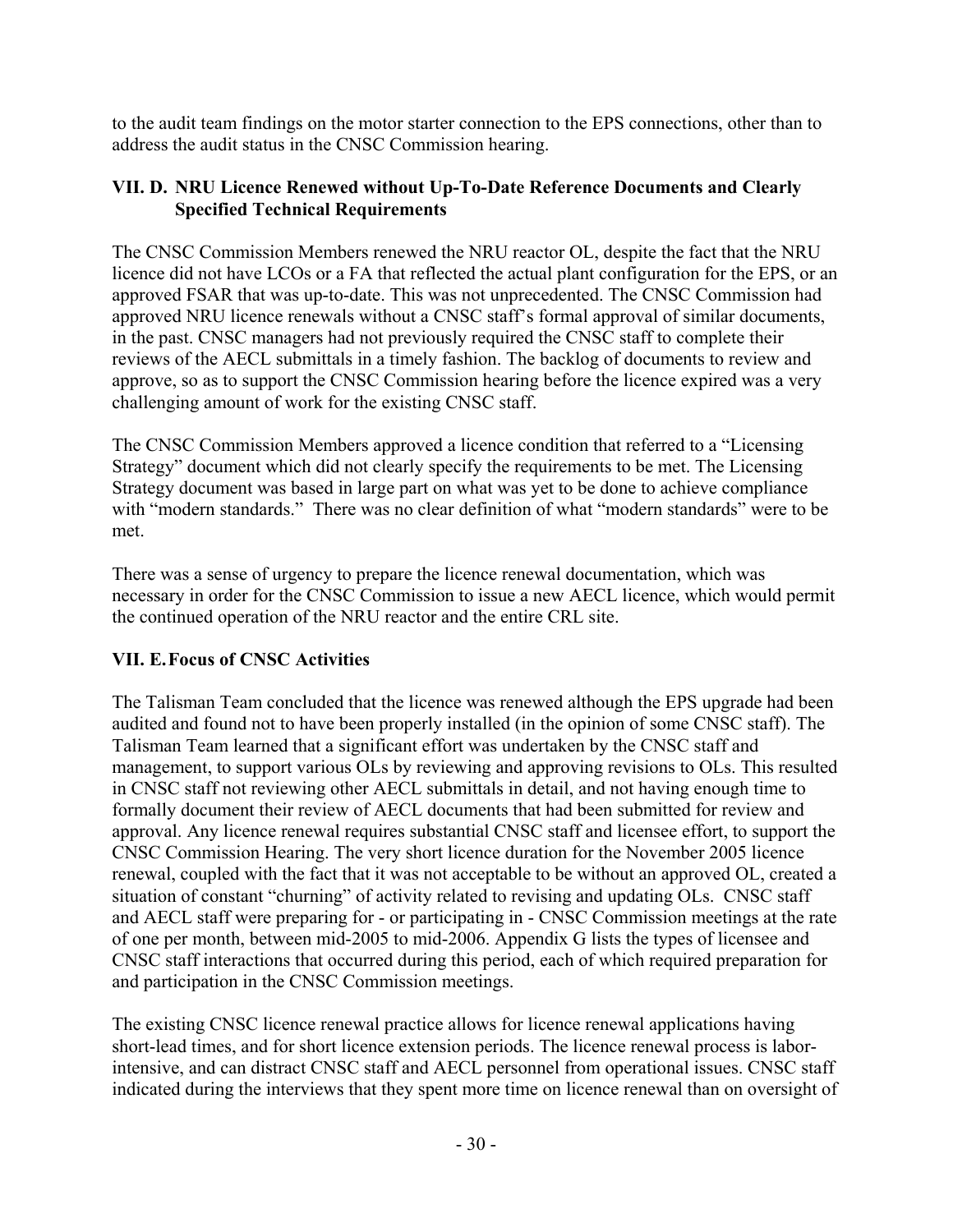plant operations. The NRU licence renewal process strained CNSC resources and this, in turn, appeared to affect the timeliness, thoroughness and rigor of the NRU licence reviews.

### **Observation (13) – Operating Licence (OL)**

The CNSC Commission based its licensing decision on an FSAR that was not approved or referenced in the OL. **Recommendation** 

Recommendation J-OL-2 addresses this observation.

### **Observation (14) – Communications (CC)**

From a review of the above documents, the Talisman Team concluded that AECL and CNSC staffs did not effectively or clearly communicate with each other, on multiple occasions. The NRU process for communicating with the CNSC was ineffective. When certain NRU project staff first embraced the belief that the EPS tie-in to the MHWPs was not part of the safety upgrades, the licensing and commitment management process should have flagged the need to ensure that their understanding was shared by the CNSC. Communications between CNSC and AECL did not result in a common view of system requirements and facility equipment status at the senior management level.

Between December 2005 and July 2007, AECL provided inconsistent statements regarding the status of the safety upgrades. They were *"operational"*, but the motor starters were *"not installed*"; however, this was not challenged by the CNSC staff. There are multiple written documents from AECL which indicated that the EPS upgrades (including hazards qualification) were fully operational or ready for tie-in. In a May 31, 2006 letter to CNSC, AECL stated that the *"current upgrades are fully operational"*, at a time when AECL knew some CNSC staff were aware that the upgraded DC motor starters were not in service. AECL's notifications were either missed or not acted upon by CNSC staff. According to an internal AECL root cause analysis [62], sometime between April 2005 and June 2005, NRU senior managers decided to track EPS to the DC motor starters separately from the other safety upgrades. However, the Talisman Team could not find a written request for a modification of the scope of the EPS safety upgrades from AECL, following the spring of 2005 decision.

Although it is apparent, from a review of correspondence, that there was an attempt to agree on certain actions, it is not exactly clear what specific terms used meant in a regulatory or operational sense. Terms used include, for example, "7 upgrades", "declared fully operational", and "declared in service." These terms were not defined in the OL - and had they been, there would have been a basis for the reactor operators to use them in daily licence verifications and required actions.

Regulatory language used by the CNSC includes terms such as "expectations", and "we are asking AECL…" It is not clear that either the licensee or the regulator understood precisely and consistently what was required, when it was required, the actions specified and consequences, if not met.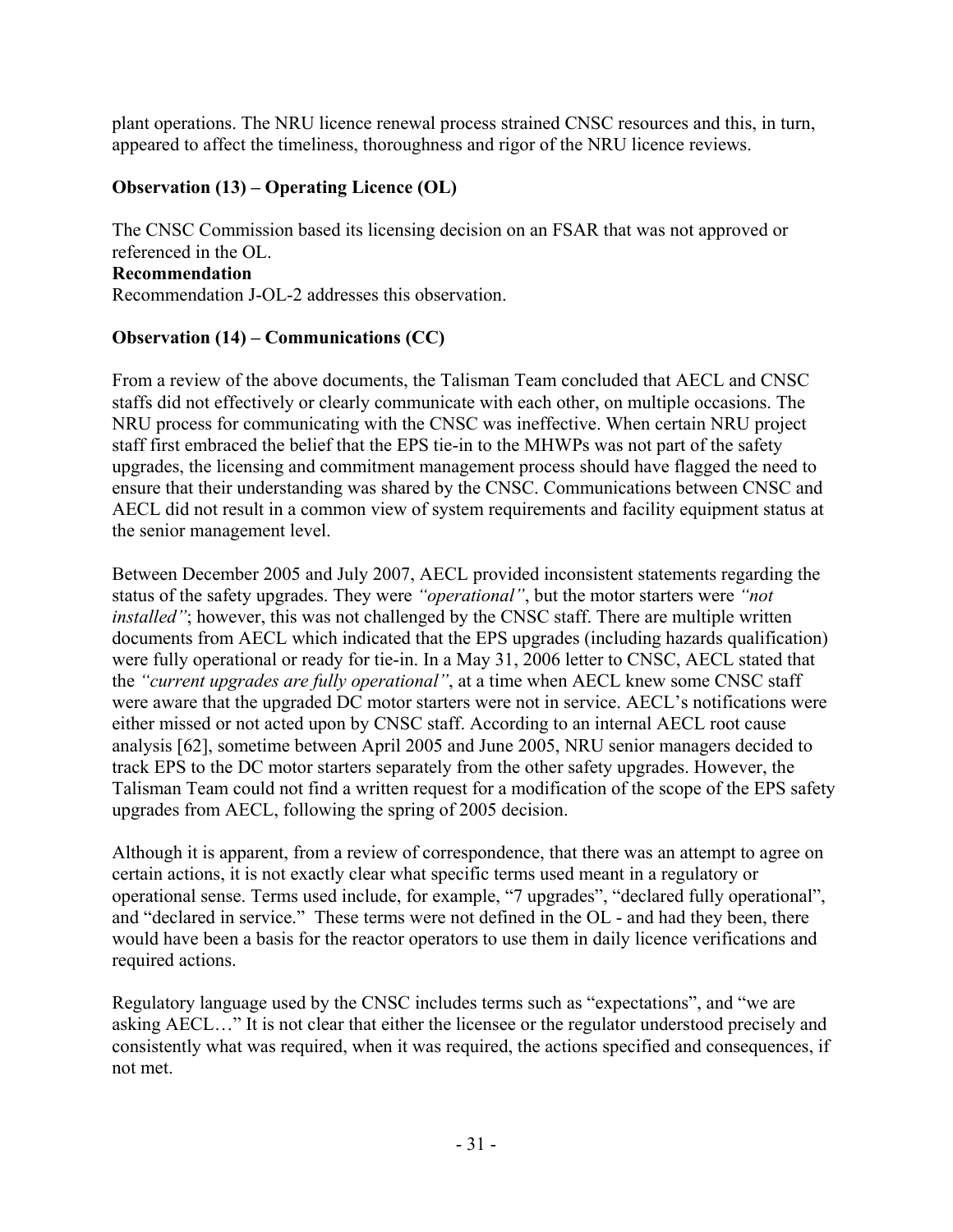The Talisman Team was informed that formal CNSC licensing documents, which are approved by the CNSC Commission, are reviewed by counsel to ensure they are consistent with the requirements of the *Nuclear Safety and Control Act*. However, unless requested by the CNSC staff, their legal review does not normally include all the documents referenced by the licence, or key documents that are incorporated by the documents referenced in the license. There also appears to be no general policy to have other regulatory documents and decisions routinely reviewed and concurred in by counsel, so as to ensure that the requirements are clear, inspectable, and are clearly enforceable. Counsel is available to advise the staff on potential licence violations. However, the staff is involved in many regulatory licensing reviews, and a legal review of potential violations is discretionary unless Commission involvement is required, such as the issuance of an order, or the referral of a violation to the Department of Justice for a proposed civil penalty.

## **Recommendations**

**J-CC-1:** CNSC and AECL should strengthen the quality and timeliness of internal and external communications, including a process to elevate issues of differing views to higher levels of management for resolution when needed.

## *CNSC Management Response*

The CNSC and AECL have recently developed a protocol for communications at the working level. CNSC and AECL will extend that protocol to ensure it promotes effective (timely and high-quality) communications, to include a process for escalating issues to senior management for resolution (where required), and to include senior- and executive-level meetings. An agreed schedule for senior and executive level meetings between AECL and the CNSC will be completed by June 30, 2008. The formalized communications and problem resolution process will be developed, documented and implemented by December 31, 2008.

## *AECL Management Response*

AECL will work with CNSC staff to strengthen existing communication channels at working and senior levels, including ensuring that regular meetings at all levels, including senior and executive management, continue (see overall recommendation 5).

**A-CC-1:** AECL should improve its communications with CNSC at all levels, including site licensing interactions, site senior management meetings, and corporate visits to the CNSC senior executives. AECL should implement formal communication plans and procedures, conduct training on their use and conduct an effectiveness review, at least annually. AECL should include, as a matter of routine, expectations that their managers periodically meet with regulatory organizations, to make sure that communications are effective.

## *AECL Management Response*

As discussed under J-CC-1 and overall recommendation 5, AECL will be working with the CNSC to improve communications channels at all levels and will be developing a Regulatory Communications Protocol. In addition, AECL will incorporate an annual effectiveness review of regulatory communications in the self-assessment program for Licensing.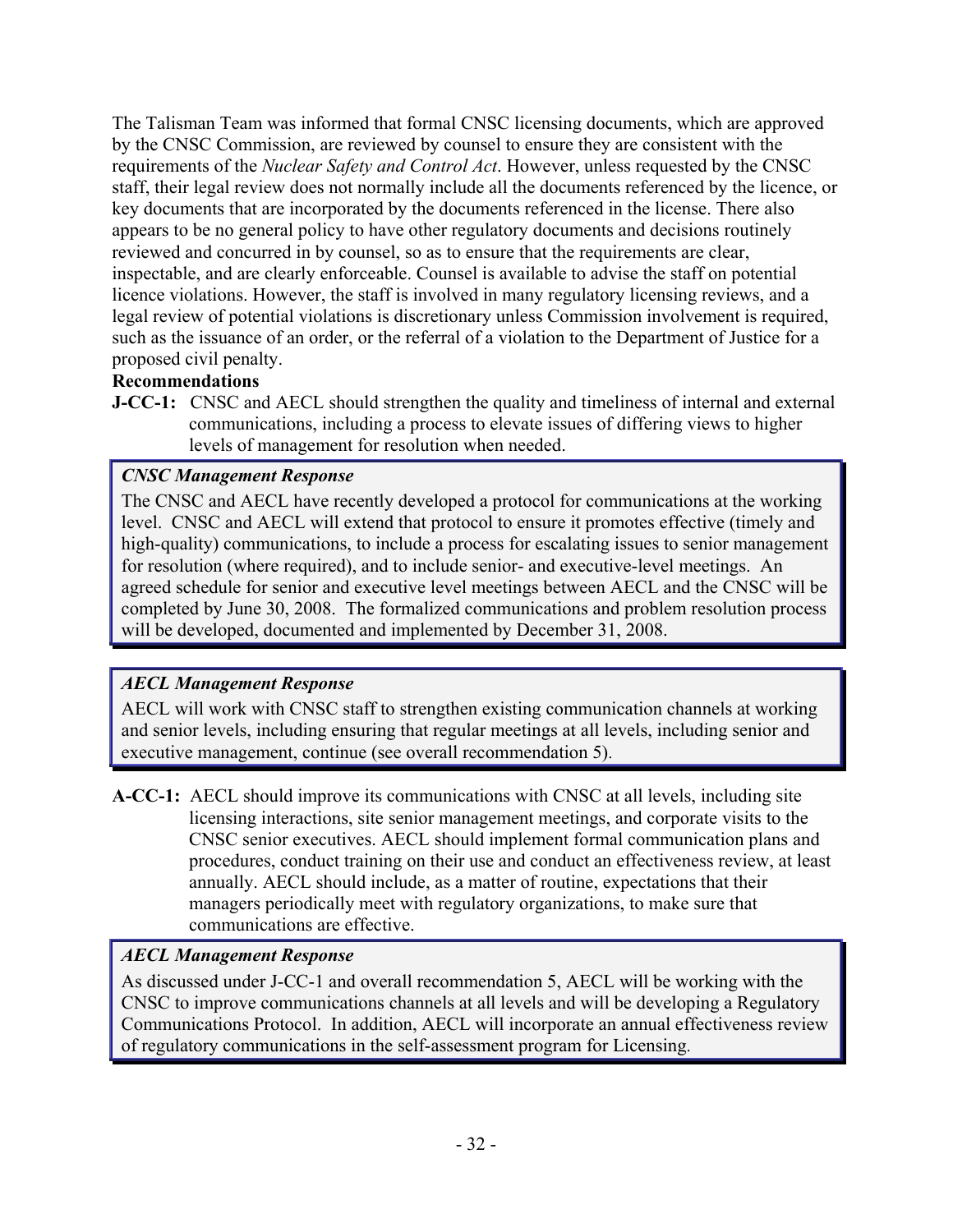**C-CC-2:** To ensure that the CNSC regulatory position is clear and understandable, CNSC should adopt a practice of issuing a Safety Evaluation Report (SER) that summarizes the basis for the CNSC review and acceptance of a design change or licence amendment. These CNSC SERs should be issued as timely as possible, and the CNSC managers should establish a planned review completion schedule for each major licensing document.

### *CNSC Management Response*

The CNSC has recently developed a process for conducting technical assessments for life extension projects for Nuclear Power Plants. The CNSC will immediately adopt this process for use with NRU reviews.

**C-CC-3:** CNSC should not normally request reports and analyses that they do not intend to review. CNSC should document its approval, approval with conditions, or disapproval in written correspondence to the licensee.

### *CNSC Management Response*

Reports and analyses are required from licensees to document licensee performance and demonstrate compliance with requirements and to confirm to both the licensee and the CNSC that the facility can and is being or will be operated safely. The CNSC applies a risk informed approach when establishing the level of review of reports and analyses. Effective immediately, the CNSC will ensure that licensees are informed within 5 business days to confirm receipt of any reports and analyses. The CNSC will ensure the licensee is informed of the CNSC review plans. CNSC acceptance, approvals, approval with conditions or disapproval will be communicated in writing. Refer to C-CC-2 with regards to documenting the decision following the review.

## **Observation (15) – Communications (CC)**

The Talisman Team reviewed a joint pilot procedure, Communications Protocol for CNSC staff and AECL CRL Licensee, dated April 24, 2007, which had been approved for a 3-month trial use. The purpose of this procedure was to ensure that the communication process - the interface between CNSC staff and AECL-CRL licensee - is well coordinated, effectively managed, and responsive to the needs of the staff and licensee. Although the Talisman Team understands that this procedure was coordinated by both CNSC and AECL staff to improve communications, AECL needs to have its own communication protocol procedure.

## **Recommendation**

**A-CC-2:** AECL should issue its own communication protocol, and reemphasize or implement a policy of "no surprises" and 3-way communication with CNSC staff on regulatory issues and the status of regulatory commitments.

## *AECL Management Response*

AECL will issue a Regulatory Communications Protocol addressing these suggestions and provide training (see A-CC-1 and overall recommendation 5).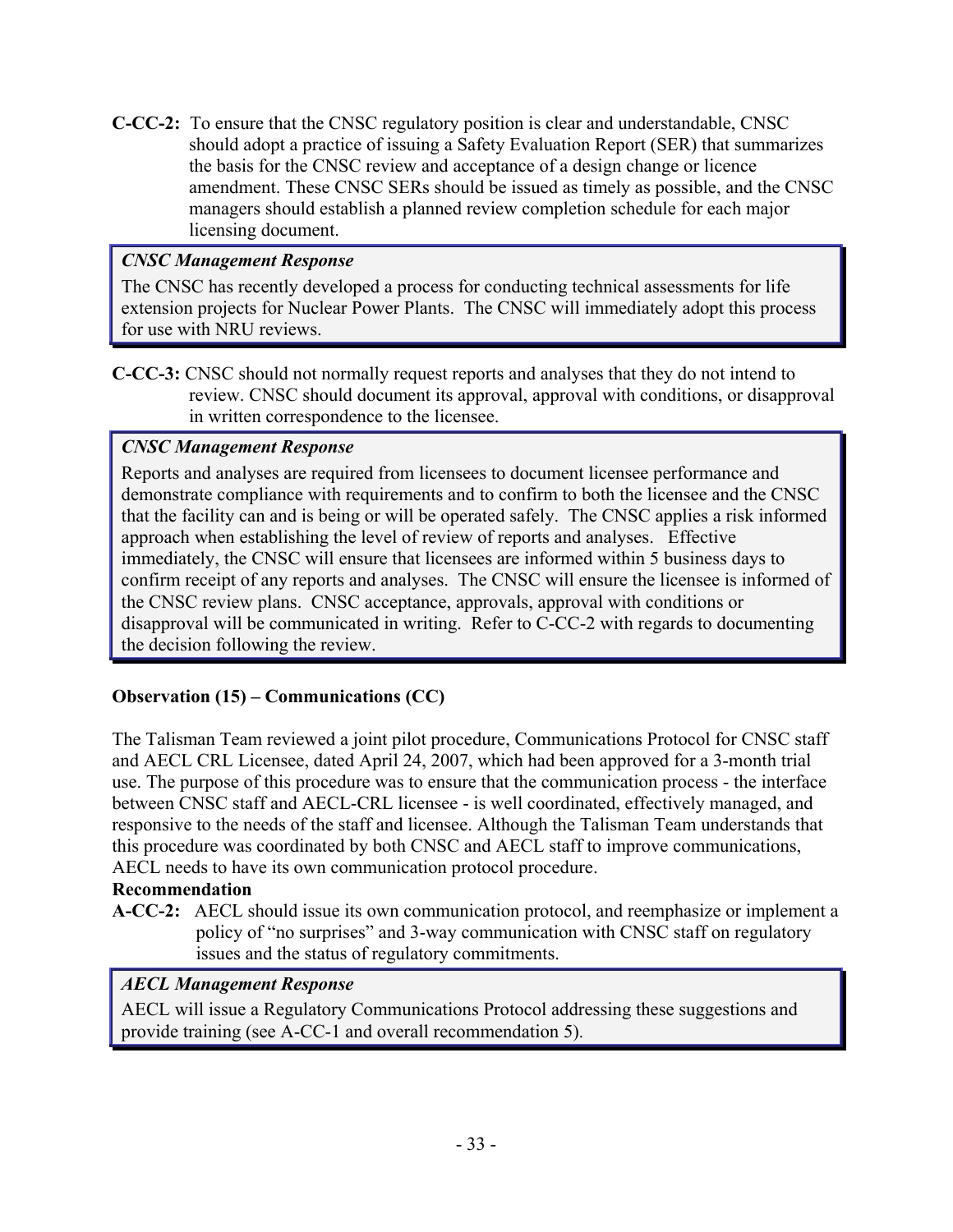## **Observation (16) – Operating Licence (OL)**

General legal services are an essential element in nuclear regulation and licensing. This is not only important in official licensing, inspection, and enforcement activities, but also in the normal course of day-to-day internal business. This would include efforts to approve regulatory documents specifying requirements in the preparation and issuance of OLs and permits. From the terms used in several written communications between the CNSC and AECL, it is evident that a much higher level of clarity could have been achieved.

#### **Recommendations**

Recommendations C-OL-3 and C-OL-5 address this observation.

### **Observation (17) – Enforcement Discretion – (E)**

It is noted that some of the decisions made by the CNSC staff in this instance appear to reflect elements of "enforcement discretion" without the supporting regulatory framework and documentation. A formal Enforcement Policy would address the process for evaluation of potential licence violations, establish the steps needed to evaluate the safety significance of a violation, and address the actions to be taken, such as compensatory measures to be implemented by the licensee. The Talisman Team notes that if the safety upgrades were required to be in service by a licence condition, or at least made a clear condition of the licence with the appropriate LCOs (placed into the FA), the reactor operators would have known which equipment was required to be operational in order to operate the NRU reactor.

#### **Recommendation**

**C-E-4:** CNSC should develop and implement an Enforcement Policy that includes guidance for the CNSC staff to exercise enforcement discretion under certain conditions. This needs to be fully coordinated with CNSC in-house counsel in both the development of the policy and the oversight of its implementation to ensure consistency among inspectors. Should CNSC obtain the authority and ability to issue civil penalties as recommended above, this should also be covered in the new Enforcement Policy.

### *CNSC Management Response*

The CNSC recognizes the need to ensure clarity on the range of enforcement tools to be applied commensurate with the severity of non-compliance and the overall safety significance. The CNSC will complete a review and ensure clarity on the range of existing enforcement tools and their application by September 30, 2008. The CNSC will also document the process for graduated enforcement including guidance for assessing the risk significance of temporary conditions on NRU safety systems and identifying appropriate regulatory actions. This will be communicated to both licensees and staff. This will be completed by November 15, 2008.

### **Observation (18) – Licence Renewal – (LR)**

The NRU licence was renewed without the formal approval of key documents such as the FA and FSAR, which are key documents to understanding ongoing compliance. The CRL OL was renewed based in part on completion of the seven NRU upgrades, but as noted earlier, the Talisman Team found that there was not always a clear mutual understanding of the design details for the NRU upgrades which would be installed by AECL, on what schedule, and which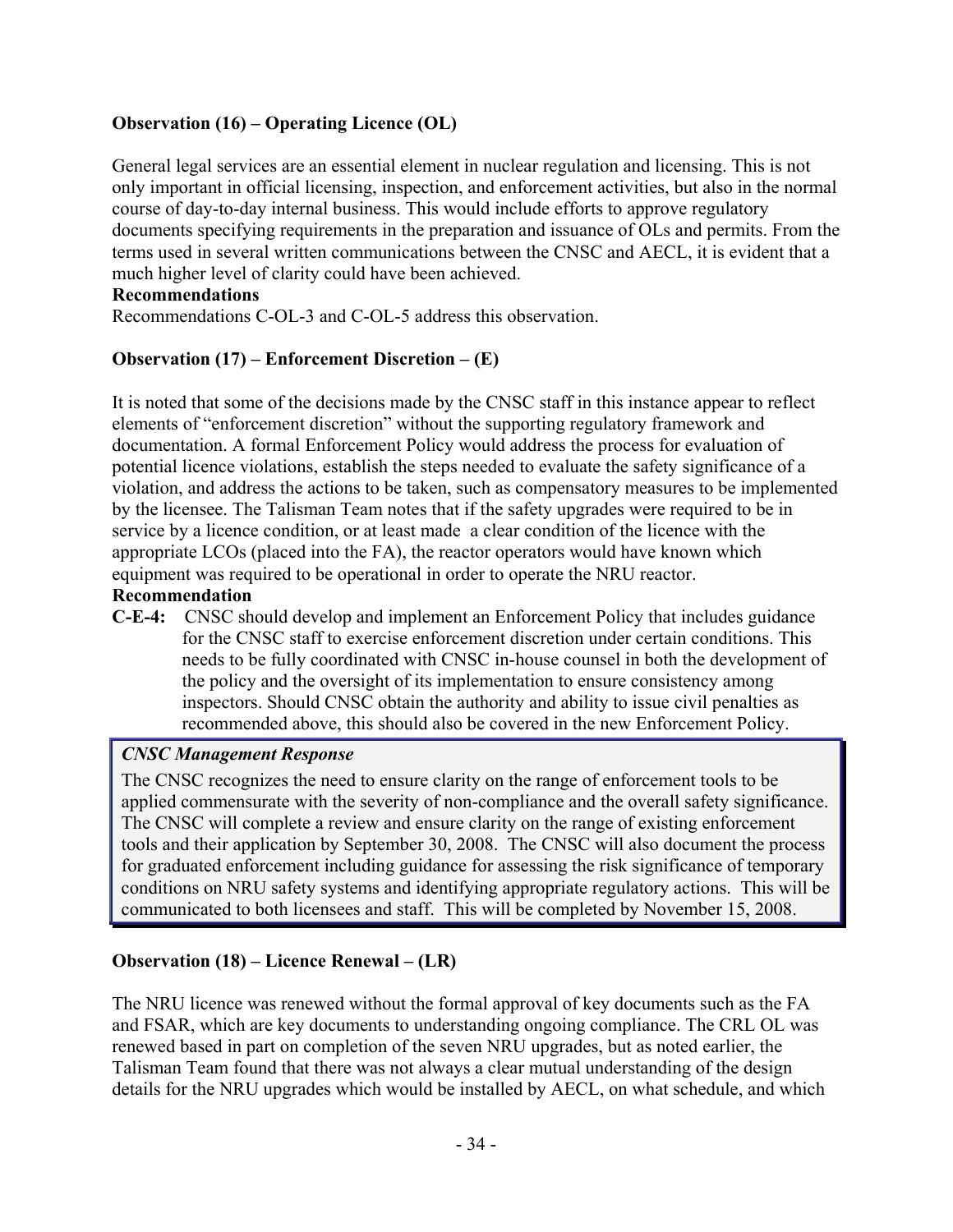specific aspects of those upgrades would be required as a condition of the license. The practice of requiring CNSC Commission approval of every licence amendment adds an additional burden on the CNSC and AECL staffs. The information provided by both the CNSC staff and AECL staff to the CNSC Commission Members was incomplete, in that neither staff apprised the CNSC Commission Members that the EPS to the MHWPs was not connected, even though this had always been part of the EPS upgrade safety function.

The Talisman Team judged that this situation contributed directly to a "CNSC culture" with a priority to process a licence application on a fast-track schedule, as opposed to having ample time and resources to thoroughly review and evaluate proposed safety cases and safety analyses, develop regulations and regulatory guidance, and verify the implementation of existing licenses. The lack of a "Timely Renewal" process contributed to this workload demand for both organizations.

# **Recommendations**

**J-LR-1:** AECL and CNSC should strengthen the licence renewal process to require more complete and accurate information to be provided to the CNSC Commission Members, especially if, in the view of the CNSC staff, the information involves a key safety issue or a potential licence violation. Both organizations need to be prepared to bring the most up-to-date and detailed information to the CNSC Commission Members.

# *CNSC Management Response*

As part of documenting the licensing process, the CNSC will review the format and content of CMDs and supporting documents to ensure more complete and accurate dissemination of information to the Commission. The plan and timeline for completing this work will be established by September 30, 2008.

# *AECL Management Response*

AECL agrees, and will provide guidance for ensuring open and complete communications to Commission Members in its Regulatory Communications Protocol (see overall recommendation 5).

**C-LR-1:** CNSC should review the current statutory authority for licensing and, if the ability to delegate the authority for issuing licence amendments to the CNSC staff exists, authorize the Executive Vice-President or the Directors General for Licensing to approve licence amendments. If that authority does not exist, the CNSC should request it from Parliament.

# *CNSC Management Response*

In alignment with the *Nuclear Safety and Control Act*, CNSC will review and seek Commission approval to further delegate authority from the Commission to Designated Officers including the Executive Vice-President and the Director Generals or seek to further streamline of the Commission decision making process to approve license amendments in abbreviated time periods. The two options will be reviewed by October 31, 2008 and presented to the Commission in November 2008 with implementation to follow pending Commission approval.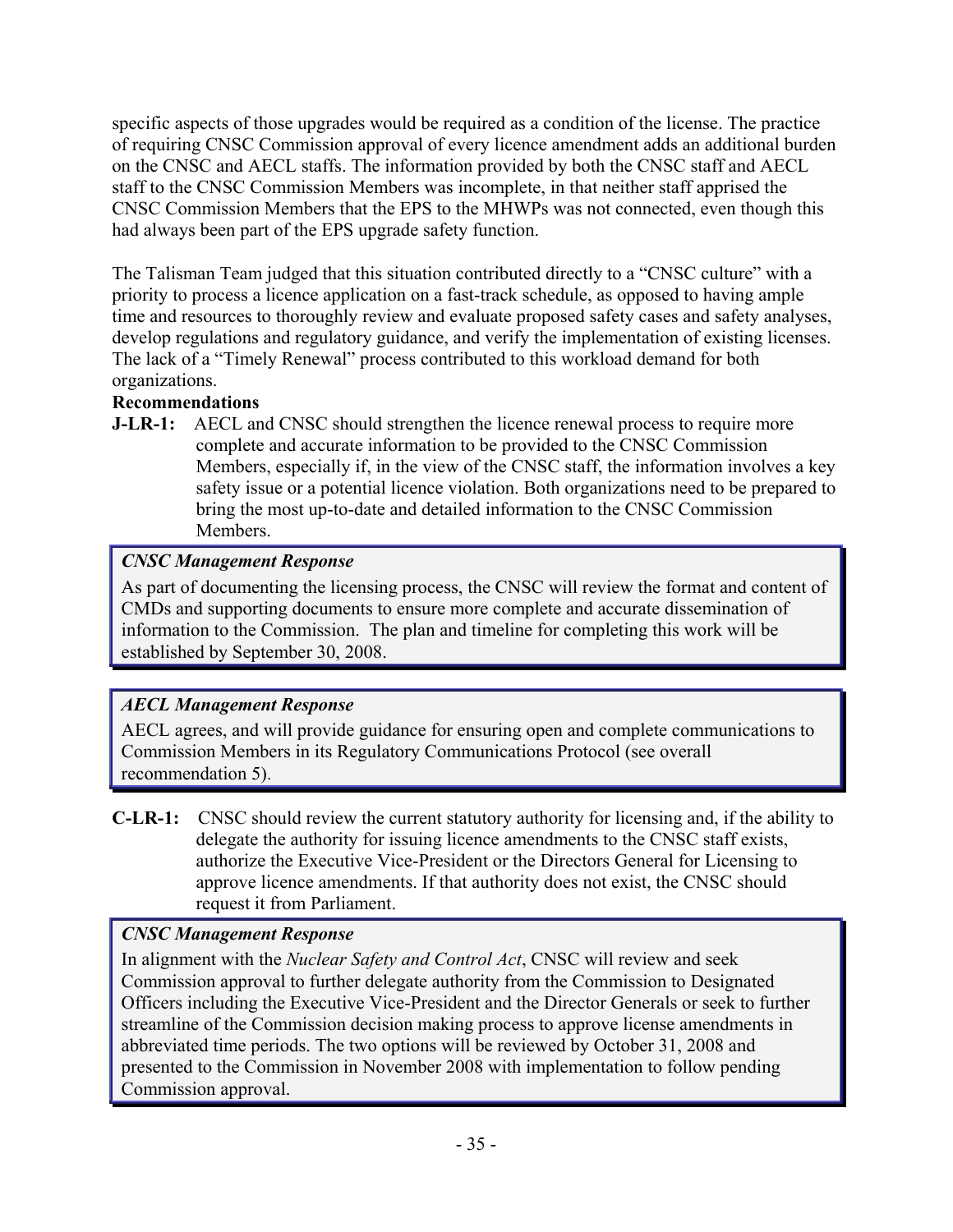**C-LR-2:** CNSC should adopt a "Timely Renewal" licensing process. This would allow an existing licence to remain in effect until CNSC had completed its full licensing review. This would be based on the receipt of the application at least one year prior to the licence expiration date. The existing OL remains in effect until CNSC decides to issue or not the new licence. If there is a significant safety issue during the timely renewal period, CNSC can issue an order to the licensee to take the actions necessary to ensure protection of the public health and safety, the workers, or the environment. Under "Timely Renewal", CNSC retains the option for a periodic safety review, while at the same time having the flexibility for additional or more in depth licensing evaluations or to address unforeseen operational issues.

## *CNSC Management Response*

CNSC already extends licenses as appropriate through license amendments. The CNSC further explored opportunities to further utilize license amendments to extended licenses as appropriate. This was completed on June 30, 2008. In addition, the CNSC is currently reviewing the use of Periodic Safety Reviews for Nuclear Power Plants and NRU to support a more systematic and timely approach to safety review that could lead to extended licence durations. This in turn will facilitate the timely submission and review of license renewal applications. The CNSC will bring forward a proposal to the Commission by December 31, 2008.

**C-LR-3:** CNSC should consider requiring that licence applications be submitted under oath or affirmation. This would emphasize the importance of providing accurate information to the CNSC to make its licensing decisions.

## *CNSC Management Response*

Paragraph 48(*d*) of the *Nuclear Safety and Control Act* states that "Every person commits an offence who

(*d)* knowingly makes a false or misleading written or oral statement to the Commission, a designated officer or an inspector;"

Section 51(3) further states that every person who commits such an offence "(*a*) is guilty of an indictable offence and liable to a fine not exceeding \$1,000,000 or to imprisonment for a term not exceeding five years or to both; or (*b*) is guilty of an offence punishable on summary conviction and liable to a fine not exceeding

\$500,000 or to imprisonment for a term not exceeding eighteen months or to both."

The CNSC will review for the possible use of oaths and affirmation to further promote compliance. As part of its compliance process, CNSC will review its enforcement process including investigation and possible prosecution in the event of submittal of false or misleading written or oral information. A schedule for completing this work will be established by September 30, 2008.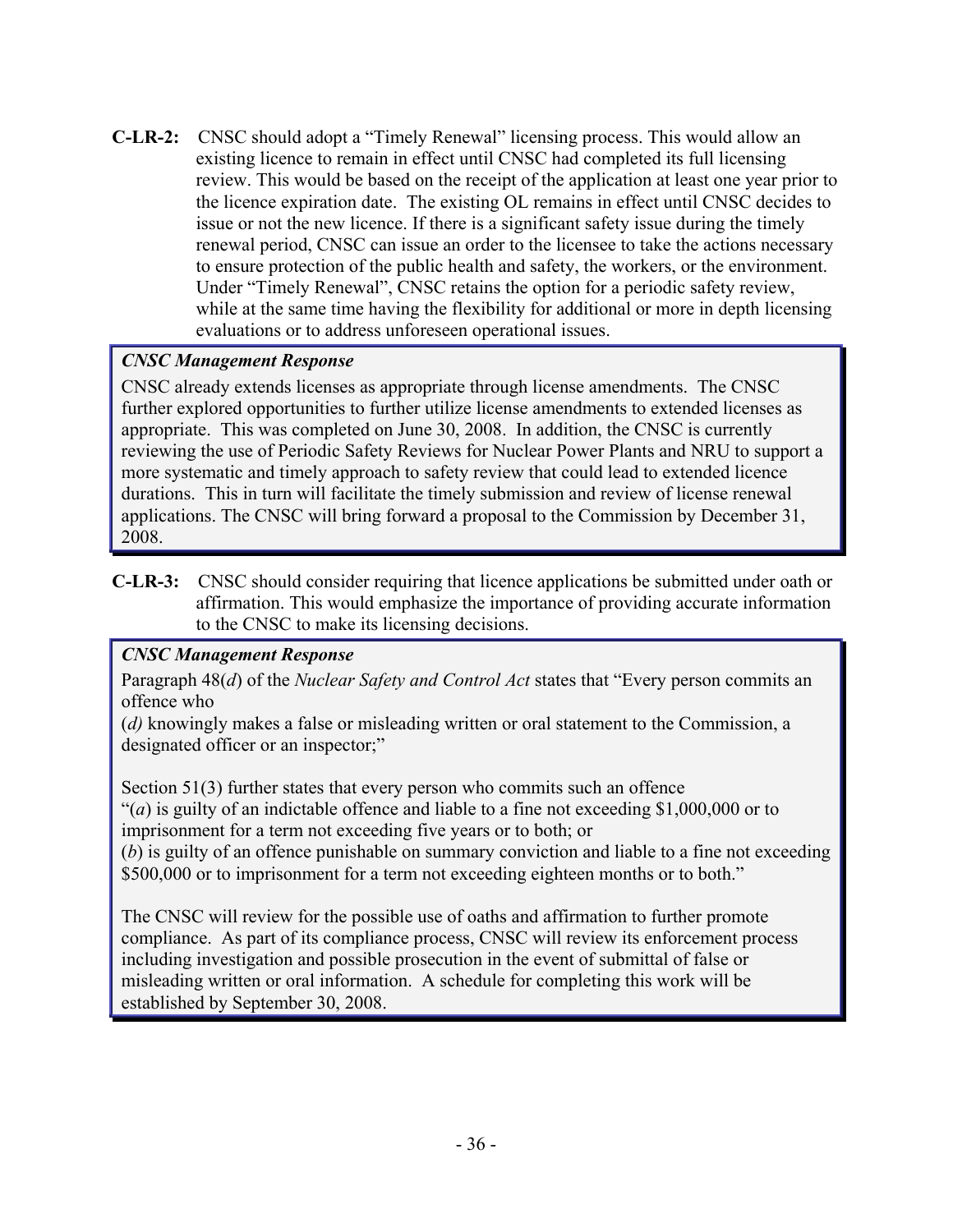### **Observation (19) – Licence Renewal (LR)**

Licence renewal is a very labor intensive effort, and has challenged CNSC staff resources during periods of high turnover and reduced staffing levels.

#### **Recommendation**

CNSC should implement the following improvements to the licence renewal process:

**C-LR-4:** CNSC should shift to a more process-based system, where regulatory requirements and expectations are specified in writing and in guidance documents.

### *CNSC Management Response*

This is currently underway, as the implementation of the CNSC Management System and associated improvement initiatives are delivering this.

**C-LR-5:** CNSC should issue a Standard Format and Content guide for use by licensees in preparing licence applications.

### *CNSC Management Response*

Similar documents are already under development to support the application for New Reactor Builds. As part of documenting the licensing process CNSC will capitalize on this work, and document standard formats, guides and review plans for all major facilities with NRU as a high priority. A schedule for completing this work will be established by September 30, 2008.

**C-LR-6:** CNSC should issue a Standard Review Plan for use by the CNSC staff in conducting their safety reviews.

### *CNSC Management Response*

The development of "review guides" is currently being undertaken for the review of applications for new facilities. The CNSC will review these guides to establish simplified templates for producing "standard review plans" for all licensed major operating facilities starting with NRU. A schedule for completing this work will be established by September 30, 2008.

## **Observation (20) - Licence Renewal (LR)**

CNSC staff specifies the standards approved for use and required to be implemented by AECL. CNSC encourages its licensees to periodically upgrade to modern standards. Frequently, the term "modern standards" is used without definition.

### **Recommendation**

Regarding the practice of upgrading to modern standards, CNSC should consider:

**C-LR-7:** CNSC should not, unless there is a safety justification, change the standards that were in effect when the reactor was licensed. Those standards should remain unchanged for the duration of the licence, to provide for regulatory predictability and stability. If CNSC desires to revise these standards during periodic safety upgrades, it should specify this and provide the basis so that licensees become aware of the expectations to be met.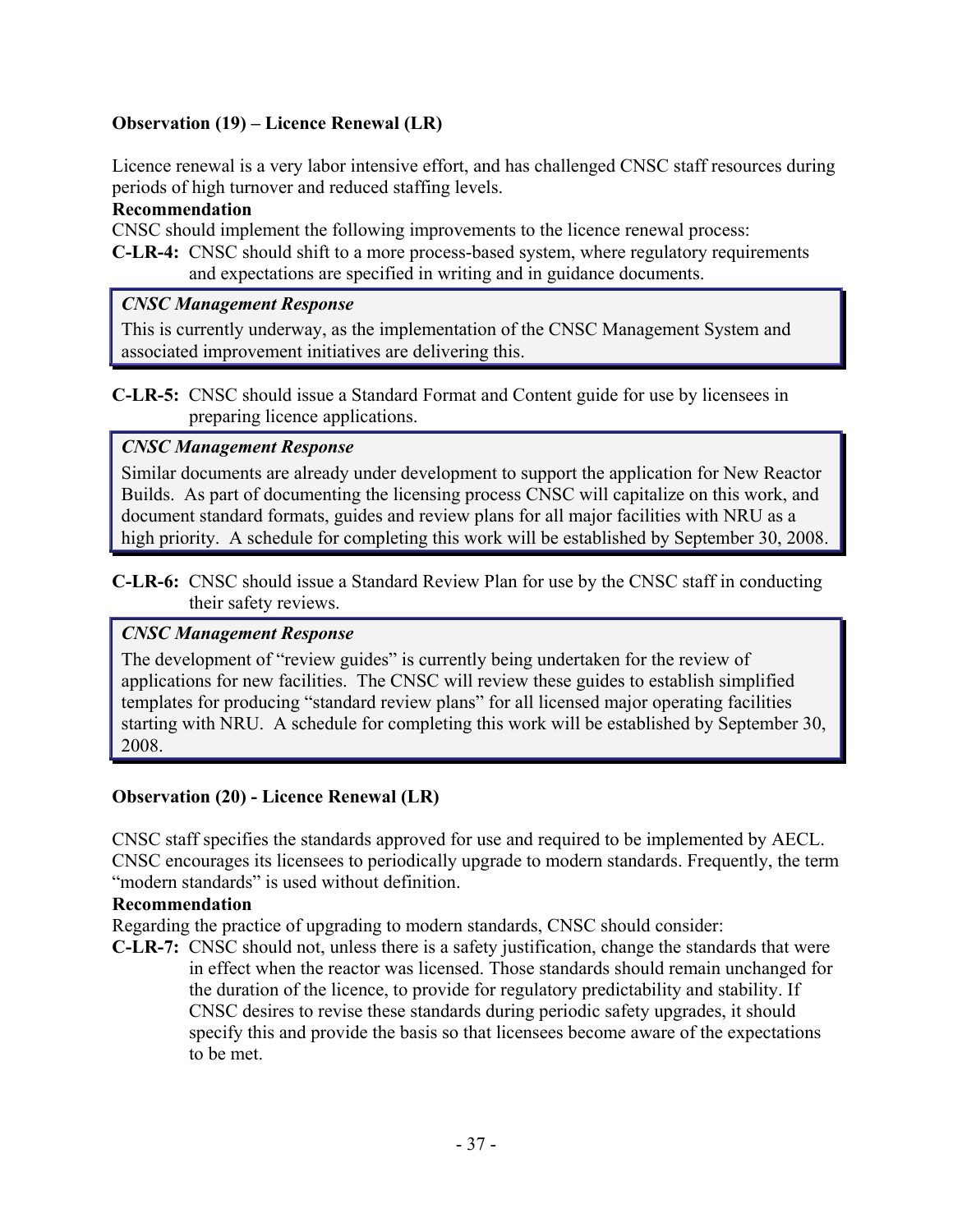### *CNSC Management Response*

In documenting the process for conducting technical assessments, the CNSC will document the standards to be used. These and any subsequent changes and the basis for them will be communicated to the licensee. A schedule for completing this work will be established by September 30, 2008.

### **VIII. Untimely Installation of the EPS Connections to the Main Heavy Water Pumps P-104 and P-105**

AECL specifically requested the Talisman Team to review the reasons why the connection of EPS to MHWPs P-104 and P-105 had not been made as of November 2007. The Talisman Team interviewed most of the individuals who were involved in the NRU safety upgrade program, and reviewed the program documents related to the EPS upgrade - as noted in the sections above. The Talisman Team concluded that the fundamental reason for the long installation time was the AECL site management's beliefs that the connections were not an AECL licence requirement. As a result of those beliefs, the AECL resources available to the safety upgrade program in early 2006 were diverted to responding to the Directives and Actions identified in the CNSC QA audit report, which had to be addressed to support the AECL licence renewal hearings before the CNSC Commission.

The lack of any apparent CNSC concern regarding the missing connections appears to have reinforced the belief that these connections were not considered very important from a safety aspect. Prior to the CNSC Compliance Inspection, and prior to the Licence Condition that required the safety upgrades to be fully operational by the end of December 2005, AECL management was tracking the activities to make these connections as a "Non-REG" item in the AIMS tracking system in the section that was part of the Environmental Program. The initial entry that documented this status was made in the AIMS tracking system in September 2004. It continued to be tracked in the AIMS system until March 2007, when it was removed and was no longer included in any major AECL tracking system, and oversight was transferred to the "environmental panel."

The Talisman Team reviewed the NRU Licence Extension Project Report for July 7, 2006 and the NRU Licence Extension Project meeting minutes for March 2007, to see if the DC Motor Starter connection status was being tracked. It was not identified as an action item being tracked in either system. As a consequence, the connections were being implemented in a non-priority manner. In interviews with key individuals involved, the Talisman Team was informed that the reactor operations group wanted to proceed cautiously with any changes to the power supply of MHWPs P-104 and P-105, since those two pumps were key components of the emergency safety cooling system. The operators viewed the current power supply configuration to the MHWPs as robust and highly reliable and, as a result, they had high confidence in the existing configuration. Consequently, there was no sense of urgency, from any part of the NRU operating organization, to complete the tie-in. The only group that expressed a sense of importance and urgency to the connections was the SRC. In early 2006, when the SRC became aware that the connections were not made as part of the EPS upgrade, it requested the NRU staff to prepare a schedule for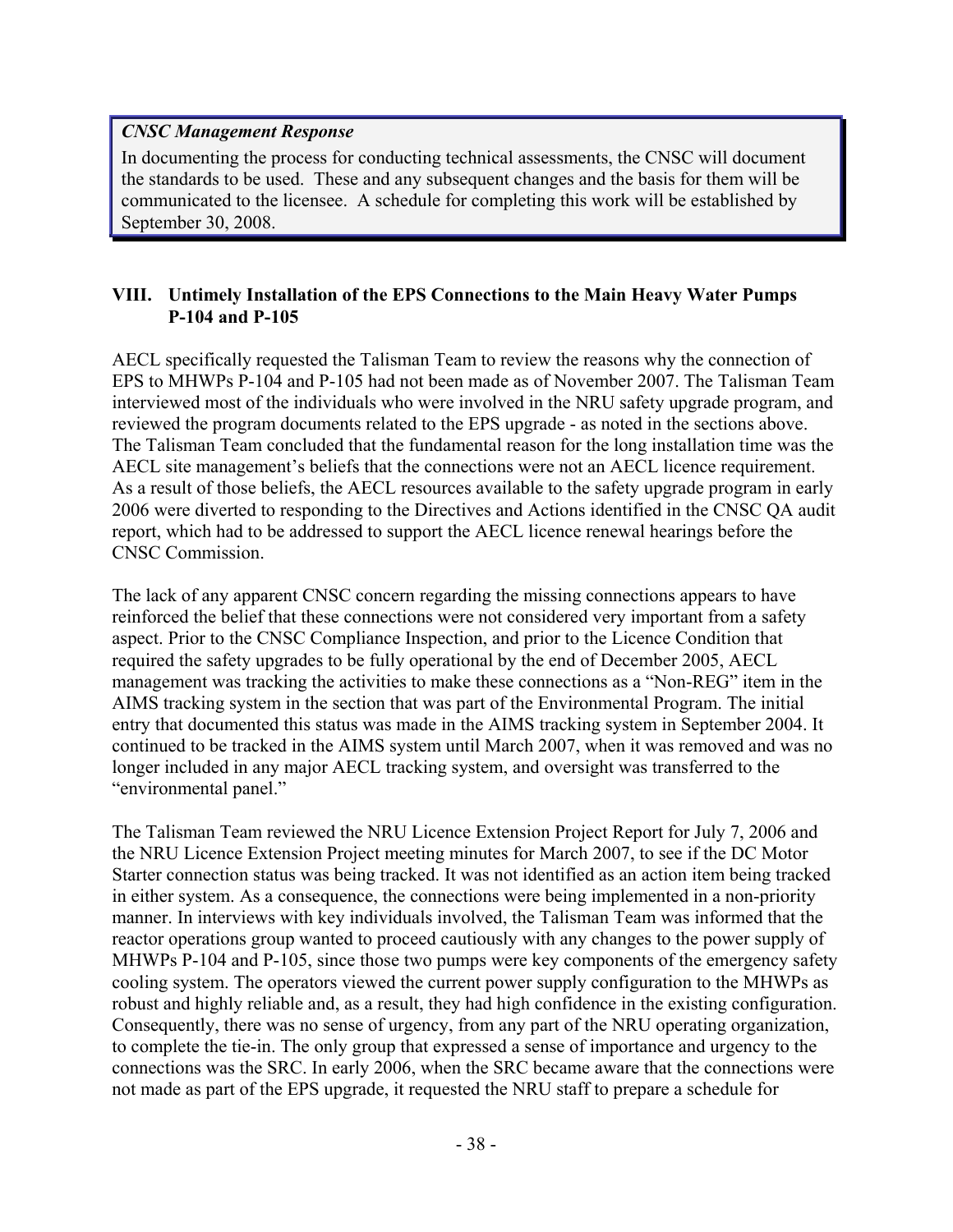implementation. The SRC was unsuccessful in convincing the NRU staff of the safety benefit of the EPS to the MHWPs. As noted above, although plans were developed to connect the pumps, this was never raised as an important safety improvement that had any schedule priority.

The AECL staff had recognized the need for a formal process for managing regulatory commitments, and issued for use procedure CW-508760-PRO-246, *Managing Canadian Nuclear Safety Commission Correspondence and Regulatory Commitments*, in June 2006. This procedure included many essential components of a good regulatory commitment management and tracking process, but it was not required to be used. Commitments and other actions were still being entered into the AIMS database, and were not always being entered into the "TRAK" system, as required by PRO-246.

# **Observation (21) Enforcement (E)**

The CNSC audit inspection of the safety upgrades, which included the EPS upgrades, did not classify the missing connections as a licence violation, or an issue that warranted being identified as a Directive or Action Item. This was not highlighted, even though members of the audit team were aware that the connections were not made. This further supported the NRU site management's belief that the EPS connections to the MHWPs were not a CNSC regulatory requirement. As a result, the NRU reactor staff refocused essentially all available safety upgrade resources to address other significant items that had been identified in the CNSC audit report in order to support the licence renewal.

### **Recommendation**

Recommendation C-E-1 addresses this observation.

## **Observation (22) – Commitment Management (CM)**

The Talisman Team concluded that both the CNSC and AECL staffs were focused primarily on the responses to the ten Directives, five Action Notices and two recommendations, with less attention being given to the eighty-five findings, which appeared to be treated as less important inspection findings. Without a formal commitment tracking system, individuals used their own judgment as to how to track work activities. As of April 1, 2008, AECL made a decision to use a single tracking procedure for managing all AECL responses to CNSC correspondence and regulatory commitments, which, if properly implemented, should significantly improve the management attention to these action items (see CW-508760-PRO-246). This system is also intended to track activities internal to AECL, such as responses to internal safety audits, emergency drills, and AECL inspections. These items are tracked as Non-REG items. **Recommendation** 

#### **A-CM-6:** AECL should revise procedure CW-508760-PRO-246 to include a safety significance evaluation for any Non-REG entry into the system. For those that are considered to be significant from a health and safety perspective, a level of schedule control similar to the one used for regulatory [REG-C, REG-M and REG-I] actions should be adopted and used.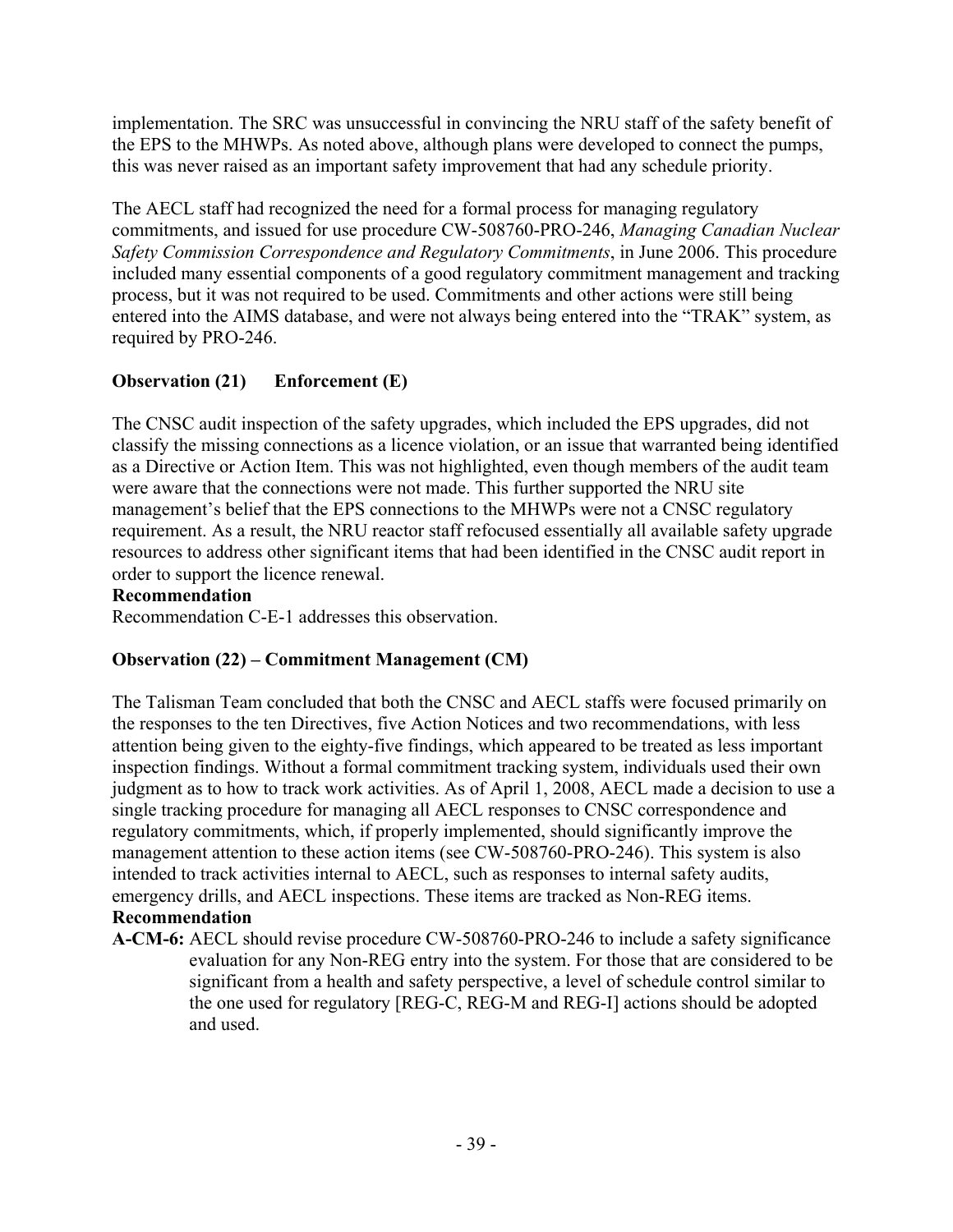### *AECL Management Response*

AECL's ImpAct process identifies all events, regulatory and non-regulatory, and tracks the requisite corrective actions. Events are rated according to their safety and programmatic significance, and actions to address the more significant events are subjected to increased schedule control.

### **Observation (23) – Commitment Management (CM)**

The NRU commitment tracking system was not effective in tracking and monitoring the EPS connections to the MHWPs. Despite the fact that these connections were part of the EPS safety upgrade planned by AECL, by 2007 this safety upgrade was not tracked in the NRU commitment tracking system at all.

#### **Recommendation**

Recommendation A-CM-3 addresses this observation.

### **Observation (24) – Regulatory Compliance (RC)**

During the CNSC Type I Inspection audit of two of the "completed" NRU safety upgrades, the inspectors identified that the commissioning tests of the DC motor starters were not documented. AECL responded to the inspection on two occasions, stating that the starters were not connected, but AECL did not identify the fact that the EPS upgrade modification was commissioned without having been fully implemented, and that the "stream of correspondence" regarding the upgrades was in conflict with the mindset of key NRU project staff, who believed that the tie-in was an enhancement and not part of the original seven upgrades.

#### **Recommendation**

**A-RC-1:** AECL should assess the effectiveness of NRU's regulatory compliance process.

### *AECL Management Response*

AECL will conduct an effectiveness review of regulatory compliance in NRU as part of an upcoming PINO performance-based audit.

### **Observation (25) – Oversight (O) – Safety Review Committee**

The AECL SRC supported the safety upgrades and considered the EPS tie-in to the MHWPs as an important safety upgrade. However, when it became aware that the tie-in had not been made, the SRC was ineffective in ensuring that senior AECL management clearly understood the safety and regulatory significance that the tie-in be made expeditiously. The safety benefit of implementing the modification to connect the MHWPs to EPS was not acknowledged by NRU site management following review by the SRC, and was not elevated to AECL Corporate Management for resolution.

#### **Recommendations:**

**A-O-1:** AECL should include non-AECL safety experts as members of the SRC, to strengthen its independence and objectivity.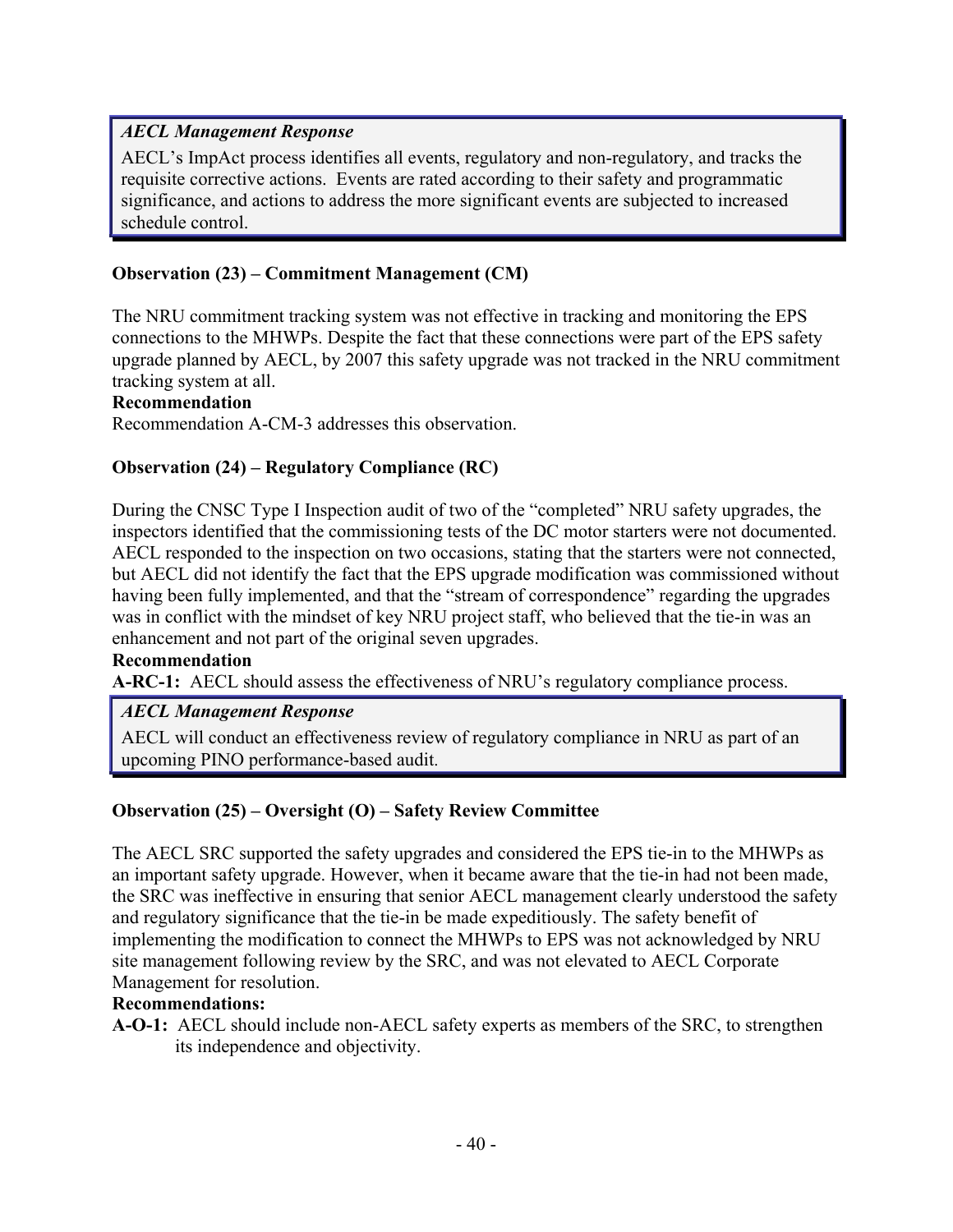### *AECL Management Response*

As part of the mandate revision for the SRC, representation by independent external experts is being sought (see overall recommendation 15).

**A-O-2**: AECL SRC reports to management should highlight important safety issues as the first part of their quarterly reports.

### *AECL Management Response*

AECL will ensure that guidance on SRC reporting to executive management is included in the revised mandate, including briefings to the executive following SRC meetings (see overall recommendation 15).

**A-O-3:** AECL management should communicate an expectation that the SRC should be more assertive in requesting and obtaining responses from the line organizations.

### *AECL Management Response*

 $\overline{a}$ 

The SRC mandate revision will ensure that SRC safety concerns are better identified and acted upon (see overall recommendation 15).

### **IX. Reasons for the Extended Outage following the NRU Reactor Shutdown in November 2007**

On November 5, 2007, the CNSC resident inspector at CRL discovered a statement in the NRU electrical system operating manual that MHWPs P-104 and P-105 were not connected to the EPS. The inspector expressed surprise. On November 7, 2007, AECL confirmed in writing [1] that the MHWPs were not connected to the EPS. In a CNSC-AECL monthly meeting on November 8, 2007, AECL again confirmed that the MHWPs were not connected to the EPS. CNSC staff expressed concern that the physical plant did not agree with the licensing and safety basis. On November 14, 2007, AECL made a verbal report to CNSC that (1) there was a difference between the 2007 FSAR and the physical plant, and (2) that it would use a TOE process from a Canadian power reactor licensee for an assessment, and a root cause analysis would be completed.

The NRU reactor tripped on November 16, 2007. AECL informed CNSC of the results of its TOE evaluation, indicating that NRU was operating within its safety envelope, and that NRU would restart later that day. The NRU reactor was restarted November 16, 2007, when it was known that the EPS was not connected to the two MHWPs, and when that condition was considered to be outside the licensing basis and safety case by the CNSC staff<sup>3</sup>. While NRU had performed a TOE prior to restart [63], it had used a process not developed or formally approved for use at the NRU reactor, although the Talisman Team was informed that the procedure was approved by the CRL Chief Engineer prior to use, in November 2007.

 $3$  It is noted that current NRTEOL Operating licence condition General 1.1 states that the Commission or a person authorized by the Commission is the sole authority to interpret the conditions of this license.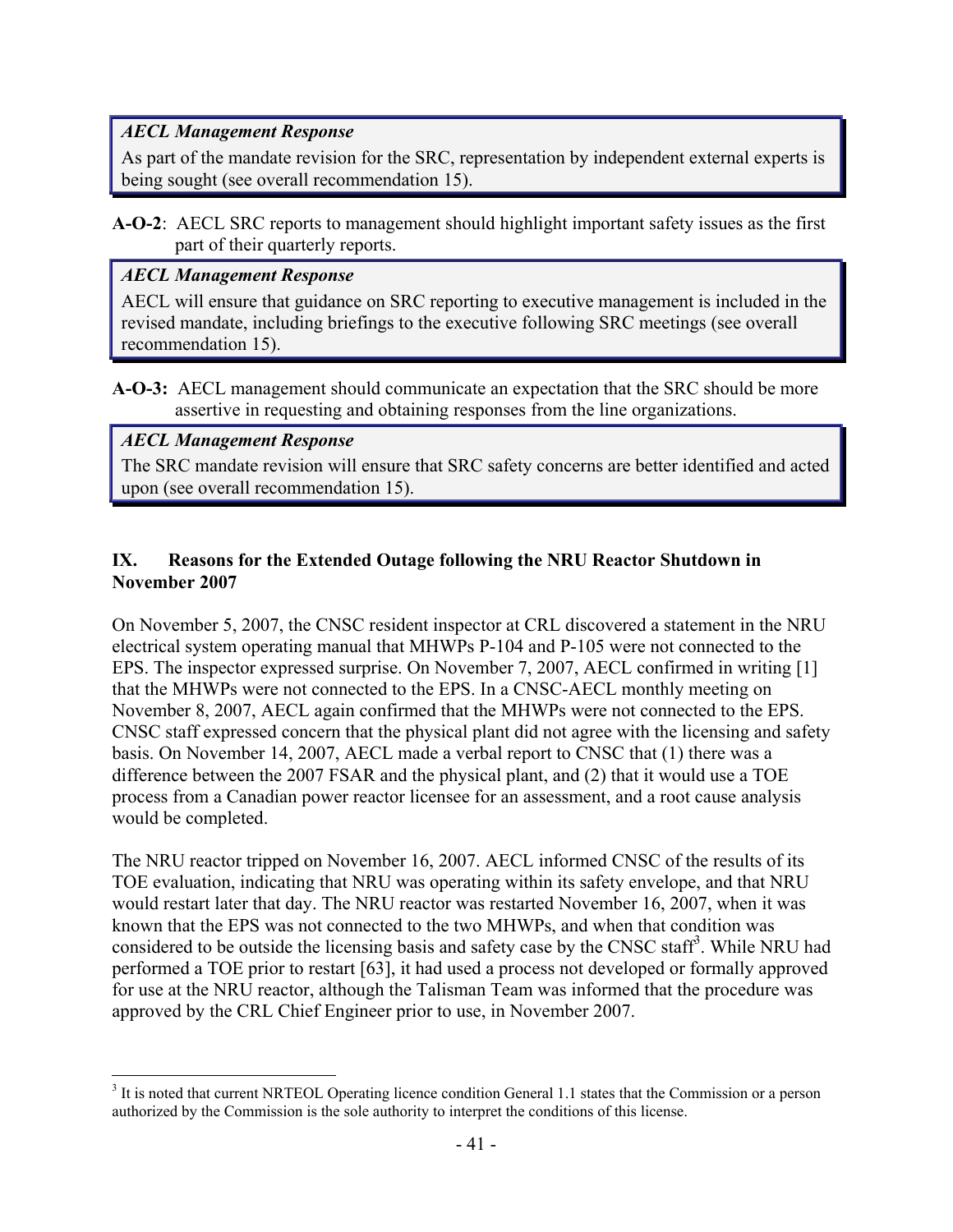On November 19, 2007, the NRU reactor was shut down for a 4-day regularly scheduled maintenance outage. CNSC informed AECL of CNSC staff's concerns as to the depth and conclusions of the TOE, and advised AECL that CNSC was working on a strong letter, which stated its position and concerns, and recommended that AECL should not restart the reactor (scheduled for Thursday night, November 22). AECL then informed the CNSC in writing [2] that the reactor would not be restarted, and would remain in extended shutdown, to continue installation of qualified motor starters for P-104 and P-105, and to complete the TOE process; CNSC did not send the letter. AECL said it would provide daily updates and would consult with CNSC prior to restarting the reactor.

NRU pursued two parallel paths to resolve the issue: (1) connect EPS to both MHWPs, and (2) submit and obtain approval of a safety case for one-pump operation. From mid-November to mid-December, the projected end dates for these paths kept changing, while progress was made and more understanding was gained. NRU shifted its primary success path whenever one path's end date moved ahead of the other.

On November 29, 2007 [3], AECL formally submitted a safety case to allow restart with the upgraded EPS connected to one pump (P-105). Both AECL and CNSC staffs recognized that it was unlikely that a prompt resolution would be reached. AECL notified CNSC on December 2, 2007 [4], that it was not continuing with that option, and that the reactor would only be restarted after both DC motor starters for MHWP P-104 & P-105 were connected to the EPS. On December 7, 2007 [5], AECL requested regulatory approval for a modification to the FA, to permit operation with one pump connected to EPS for a limited period of time. CNSC staff apprised AECL, in letters dated December 7, 2007 [6] and December 10, 2007 [7], that a complete safety case and request for licence amendment was required of AECL before the matter could be referred to the CNSC Commission. Subsequently, the Minister of Natural Resources Canada and the Minister of Health Canada wrote to the Presidents of CNSC and AECL on December 10, 2007 [8, 9], and urged them to work together to restart the reactor safely, with due regard for those reliant on the medical isotopes produced by NRU. The reactor remained shut down. On December 11 and 12, 2007, the House of Commons and the Senate, respectively, passed a law [10] which gave authorization to AECL to operate the NRU reactor for 120 days, with certain conditions. The reactor was restarted on December 16, 2007, and medical isotope production resumed within days.

The Talisman Team concluded that another key reason for the extended outage of the NRU reactor that began in November, 2007, was the fact that the CNSC senior managers considered NRU to be operating outside its licensing basis because the EPS tie-in had not been made, and that a licence amendment was needed to approve operation for a different plant configuration. Since the CNSC staff did not have the authority to issue a licence amendment, they needed to prepare the background material and safety case for submission to the CNSC Commission for a licence amendment review and approval. Therefore, they requested AECL to submit a safety case and a licence amendment for CNSC staff review and analysis, prior to requesting a CNSC Commission meeting to consider the new operating configuration. The preparation of this required safety information, and its review by the CNSC staff, clearly added additional time to the duration of the shutdown.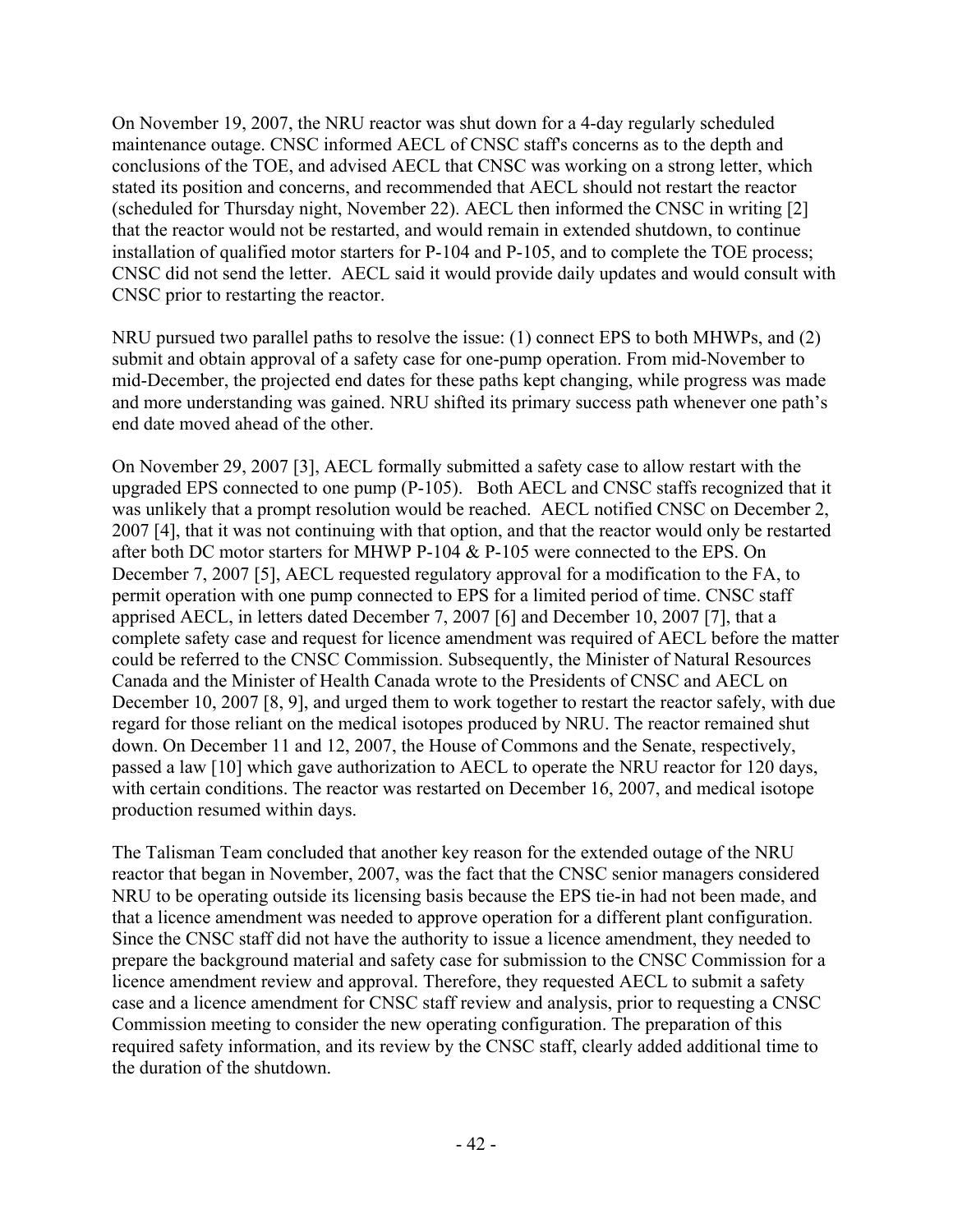### **Observation (26) Enforcement (E) and Training**

The CRL resident inspector identified a potential problem and successfully brought it to the attention of senior CNSC and NRU management.

#### **Recommendation**

The example set by the CRL resident inspector should be used in the enforcement training noted in recommendation **C-E-2.** 

### **Observation (27) – Operating Licence – (OL)**

There is no CNSC definition of "licensing basis" in the CNSC regulations, regulatory policies, regulatory standards, or regulatory guidance documents. Interviews of CNSC staff and managers did not yield a uniform definition of the term "licensing basis", but it was commonly understood to be:

Licensing basis  $=$  (1) The CNSC-issued OL requirements and conditions, (2) including those requirements and conditions described in documents referenced in the OL, and (3) the information (Commission Member Documents, presentation material and testimonies) provided to the CNSC Commission Members and upon which they based their decision to grant the OL.

The information provided to the CNSC Commission, although relied upon when granting an OL, is not addressed by regulations if it is not incorporated into the OL or documents referenced in the OL. There is no regulatory process for resolving deviations from the information relied on by the CNSC Commission Members in making their decisions, if the information had not been included in the OL itself. CNSC staff considered the EPS tie-in to the MHWPs to be part of the "licensing basis", but there is no CNSC documented regulatory definition of the term. Regulatory oversight is complicated by the fact that CNSC does not have a formal definition of the "licensing basis", and the implications when a licensee is identified as operating outside of its licensing basis. There is no common understanding between AECL and the CNSC staff of what constitutes the licensing basis for the NRU reactor and what must be reflected in the OL.

### **Recommendation**

**C-OL-6:** CNSC should publish a definition of the term "licensing basis", which includes those commitments and statements that the CNSC Commission Members relied upon as a basis for the CNSC Commission decision to approve the OL. CNSC should also define other commonly used terms - besides "licensing basis" - in a regulatory guidance document.

### *CNSC Management Response*

The CNSC will review the definition of "licensing basis" as documented in an existing Regulatory Document RD-360 and develop any additional guidance document to clarify its applicability to existing facilities. This will be completed by September 30, 2008. The Reasons for Decisions will be used to capture the basis for the Commission decision.

**A-OL-1:** AECL should clearly define the licensing bases (e.g., licence applications must include the current FA, the FSAR and the applicable LCOs and their bases) OL for the NRU reactor, to ensure future licensing bases are clear.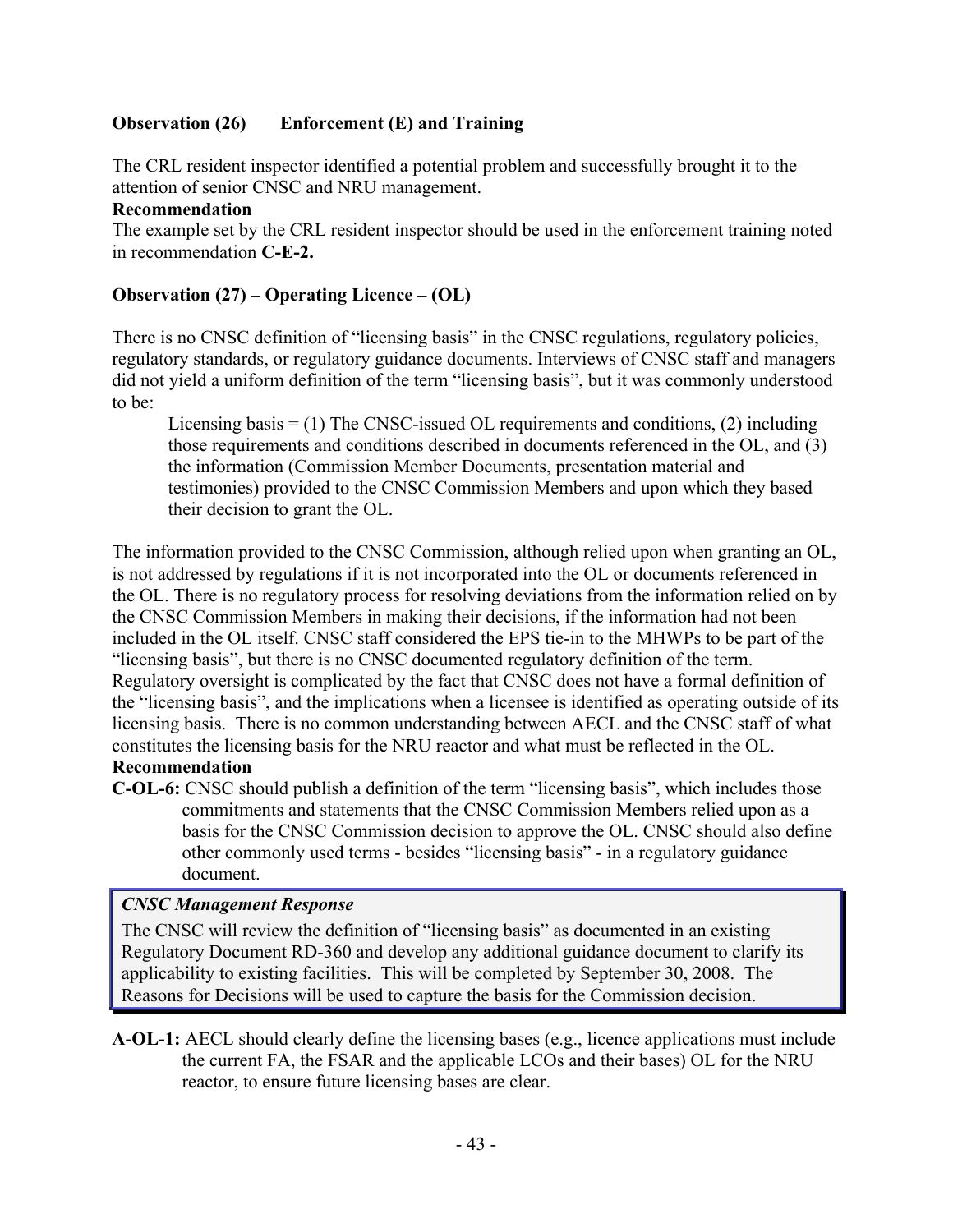## *AECL Management Response*

AECL agrees that the licensing bases for NRU (and other Nuclear Facilities) should be clearly established and is embarking on a major initiative to ensure the licensing bases are properly captured in facility and program documentation (see overall recommendation 13).

### **Observation (28) – Process to promptly Assess Interim Operation (AIO)**

AECL was unable to promptly assess and justify the safety of continued NRU reactor operation to the satisfaction of the CNSC staff, when it was learned that the EPS was not connected to the **MHWPs** 

A special process for urgently requested temporary amendments or enforcement discretion would enable CNSC to promptly assess the health and safety of the public for interim operation with additional compensatory measures. CNSC staff does not have an effective formal process which could be used to address this type of situation. The process for Class I licence amendments or enforcement discretion is "ad hoc" and does not appear to support urgent requests.

### **Recommendations**

**C-AIO-1:** CNSC should implement a formal process for reviewing urgent requests for temporary licence amendments and for exercising enforcement discretion to allow continued operation in special situations. Special situations include severe weather, missed surveillance tests, lack of spare parts, degraded electrical grid situations etc. Operating reactors face these situations from time to time, and this would allow them to request approval for continued operation. Frequently, this approval is based on the temporary use of compensatory measures or other appropriate means to assure safety, while not meeting certain specific conditions.

### *CNSC Management Response*

As part of documenting the licensing process, the CNSC will document a sub-process for the review of all license amendments including temporary amendments. A schedule for completing this work will be finalized by September 2008. Refer to C-AIO-2 for information on reviews and approvals (see response to recommendation C-E-4 with regards to enforcement discretion).

**C-AIO-2:** CNSC should issue guidance to the industry for making requests for continued operation under off-normal conditions, including what information is to be submitted to CNSC by the licensee.

## *CNSC Management Response*

AECL is adapting and adopting a process referred to as Technical Operability Evaluation (TOE) currently used at operating Nuclear Power Plants. The CNSC will provide guidance and regulatory oversight to AECL to ensure the process is effective in identifying and assessing off-normal conditions and for identifying and implementing any necessary mitigative measures to ensure continued safe operation under those conditions. The CNSC will formalize and document the CNSC's internal processes where CNSC reviews and approvals are required to allow for continued NRU reactor operation. The process will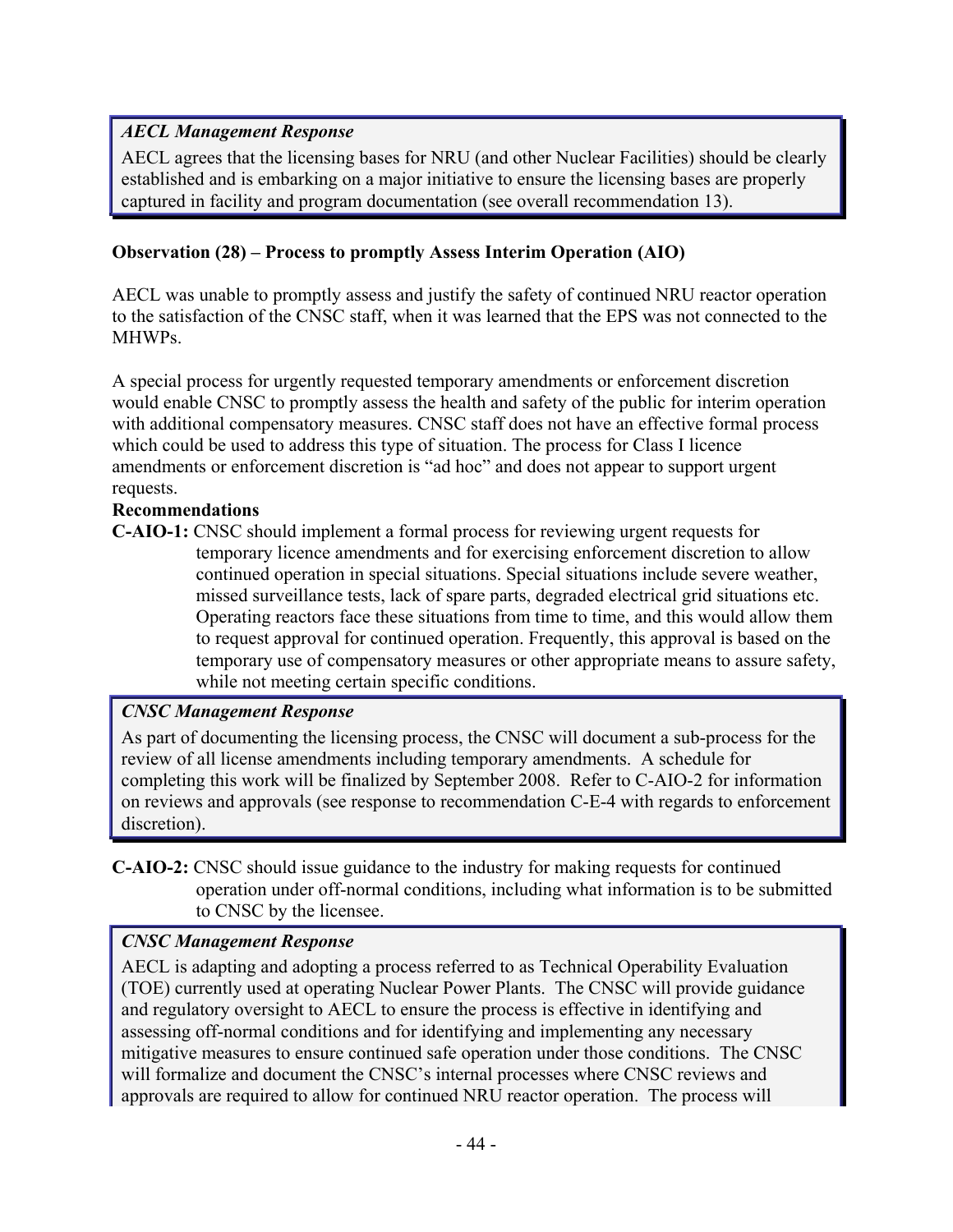include a clear identification of roles, responsibilities, authorities and accountabilities for CNSC staff, management and the Commission to ensure for the timely review and disposition of any requests for continued NRU reactor operation during off-normal conditions. An interim process will be established by September 30, 2008 and fully documented by January 31, 2009.

**A-AIO-1:** AECL, pending issuance of the CNSC guidance recommended above, should review, approve and implement a TOE process that is aligned with the nuclear industry's best practices in this area. The process can be similar to that used in November 2007, but should be specifically designed and issued for use at the NRU reactor for the assessment of such off-normal conditions. It should include specific actions, assessments and acceptance criteria related to regulatory requirements, design basis, safety function, and safety analysis. AECL should share this procedure with CNSC.

## *AECL Management Response*

AECL is developing a Technical Operability Evaluation procedure for application to discovery issues with facility operations. The procedure will ensure that safe operation is not compromised, and that regulatory requirements continue to be met. This procedure will be shared with CNSC staff (see overall recommendation 4).

**A-AIO-2:** AECL should strengthen its risk management assessment (including use of probabilistic safety analysis tools) programs, to support their use in the safety assessment process.

## *AECL Management Response*

AECL will be using the NRU PSA to strengthen risk management assessment (see overall recommendation 6).

## **Observation (29) – Corrective Action Program (CAP)**

After it was first discovered that the EPS tie-in to the MHWPs was not made, it was reported and processed by AECL using the CAP (IMPACT). The Talisman Team reviewed the NRU operability and reportability determinations. In this case, since the operating licence was not clear, facility management, licensing and engineering should have more thoroughly researched the reported condition, the OL and the licensing basis, and consulted with CNSC to properly characterize the problem.

In addition, the NRU CAP procedure, Improvement Action (IMPACT) Process, CW-514300- PRO-392, does not provide sufficient details of how and when to determine or assess the operability of degraded systems and components or how to evaluate the reportability thereof. **Recommendation** 

**A-CAP-1:** AECL should assess the adequacy of the reportability evaluations performed as part of the CAP.

### *AECL Management Response*

AECL will include an effectiveness review of reportability evaluations in its self-assessment plan for Licensing.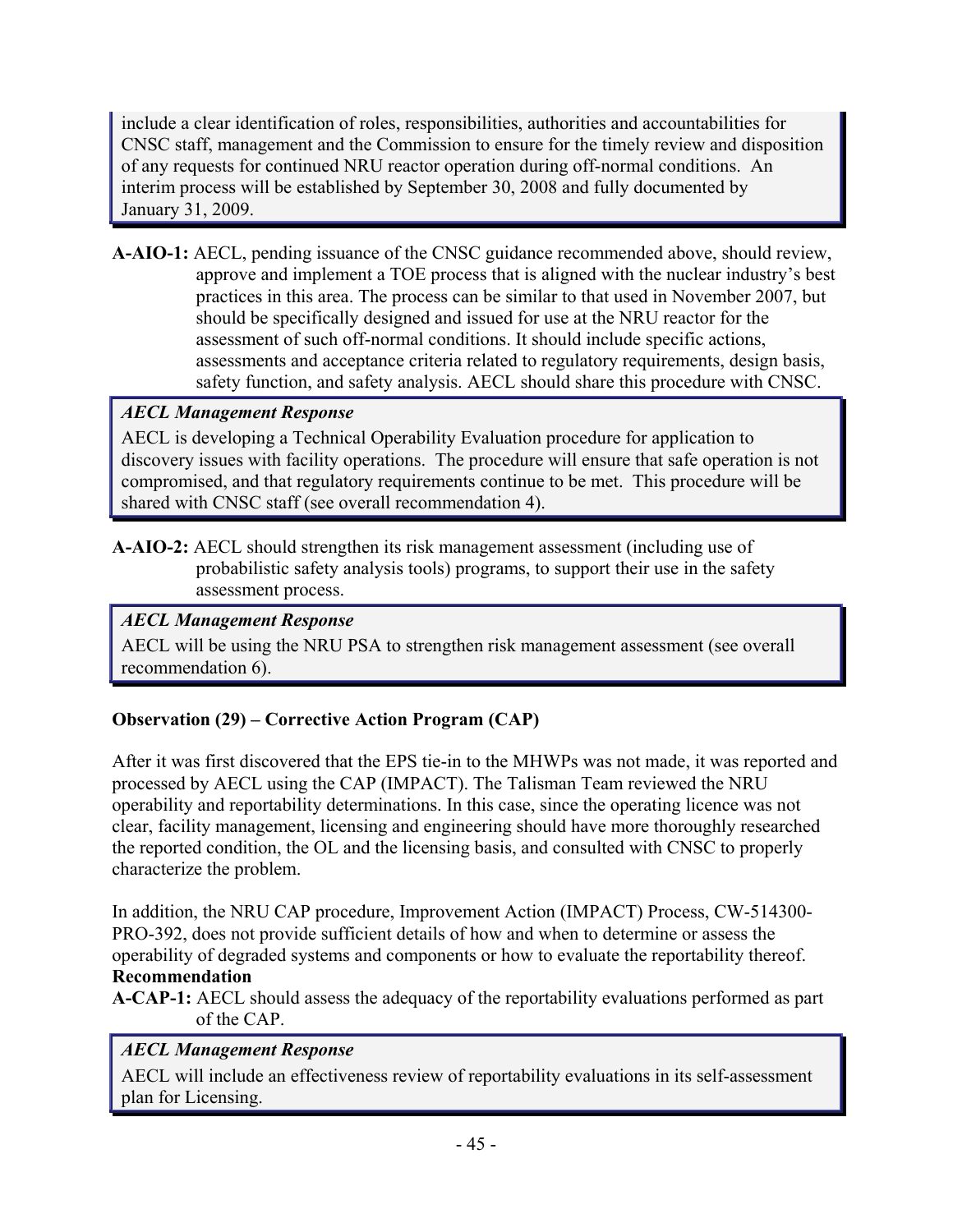### **Observation (30) – Enforcement (E)**

The NRU reactor was restarted on November 16, 2007, when it was known that the EPS was not connected to the MHWPs and that this may have been in violation of the licensing basis. The CNSC staff did not initiate enforcement action, and allowed the plant to restart.

#### **Recommendation**

Recommendations C-E-1 and C-E-2 above will address this observation.

### **Observation (31) – Corrective Action Program (CAP)**

Several examples of weak CAP performance were identified by the Talisman Team. A few examples are:

AECL performed a TOE using a process not developed and formally approved for use at the NRU reactor, and did not recognize that it was an activity important to safety, which should have been conducted in accordance with an approved procedure. The TOE process was used without following the process for issuing procedures.

The root cause analysis performed for the EPS tie-in to the MHWPs did not thoroughly evaluate the deviation. There were no corrective action documents generated for many of the programmatic problems discussed above. The fact that there was an apparent OL violation - from January 1, 2006 through the current OL - was not captured and dispositioned in a corrective action document.

A June 2006 AECL Internal Analysis Report, *Chalk River Laboratories Regulatory Issues Assessment Report*, Regulatory Assessment Team Report [64] concluded:

1. AECL had not consistently recognized or effectively dealt with those issues identified as significant by the regulator, in a timely manner. Subsequent AECL self-assessments reinforced CNSC concerns and led to corrective actions.

2. High-level ownership of regulatory issues within AECL was not always established or clear. The administrative process for prioritizing and tracking regulatory issues was not sufficiently effective.

3. The importance of timely and full compliance with regulatory requirements was not consistently reflected in AECL priorities and actions taken. Traceability of regulatory requirements to AECL governing and operating documents needs improvement.

4. AECL was not sufficiently proactive in seeking clarification when CNSC requirements and expectations were not clear, nor did AECL proactively follow-up on CNSC submissions, so as to ensure CNSC staff concerns had been adequately addressed.

This was a missed opportunity, as the self-assessment identified similar problems as the Talisman Team has. The self-assessment did not generate a corrective action program document for the conclusions. Had a corrective action program deficiency report been generated, and the extent of condition been investigated, the NRU safety upgrades issue may have been identified by AECL earlier.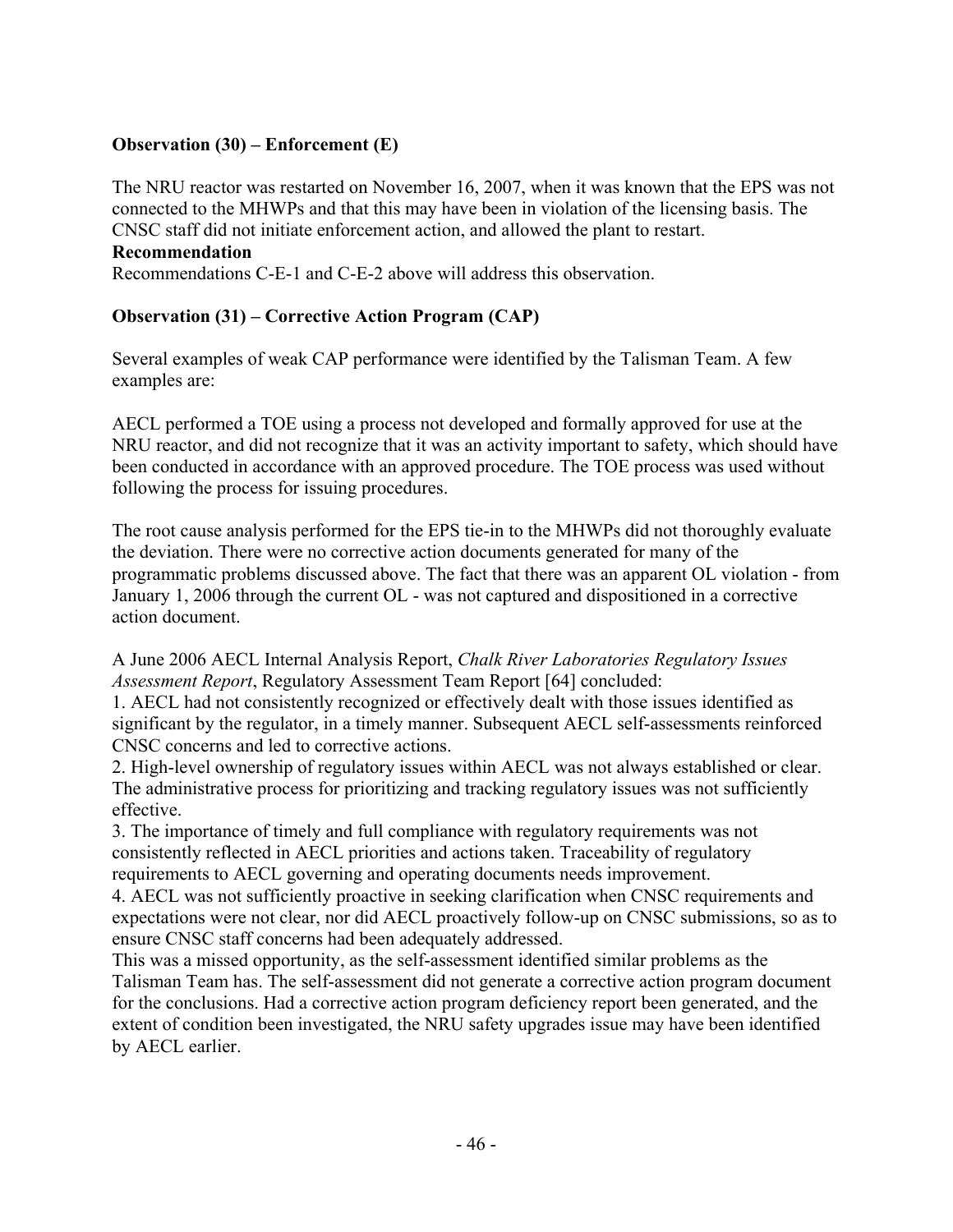In August 2005, the EPS Operating Manual indicated the EPS connection to MHWPs is available, but when the manual was issued the connection had not been done. This was a discrepancy that should have been documented and dispositioned in the CAP on an IMPACT. **Recommendations** 

**A-CAP-2:** AECL should assess the effectiveness of its CAP.

## *AECL Management Response*

AECL has an effectiveness review of its ImpAct process in the self-assessment plan for Performance Improvement and Nuclear Oversight (PINO). In addition, the Nuclear Oversight independent assessment plan for 08/09 includes an audit of the OPEX program, including ImpAct (see overall recommendation 15).

**A-CAP-3:** AECL should continue to strengthen the root cause analysis capability of the NRU staff, and conduct training on root cause analysis techniques.

### *AECL Management Response*

AECL will provide additional training in root cause analysis methodology as follows: a week long RCA training session for September 2008 to be delivered and attended by industry peers, participation in the COG Corrective Action Working Group, key role in the development of an RCA practitioners working group whereby industry peers can exchange ideas/methods, and focussed RCA training to be delivered in October 2008 by a third party expert (see overall recommendation 15).

## **Observation (32) - Probabilistic Safety Analysis (PSA)**

CNSC and AECL were unable to quickly estimate the incremental risk of interim operation with degraded conditions. AECL and CNSC had not incorporated the NRU safety goals associated with the upgrades, either directly into the OL, or indirectly via the FA or FSAR, and neither the latest, nor the previous AECL PSA had been approved by CNSC. Accordingly, when CNSC and AECL attempted to evaluate the incremental difference in risk associated with the incomplete tie-in of EPS to the MHWPs, they could not readily agree. The use of risk, either qualitative or quantitative (i.e., Probabilistic Safety Analysis), could be used as one input to assess the effect of a temporary condition. The licensee could be required to submit an evaluation of the proposed temporary condition, including its calculation of the incremental risk, and the CNSC staff could perform an independent calculation or assessment for verification, including the improved safety of compensatory measures. Compensatory measures could be identified and taken, along with other actions and considerations, to justify safe, interim operation.

## **Recommendations**

**J-PSA-1:** AECL and CNSC should both develop their own methodology to assess risks of specific plant configurations of the NRU reactor.

## *CNSC Management Response*

In line with responding to recommendation- C-OL-2, CNSC will work with AECL to jointly establish a schedule for the timely review, issue resolution and approval of the NRU PSA and proceed with execution. The plan and timeline for completing this work will be established by September 30, 2008.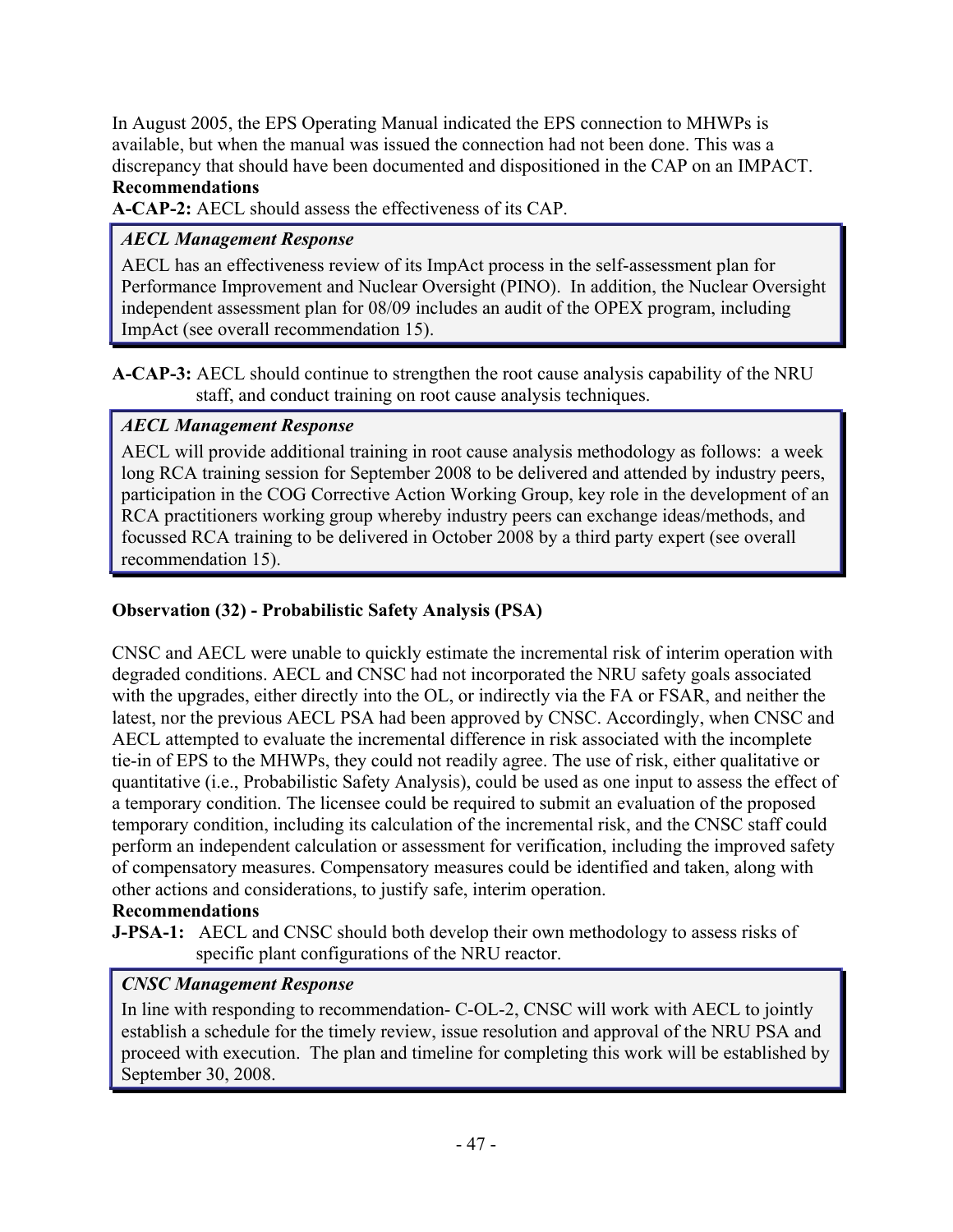## *AECL Management Response*

AECL will work with CNSC staff to achieve an approved PSA for NRU to support risk assessments (see overall recommendations 4 and 6).

### **J-PSA-2:** AECL and CNSC should establish safety goals for the NRU reactor.

### *CNSC Management Response*

CNSC will work with AECL to review and ensure clarity in the safety goals for NRU. The plan and timeline for completing this work will be established by September 30, 2008.

## *AECL Management Response*

AECL will work with CNSC to establish safety goals for NRU (see overall recommendation 4).

## **X. Performance Improvement and Oversight**

The current regulatory system is primarily "expert-based" vs. "process-based", and can be characterized as "the licensee proposes and the regulator disposes."

### **Observation (33) – Self-Assessment (SA) and Oversight (O)**

AECL oversight and self-assessments did not identify the existence of the programmatic weaknesses discussed above. While it would be expected that the above processes and implementation by the line organization should have caught the deviation from the project plan and EPS design change package, other lines of defense, self-assessment and oversight by Quality Assurance (QA), should have also identified the deviation. Programmatic weaknesses of the nature that allowed the EPS modification to be closed without the connection to MHWPs are significant, and should have been identified by an effective Self-Assessment Program and QA Program.

### **Recommendations**

**A-O-4:** AECL should continue to increase and strengthen its QA Program and its implementation.

## *AECL Management Response*

AECL is in the process of improving its QA program (governing programs and standards), and will include lessons learned from this event in the planned improvements.

**A-O-5:** AECL should assess the effectiveness of Quality Control and QA.

## *AECL Management Response*

AECL will conduct a focussed causal assessment on why QC and QA staff did not identify the deviation.

**A-SA-1:** AECL should continue to increase and strengthen its self-assessment programs.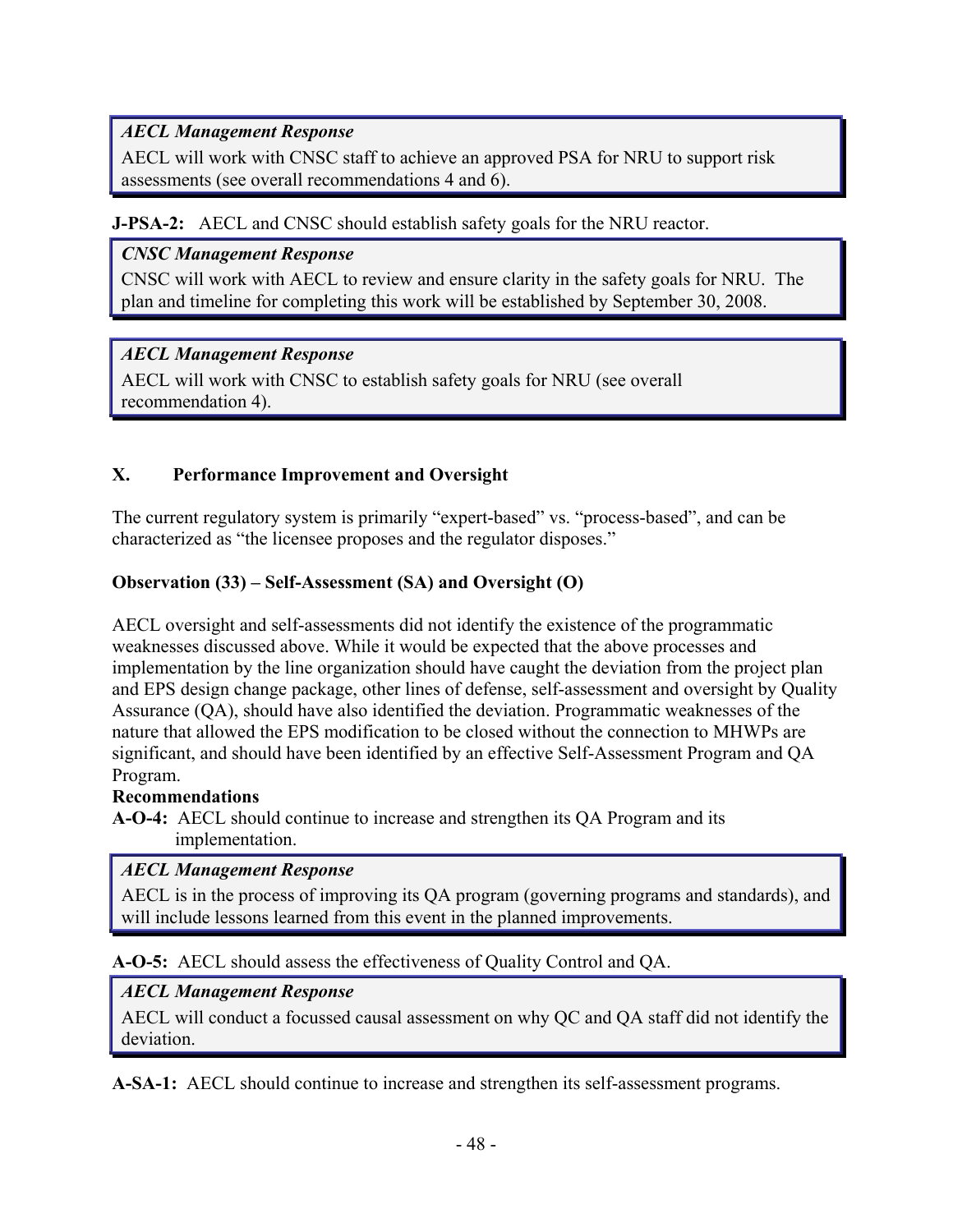## *AECL Management Response*

AECL is focussing on improvements to its self-assessment program. In 08/09, these improvements will be driven by a performance-based audit of the self-assessment program (see overall recommendation 15).

**A-SA-2:** AECL should arrange and conduct a peer review of the CRL self-assessment program.

### *AECL Management Response*

AECL will include industry peers on the performance-based audit mentioned in the response to A-SA-1 (see overall recommendation 15).

### **XI. Summary and Conclusions**

The Talisman Team concluded that the overarching root cause of the AECL NRU reactor's extended outage in late 2007 was due to a CNSC and AECL set of processes which were "expert based" and not "process based." This culture of informality was considered a significant and fundamental flaw in both organizations' methods of operation, and contributed to a series of misunderstandings regarding reactor plant safety system upgrade status, AECL licensing commitments, and CNSC regulatory requirements and licence conditions.

These misunderstandings and ineffective communications contributed to a condition where the AECL licensee staff at the CRL site had not installed part of an electrical safety system upgrade which the CNSC had expected to be installed, tested, and made functional. The CNSC Commissioners, in part, based their decision to renew the NRU reactor license in July 2006, for an additional five years on the understanding that all the safety upgrades had been completed.

In late 2007, once it became well known amongst senior AECL and CNSC management that the complete extent of the upgrades was not in place and functioning, the timely resolution of the situation by the AECL and CNSC staff was hampered; they had no pre-established and effective processes with which to resolve the issues from both organizations' standpoints, while taking into account the needs of the licensee (production of medical isotope) and the regulator (protection of the public from unwarranted risks).

Throughout the review process, the Talisman Team sought to determine why these misunderstandings - which ultimately resulted in the extended outage - took place, and what actions would be appropriate to prevent recurrence. It became clear that there were several basic processes which were flawed, within both AECL and CNSC. These have been discussed in detail in the previous sections.

To address the conclusions discussed above and the factors that contributed to their existence, the Talisman Team has identified recommendations for specific short-term and long-term process and procedure improvements, for both CNSC and AECL. The specific recommendations are provided in the attached report. They have been combined and summarized below: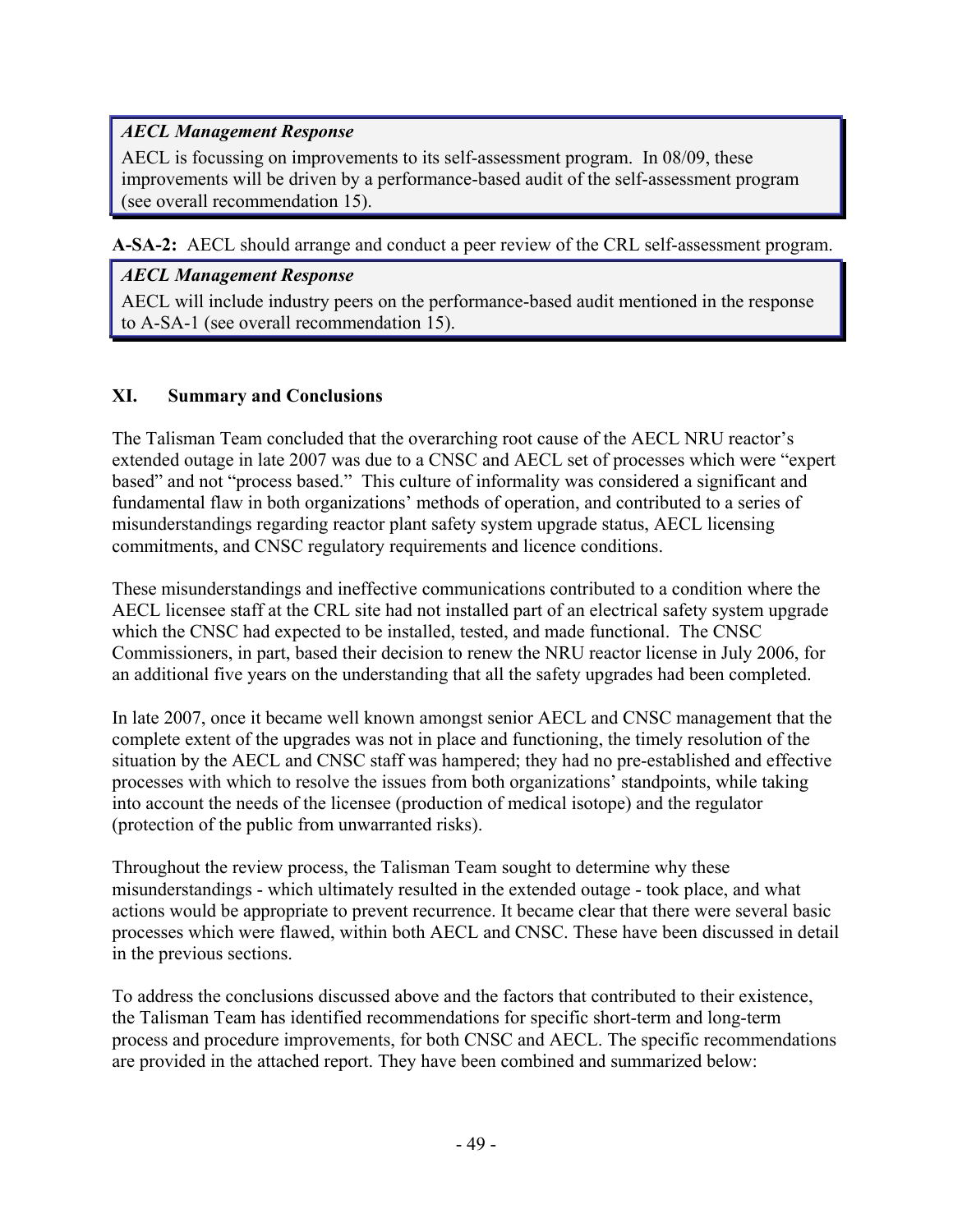Short-Term

- CNSC should clarify current OL requirements, particularly regarding the Licence Strategy document referred to in Licence Condition 19.1 of the current OL. CNSC should reach agreement with AECL on open regulatory commitments, and concur that the open items adequately address the licensing requirements.
- CNSC and AECL should implement a licensing commitment management system to control the initiation, prioritization, implementation, tracking, close-out and maintenance of licensing commitments.
- CNSC should delegate sufficient authority to the Directors General, so that they are authorized to issue licence amendments.
- CNSC and AECL should develop a formal process to promptly determine whether, and under what conditions, continued NRU reactor operation may be justified during offnormal conditions.
- AECL should strengthen its risk management assessment (including use of probabilistic safety analyses tools) program, to support its use in the safety assessment process.
- CNSC and AECL should strengthen the quality and timeliness of internal and external communications, including a process to elevate issues of differing views to higher levels of management, for resolution, when needed.

Long-Term:

- CNSC should improve the clarity of future NRU OL conditions, by using specific regulatory terms and references, and enforceable language. Safety requirements, such as the limiting conditions for operations, should be included in the OL. CNSC counsel should review licence terms and conditions language for enforceability.
- AECL should clearly define the licensing bases (e.g., license applications must include the current FA, the FSAR and the applicable LCOs and their bases) in the future OL for the NRU reactor, to ensure future licensing bases are clear.
- CNSC should develop and issue guidance to the CNSC staff and industry, aimed at preparing and evaluating a request for the exercise of enforcement discretion for temporary conditions of low safety significance.
- CNSC should strengthen its enforcement capability, by requesting the authority to issue civil penalties without referral to the Justice Department.
- In a generic sense, CNSC should adopt the concept of "timely renewal", in order to eliminate any perceived need for a "rush" to avoid the pending termination of an OL. This should be coupled with a requirement for licence renewal applications to be filed early enough to allow for a reasonable period for licence renewal application reviews, while retaining the ability to take the additional time needed to finish a licence review and to reach a clear understanding (by both the licensee and the CNSC staff) as to the licence details.
- AECL should strengthen its long-term planning process, to ensure that all functional departments understand the scope, priority, and schedule for regulatory projects. The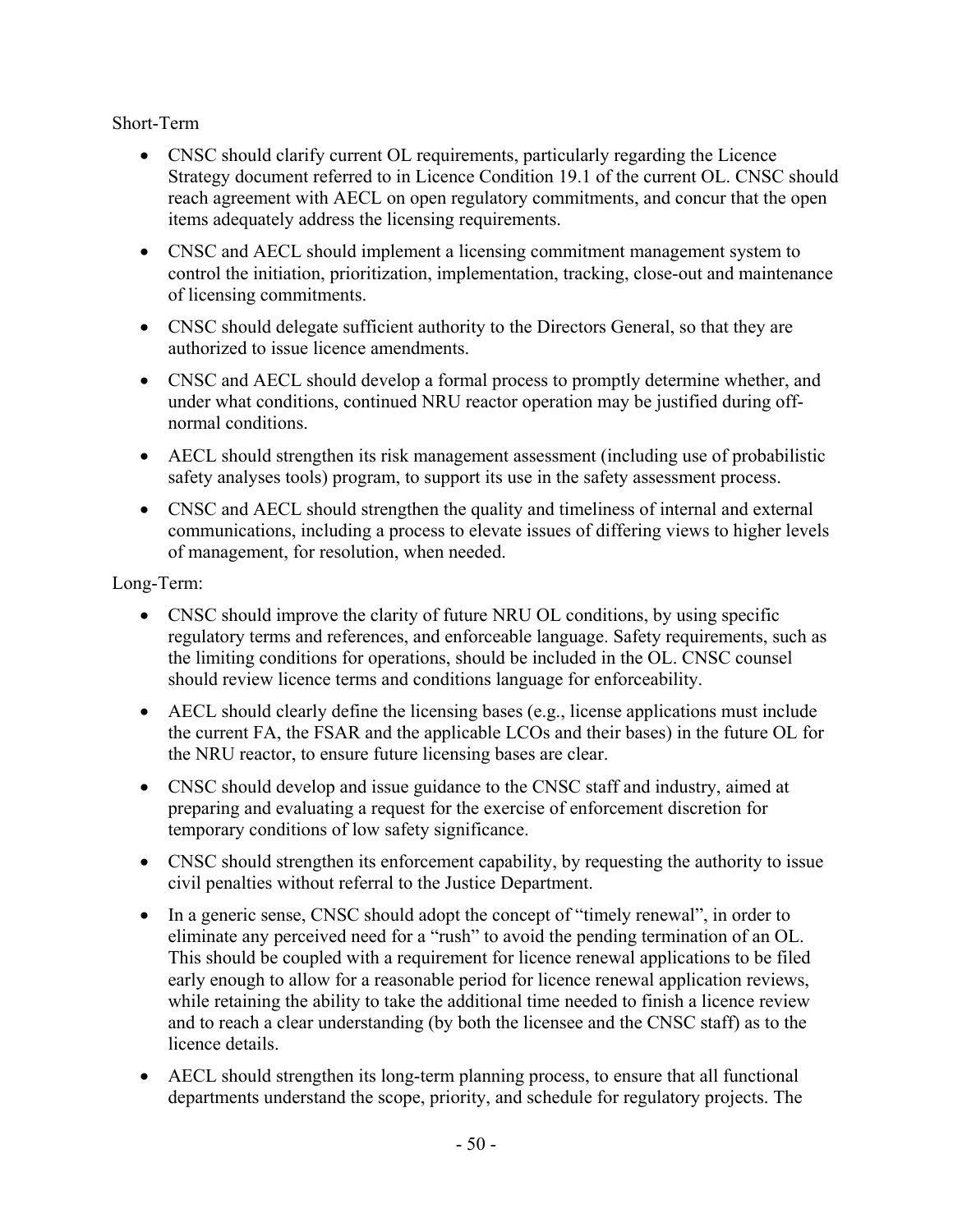commitment date and project schedule should be based on safety significance, plant staff resource requirements and availability, plant operations, and shutdown schedules.

- AECL should strengthen its work execution and configuration management processes, to ensure that safety significant improvements are promptly implemented and properly closed-out. Specific improvements are recommended in project management, modification management, and work management.
- The CNSC should define the term "licensing basis" in a regulatory guidance document.
- AECL should continue to strengthen its ability to self-identify and affect performance improvements. Specific recommendations have been made to improve the Corrective Action and Self-Assessment Processes and independent oversight functions, such as the Safety Review Committee.

In summary, the Talisman Team believes that improved communications, clear licence conditions, and a mutual understanding of plant status and outstanding licensing and inspection issues, along with improved inspector training and enforcement and in-house legal staff, would help prevent the misunderstandings which led to the extended outage in late 2007.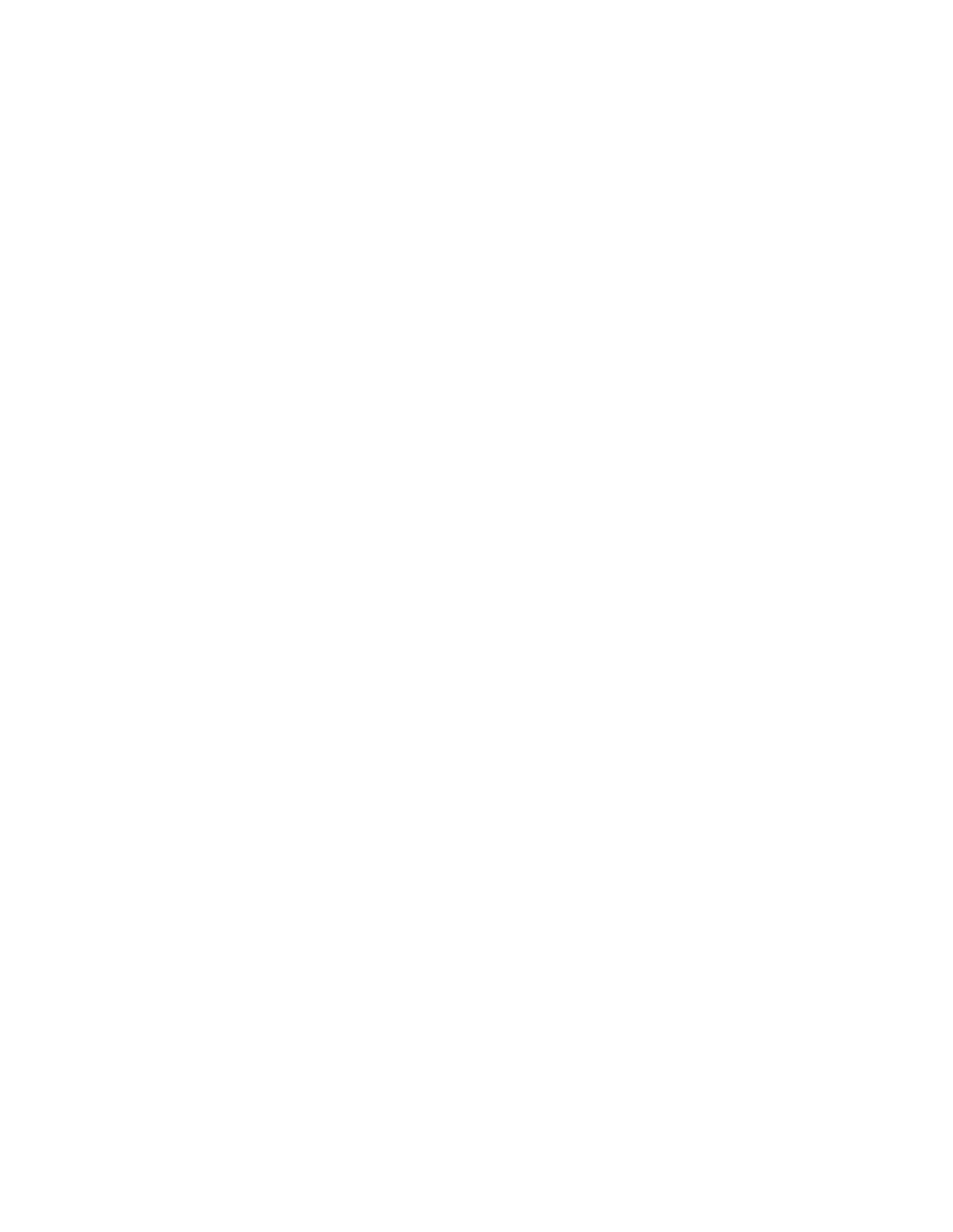#### **Attachment 1**

#### **References**

- (1) AECL email to CNSC confirmed the pumps were not connected to EPS, November 7, 2007
- (2) AECL, K. McLennan, Letter to CNSC, L. Lang, "Disagreement Between SAR and Field Status of Automatic Transfer Supply from EPS to DC Motors #4 and #5", November 22, 2007
- (3) AECL, K. McLennan, Letter to CNSC, L. Lang, "CNSC Staff Request for the Schedule to Resolve the Mismatch Between the NRU Facility Status and the Safety Analysis Report", November 29, 2007
- (4) AECL, Brian McGee, Email to CNSC, Barclay Howden, and Miguel Santini, "Decision on MHWP #4 and #5", December 2, 2007
- (5) AECL, Dr. David F. Torgerson, Letter to CNSC, Ms. Linda Keen, December 7, 2007,
- (6) CNSC, Ramzi Jammal, Letter to AECL, Dr. David Torgerson, December 7, 2007
- (7) CNSC, Ramzi Jammal, Letter to AECL, Dr. David Torgerson, December 10, 2007
- (8) Canada Minister of Natural Resources and Minister of Health, joint letter to CNSC President Linda Keen, December 10, 2007
- (9) Canada Minister of Natural Resources and Minister of Health, joint letter to AECL CANDU Reactor President, Ken Petrunik, December 10, 2007
- (10) Bill C-38, December 12, 2007
- (11) AECL, T. E. Rummery, Letter to AECB, J. A. Levesque, "NRU Reactor", December 7, 1992
- (12) AECL "Concept Safety Assessment Report on the NRU Research Reactor Upgrade" AECL-MISC-369, NRU-180-10153-002, NSN-RQASD-014, January 28, 1993
- (13) AECB Board Member Document, BMD 94-117, June 7, 1994
- (14) AECL "NRU Upgrades Licensing Plan" F. Kalos, March 1995
- (15) "Project Implementation Plan NRU Research Reactor Upgrade Project", November 1996
- (16) AECL Letter to AECB, Transmittal of First Safety Note on the Emergency Power Supply Upgrade of NRU, November 30, 1998
- (17) Operating Licence No. NRTEW 1/98, October 29, 1998
- (18) AECL, "NRU Reactor Annual Safety Review 1997", AECL-MISC-300-97, March 1998
- (19) Chalk River Laboratories Operating License, NRTEOL-01.00/2011, dated July 28, 2006
- (20) "Attachment" "Licensing Strategy for the NRU Licensability Extension Project", February 28, 2006
- (21) CNSC, G. Lamarre, Director Chalk River Laboratories, Letter to AECL, B. E. McGee, "Licensing Strategy for AECL's NRU Licensability Extension Project", February 28, 2006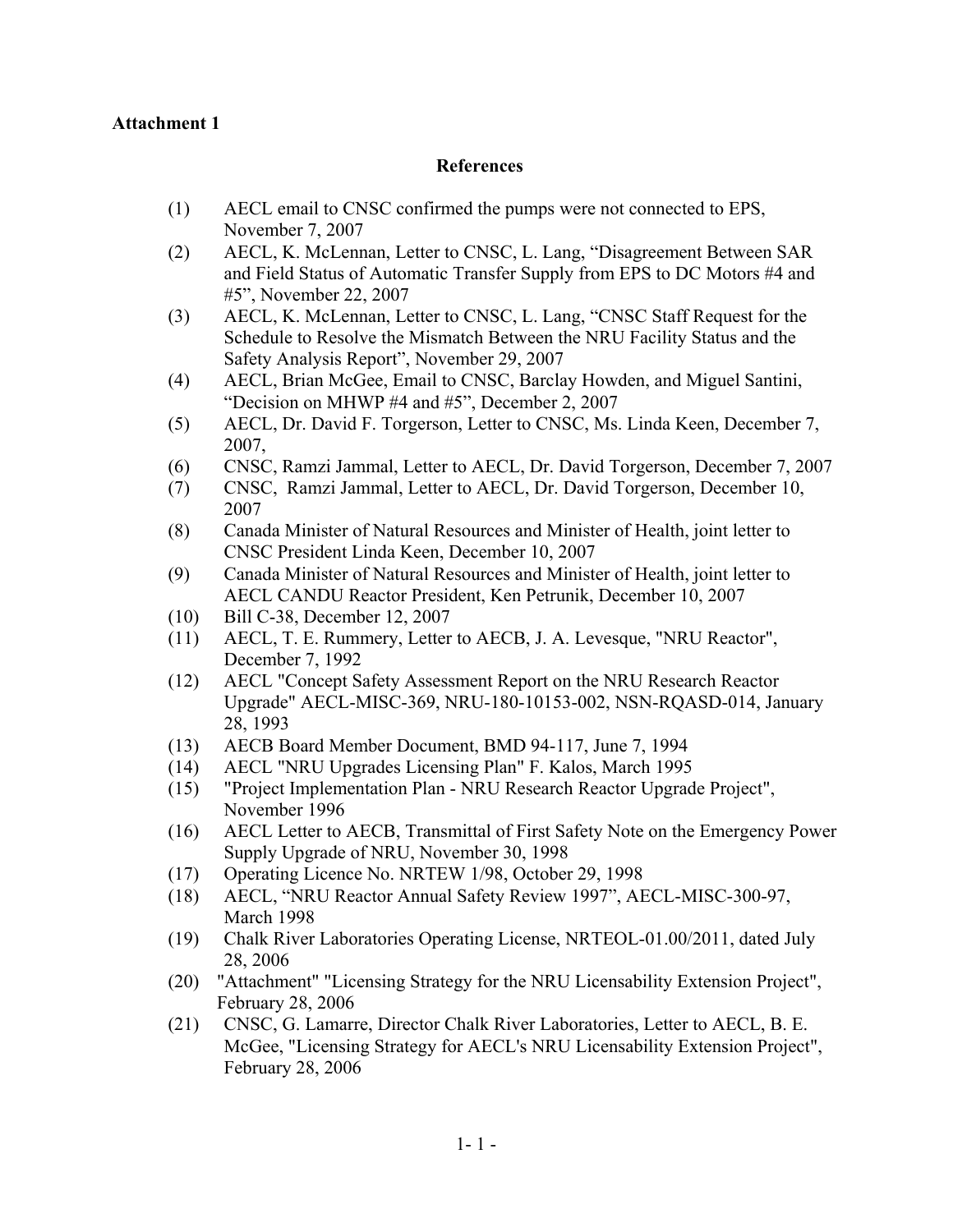- (22) AECL, W. R. Shorter, Director NRU Facility Authority, letter to C. Nache, Project Officer, NRU-150113-021, File: 5220-1-1-13-1, December 23, 2005
- (23) AECL, "Conduct of Operations Procedure", GEN-CO-C13, Revision 2, May, 2002
- (24) AECL "Facility Authorization for the Operation of the NRU Reactor at the Chalk River Laboratories", AECL-FA-01, Rev. 4, August 2000
- (25) CNSC, C. Nache, Letter to AECL, J. P. Letourneau, "NRU LE-NRU Upgrades", RFD/dd/05-323.cn.doc, November 21, 2005
- (26) AECL-MISC-300, Revision 0, NRU Research Reactor-Safety Analysis Report, Volume 2, 2000
- (27) AECL issued 2000 SAR Vol. 1 and 2, Rev. 0 for CNSC Review, October 31, 2000
- (28) CNSC, M. Santini, Letter to AECL, S. C. Amrouni, "NRU Safety Analysis Report Review", December 1, 2000
- (29) CNSC, Constantin Nache, letter to AECL, K. McLennan, "Evaluation of NRU Safety Analysis Report", October 26, 2006
- (30) IOI-260, A Safety and Hazards Review of the NRU Reactor, March 1964
- (31) Chalk River Laboratories Operating License, NRTEOL-01.03/2006, dated November 29, 2005
- (32) AECL, J. P. Letourneau, to CNSC, G. Lamarre, "Amendment of the Chalk River Laboratories Operating Licence [1] - Removal of Clause 13.1 Pertaining to NRU Reactor Operation", April 15, 2005
- (33) NRULE-01450-ASD-003, Revision 0, 2005 April AECL, "Interim Report on the Plant Life Management Program for the NRU Reactor "
- (34) Transcript of CNSC Hearing October 18, 2005, 05-H28.1/05-H28.1A, "Oral Presentation by AECL"
- (35) AECL, "Project Management Plan" NRU-180-01202-101, April 5, 1993
- (36) AECL "Final Safety Note on the Emergency Power Supply (EPS) Upgrade of NRU", NRU-180-20680-0003, Revision 2, July 2005
- (37) AECL First Safety Note on the Emergency Power Supply (EPS) Upgrade of NRU", NRU-180-29680-0002, April 1997
- (38) AECL/CNSC Meeting on NRU Upgrades "CRL/WL Site Licence Renewals", Slide 9, May 20, 1998
- (39) CMD 00-H19, 3.4.1. "NRU Upgrades", July 17, 2000
- (40) AECL, Dr. Paul Fehrenbach, Letter to CNSC, Barclay Howden, "NRU Licensability Extension Project – CNSC Staff's Concerns", August 31, 2004
- (41) CNSC, Constantin Nache, Letter to AECL, J-P Letourneau, "CNSC Staff's Integrated Safety Assessment of the Safety and Licensing Work Plan for NRU Licensability Extension", April 8, 2005, Attachment
- (42) AECL, J-P Letourneau, Letter to CNSC, C. Nache, "NRU LE Project Safety and Licensing Plan – CNSC Comments", June 23, 2005
- (43) CNSC, C. Nache Letter to AECL, J. P. Letourneau, "Type I Compliance Inspection Report OMSD-AECL-2006-T1743-QA-02 NRU Upgrades QA Audit", April 20, 2006
- (44) CNSC Type 1 Inspection Procedure OPS-COMP-TI-I, Rev. 1, January 31, 2005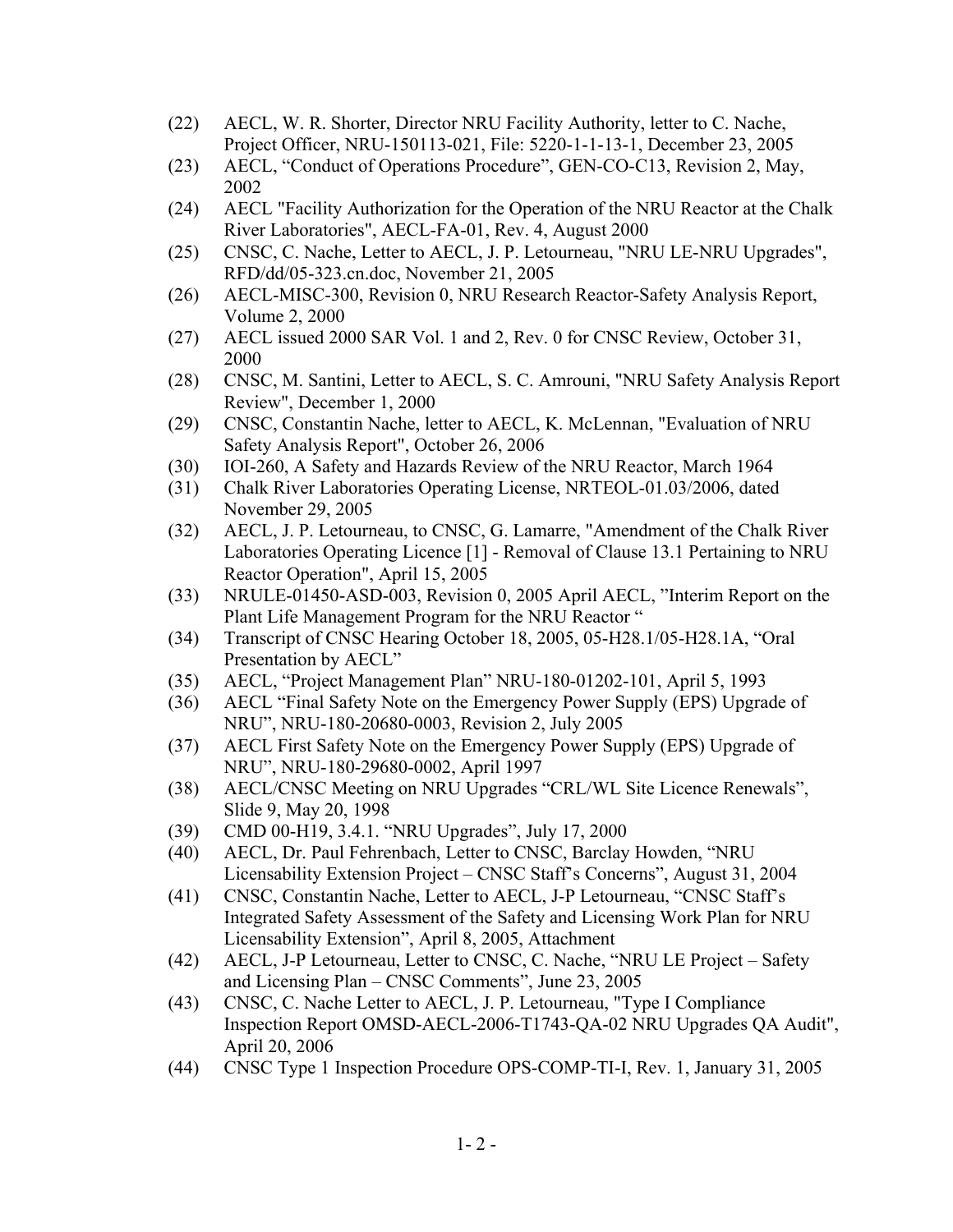- (45) AECL, W. R. Shorter, Letter to C. Nache, CNSC, "Type I Compliance Inspection Report OMSD-AECL-2006-T1743-QA-02 NRU Upgrades QA Audit", June 15, 2006
- (46) AECL Nuclear Safety Note "Final Safety Note on the Emergency Power Supply (EPS) Upgrade of NRU" Facilities Safety and Licensing Branch, July 2006
- (47) AECL, B. E. McGee Letter to CNSC, Barclay D. Howden, "AECL's Commitment to Disposition the CNSC Directives for the NRU Upgrades Audit", May 31, 2006
- (48) AECL, R. K. Kumar Letter to CNSC A. Alwani, April 13, 2005
- (49) AECL Licensing Package "Renewal (2006) of the CRL Site Operating Licence Information Presented for the Day 1 April 26, 2006 CNSC Public Hearing Licensing Single Point Of Contact", CRL-00521-LP-002, Rev. 0, CMD 06 H9.1
- (50) AECL, W. R. Shorter, Letter to CNSC, F. Taylor, "NRU Action Plans", NRU-150113-021-000, June 23, 2006
- (51) AECL Safety Analysis Report, NRU Safety Analysis Report, NRU Licensability Extension Project, NRU-01320-SAR-001 AECL MISC-300, Rev. 1, March 2007
- (52) AECL, W. R. Shorter, Letter to CNSC, L. Lang, "CNSC Type Inspection of NRU Upgrades LCVC and EPS", March 17, 2006
- (53) AECL, Shorter, Letter to CNSC, Nache, "CNSC Staff's Review of Emergency Power Supply Documentation", July 6, 2006
- (54) AECL, W. R. Shorter letter to CNSC, L. Lang, "Type 1 Compliance Inspection Report OMSD-AECL-2006-T1743-QA-02 NRU Upgrades Audit, File Number 26-1-54-3-12", August 31, 2006
- (55) AECL "Emergency Power Supply Commissioning Verification", NRU-152006- REPT-002, Revision 0, December 2006
- (56) Annual Safety Review, March 2007
- (57) NRU Life Extension Final Report, July 31, 2007
- (58) CNSC "Record of Proceedings, Including Reasons for Decision" in the Matter of "Application for the Renewal of the Chalk River Laboratories Nuclear Research and Test Establishment Operating License", July 28, 2006
- (59) "Application for Renewal of the Chalk River Laboratories Nuclear Research and Test Establishment Operating License", April 26, 2006
- (60) CNSC "Supplementary Information", "Information and Recommendations from the Canadian Nuclear Safety Commission Staff", June 28, 2006 CMD 06-H9.B
- (61) SDR CMD 07-M38, presented at the December 6, 2007 Commission Meeting
- (62) AECL, K. McClennan, NRU Facility Authority, Letter to CNSC, L. Lang, "S-99 Detailed Report: NRU-07-01416R", January 7, 2008
- (63) AECL TOE "DBE Qualified Automatic DC Motor Starters Not in Service for MHWP #104 and #105", November 14, 2007
- (64) AECL Internal Analysis Report, *Chalk River Laboratories Regulatory Issues Assessment Report,* Regulatory Assessment Team Report, CW-00521-ANL-001, Revision 1, June 2006
- (65) CNSC "Record of Proceedings, Including Reasons for Decision" in the Matter of "Application to continue operation of the Nuclear Research Universal Reactor Beyond December 31, 2005, November 24, 2005"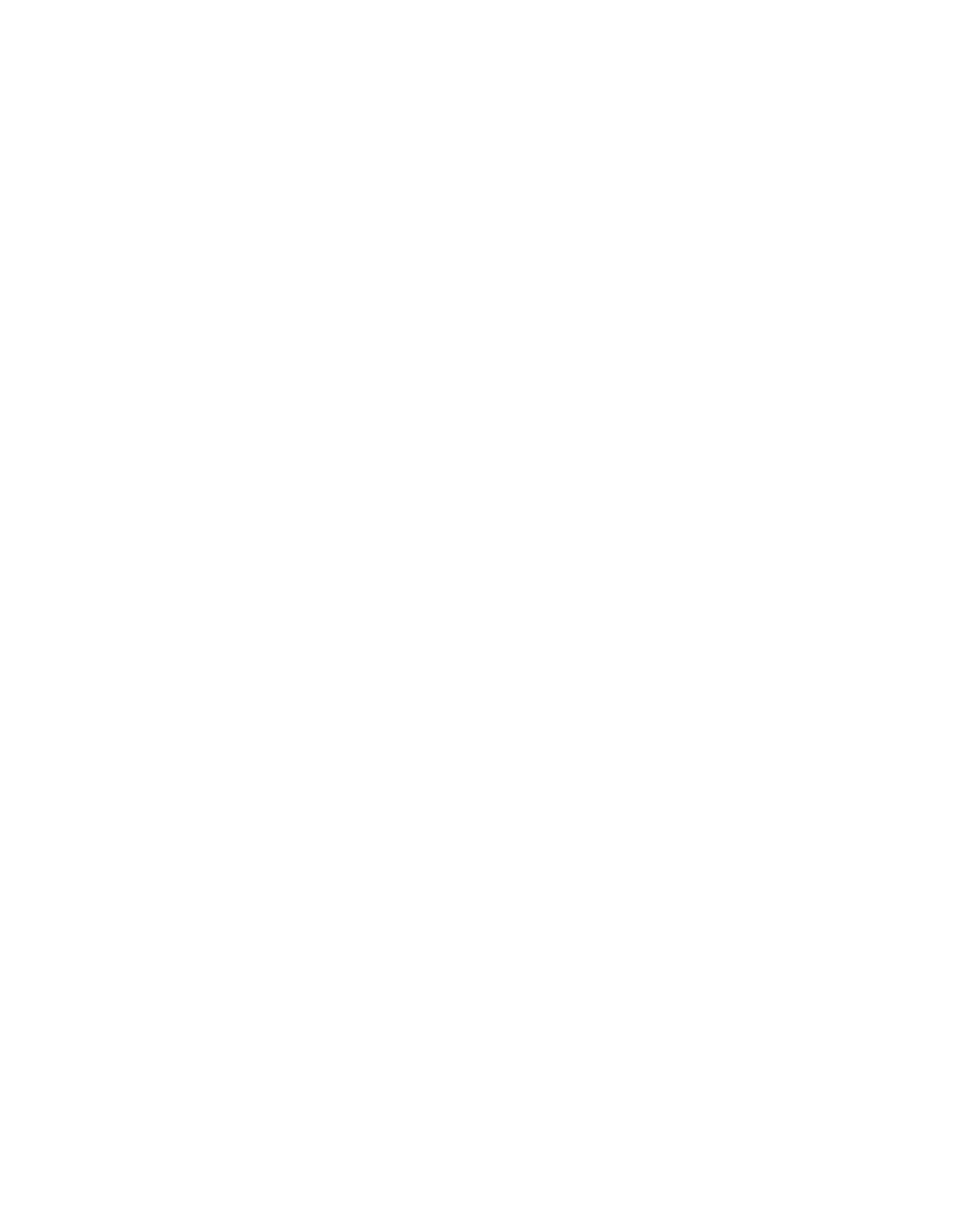## **Attachment 2**

#### **RECOMMENDATIONS**

| Number <sup>4</sup>           | Priority <sup>5</sup> | <b>RECOMMENDATION</b>                                                                 |  |
|-------------------------------|-----------------------|---------------------------------------------------------------------------------------|--|
| <b>Operating Licence (OL)</b> |                       |                                                                                       |  |
| $J-OL-1$                      | L1                    | CNSC and AECL should achieve approval of up-to-date FA and FSAR, and                  |  |
|                               |                       | incorporate them into the OL as soon as practical.                                    |  |
| $J-OL-2$                      | L1                    | AECL should update - and both AECL and CNSC should promptly approve, and              |  |
|                               |                       | incorporate into the OL -, an updated FA, including LCOs for any new required         |  |
|                               |                       | structure, system, or component that is added in a new OL or in a new OL              |  |
|                               |                       | amendment.                                                                            |  |
| $C-OL-1$                      | <b>S1</b>             | CNSC should clarify current OL requirements, particularly the requirements            |  |
|                               |                       | invoked by the Licensing Strategy document.                                           |  |
| $C-OL-2$                      | L1                    | CNSC should use precise regulatory language, to ensure that future CRL OL and         |  |
|                               |                       | licence conditions for the NRU reactor, and other licensed facilities, are clear. The |  |
|                               |                       | CNSC staff should ensure that, before a licence condition is approved and issued,     |  |
|                               |                       | both the licensee and the regulator can understand what actions will be needed to     |  |
|                               |                       | fully implement the requirements, and that it is clear enough that the CNSC staff     |  |
|                               |                       | can enforce specific details. Use specific (enforceable) regulatory terms and         |  |
|                               |                       | references, as opposed to "implement the seven upgrades."                             |  |
| $C-OL-3$                      | S <sub>1</sub>        | CNSC management should require that all the regulatory documents that                 |  |
|                               |                       | CNSC staff plan to use or rely on (when establishing requirements or                  |  |
|                               |                       | providing authorizations) would be reviewed for enforceability by CNSC                |  |
|                               |                       | counsel before issuance.                                                              |  |
| $C-OL-4$                      | L1                    | CNSC should adopt a standard to test the clarity of regulatory language, so           |  |
|                               |                       | that both a nuclear plant control room operator and a regulatory inspector            |  |
|                               |                       | would be able to read a document and agree on "what" is required, the                 |  |
|                               |                       | means or details of "how", and "by when".                                             |  |
| $C-OL-5$                      | L2                    | CNSC should obtain authorization to hire its own in-house counsel. Legal support      |  |
|                               |                       | services should be more effectively used for review of key regulatory documents,      |  |
|                               |                       | to ensure clarity and enforceability.                                                 |  |
| $C-OL-6$                      | L2                    | CNSC should publish a definition of the term "licensing basis" which includes         |  |
|                               |                       | those commitments and statements that the CNSC Commission Members relied              |  |
|                               |                       | upon as a basis for the CNSC Commission decision to approve the OL. CNSC              |  |
|                               |                       | should also define commonly used terms - besides "licensing basis" - in a             |  |
|                               |                       | regulatory guidance document.                                                         |  |
| $A-OL-1$                      | S <sub>1</sub>        | AECL should clearly define the licensing bases (e.g., licence applications must       |  |
|                               |                       | include the current FA, the FSAR and the applicable LCOs and their bases) OL          |  |
|                               |                       | for the NRU reactor, to ensure future licensing bases are clear.                      |  |
|                               |                       | <b>Commitment Management (CM)</b>                                                     |  |
| $J$ -CM-1                     | S <sub>1</sub>        | AECL and CNSC should identify all of the open regulatory commitments, and             |  |
|                               |                       | reach an agreement that these open items will adequately cover the licensing          |  |
|                               |                       | requirements.                                                                         |  |
| $J-CM-2$                      | S <sub>1</sub>        | AECL and CNSC should develop and implement a formal tracking system to                |  |
|                               |                       | clearly identify those licensee commitments and statements, as well as track any      |  |
|                               |                       | open inspection or audit findings. As new items are identified by AECL or CNSC,       |  |

<sup>&</sup>lt;sup>4</sup> J = Joint applies to Both CNSC and AECL, C = applies to CNSC, A = Applies to AECL,<br><sup>5</sup> S1 = Short Term Priority 1, S2 = Short Term Priority 2, L1 = Long Term Priority 1, L2 = Long Term Priority 2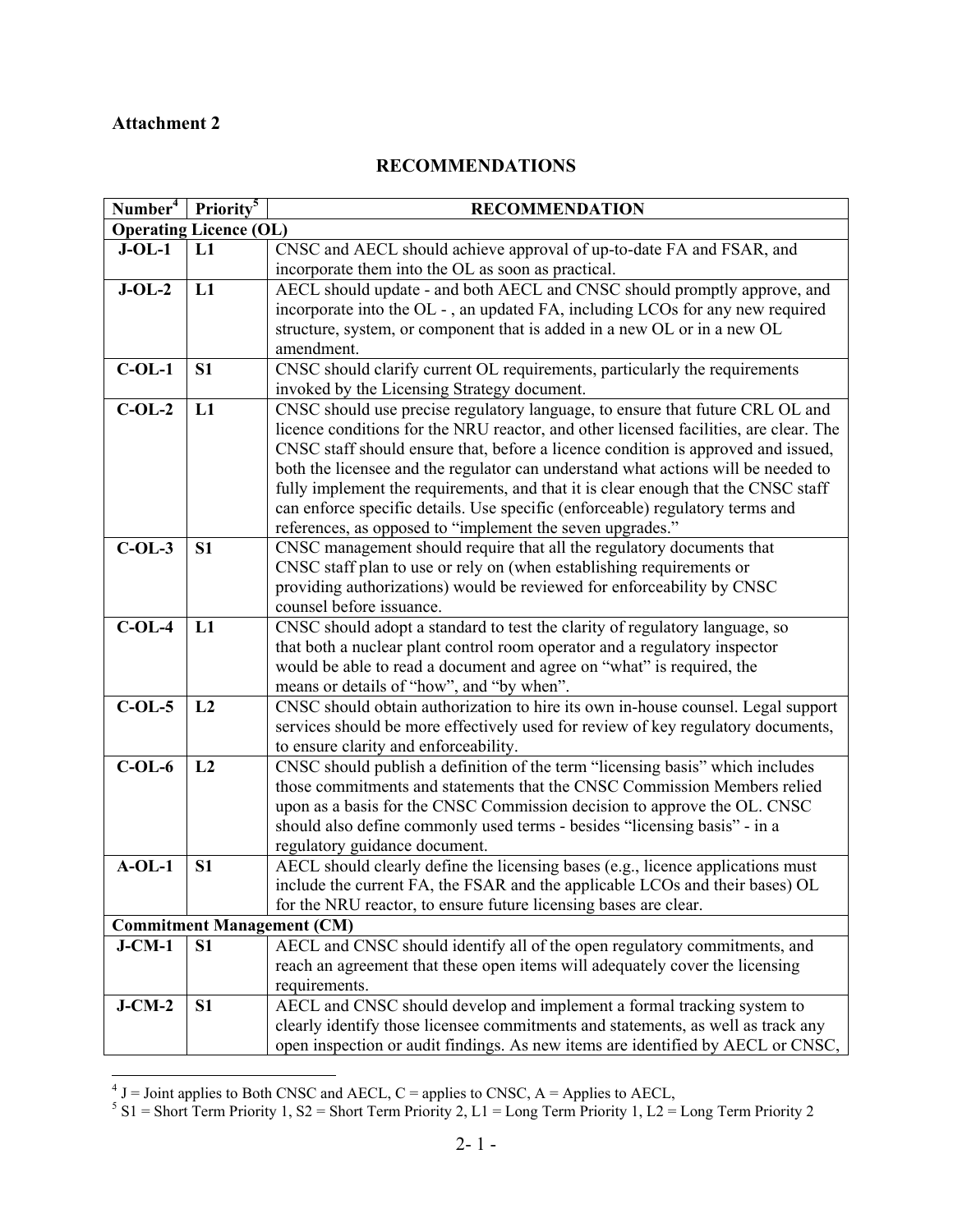| Number <sup>4</sup> | Priority <sup>5</sup>      | <b>RECOMMENDATION</b>                                                                                                                                          |  |
|---------------------|----------------------------|----------------------------------------------------------------------------------------------------------------------------------------------------------------|--|
|                     |                            | those new items should be entered into the AECL and CNSC commitment action                                                                                     |  |
|                     |                            | tracking system.                                                                                                                                               |  |
| $C-CM-1$            | S <sub>1</sub>             | CNSC should develop a formal CNSC tracking system, and use it to monitor                                                                                       |  |
|                     |                            | outstanding licensing and inspection issues. CNSC should share this with the                                                                                   |  |
|                     |                            | licensee, to help ensure that both CNSC management and the AECL management                                                                                     |  |
|                     |                            | have a current understanding of the outstanding regulatory issues. The tracking                                                                                |  |
|                     |                            | system should include licensing issues, inspection findings, licensee commitments                                                                              |  |
|                     |                            | and action items. This should be used to provide continuity as regulator and                                                                                   |  |
|                     |                            | licensee staff change over time. It should also be used to assist any new project                                                                              |  |
|                     |                            | managers - or inspectors - in knowing the current licence commitments and                                                                                      |  |
|                     |                            | inspection follow-up status.                                                                                                                                   |  |
| $A-CM-1$            | L1                         | AECL should require by procedure that commitments only be made by authorized                                                                                   |  |
|                     |                            | individuals, in writing, with a clear description of scope and schedule. Prior to                                                                              |  |
|                     |                            | making the commitment, a resource loaded plan and schedule must be developed,                                                                                  |  |
|                     |                            | to ensure that the commitment can be met.                                                                                                                      |  |
| $A-CM-2$            | S <sub>1</sub>             | AECL should prioritize existing and future regulatory commitments and                                                                                          |  |
|                     |                            | initiatives by safety significance, cost, schedule, and plant availability.                                                                                    |  |
| $A-CM-3$            | L1                         | AECL should track all commitments in a central database, managed by the                                                                                        |  |
|                     |                            | licensing group, and reference the licensing commitment number in the                                                                                          |  |
|                     |                            | implementation plans and execution documents, in order to ensure that no scope                                                                                 |  |
|                     |                            | or schedule changes are made without a licensing assessment.                                                                                                   |  |
| $A-CM-4$            | L1                         | AECL should include in the Commitment Management Procedure a step that once                                                                                    |  |
|                     |                            | a committed action has been completed and verified, the commitment may be                                                                                      |  |
|                     |                            | closed and CNSC informed in writing.                                                                                                                           |  |
| $A-CM-5$            | L1                         | AECL should reflect reference to the commitment in implementation documents                                                                                    |  |
|                     |                            | such as drawings and procedures, to ensure that the commitment is not                                                                                          |  |
|                     |                            | inadvertently "undone" at a later date.                                                                                                                        |  |
| $A-CM-6$            | L1                         | AECL should revise procedure CW-508760-PRO-246 to include a safety                                                                                             |  |
|                     |                            | significance evaluation for any Non-REG entry into the system. For those that are                                                                              |  |
|                     |                            | considered to be significant from a health and safety perspective, a level of                                                                                  |  |
|                     |                            | schedule control similar to the one used for regulatory [REG-C, REG-M and                                                                                      |  |
|                     |                            | REG-I] actions should be adopted and used.                                                                                                                     |  |
|                     | <b>Communications (CC)</b> |                                                                                                                                                                |  |
| $J-CC-1$            | L1                         | CNSC and AECL should strengthen the quality and timeliness of internal and                                                                                     |  |
|                     |                            | external communications, including a process to elevate issues of differing views                                                                              |  |
|                     |                            | to higher levels of management for resolution when needed.                                                                                                     |  |
| $C-CC-1$            | S <sub>1</sub>             | CNSC management should communicate an expectation of "no surprises"                                                                                            |  |
|                     |                            | to the CNSC staff, and foster a culture that encourages the staff to feel free<br>to bring safety issues or potential problems to the attention of management. |  |
| $C-CC-2$            | L2                         | To ensure that the CNSC regulatory position is clear and understandable, CNSC                                                                                  |  |
|                     |                            | should adopt a practice of issuing a Safety Evaluation Report (SER) that                                                                                       |  |
|                     |                            | summarizes the basis for the CNSC review and acceptance of a design change or                                                                                  |  |
|                     |                            | licence amendment. These CNSC SERs should be issued as timely as possible,                                                                                     |  |
|                     |                            | and the CNSC managers should establish a planned review completion schedule                                                                                    |  |
|                     |                            | for each major licensing document.                                                                                                                             |  |
| $C-CC-3$            | S <sub>2</sub>             | CNSC should not normally request reports and analyses that they do not intend to                                                                               |  |
|                     |                            | review. CNSC should document its approval, approval with conditions, or                                                                                        |  |
|                     |                            | disapproval in written correspondence to the licensee.                                                                                                         |  |
| $A-CC-1$            | L1                         | AECL should improve its communications with CNSC at all levels, including site                                                                                 |  |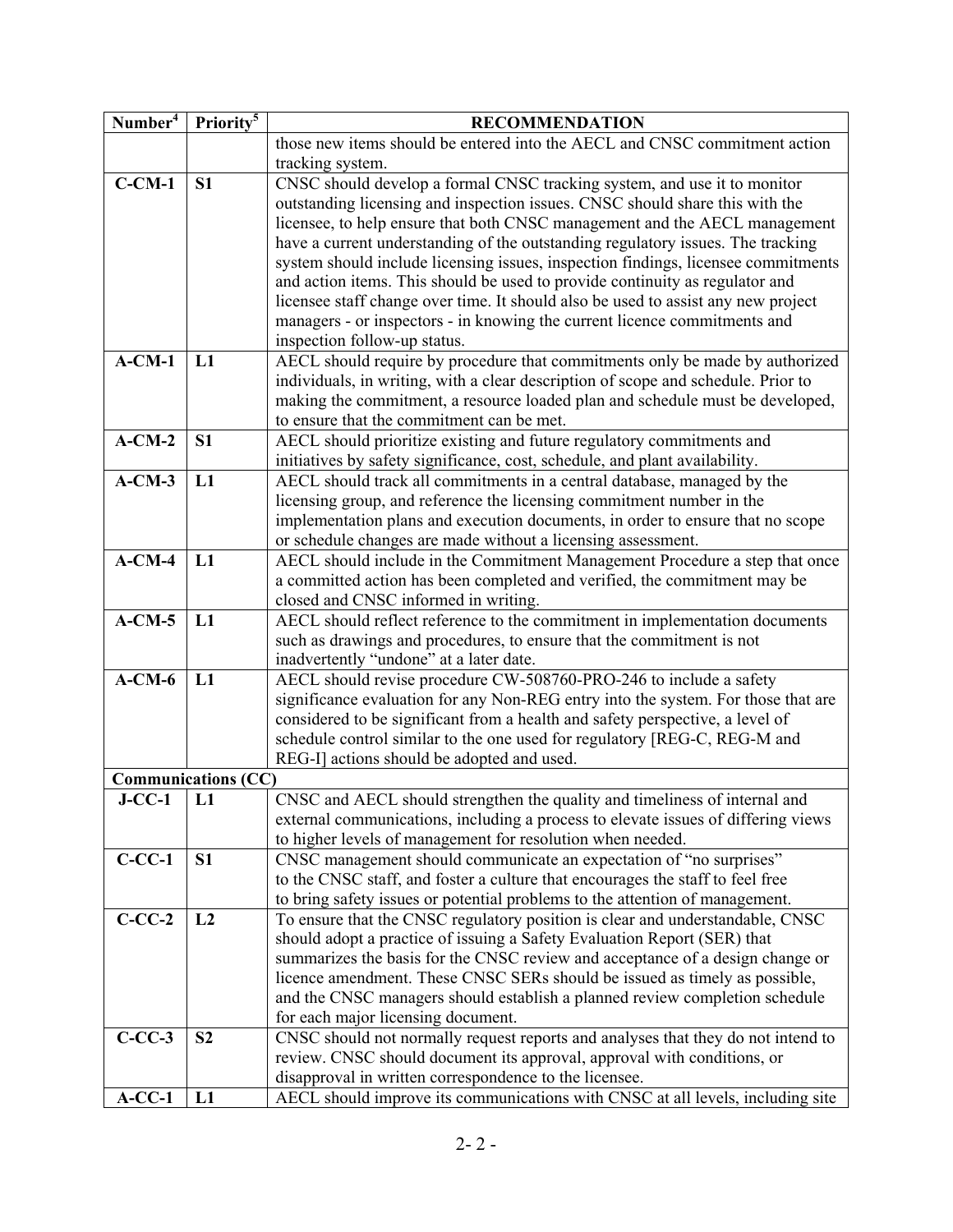| Number <sup>4</sup> | Priority <sup>5</sup>                 | <b>RECOMMENDATION</b>                                                                  |  |
|---------------------|---------------------------------------|----------------------------------------------------------------------------------------|--|
|                     |                                       | licensing interactions, site senior management meetings, and corporate visits to       |  |
|                     |                                       | the CNSC senior executives. AECL should implement formal communication                 |  |
|                     |                                       | plans and procedures, conduct training on their use and conduct an effectiveness       |  |
|                     |                                       | review, at least annually. AECL should include, as a matter of routine,                |  |
|                     |                                       | expectations that their managers periodically meet with regulatory organizations,      |  |
|                     |                                       | to make sure that communications are effective.                                        |  |
| $A-CC-2$            | S <sub>2</sub>                        | AECL should issue its own communication protocol, and reemphasize or                   |  |
|                     |                                       | implement a policy of "no surprises" and 3-way communication with CNSC staff           |  |
|                     |                                       | on regulatory issues and the status of regulatory commitments.                         |  |
|                     | <b>Licence Renewal (LR)</b>           |                                                                                        |  |
| $J-LR-1$            | S <sub>2</sub>                        | AECL and CNSC should strengthen the licence renewal process to require                 |  |
|                     |                                       | more complete and accurate information to be provided to the CNSC                      |  |
|                     |                                       | Commission Members, especially if, in the view of the CNSC staff, the                  |  |
|                     |                                       | information involves a key safety issue or a potential licence violation.              |  |
|                     |                                       | Both organizations need to be prepared to bring the most up-to-date and                |  |
|                     |                                       | detailed information to the CNSC Commission Members.                                   |  |
| $C-LR-1$            | S <sub>1</sub>                        | CNSC should review the current statutory authority for licensing and, if the           |  |
|                     |                                       | ability to delegate the authority for issuing licence amendments to the CNSC staff     |  |
|                     |                                       | exists, authorize the Executive Vice-President or the Directors General for            |  |
|                     |                                       | Licensing to approve licence amendments. If that authority does not exist, the         |  |
|                     |                                       | CNSC should request it from Parliament.                                                |  |
| $C-LR-2$            | L1                                    | CNSC should adopt a "Timely Renewal" licensing process. This would allow an            |  |
|                     |                                       | existing licence to remain in effect until CNSC had completed its full licensing       |  |
|                     |                                       | review. This would be based on the receipt of the application at least one year        |  |
|                     |                                       | prior to the licence expiration date. The existing OL remains in effect until CNSC     |  |
|                     |                                       | decides to issue or not the new licence. If there is a significant safety issue during |  |
|                     |                                       | the timely renewal period, CNSC can issue an order to the licensee to take the         |  |
|                     |                                       | actions necessary to ensure protection of the public health and safety, the workers,   |  |
|                     |                                       | or the environment. Under "Timely Renewal", CNSC retains the option for a              |  |
|                     |                                       | periodic safety review, while at the same time having the flexibility for additional   |  |
|                     |                                       | or more in depth licensing evaluations or to address unforeseen operational issues.    |  |
| $C-LR-3$            | L1                                    | CNSC should consider requiring that licence applications be submitted under oath       |  |
|                     |                                       | or affirmation. This would emphasize the importance of providing accurate              |  |
|                     |                                       | information to the CNSC to make its licensing decisions.                               |  |
| $C-LR-4$            | L1                                    | CNSC should shift to a more process-based system, where regulatory                     |  |
|                     |                                       | requirements and expectations are specified in writing and in guidance                 |  |
|                     |                                       | documents.                                                                             |  |
| $C-LR-5$            | L1                                    | CNSC should issue a Standard Format and Content guide for use by licensees in          |  |
|                     |                                       | preparing licence applications.                                                        |  |
| $C-LR-6$            | L1                                    | CNSC should issue a Standard Review Plan for use by the CNSC staff in                  |  |
|                     |                                       | conducting their safety reviews.                                                       |  |
| $C-LR-7$            | S <sub>1</sub>                        | CNSC should not, unless there is a safety justification, change the standards that     |  |
|                     |                                       | were in effect when the reactor was licensed. Those standards should remain            |  |
|                     |                                       | unchanged for the duration of the licence, to provide for regulatory predictability    |  |
|                     |                                       | and stability. If CNSC desires to revise these standards during periodic safety        |  |
|                     |                                       | upgrades, it should specify this and provide the basis for it, so that licensees       |  |
|                     |                                       | become aware of the expectations to be met.                                            |  |
|                     | <b>Assess Interim Operation (AIO)</b> |                                                                                        |  |
| $C-AIO-1$           | L1                                    | CNSC should implement a formal process for reviewing urgent requests for               |  |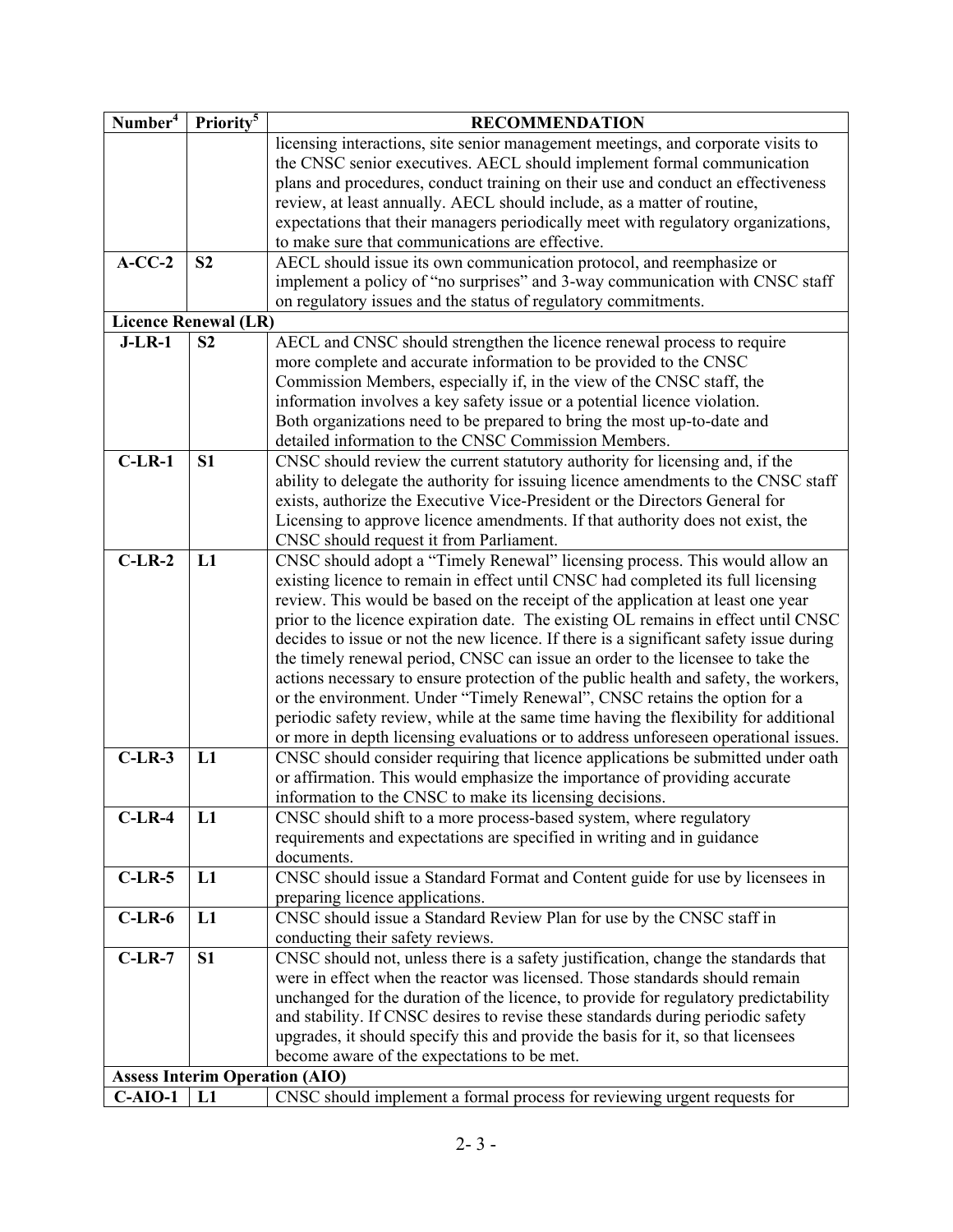| Number <sup>4</sup>    | Priority <sup>5</sup>                        | <b>RECOMMENDATION</b>                                                                |  |
|------------------------|----------------------------------------------|--------------------------------------------------------------------------------------|--|
|                        |                                              | temporary licence amendments and for exercising enforcement discretion to allow      |  |
|                        |                                              | continued operation in special situations. Special situations include severe         |  |
|                        |                                              | weather, missed surveillance tests, lack of spare parts, degraded electrical grid    |  |
|                        |                                              | situations etc. Operating reactors face these situations from time to time, and this |  |
|                        |                                              | would allow them to request approval for continued operation. Frequently, this       |  |
|                        |                                              | approval is based on the temporary use of compensatory measures, or other            |  |
|                        |                                              | appropriate means, to assure safety while not meeting certain specific conditions    |  |
| $C-AIO-2$              | L1                                           | CNSC should issue guidance to the industry for making requests for continued         |  |
|                        |                                              | operation under off-normal conditions, including what information is to be           |  |
|                        |                                              | submitted to CNSC by the licensee.                                                   |  |
| $A-AIO-1$              | S <sub>1</sub>                               | AECL, pending issuance of the CNSC guidance recommended above, should                |  |
|                        |                                              | review, approve and implement a TOE process that is aligned with the nuclear         |  |
|                        |                                              | industry's best practices in this area. The process can be similar to that used in   |  |
|                        |                                              | November 2007, but should be specifically designed and issued for use at the         |  |
|                        |                                              | NRU reactor for the assessment of such off-normal conditions. It should include      |  |
|                        |                                              | specific actions, assessments and acceptance criteria related to regulatory          |  |
|                        |                                              | requirements, design basis, safety function, and safety analysis. AECL should        |  |
|                        |                                              | share this procedure with CNSC.                                                      |  |
| $A-AIO-2$              | L1                                           | AECL should strengthen its risk management assessment (including use of              |  |
|                        |                                              | probabilistic safety analysis tools) programs, to support their use in the safety    |  |
|                        |                                              | assessment process.                                                                  |  |
|                        | <b>Probabilistic Safety Assessment (PSA)</b> |                                                                                      |  |
| $J-PSA-1$              | S <sub>1</sub>                               | AECL and CNSC should both develop their own methodology to assess risks of           |  |
|                        |                                              | specific plant configurations of the NRU reactor.                                    |  |
| $J-PSA-2$              | S <sub>1</sub>                               | AECL and CNSC should establish safety goals for the NRU reactor.                     |  |
| <b>Enforcement</b> (E) |                                              |                                                                                      |  |
| $C-E-1$                | <b>S1</b>                                    | CNSC senior management should clearly promulgate their expectations regarding        |  |
|                        |                                              | procedural adherence by CNSC staff. This should include clearly documenting, in      |  |
|                        |                                              | every audit or inspection report, whether any OL violations were identified or not,  |  |
|                        |                                              | as well as their safety significance, as it is understood at that time.              |  |
| $C-E-2$                | L1                                           | CNSC senior management should provide training for all CNSC staff that               |  |
|                        |                                              | conducts inspections, to ensure that CNSC staff understands how to identify and      |  |
|                        |                                              | document OL or regulation violations, and encourage the inspectors to get advice     |  |
|                        |                                              | from CNSC counsel if there are any questions concerning a possible OL violation.     |  |
| $C-E-3$                | L2                                           | CNSC senior management should adopt an Enforcement Policy which includes             |  |
|                        |                                              | the ability to levy monetary fines. If necessary, the CNSC should request civil      |  |
|                        |                                              | penalty authority. This should be an inherent authority of CNSC, not subject to      |  |
|                        |                                              | support from other government agencies. This provides the regulator with a more      |  |
|                        |                                              | efficient and effective way to identify those violations that warrant elevated       |  |
|                        |                                              | enforcement action, and enables CNSC to be more effective in ensuring                |  |
|                        |                                              | regulatory requirements are met.                                                     |  |
| $C-E-4$                | L1                                           | CNSC should develop and implement an Enforcement Policy that includes                |  |
|                        |                                              | guidance for the CNSC staff to exercise enforcement discretion under certain         |  |
|                        |                                              | conditions. This needs to be fully coordinated with CNSC in-house counsel in         |  |
|                        |                                              | both the development of the policy and the oversight of its implementation to        |  |
|                        |                                              | ensure consistency among inspectors. Should CNSC obtain the authority and            |  |
|                        |                                              | ability to issue civil penalties as recommended above, this should also be covered   |  |
|                        | <b>Regulatory Compliance</b>                 | in the new Enforcement Policy.                                                       |  |
|                        |                                              |                                                                                      |  |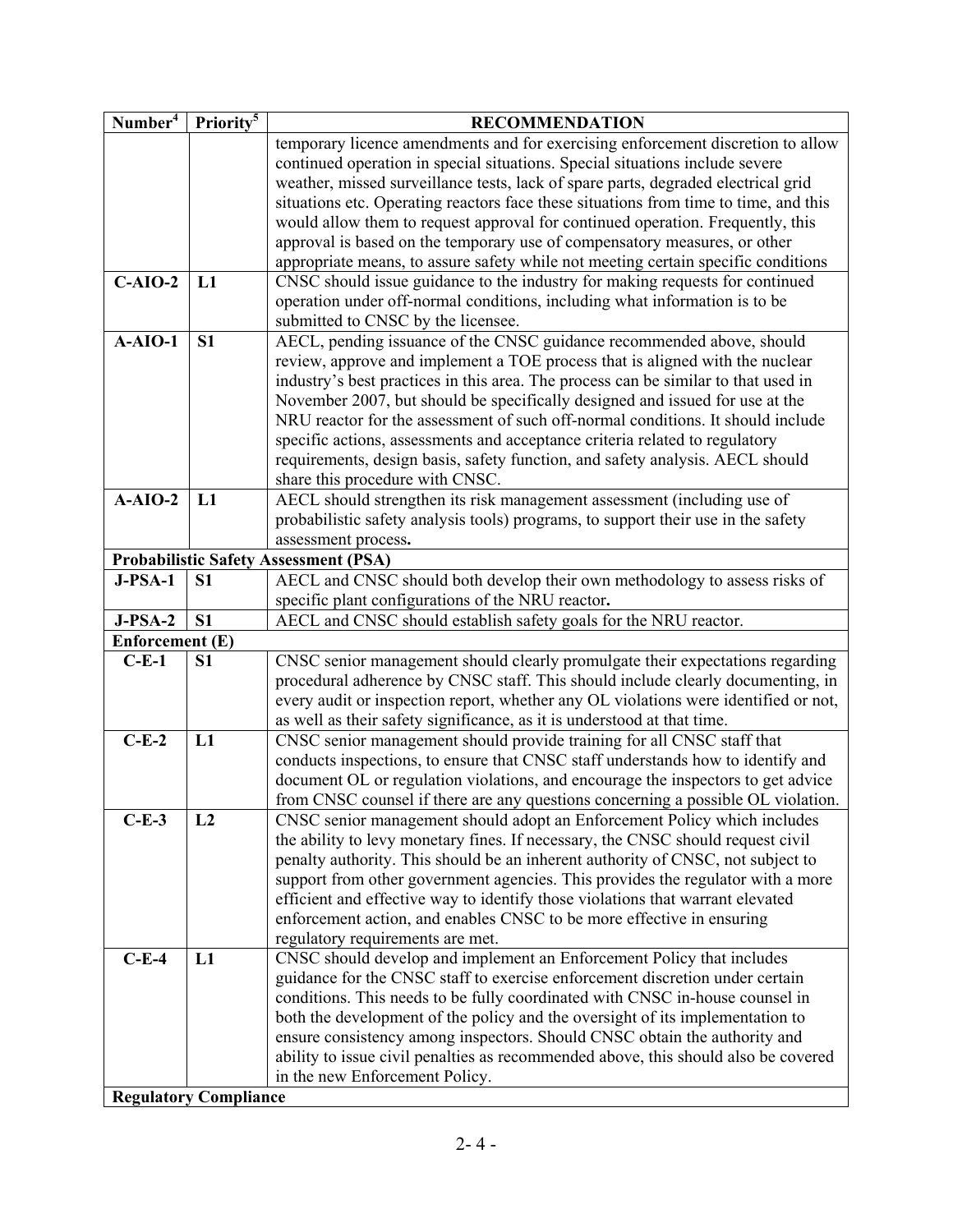| AECL should assess the effectiveness of NRU's regulatory compliance process.<br>$A-RC-1$<br>L1<br><b>Modification Management (MM)</b><br>AECL should ensure the Engineering Change Control procedure requires that,<br>$A-MM-1$<br>L1<br>when only part of a modification is commissioned and placed in service, the<br>actual configuration has been reflected in drawings and procedures, that operators<br>have been trained, and the specific configuration being placed in service has been<br>analyzed in a safety evaluation (safety case); it should also require a new stand-<br>alone modification be issued, covering installation and commissioning of the<br>remainder of the modification.<br>$A-MM-2$<br>AECL should ensure the Engineering Change Control procedure requires that the<br>L1<br>as-installed configuration be consistent with the engineering change package.<br>AECL should ensure the Engineering Change Control procedure requires that any<br>$A-MM-3$<br>S <sub>1</sub><br>non-trivial change obtain prior Engineering approval. | Number <sup>4</sup> | Priority <sup>5</sup><br><b>RECOMMENDATION</b> |                                                                              |  |
|----------------------------------------------------------------------------------------------------------------------------------------------------------------------------------------------------------------------------------------------------------------------------------------------------------------------------------------------------------------------------------------------------------------------------------------------------------------------------------------------------------------------------------------------------------------------------------------------------------------------------------------------------------------------------------------------------------------------------------------------------------------------------------------------------------------------------------------------------------------------------------------------------------------------------------------------------------------------------------------------------------------------------------------------------------------------|---------------------|------------------------------------------------|------------------------------------------------------------------------------|--|
|                                                                                                                                                                                                                                                                                                                                                                                                                                                                                                                                                                                                                                                                                                                                                                                                                                                                                                                                                                                                                                                                      |                     |                                                |                                                                              |  |
|                                                                                                                                                                                                                                                                                                                                                                                                                                                                                                                                                                                                                                                                                                                                                                                                                                                                                                                                                                                                                                                                      |                     |                                                |                                                                              |  |
|                                                                                                                                                                                                                                                                                                                                                                                                                                                                                                                                                                                                                                                                                                                                                                                                                                                                                                                                                                                                                                                                      |                     |                                                |                                                                              |  |
|                                                                                                                                                                                                                                                                                                                                                                                                                                                                                                                                                                                                                                                                                                                                                                                                                                                                                                                                                                                                                                                                      |                     |                                                |                                                                              |  |
|                                                                                                                                                                                                                                                                                                                                                                                                                                                                                                                                                                                                                                                                                                                                                                                                                                                                                                                                                                                                                                                                      |                     |                                                |                                                                              |  |
|                                                                                                                                                                                                                                                                                                                                                                                                                                                                                                                                                                                                                                                                                                                                                                                                                                                                                                                                                                                                                                                                      |                     |                                                |                                                                              |  |
|                                                                                                                                                                                                                                                                                                                                                                                                                                                                                                                                                                                                                                                                                                                                                                                                                                                                                                                                                                                                                                                                      |                     |                                                |                                                                              |  |
|                                                                                                                                                                                                                                                                                                                                                                                                                                                                                                                                                                                                                                                                                                                                                                                                                                                                                                                                                                                                                                                                      |                     |                                                |                                                                              |  |
|                                                                                                                                                                                                                                                                                                                                                                                                                                                                                                                                                                                                                                                                                                                                                                                                                                                                                                                                                                                                                                                                      |                     |                                                |                                                                              |  |
|                                                                                                                                                                                                                                                                                                                                                                                                                                                                                                                                                                                                                                                                                                                                                                                                                                                                                                                                                                                                                                                                      |                     |                                                |                                                                              |  |
|                                                                                                                                                                                                                                                                                                                                                                                                                                                                                                                                                                                                                                                                                                                                                                                                                                                                                                                                                                                                                                                                      |                     |                                                |                                                                              |  |
|                                                                                                                                                                                                                                                                                                                                                                                                                                                                                                                                                                                                                                                                                                                                                                                                                                                                                                                                                                                                                                                                      |                     |                                                |                                                                              |  |
|                                                                                                                                                                                                                                                                                                                                                                                                                                                                                                                                                                                                                                                                                                                                                                                                                                                                                                                                                                                                                                                                      |                     |                                                |                                                                              |  |
|                                                                                                                                                                                                                                                                                                                                                                                                                                                                                                                                                                                                                                                                                                                                                                                                                                                                                                                                                                                                                                                                      | $A-MM-4$            | S <sub>1</sub>                                 | AECL should ensure the Engineering Change Control procedure requires that an |  |
| independent verification of the physical installation be performed prior to                                                                                                                                                                                                                                                                                                                                                                                                                                                                                                                                                                                                                                                                                                                                                                                                                                                                                                                                                                                          |                     |                                                |                                                                              |  |
| completion acceptance.                                                                                                                                                                                                                                                                                                                                                                                                                                                                                                                                                                                                                                                                                                                                                                                                                                                                                                                                                                                                                                               |                     |                                                |                                                                              |  |
| AECL should ensure the Engineering Change Control procedure requires that for<br>$A-MM-5$<br>L1                                                                                                                                                                                                                                                                                                                                                                                                                                                                                                                                                                                                                                                                                                                                                                                                                                                                                                                                                                      |                     |                                                |                                                                              |  |
| plant modifications done to meet CNSC commitments, a reference to the                                                                                                                                                                                                                                                                                                                                                                                                                                                                                                                                                                                                                                                                                                                                                                                                                                                                                                                                                                                                |                     |                                                |                                                                              |  |
| commitment be included in the applicable documents (drawings, specifications,<br>procedures, etc.)                                                                                                                                                                                                                                                                                                                                                                                                                                                                                                                                                                                                                                                                                                                                                                                                                                                                                                                                                                   |                     |                                                |                                                                              |  |
| AECL should ensure the Engineering Change Control procedure requires specific<br>$A-MM-6$<br>L1                                                                                                                                                                                                                                                                                                                                                                                                                                                                                                                                                                                                                                                                                                                                                                                                                                                                                                                                                                      |                     |                                                |                                                                              |  |
| LCOs, with their detailed bases, to be in effect when modifications are approved                                                                                                                                                                                                                                                                                                                                                                                                                                                                                                                                                                                                                                                                                                                                                                                                                                                                                                                                                                                     |                     |                                                |                                                                              |  |
| and required to be functional by the CNSC.                                                                                                                                                                                                                                                                                                                                                                                                                                                                                                                                                                                                                                                                                                                                                                                                                                                                                                                                                                                                                           |                     |                                                |                                                                              |  |
| $A-MM-7$<br>L2<br>AECL should continue its self-assessment of the NRU Configuration                                                                                                                                                                                                                                                                                                                                                                                                                                                                                                                                                                                                                                                                                                                                                                                                                                                                                                                                                                                  |                     |                                                |                                                                              |  |
| Control Processes, including Modification Management processes and                                                                                                                                                                                                                                                                                                                                                                                                                                                                                                                                                                                                                                                                                                                                                                                                                                                                                                                                                                                                   |                     |                                                |                                                                              |  |
| procedures.                                                                                                                                                                                                                                                                                                                                                                                                                                                                                                                                                                                                                                                                                                                                                                                                                                                                                                                                                                                                                                                          |                     |                                                |                                                                              |  |
| <b>Project Management (PM)</b>                                                                                                                                                                                                                                                                                                                                                                                                                                                                                                                                                                                                                                                                                                                                                                                                                                                                                                                                                                                                                                       |                     |                                                |                                                                              |  |
| AECL should ensure its project management guidance is based on the Project<br>$A-PM-1$<br>L2                                                                                                                                                                                                                                                                                                                                                                                                                                                                                                                                                                                                                                                                                                                                                                                                                                                                                                                                                                         |                     |                                                |                                                                              |  |
| Management Institute guidance for project management.                                                                                                                                                                                                                                                                                                                                                                                                                                                                                                                                                                                                                                                                                                                                                                                                                                                                                                                                                                                                                |                     |                                                |                                                                              |  |
| AECL should ensure the responsibility for compliance with commitments is<br>$A-PM-2$<br>L2                                                                                                                                                                                                                                                                                                                                                                                                                                                                                                                                                                                                                                                                                                                                                                                                                                                                                                                                                                           |                     |                                                |                                                                              |  |
| assigned to Project Managers.                                                                                                                                                                                                                                                                                                                                                                                                                                                                                                                                                                                                                                                                                                                                                                                                                                                                                                                                                                                                                                        |                     |                                                |                                                                              |  |
| AECL should require Project Managers, by procedure, to include licence<br>$A-PM-3$<br>L2                                                                                                                                                                                                                                                                                                                                                                                                                                                                                                                                                                                                                                                                                                                                                                                                                                                                                                                                                                             |                     |                                                |                                                                              |  |
| commitment references in their project plans, schedules and implementing                                                                                                                                                                                                                                                                                                                                                                                                                                                                                                                                                                                                                                                                                                                                                                                                                                                                                                                                                                                             |                     |                                                |                                                                              |  |
| documents.                                                                                                                                                                                                                                                                                                                                                                                                                                                                                                                                                                                                                                                                                                                                                                                                                                                                                                                                                                                                                                                           |                     |                                                |                                                                              |  |
| <b>Work Management (WM)</b>                                                                                                                                                                                                                                                                                                                                                                                                                                                                                                                                                                                                                                                                                                                                                                                                                                                                                                                                                                                                                                          |                     |                                                |                                                                              |  |
| AECL should strengthen the long-term planning process (including programs and<br>$A-WM-1$<br>L1                                                                                                                                                                                                                                                                                                                                                                                                                                                                                                                                                                                                                                                                                                                                                                                                                                                                                                                                                                      |                     |                                                |                                                                              |  |
| processes for budgeting and resource allocation, work prioritization, and work                                                                                                                                                                                                                                                                                                                                                                                                                                                                                                                                                                                                                                                                                                                                                                                                                                                                                                                                                                                       |                     |                                                |                                                                              |  |
| planning and control) such that it is aligned with the nuclear industry's best                                                                                                                                                                                                                                                                                                                                                                                                                                                                                                                                                                                                                                                                                                                                                                                                                                                                                                                                                                                       |                     |                                                |                                                                              |  |
| practices. Long-term plans should include resource-loaded schedules for major                                                                                                                                                                                                                                                                                                                                                                                                                                                                                                                                                                                                                                                                                                                                                                                                                                                                                                                                                                                        |                     |                                                |                                                                              |  |
| projects, which reflect the amount of support required and availability of the plant                                                                                                                                                                                                                                                                                                                                                                                                                                                                                                                                                                                                                                                                                                                                                                                                                                                                                                                                                                                 |                     |                                                |                                                                              |  |
| staff. Ensure that all functional departments understand the scope, priority and                                                                                                                                                                                                                                                                                                                                                                                                                                                                                                                                                                                                                                                                                                                                                                                                                                                                                                                                                                                     |                     |                                                |                                                                              |  |
| schedule for regulatory projects. The commitment date and project schedule                                                                                                                                                                                                                                                                                                                                                                                                                                                                                                                                                                                                                                                                                                                                                                                                                                                                                                                                                                                           |                     |                                                |                                                                              |  |
| should be based on plant staff resource requirements and availability, plant                                                                                                                                                                                                                                                                                                                                                                                                                                                                                                                                                                                                                                                                                                                                                                                                                                                                                                                                                                                         |                     |                                                |                                                                              |  |
| operating and shutdown schedules, and safety significance.                                                                                                                                                                                                                                                                                                                                                                                                                                                                                                                                                                                                                                                                                                                                                                                                                                                                                                                                                                                                           |                     |                                                |                                                                              |  |
| $A-WM-2$<br>AECL should include long-term project work in the recently implemented<br>L1                                                                                                                                                                                                                                                                                                                                                                                                                                                                                                                                                                                                                                                                                                                                                                                                                                                                                                                                                                             |                     |                                                |                                                                              |  |
| cyclic work planning process, so that is given appropriate priority and can                                                                                                                                                                                                                                                                                                                                                                                                                                                                                                                                                                                                                                                                                                                                                                                                                                                                                                                                                                                          |                     |                                                |                                                                              |  |
| be completed on schedule. Long-term project work can be planned and<br>staged in advance with routine plant work, such that it can be smoothly                                                                                                                                                                                                                                                                                                                                                                                                                                                                                                                                                                                                                                                                                                                                                                                                                                                                                                                       |                     |                                                |                                                                              |  |
| executed during a "work week".                                                                                                                                                                                                                                                                                                                                                                                                                                                                                                                                                                                                                                                                                                                                                                                                                                                                                                                                                                                                                                       |                     |                                                |                                                                              |  |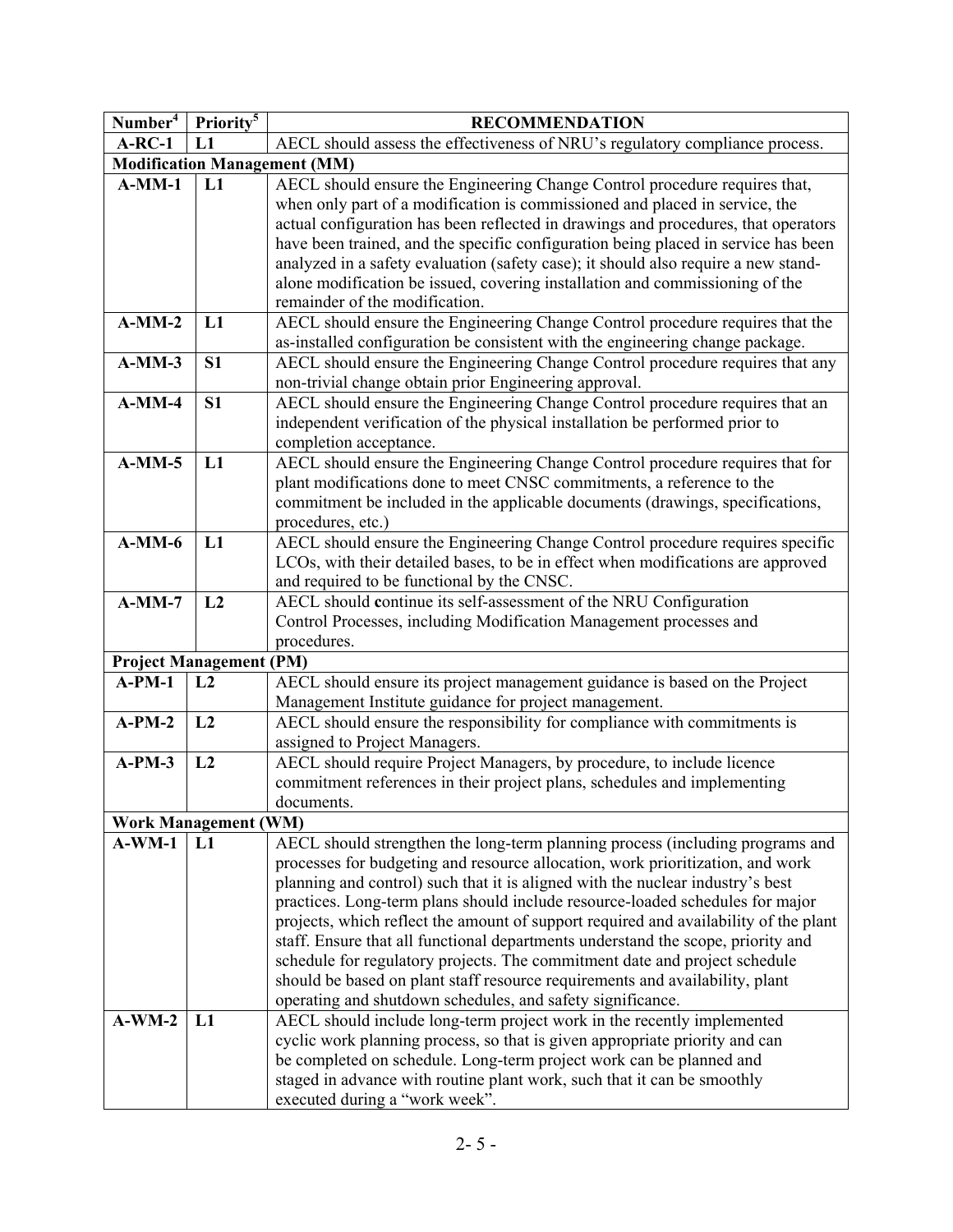| Number <sup>4</sup>                                                                    | Priority <sup>5</sup>                                                                           | <b>RECOMMENDATION</b>                                                             |  |
|----------------------------------------------------------------------------------------|-------------------------------------------------------------------------------------------------|-----------------------------------------------------------------------------------|--|
| $A-WM-3$                                                                               | L2                                                                                              | AECL should continue its self-assessment of the NRU Configuration Control         |  |
|                                                                                        |                                                                                                 | Processes, including Work Control and Quality Control processes and procedures.   |  |
|                                                                                        |                                                                                                 | <b>Corrective Action Program (CAP)</b>                                            |  |
| $A-CAP-1$                                                                              | L <sub>2</sub><br>AECL should assess the adequacy of the reportability evaluations performed as |                                                                                   |  |
|                                                                                        |                                                                                                 | part of the CAP.                                                                  |  |
| $A-CAP-2$                                                                              | L1                                                                                              | AECL should assess the effectiveness of its CAP.                                  |  |
| $A-CAP-3$                                                                              | L2                                                                                              | AECL should continue to strengthen the root cause analysis capability of the      |  |
|                                                                                        |                                                                                                 | NRU staff, and conduct training on root cause analysis techniques.                |  |
|                                                                                        | Self-Assessment (SA)                                                                            |                                                                                   |  |
| $A-SA-1$                                                                               | L2                                                                                              | AECL should continue to increase and strengthen its self-assessment programs.     |  |
| $A-SA-2$                                                                               | AECL should arrange and conduct a peer review of the CRL self-assessment<br>L2                  |                                                                                   |  |
|                                                                                        |                                                                                                 | program.                                                                          |  |
| Oversight (O)                                                                          |                                                                                                 |                                                                                   |  |
| AECL should include non-AECL safety experts as members of the SRC, to<br>$A-O-1$<br>L2 |                                                                                                 |                                                                                   |  |
|                                                                                        |                                                                                                 | strengthen its independence and objectivity.                                      |  |
| $A-O-2$                                                                                | L2                                                                                              | AECL SRC reports to management should highlight important safety issues as the    |  |
|                                                                                        |                                                                                                 | first part of their quarterly reports.                                            |  |
| $A-O-3$                                                                                | S <sub>2</sub>                                                                                  | AECL management should communicate an expectation that the SRC should be          |  |
|                                                                                        |                                                                                                 | more assertive in requesting and obtaining responses from the line organizations. |  |
| $A-O-4$                                                                                | L2                                                                                              | AECL should continue to increase and strengthen its QA Program and its            |  |
|                                                                                        |                                                                                                 | implementation.                                                                   |  |
| $A-O-5$                                                                                | L2                                                                                              | AECL should assess the effectiveness of Quality Control and QA                    |  |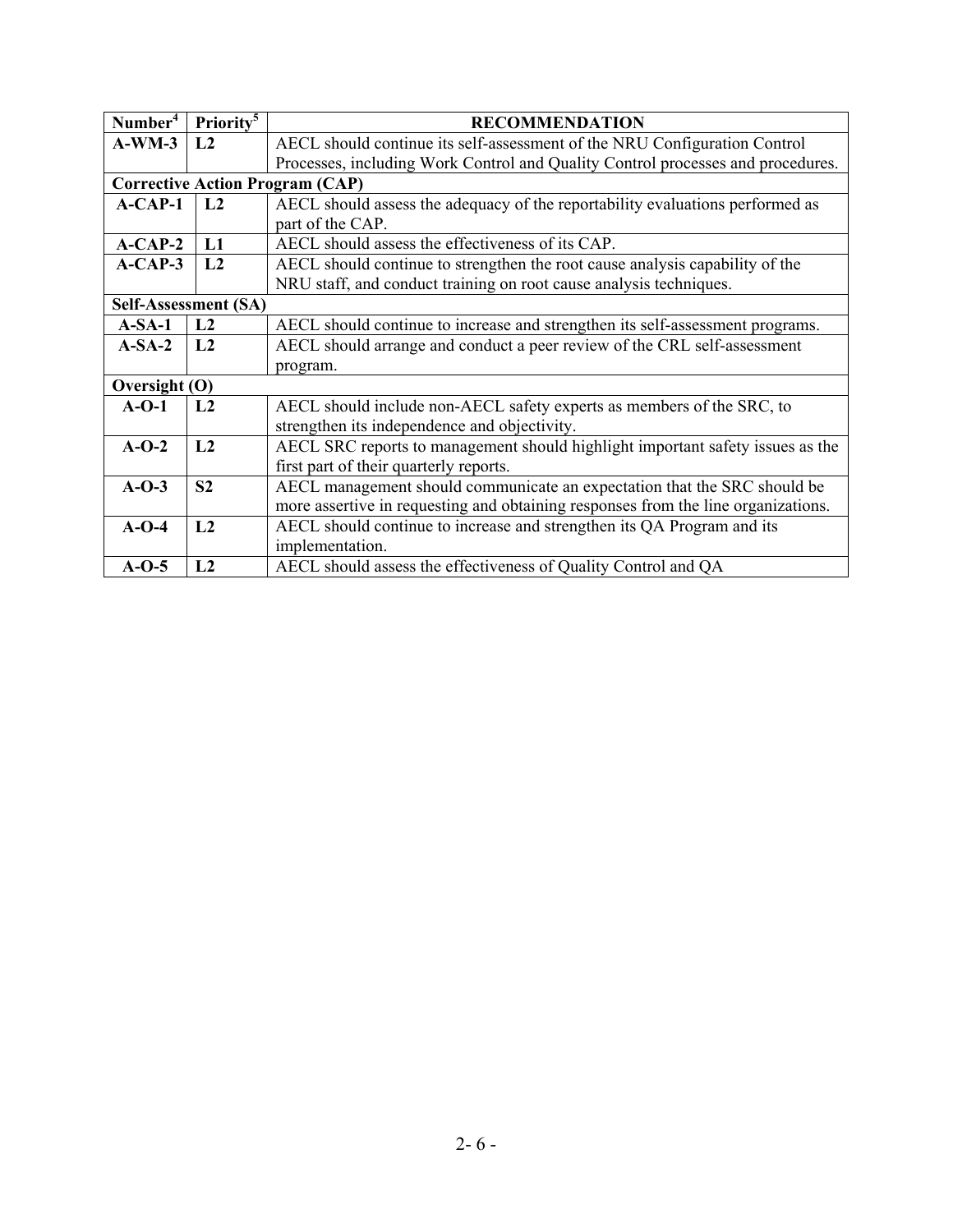#### **Appendix A- Independent Review Team Charters**

### **CNSC: Independent Review Team Charter; Statement of Work**

#### **1.0 Background**

The Canadian Nuclear Safety Commission (CNSC) has adopted a continuous improvement culture that includes transparent reporting of results and performance evaluations based on lessons learned.

The CNSC will undertake a review of lessons learned stemming from the Atomic Energy of Canada Limited (AECL) decision to shut down the National Research Universal (NRU) reactor in order to complete safety upgrades. This review will aim to develop a concise overview of key findings, and was committed to by Mr. Barclay Howden, Director General of the CNSC Nuclear Cycle and Facilities Regulation Directorate during the December 6, 2007 meeting of the CNSC Tribunal.

#### **2.0 Objectives**

The purpose of this review is to:

Examine the performance of CNSC staff over the period leading up to and pursuant to the Commission Tribunal decision to renew the NRU licence (thus allowing the NRU to remain operational), as well as the subsequent period leading up to AECL's decision to shut down the NRU; and identify recommendations for improvements in CNSC performance.

## **3.0 Scope of Work**

- Clearly identify the current regulatory basis for licensing the NRU, CNSC staff recommendations to the Commission, and the approved safety case as it relates to the two-pump backup configuration. This review should include how the licensing basis was determined;
- Review elements of the 2006 NRU licence renewal: Commission Member Documents and supporting information (including safety system upgrade documentation), transcripts, minutes and Records of Decision, and other applicable documentation;
- Investigate how compliance was enforced with regards to the emergency power supply and other safety system upgrades;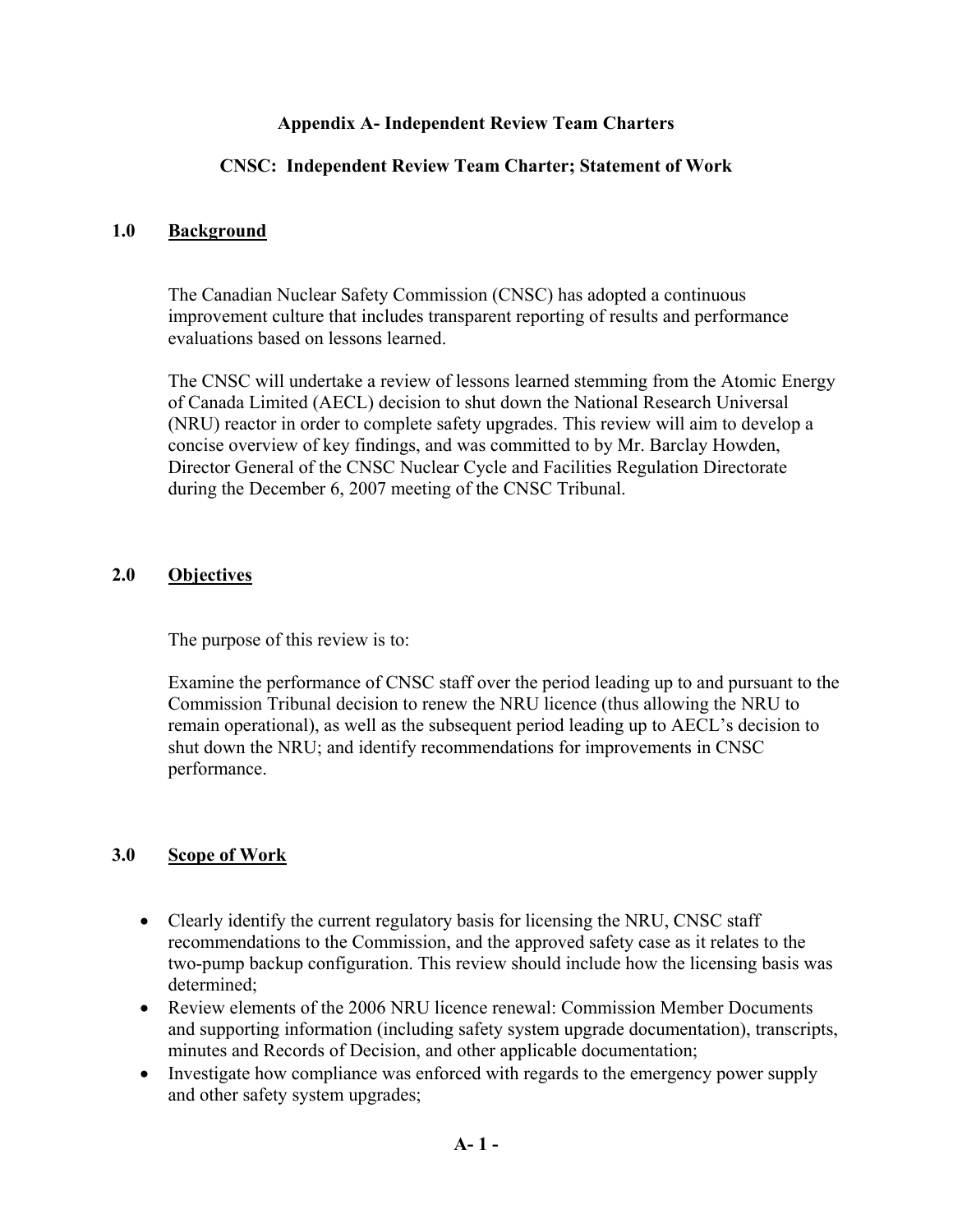- Identify the nature, frequency and quality of communication among CNSC staff, AECL, and any other stakeholders on NRU safety upgrade requirements, and progress of work from 2005 and beyond; and
- Ascertain the nature and extent of consultations between AECL and CNSC staff on the work plan (including timelines) to carry out these upgrades, with emphasis on the emergency power system.

## **4.0 Tasks to be performed**

A team of 3 Talisman consultants will perform the work identified in this scope. They will be supported by CNSC staff as needed. The CNSC core support team will include a project coordinator and a technical writer.

The consultants shall review all pertinent background documents, including, but not limited to:

- Technical documents related to NRU licensing matters, including licence amendments allowing for extended NRU operations, and CNSC staff follow-up on required AECL actions;
- Information submitted in support of the licence application as issued August 2006, including safety cases submitted by AECL and the results of CNSC staff reviews of this material;
- Commission hearing transcripts, Records of Decision and Commission Member Documents;
- Meeting notes or correspondence, specifically with respect to the requirement and planning for connection/commissioning of the two main heavy water pumps to the NRU's emergency power system; and
- Information and compliance findings in support of NRU reactor continued operation.

Interviews of CNSC staff members involved in the NRU file and in activities proceeding and subsequent to the 2006 licence renewal shall be conducted. Subjects will include project officers and managers in the Chalk River Licensing Division; the facility site supervisor and inspectors; members of the CNSC Legal Services Unit; and members of the CNSC Executive.

External interviews with industry members and academia may be required and will be determined at a later date.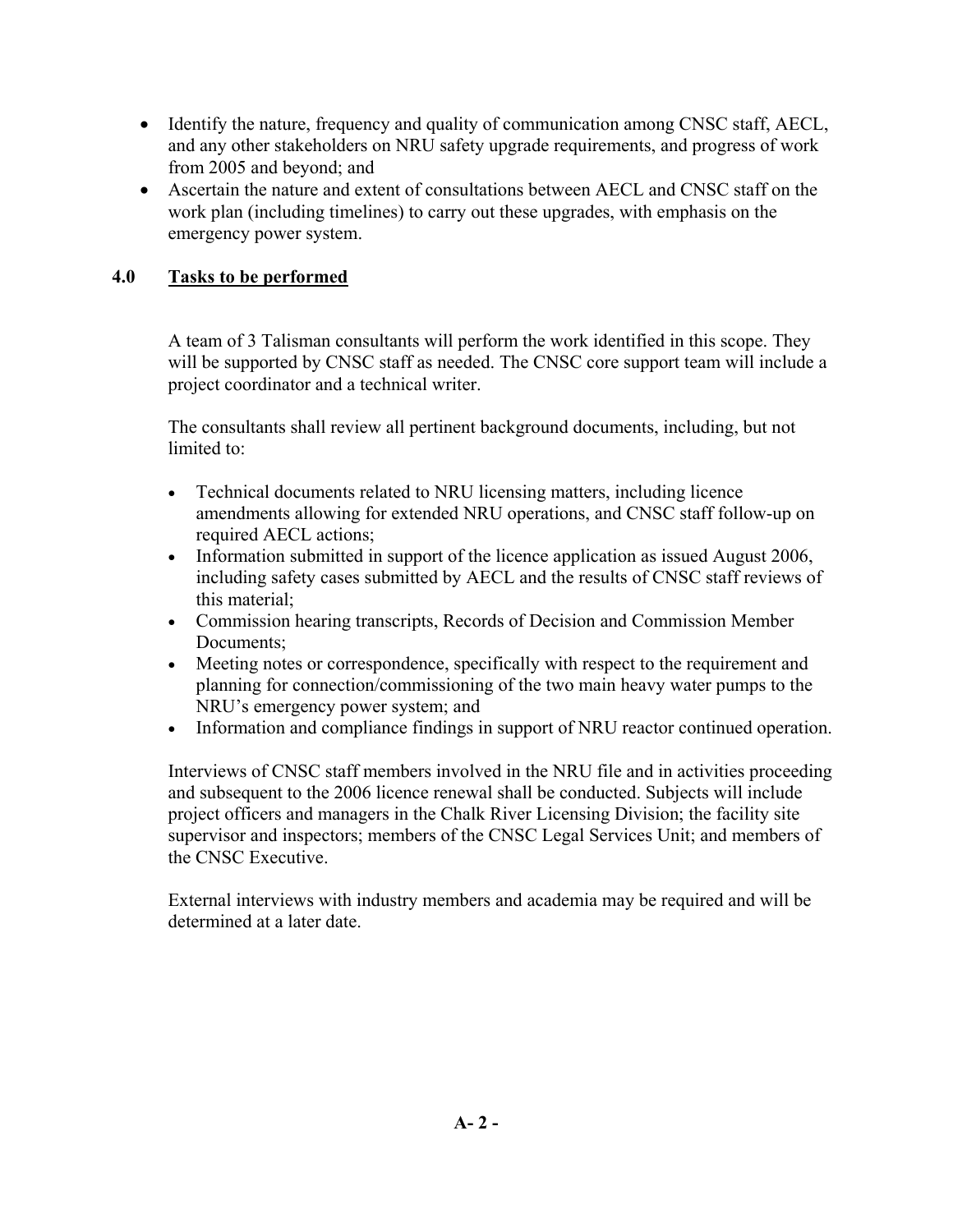### **Appendix A (Continued)**

### **AECL: Independent Review Team Charter; Statement of Work**

#### **1.0 Background**

Atomic Energy of Canada Limited (AECL) has adopted a continuous improvement culture that includes transparent reporting of results and performance evaluations based on lessons learned.

AECL will undertake a review of lessons learned stemming from the extended outage of AECL's National Research Universal (NRU) reactor in November and December of 2007. This review will aim to develop a concise overview of key findings, and was committed to by Mr. Brian McGee, Senior Vice-President and AECL's Chief Nuclear Officer, during the December 6, 2007 meeting of the Canadian Nuclear Safety Commission (CNSC) Tribunal, and reinforced at the January 9, 2008 meeting of the CNSC Tribunal.

The CNSC had previously engaged Talisman to carry out a review focused on the CNSC. AECL and the CNSC have now agreed that the Talisman review will cover both organizations, and will result in a single final report that will include recommendations for improvement for both parties.

#### **2.0 Objectives**

The purpose of this review is to:

Examine the performance of AECL staff over the period leading up to and pursuant to the Commission Tribunal decisions to amend the Chalk River licence in late 2005 (thus allowing the NRU to remain operational) and to renew the Chalk River site licence in 2006, as well as the subsequent period leading up to the extended outage of NRU in late 2007; and identify recommendations for improvements in performance.

#### **3.0 Scope of Work**

- Clearly identify the current regulatory basis for licensing the NRU, CNSC staff recommendations to the Commission, and the approved safety case, as it relates to the two-pump backup configuration. This review should include how the licensing basis was determined;
- Review elements of the 2006 NRU licence renewal: Commission Member Documents and supporting information (including safety system upgrade documentation), transcripts, minutes and Records of Decision, and other applicable documentation;
- Investigate how compliance was enforced regarding the emergency power supply and other safety system upgrades;
- Identify the nature, frequency and quality of communication among CNSC staff, AECL, and any other stakeholders on NRU safety upgrade requirements and progress of work from 2005 and beyond;
- Ascertain the nature and extent of consultations between AECL and CNSC staff on the work plan (including timelines) to carry out these upgrades, with emphasis on the emergency power system and connection of the two pumps to EPS;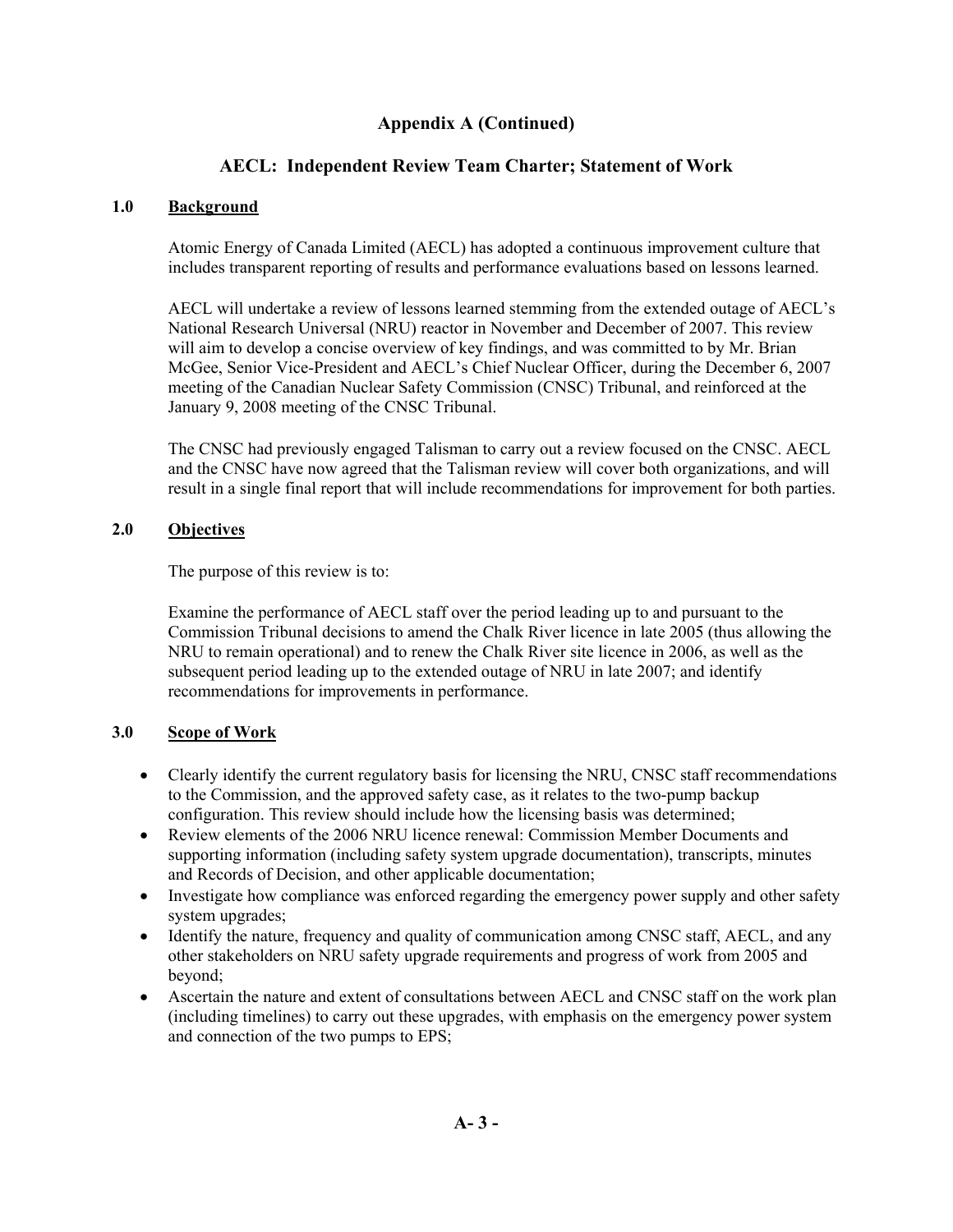- Review the clarity provided to AECL in licensing requirements, with respect to the scope and breadth of the upgrades, and make recommendations for improved clarity in licensing requirements;
- Review AECL's management of the safety upgrades, with specific focus on the Emergency Power System and the two pumps in question (MHWP's 104 and 105), during the period prior to December 31, 2005, relative to the licence condition to have the upgrades fully operational by that date, and subsequent to that date - up to the start of the extended outage in late 2007;
- Determine whether there were viable options available to AECL and the CNSC, in November and December 2007, which could have avoided or shortened the unplanned extended outage of NRU.

#### **4.0 Tasks to be Performed**

A team of 3 Talisman consultants will perform the work identified in this scope. They will be supported by AECL staff as needed. AECL's senior single point of contact for this work is Mr. G. H. Archinoff, Vice-President, Compliance, Corporate Oversight and Regulatory Affairs. Talisman's senior single point of contact will be Mr. H. Thompson.

The consultants shall review all pertinent background documents including, but not limited to:

- Documents related to NRU licensing matters, including licence amendments allowing for extended NRU operations, and CNSC staff follow-up on required AECL actions;
- Information submitted in support of the licence application, as issued in August 2006, including safety cases submitted by AECL and the results of CNSC staff reviews of this material;
- Commission hearing transcripts, Records of Decision and Commission Member Documents;
- Meeting notes, correspondence and AECL internal documentation specifically, with respect to the requirement and planning for connection/commissioning of the two main heavy water pumps to the NRU's emergency power system; and
- Information and compliance findings in support of the NRU's continued operation.

Interviews of AECL staff members involved in the NRU file and in activities preceding and subsequent to the 2006 licence renewal shall be conducted. Subjects will include past and present members of the NRU management team, members of the Chalk River Leadership Team, CRL licensing staff, and other AECL staff with relevant knowledge, to be identified by the AECL contact. Talisman should also interview individuals outside of AECL, including CNSC staff, as necessary to meet the objectives of this work.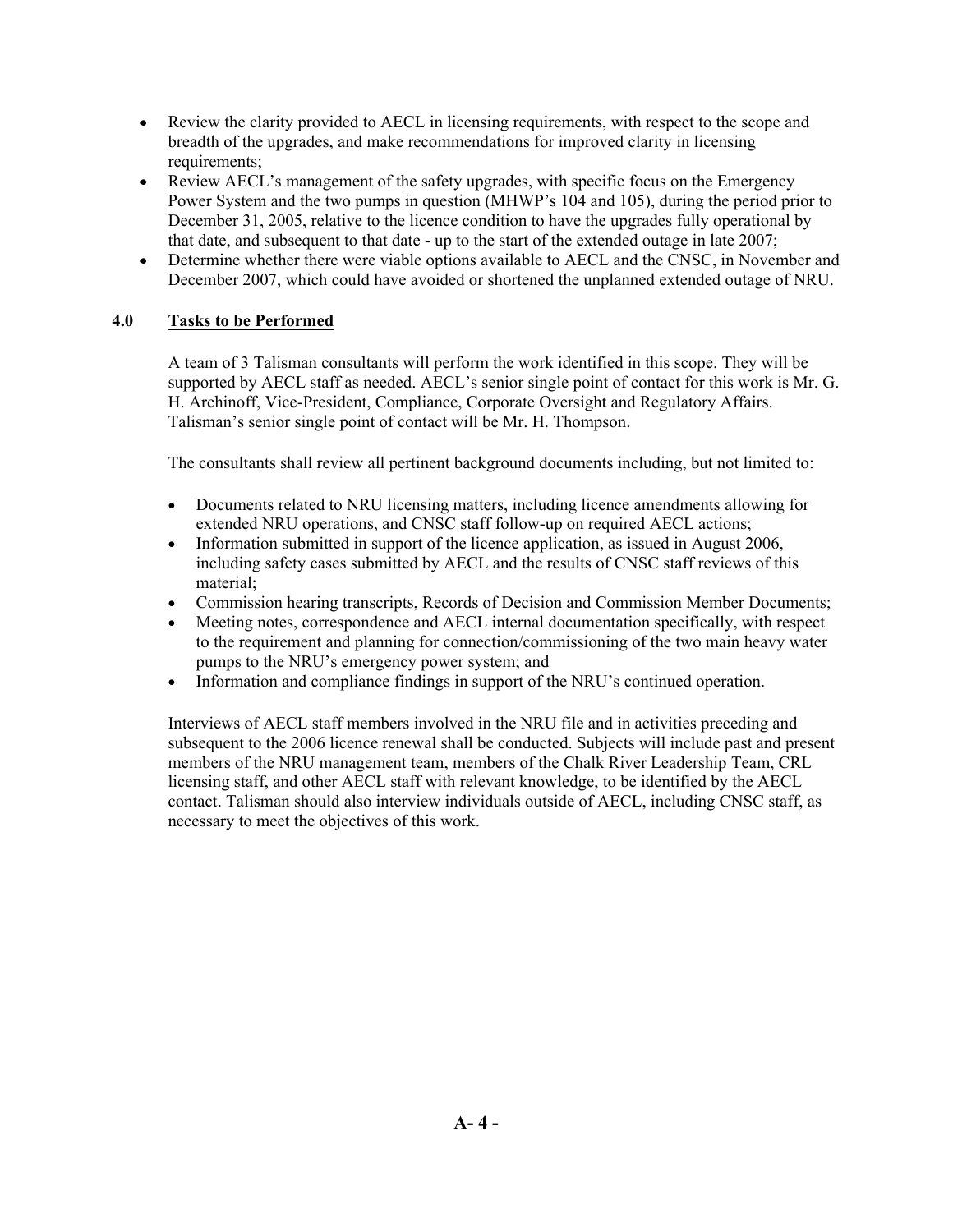**Appendix B** 

**Independent Review Team Member Resumés**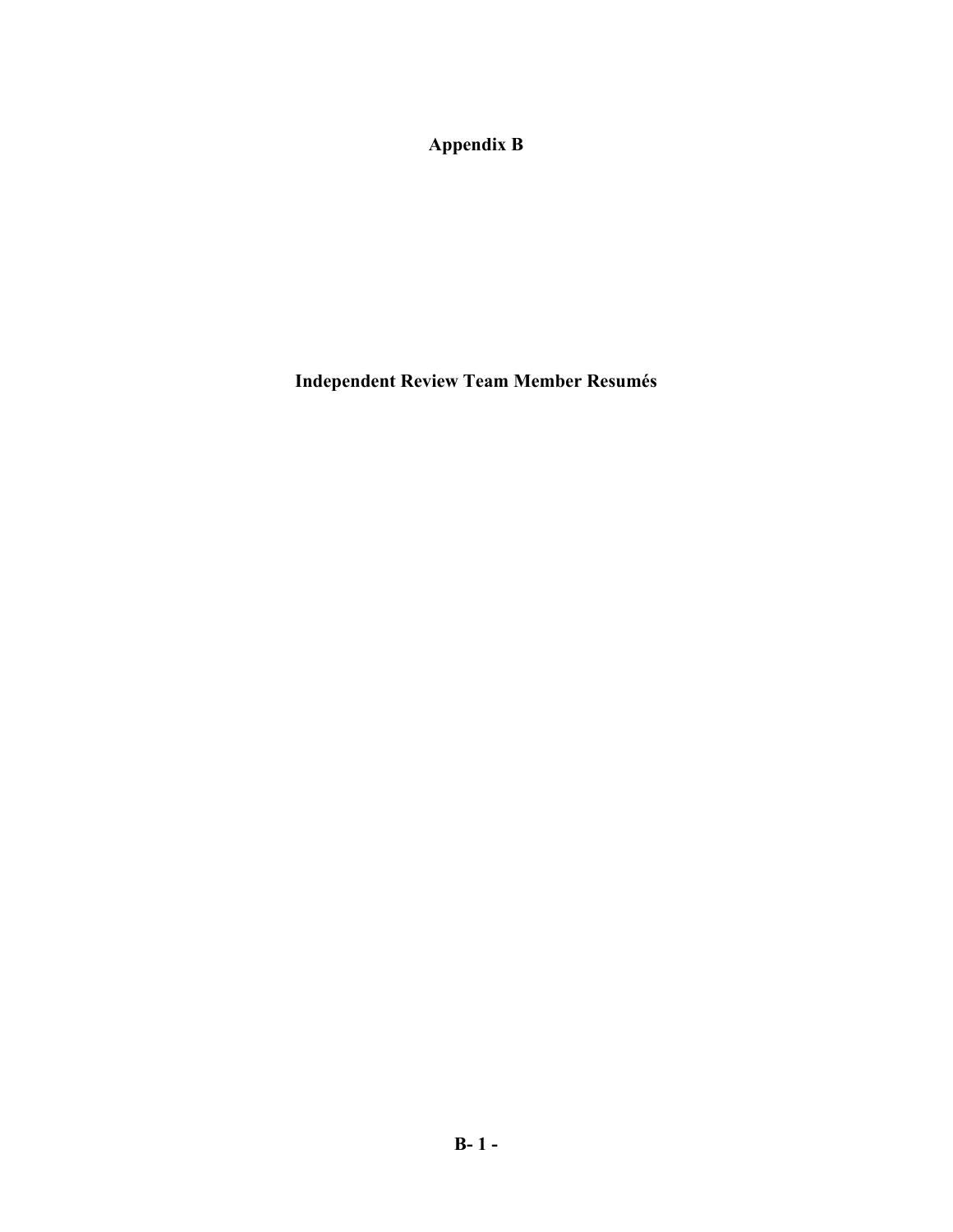# **Hugh L. Thompson, Jr. Vice President**

## **Summary**

Mr. Thompson is a Vice President at Talisman. Before joining Talisman, he was a Senior Nuclear Regulatory Advisor in SCIENTECH's litigation assistance practice. He has more than 33 years of nuclear safety experience, including senior level management positions at the U.S. Nuclear Regulatory Commission. Prior to joining SCIENTECH in 1999, Mr. Thompson was the Deputy Executive Director for Regulatory Programs at the NRC. In that position, he directed the licensing, inspection, and rulemaking activities for all NRC licensed nuclear reactors, the oversight of DOE's high-level radioactive waste program, the decontamination and decommissioning of contaminated sites, and the material licensees regulated by both the 29 Agreement States and the NRC. Mr. Thompson has also held the positions of Director of the Office of Nuclear Material Safety and Safeguards, Director of the Division of Licensing, and Director of the Division of Human Factors Safety for the Office of Nuclear Reactor Regulation.

Mr. Thompson has testified before congressional committees and the NRC Commission on issues such as safety issues at nuclear facilities, NRC's HLW program, potential NRC oversight of DOE facilities, and Y2K safety concerns. Mr. Thompson has been an expert witness in several litigations involving NRC licensees.

Mr. Thompson has provided litigation assistance and expert testimony on cases involving NRC regulatory actions. He also chaired an Independent Technical Review Panel evaluating safety concerns of a planned DOE remediation at a low-level radioactive waste burial site, provided oversight for the search for lost fuel rods at Millstone Unit 1, and supported the restart activities at Honeywell Metropolis Plant.

#### **Education**

J.D., George Washington University, 1978 M.S., Nuclear Engineering, Georgia Institute of Technology, 1972 B.S., Naval Science, U.S. Naval Academy, 1965

#### **Qualifications**

**Executive Services and Litigation Support.** Assisted in investigations and an arbitration concerning the prudence of actions taken during the operation of a three-unit nuclear power station in response to a proceeding initiated by minority owners. Analyzed testimonies and reports presented by opposing witnesses and assisted client attorneys in preparing interrogatories and discovery requests about these testimonies. Assisted client attorneys during depositions and cross-examination of opposing technical experts. Provided expert testimony concerning the regulatory requirements and other factors that would have been involved in the licensing of a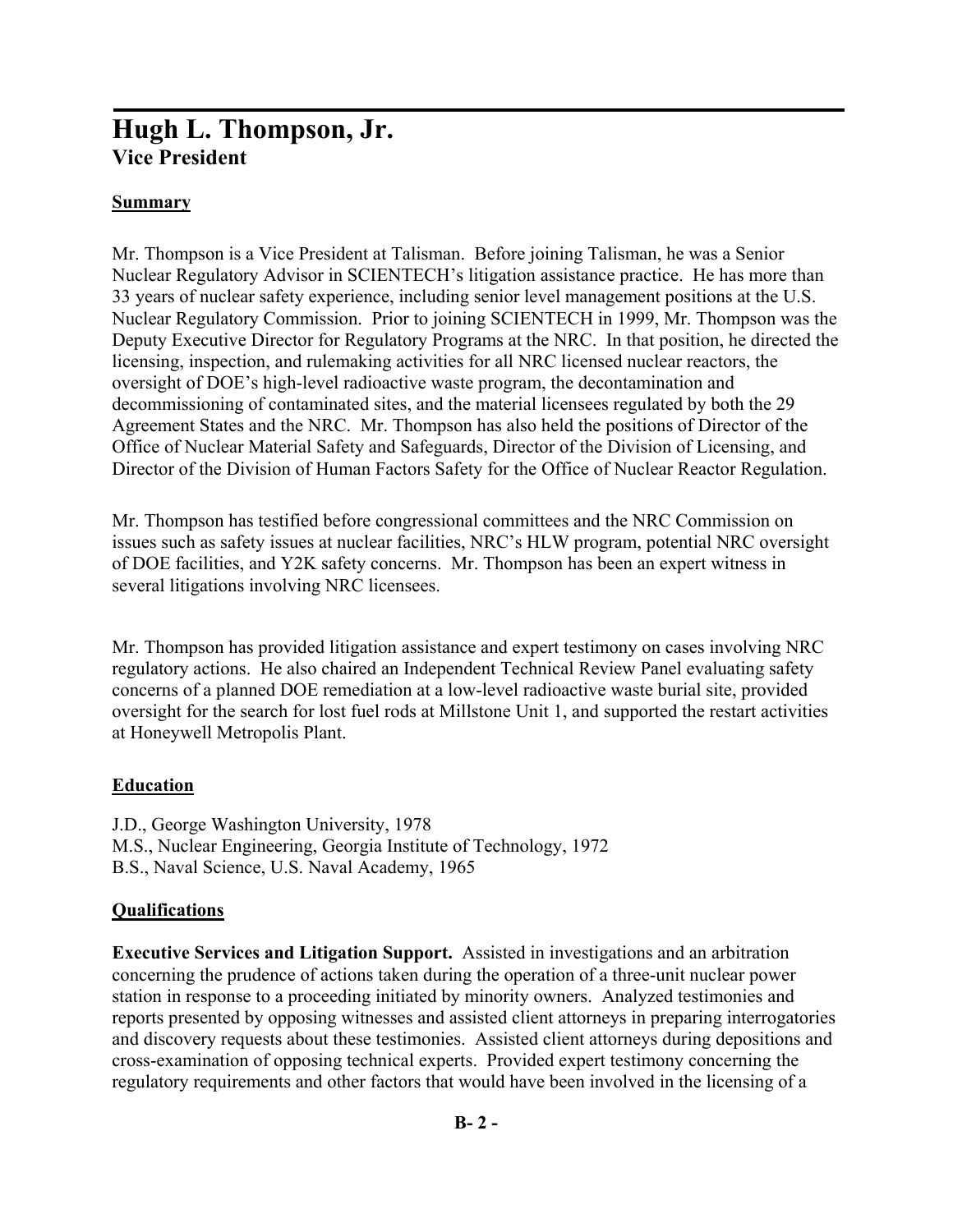very low-level waste disposal site in a NRC Agreement State. Provided expert consultation on the licensing requirements for a project being considered to process depleted uranium, the management and disposal of radioactive waste, and the license termination requirements for the West Valley Demonstration Project. Mr. Thompson has provided oversight of the Northeast Utilities search for the lost fuel rods, participated in two due diligence reviews related to nuclear utility mergers, and has provided extensive expert support for the DOE Licensing Support Network for DOE's Yucca Mountain project. Mr. Thompson has also supported several independent reviews of allegations at NRC licensed facilities, including operating nuclear power plants and fuel cycle facilities.

**Management -** Twenty years of program management experience with U.S. government organizations ranging from 10 – 1,500 persons. Ten years experience as Deputy Executive Director for Operations. During the last two years in that position, he directed all NRC regulatory programs, including the four NRC Regional Offices.

**Nuclear Waste and Nuclear Material Regulatory Management** - As Director of NRC's Office of Nuclear Material Safety and Safeguards, he directed the licensing, inspection, and environmental reviews of the following activities regulated by the NRC:

- Uranium recovery and nuclear fuel fabrication and development
- Medical, industrial, academic, and commercial uses of radioisotopes
- Safeguard activities
- Transportation and storage of spent nuclear fuel and other radioactive materials
- High- and low-level radioactive waste management and disposal
- Uranium Mill tailings cleanup and stabilization

**Low-level Waste** - Managed the development of Site Acceptance Methodology for low-level waste disposal. Directed and contributed to the regulatory framework for packaging, shipping, and disposing of low-level waste. Developed the guidance and managed the NRC review of state and compact implementation plans for low-level waste disposal. After leaving the NRC, chaired the Independent Technical Review Panel chartered by DOE to evaluate safety concerns raised about the planned characterization of Pit 9 at the Idaho National Engineering and Environmental Laboratory.

**High-level Waste** - Managed and directed the NRC's program for decommissioning, and was responsible for developing the supporting data and analysis for promulgation of NRC regulations for decommissioning. Led the NRC oversight of DOE efforts to characterize the Yucca Mountain site. Directed and directly participated in numerous interactions with DOE, EPA OSTP, and OMB over cleanup standards. In 2001-2002, provided oversight to Northeast Nuclear Utilities in their efforts to locate two spent fuel rods at the Millstone Unit 1 station.

**Nuclear Reactor Safety Management** - Directed and implemented nuclear reactor regulation programs including licensing, inspection, enforcement, and rulemaking. Also directed and implemented the NRC regulatory program for training and licensing reactor operators. Positions held included the following:

• Deputy Executive Director for Regulatory Programs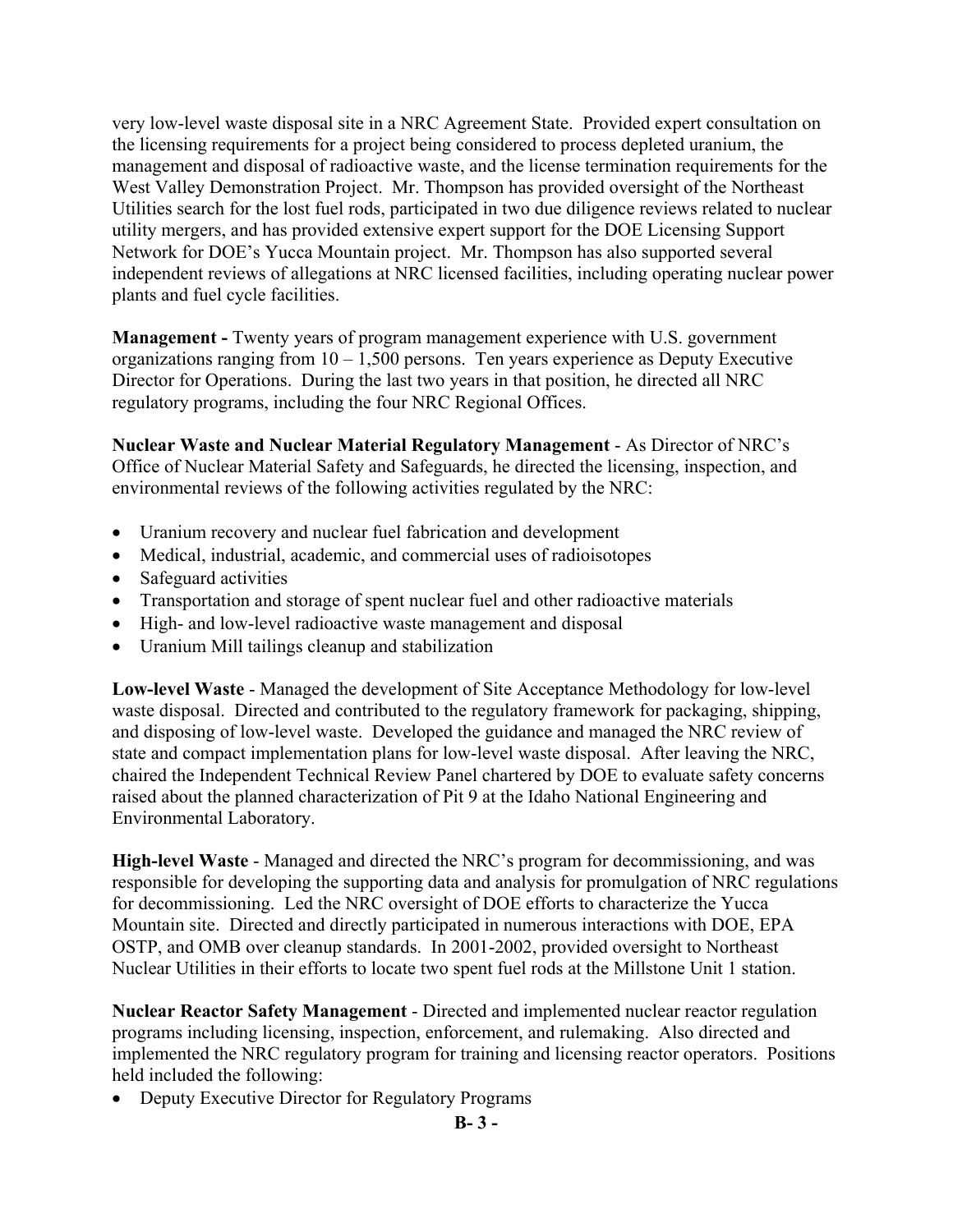- Division Director in Reactor Regulation for Licensing all reactor designs
- Division Director in Reactor Regulation for Westinghouse reactor licensing, reactor system safety and radiological safety
- Division Director in Reactor Regulation for Human Factors Safety
- Environmental project manager for a number of light water reactors for the construction and for operations.

**Operational Readiness Review -** Led NRC operational readiness team reviews as part of licensing reviews following TMI-2 accident. Focus included not only plant physical condition, but also licensed operators' training and readiness. Conducted an Independent Safety Review of an operating nuclear fuel facility. Was a team member of a DOE contractor's self-assessment of Integrated Safety Management effectiveness.

**Security -** Developed and implemented security standards for U.S. commercial nuclear industry, including both powers reactor and major fuel cycle facilities.

**Emergency Preparedness -** Directed NRC's reactor safety and protective measures teams in headquarters emergency response organization. Led and participated in NRC emergency response exercises for commercial nuclear facilities, both reactor and non-reactor facilities. Developed NRC emergency preparedness regulations and directed their implementation.

**Human Factors Safety** - Directed the development and implementation of the human factors requirements that followed the accident at TMI 2. This included the redesign of reactor control rooms, the revisions to the emergency operating procedures, the training and qualification of the licensed reactor operators, the qualification and experience of the senior reactor operators, and the requirements for plant-specific simulators for both training and testing. Directed and implemented the initial NRC re-qualification of licensed reactors operators. Lead NRC review that endorsed the INPO National Academy for Nuclear Training program.

**IT and Y2K -** Directed NRC's internal IT program from 1990-1995. Developed and implemented the regulatory response for NRC's oversight of the nuclear industry Y2K response. Represented NRC on the President's Y2K Conversion Council 1997 and 1998.

#### **Employment**

**TALISMAN International, LLC,** Vice President, 2001- present

**SCIENTECH, Inc.** Senior Nuclear Regulatory Advisor, 1999-2001

#### **U.S. Nuclear Regulatory Commission**, 1975-1999

Deputy Executive Director for Regulatory Programs, 01/97-12/98 Deputy Executive Director for Nuclear Materials Safety Safeguards Administration and Operations Support, 02/89-01/97 Director of the Office of Nuclear Material Safety and Safeguards, 02/87-02/89 Director, Divisions of Licensing and PWR Licensing, NRR, 03/85-02/87 Director, Division of Human Factors Safety, NRR, 12/81-03/85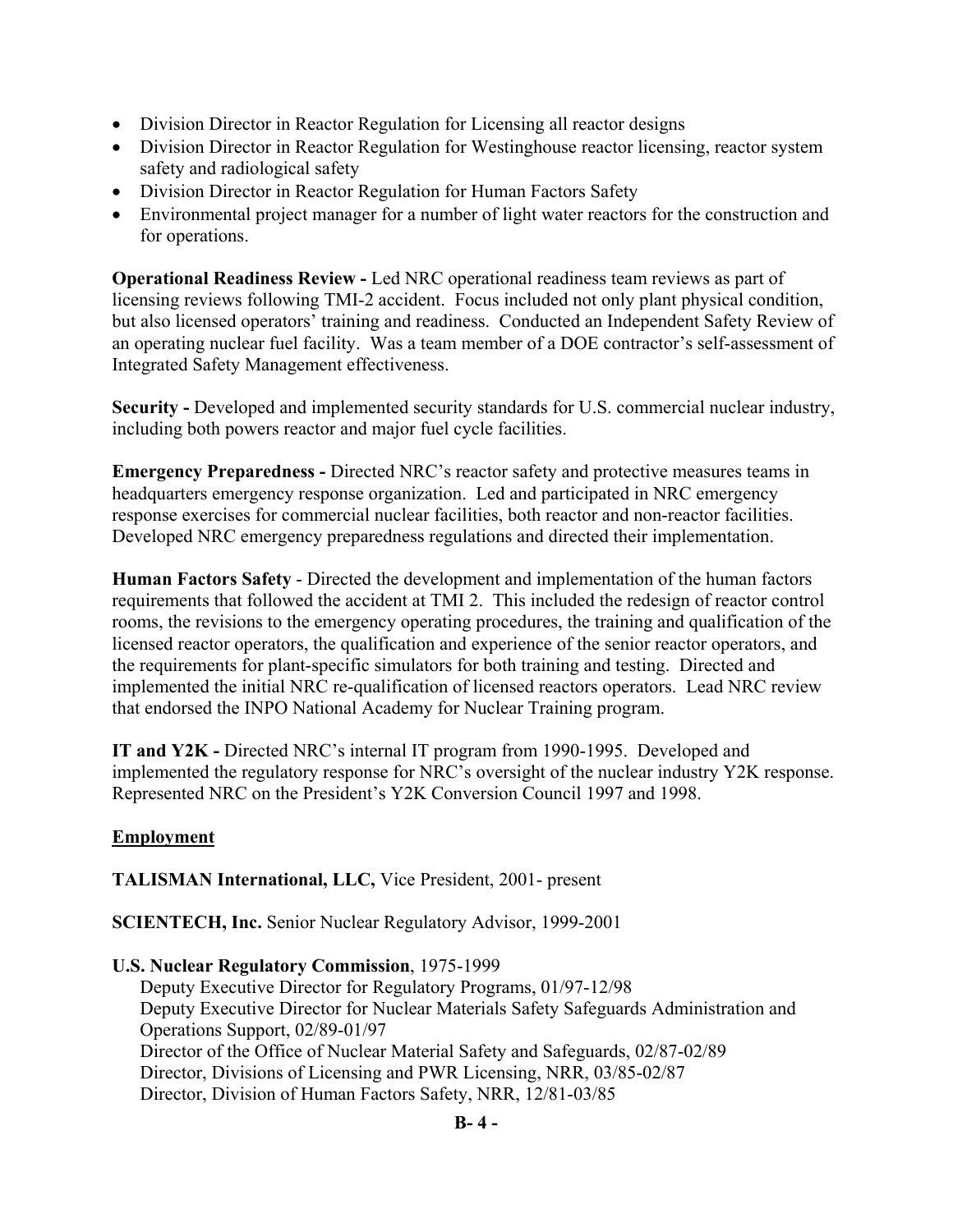Director, Planning and Program Analysis Staff, NRR, 09/80-12/81 and Senior Technical Advisor, various assignments, 09/75-09/80

- **U.S. Atomic Energy Commission**, 1972-1975 Environmental Project Manager
- **Alabama Power Company**, 1970-1972 Nuclear licensing engineer
- **U.S. Nuclear Navy**, 1965-1970 Nuclear Submarine Program

### **HONORS**

NRC Distinguished Service Award, 1991 Distinguished Senior Executive Award, 1991 Meritorious Senior Executive Award, 1987 and 1996 President's Council on Y2K Conversion – Outstanding Service, 1998 DOE Certificate of Appreciation – Pit 9 Project, 1999

#### **Security Clearance**

NRC Q Clearance (inactive) Millstone Nuclear Power Station Security Access (inactive) Department of Justice Public Trust Clearance (active)

#### **Publications and Litigation Support:**

Authored numerous NRC documents including Environmental Impact Statements, expert testimony in licensing hearings, NRC Testimony before Congressional Committees or Subcommittees including DOE's High Level Waste Program, NRC Oversight of DOE, and Y2K Readiness of Operating Nuclear Power Reactors, (1973-1998).

Thompson, Hugh L., Deposition in Support of Plaintiff, Nuclear Fuel Services v. Envirocare of Utah, Inc. and Khorow B. Semnani, Utah State Court, Salt Lake City, Utah, July 1999, Record Sealed.

Thompson, H.L. et al., Independent Technical Review of Proposed Drilling Activities for Operable Unit 7-10 Staged Interim Action (Alternate Pit 9 Project), for the U.S. Department of Energy, October 1999.

Hugh L. Thompson, Jr. et al., Independent Review Team Memorandum to Frank Rothen, IRT Oversight of the Millstone Unit One Fuel Rod Accountability Project (FRAP) and Approval of Final FRAP Report, October 9, 2001.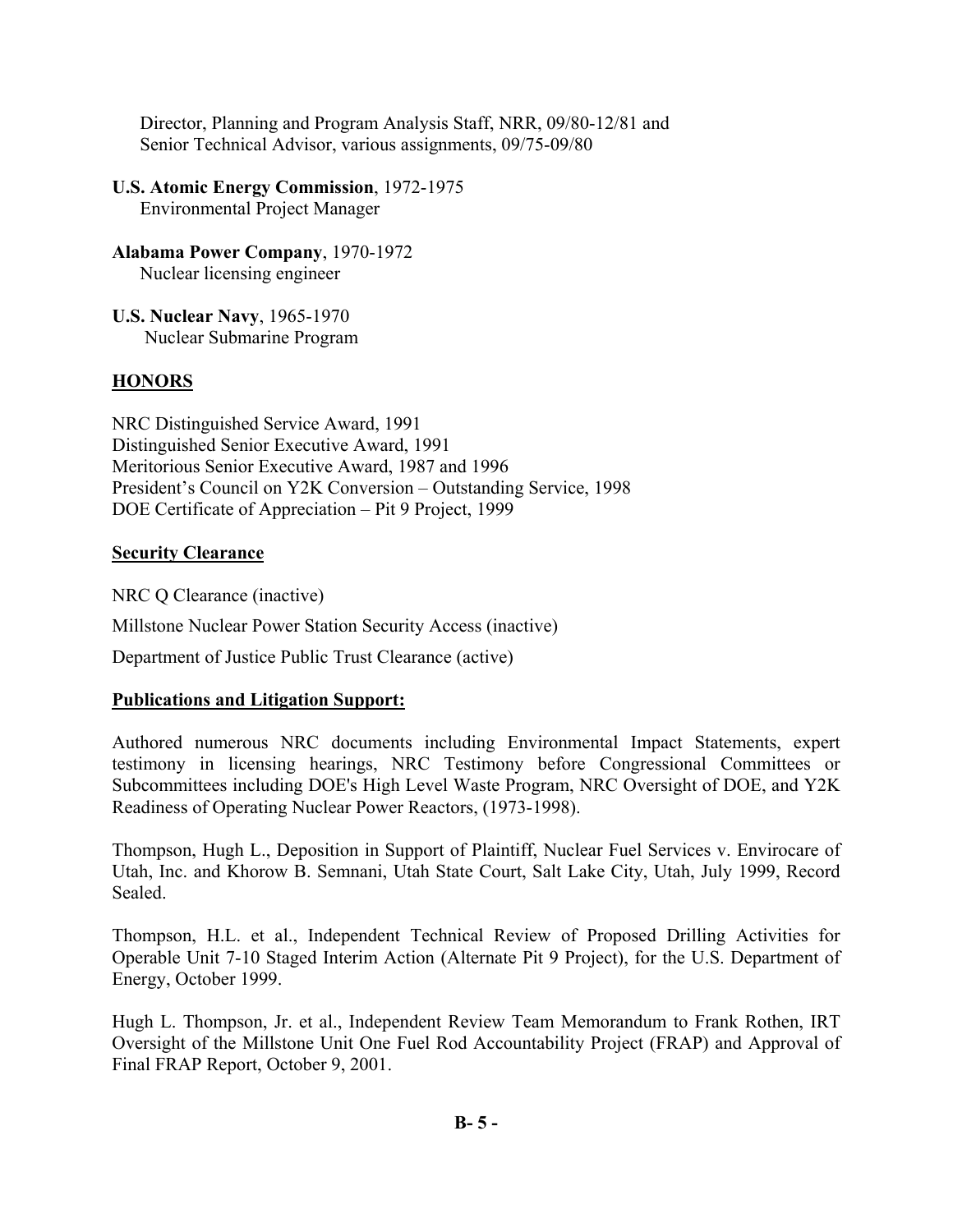H. L. Thompson, Letter Termination Report to J. A. Van Vliet, Termination of the Implementation of an Increased Facility Radioactive Source Inventory Limit and Shipping Port Fuel Removal, Flour Hanford Operational Readiness Review, March 8, 2002.

Dominion Nuclear Connecticut, Inc. Docket No. 50-423-LA-3, Affidavit of Dominion Nuclear Connecticut Outside Expert Panel, H. L. Thompson, Jr. et al., March 18, 2002.

Hugh Thompson, et al., Review Team Report of Potential Chilling Effect in Designated Organizations At Indian Point Energy Center, January 17, 2007.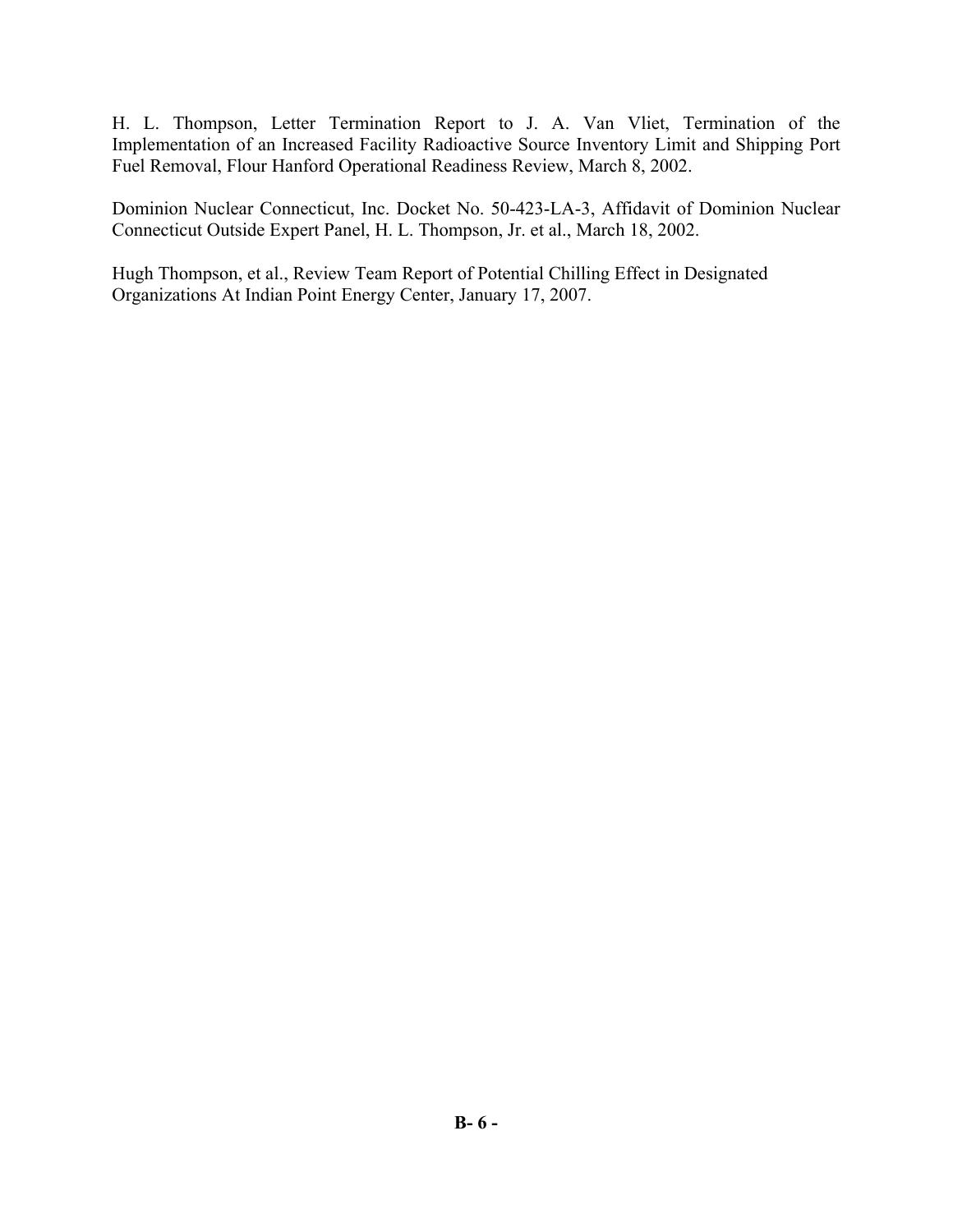# **Jon R. Johnson Senior Nuclear Safety Consultant**

### **Summary**

Jon Johnson is a Senior Nuclear Safety Consultant with Talisman International. He has over 30 years of experience in the nuclear regulatory industry, with expertise in the areas of nuclear safety, reactor safety licensing, inspection policy, engineering and technical reviews, and nuclear oversight. He has advised national and international nuclear utilities and governmental executives regarding nuclear safety and regulatory policy. As a member of the Safety Review Board for two nuclear stations, he reviewed all aspects of quality assurance activities and nonconformance reports as well as all self assessments of safety related activities. He has provided advice to license applicants on effective implementation of NRC and industry (ASME NQA-1) QA standards.

While at the Nuclear Regulatory Commission (NRC), Mr. Johnson directed licensing and inspection activities as part of the Reactor Oversight Program at all nuclear power reactor facilities in the United States. He was also responsible for leadership of NRC renewal of operating licenses, licensing of advanced nuclear reactors and risk-informed regulations as Deputy Director of NRC's Office of Nuclear Reactor Regulation. Mr. Johnson received the Presidential Meritorious Rank Award from the President of the United States for sustained superior achievement in managing programs in the Senior Executive Service.

As Deputy Regional Administrator for Region II, he was directly responsible for administering licensing, inspection, enforcement, budgeting, travel, human resource, legal, public affairs, state liaison, training, and emergency preparedness programs for one of NRC's largest regional offices.

## **Education**

M. Eng., Nuclear Engineering, University of Virginia B.S., Physics (with distinction), U.S. Naval Academy

## **Qualifications**

**Management** – As Deputy Director of NRC's Office of Nuclear Reactor Regulation (NRR), assisted the Director in managing a staff of 600 personnel and responsible for the following areas: engineering and technical reviews, licensing and license renewal, inspection and oversight programs (ROP), assessment, event response, security, and maintenance rule implementation for all NRC-operating reactors in the U.S. Other responsibilities included certification and licensing of advanced reactors and the renewal of current power reactor operating licenses. During this position also served as the NRC's Chairman of the License Renewal Steering Committee. Provided NRC oversight of the technical staff's safety evaluation and environmental reviews as well as the budgeting and management of resources to implement Commission policy. As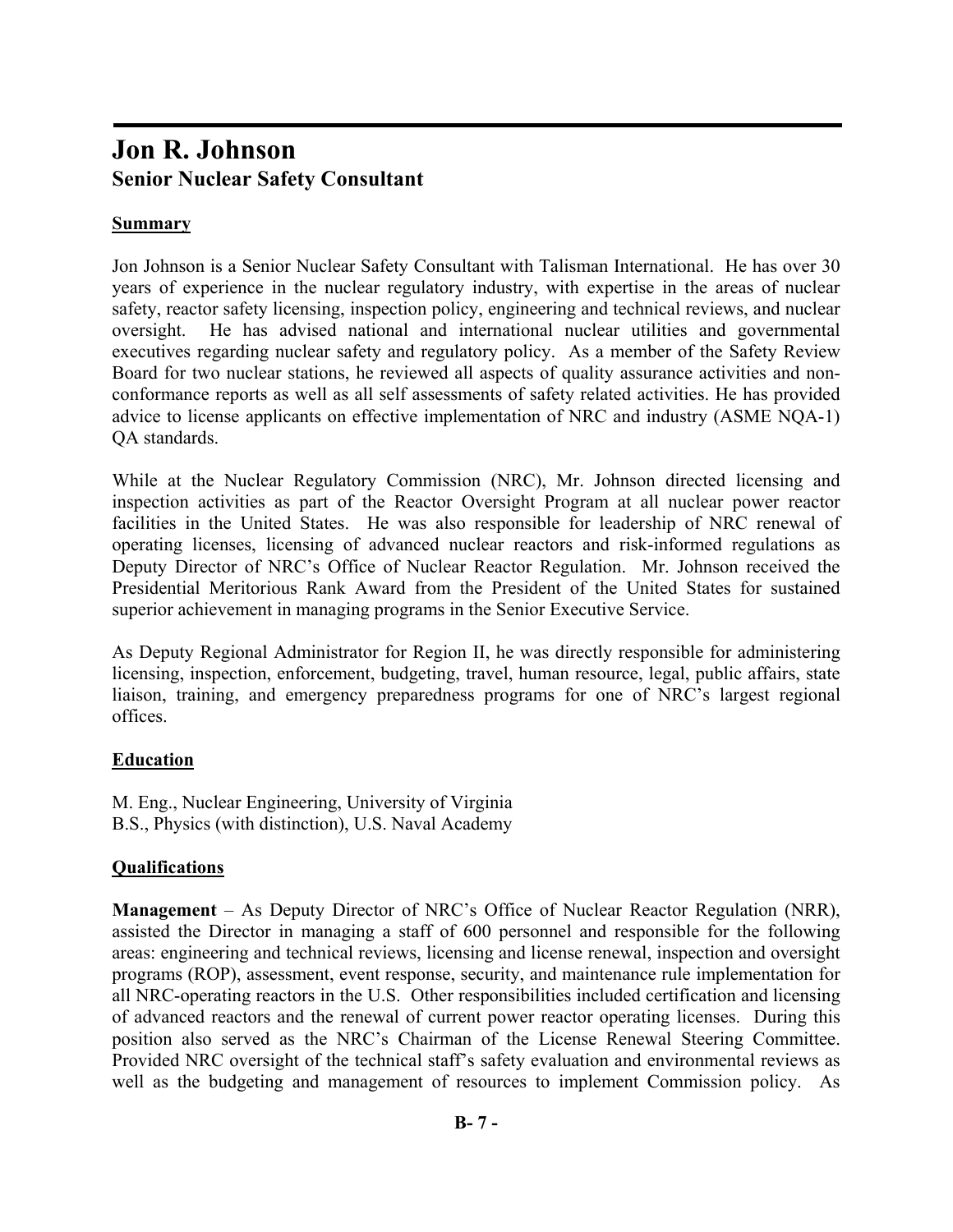Deputy Regional Administrator for Region II, directly responsible for administering licensing, inspection, enforcement, budgeting, travel, human resource, legal, public affairs, state liaison, training, and emergency preparedness programs for one of NRC's largest regional offices. This included reactor safety as well as radioactive materials safety (medical and industrial) and fuel facility safety programs.

**Reactor Safety Licensing and Inspection Policy** – While a Senior Nuclear Safety and Engineering Consultant, provided advice to national and international nuclear utilities and governmental managers regarding nuclear reactor licensing and inspection policy. Also provided advice to the nuclear industry regarding advanced reactor policy. As Deputy Director of the Office of NRR developed risk-informed regulations, operator licensing, advanced reactor licensing, and generic Technical Specification development. In this position also provided expert advice on policy matters to the NRC Commissioners, Congress, and the White House. Served as the NRC principle spokesman along with the Industry Steering Committee Chairman during periodic open public meetings to discuss high priority issues needing regulatory decisions and supervised Regional inspections of aging management programs.

**Engineering and Technical Reviews** - As a Consultant to a major nuclear utility, reviewed self assessments of engineering processes and designed controls including safety design margins for critical components and systems. As Deputy Director of NRR, responsible for NRC policy on engineering and technical reviews including regulations and industry standards endorsed for implementation, NRC reviewer qualifications, and the preparation of safety evaluations of license applications. As Deputy Regional Administrator, was responsible for oversight of all inspections of design and engineering activities at all power and research reactors and fuel facilities in the Southeastern US. As a Senior NRC Executive in charge of the NRC MC 0350 process for oversight and performance improvement of the Brunswick and Browns Ferry stations, managed all regulatory reviews of engineering design and construction activities. As NRC Manager in Region I, led the Team that determined Seabrook Station was constructed in substantial conformance with the engineering processes and design as described in the FSAR. This ended up being a major factor in the operating license issuance.

**Quality Assurance Programs** - As a member of the Safety Review Board for two nuclear stations, reviewed all aspects of quality assurance activities and non-conformance reports as well as all self assessments of safety related activities. Provided advice to license applicants on effective implementation of NRC and industry (ASME NQA-1) QA standards. As an NRC Inspector and Manager, reviewed detailed implementation of NRC requirements in 10 CFR 50, Appendix B, including design controls, procurement, testing, and corrective action programs. Led Team assessments of Corrective Action Programs at nuclear reactors with performance issues under close scrutiny of NRC.

**Spent Fuel Repository Reviews** - As the Chairman of the Executive Assessment Board and a Member of the Executive Team, evaluated a major DOE effort to prepare a license application to the NRC for the world's first deep geological spent fuel repository. This required regulatory advice and licensing guidance. As a Consultant, reviewed the management and Quality Assurance effectiveness of proposed repository programs.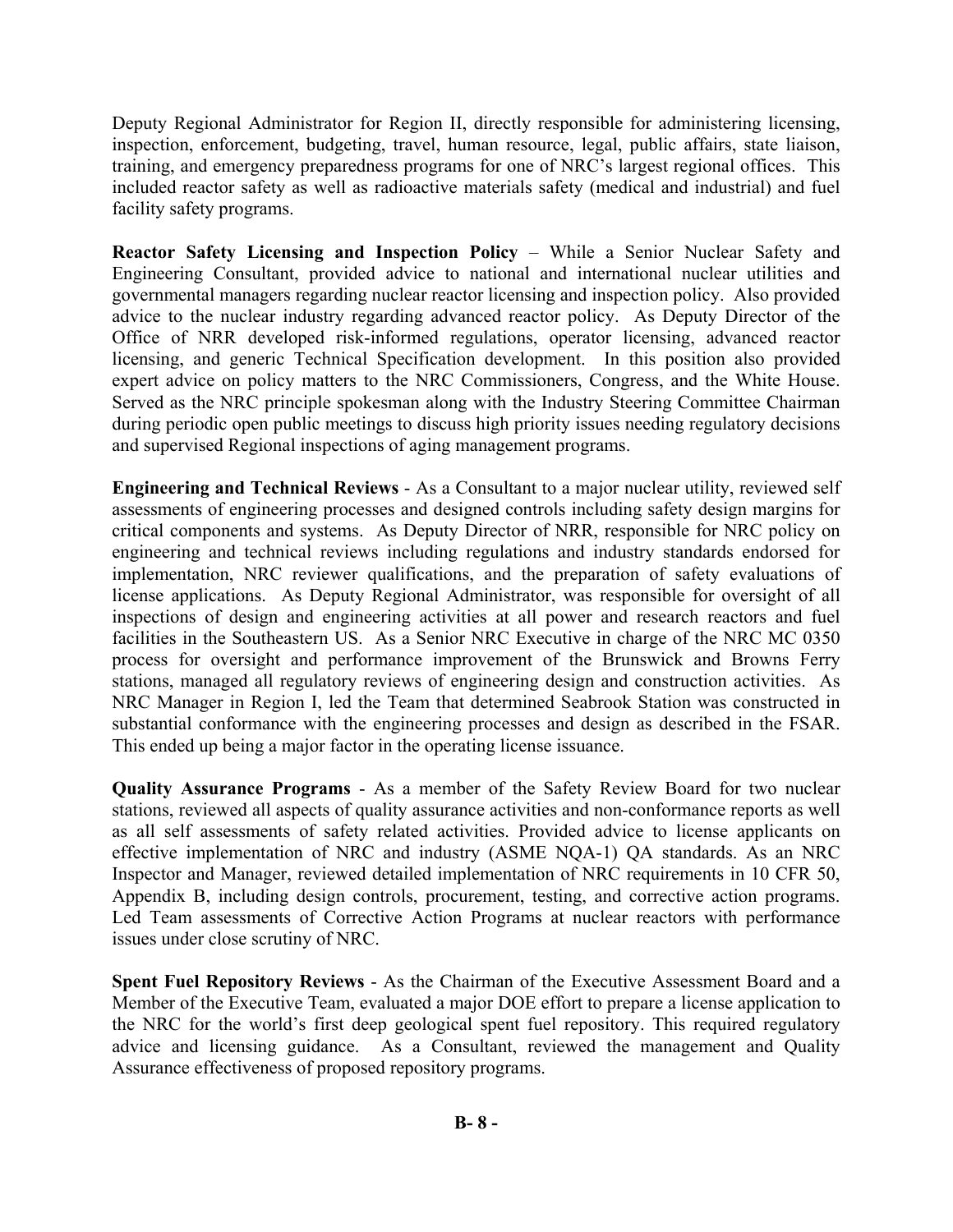**Security** – As a Senior Consultant, provided advice on security requirements for advanced reactor sites. Served as Special Senior Safety and Security Advisor to the NRC's Office of the Executive Director for Operations. In this position, managed twelve teams to assess safety and security strategy at all power plants in the U.S. As the Associate Director for Inspection and Programs and, later, Deputy Director for the Office of Nuclear Reactor Regulation, responsible for physical security inspection and licensing programs as well as security regulation development at all U.S. civilian reactors. Following 9-11, served on NRC's Executive Task Force to establish strategic plan for NRC's comprehensive re-evaluation of security effectiveness and establish interim requirements.

**Diagnostic Evaluations and Self Assessments** - As an NRC Manager and Inspector, served on numerous inspection teams evaluating licensees self assessment program effectiveness. Served as NRC's SES manager and chairman of the Brunswick and Browns Ferry MC0350 oversight panels to monitor and lead the recovery actions from prior poor performance. Both facilities subsequently completed world records for safe operating periods.

**Nuclear Oversight** - Served as Member and Chairman of Nuclear Oversight Boards for a major U.S. utility and a major DOE contractor. As a Senior Nuclear Safety Consultant provided advice to Chief Nuclear Officers and the DOE M&O contractor site President on matters involving nuclear safety, operations excellence, and licensing strategies. As Deputy Director of NRR directly managed implementation of NRC's Reactor Oversight Process (ROP), which also involved engineering and technical review, inspection, assessment, enforcement, security, and emergency response functions for all NRC-operating reactors in the northeast (Region I) and southeast (Region II).

**Training and Qualification Programs** - As Associate Director and Deputy Director of NRR, was directly responsible for NRC's inspector training and qualification programs as well as oversight of civilian reactor operator licensing and training programs. Directly monitored revision of NRC's inspector training and qualification program and served as chairman of certification boards. While serving in the U.S. Navy worked as Division Director and responsible for development of course instruction for 15 instructors and 800 students that related reactor physics to a naval nuclear power plant.

As a Nuclear Safety Consultant, developed and presented a unique course on risk-informed regulatory approaches and inspection techniques to Eastern European regulators and utility managers. Invited to be principal expert speaker at workshops in Europe for the IAEA on nuclear regulatory strategies in a deregulated electricity market as well as the use of technical support organizations by the regulator. Provided nuclear operator and regulator training advice to foreign regulatory agency.

**Research Effectiveness** - As Associate Director for Inspection and Programs, served as NRC's representative to the NRC Research Effectiveness Review Board. Reviewed planning and budgeting priorities as well as evaluated the process for coordination between licensing and research for those who user the results of nuclear safety research.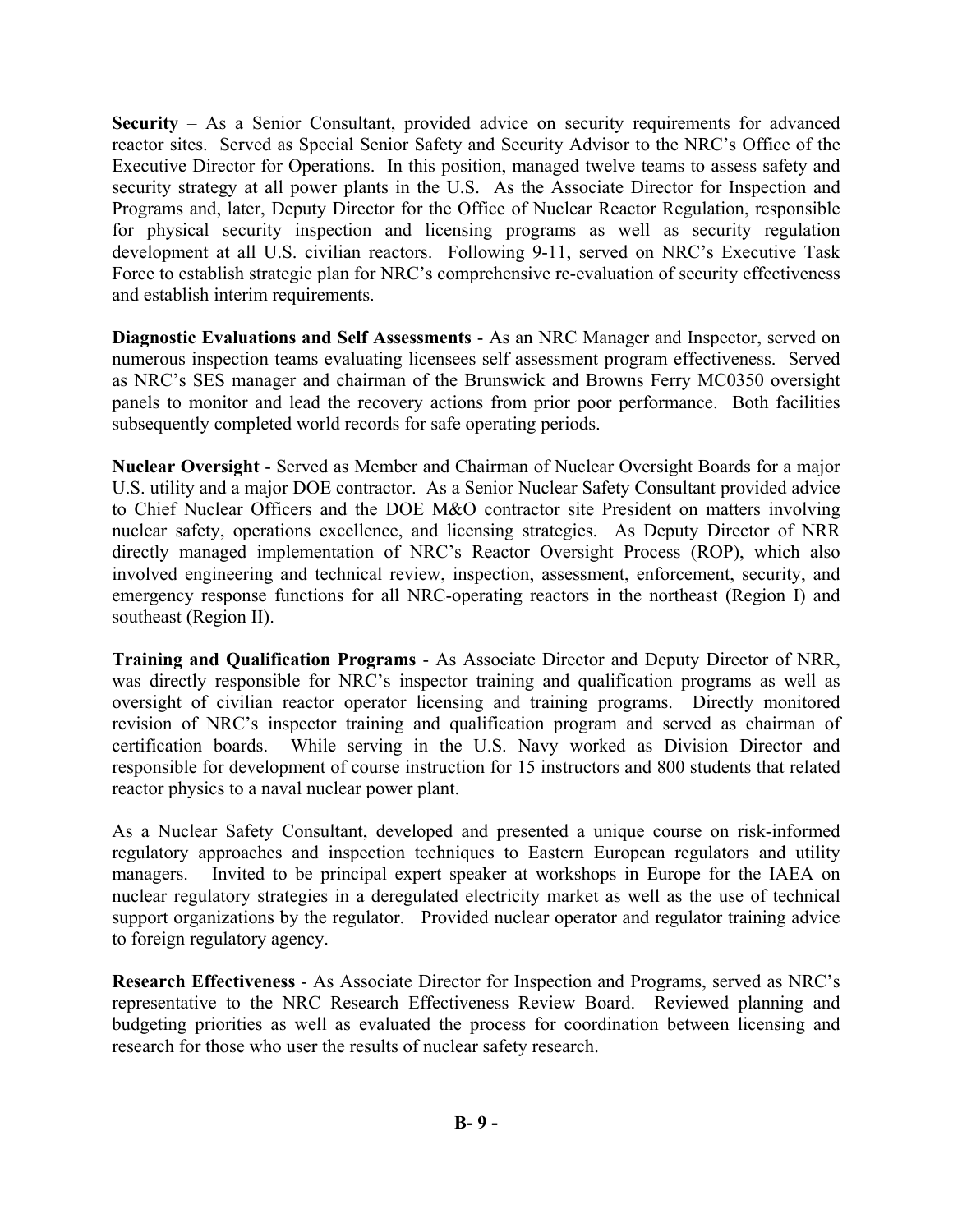**Public Communications** - While an Executive in NRC Headquarters and at two Regional offices, represented the NRC to the White House, Congress, state and local officials, the public, and news media. Chaired NRC steering committees, public meetings, workshops, licensee performance reviews and enforcement conferences. Also served as NRC's chief spokesman during emergency exercises.

**Reactor Operations and Operational Readiness** – As a Senior Nuclear Safety Consultant, provided reactor operations and nuclear safety advice to nuclear utility managers. As NRC Executive at NRC Headquarters and in two Regional offices, was responsible for the safety oversight (ROP) of 103 operating power reactors and 36 research reactors in the US. While an NRC Senior Resident Inspector, conducted daily reactor plant operations and maintenance inspections and regulatory oversight. As an NRC Inspector and Regional Manager, directly responsible for construction completion, operational readiness inspections, and regulatory oversight for power reactors in the licensing stage. As Region II Executive, chaired NRC's licensing and inspection MC 0350 panels to assess the readiness of Progress Energy's Brunswick site and TVA's Browns Ferry reactor to restart after extended shutdown periods. .During period as U.S. Naval Officer, directed dual–reactor plant operations at sea and during refueling overhaul in this position. Also conducted readiness assessments prior to U.S. naval reactor plant restarts.

**Emergency Preparedness**- While Deputy Director of NRR and a Regional Executive was responsible for reactor safety incident response functions at NRC's Headquarters and two Regional offices. Served as a Member of NRC's Executive Team in NRC Headquarters Incident Response Center during both the Indian Point 2 steam generator tube rupture and response to the 9-11 attack on the World Trade Center. Also participated in various crisis exercises as well as directed NRC's emergency response to reactor events while in RC Headquarters. Completed training and qualification as NRC Team Leader for Incident Investigation Teams.

**Strategic Planning**- Served as NRC's Office of Nuclear Reactor Regulation representative on NRC's Strategic Planning Panel to update and reform the agency's Strategic Plan. Recommended and developed key approaches to strategies, goals, and objectives as well as methods and means of measuring effectiveness or success. Also presented the budget for NRC's largest office to the agency's Executive Resource Council while in this position.

#### **Employment/Affiliations:**

**Talisman International, LLC**, Senior Nuclear Safety Consultant, 2003- present

**U.S. Nuclear Regulatory Commission**, 1978-2003 Deputy Director, Office of Nuclear Reactor Regulation Deputy Regional Administrator, Atlanta Director, Division of Reactor Projects Branch Chief, Philadelphia Senior Resident Inspector, Pilgrim Nuclear Power Station

**U.S. Navy**, 1970-1978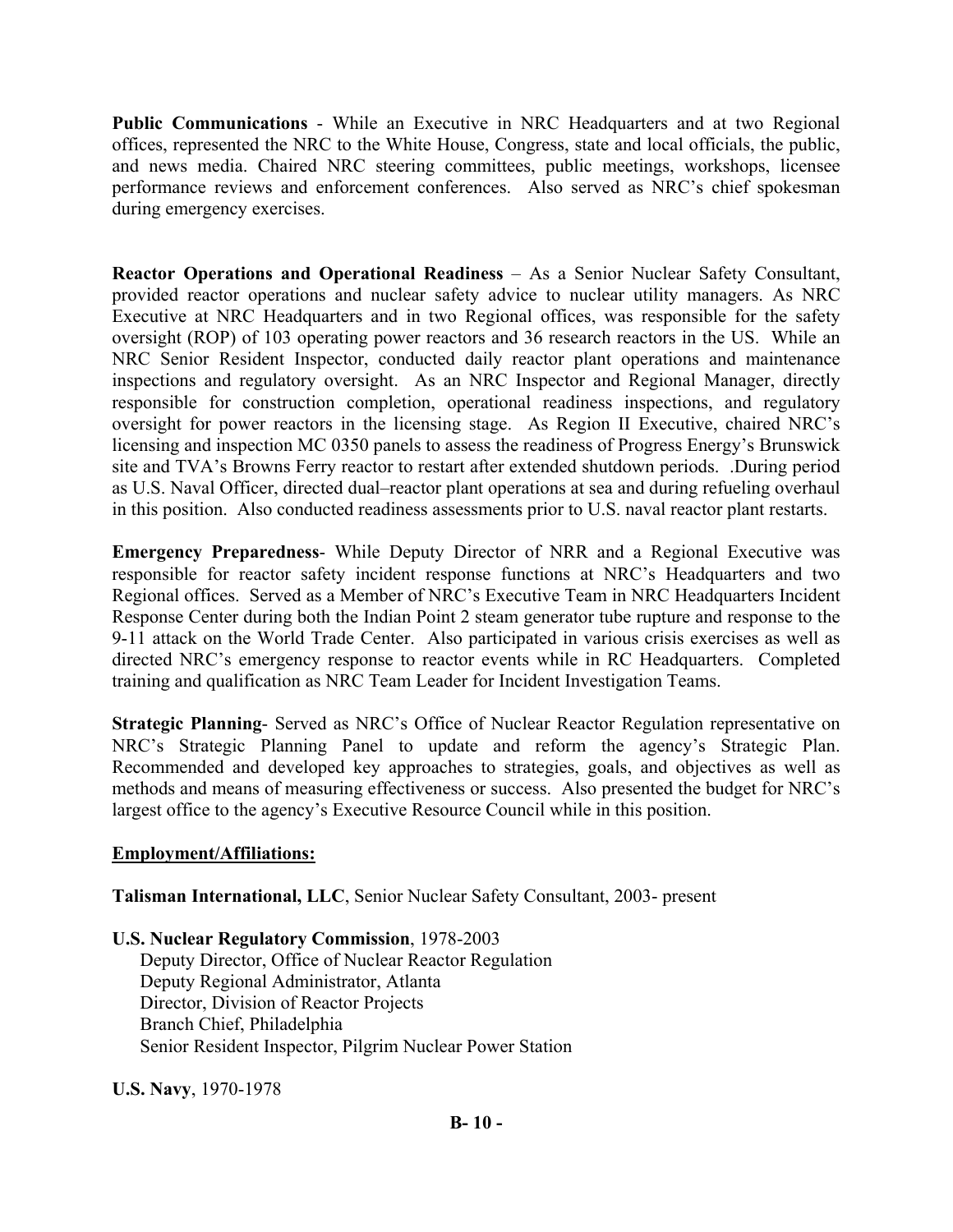Director, Division of Reactor Principles, US Naval Nuclear Power School Reactor Mechanical Assistant Nuclear Trained Officer

#### **Honors and Distinctions**

Presidential Rank Meritorious Executive Award NRC Performance and Special Achievement Awards NRC EEO Award for Outstanding Recruitment of Hispanic Engineers Chairman, Executive Oversight Board for major DOE M&O contractor Member of Off Site Safety Review Committee for major US Nuclear Utility Principle speaker for IAEA workshops for European utility and regulatory managers Independent Member of Award Committee for private Technical and Scientific Co. Chairman NRC License Renewal Steering Committee Chairman NRC's Oversight Panel for MC 0350 Reviews Member NRC's Research Effectiveness Review Board Certified NRC Inspector and Incident Investigation Team Leader Registered Professional Engineer, Commonwealth of Massachusetts Qualified as Chief Nuclear Engineer and Engineering Officer of the Watch, US Navy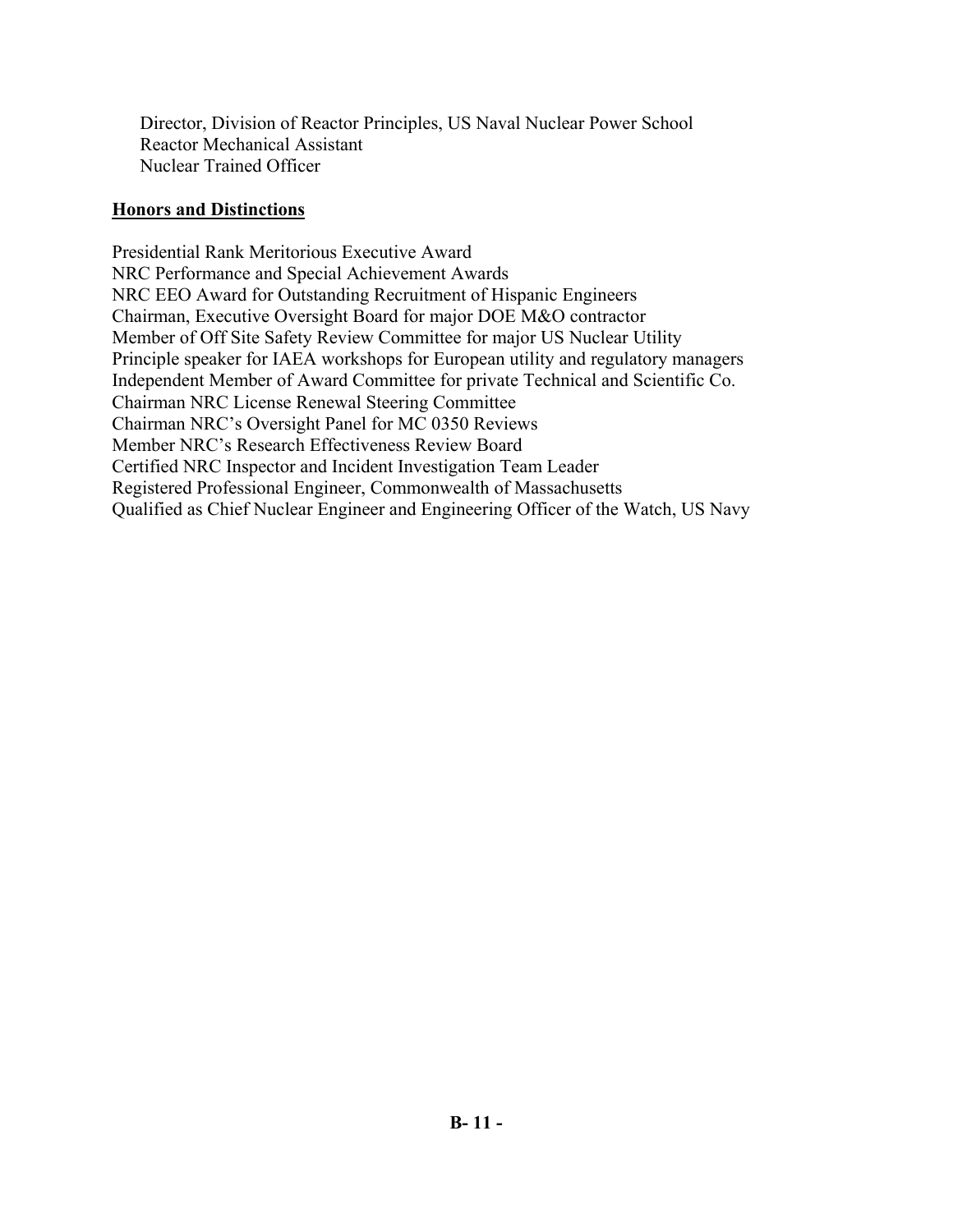# **Robert V. Fairbank, Jr. Senior Regulatory and Nuclear Consultant**

# **Summary**

Robert V. Fairbank, Jr. is a Senior Regulatory and Nuclear Safety Consultant with Talisman International who is recognized for his ability to solve the most complicated and important problems through rigorous analysis and application of wide-ranging experience.

He has over 35 years of nuclear industry experience, including 16 years as a senior manager. Areas of expertise include engineering, regulatory strategy and compliance, quality assurance, project management, and business management.

Nuclear Consultant for over 7 years; providing technical and litigation support, event investigation, employee concern resolution, performance assessment and improvement, independent reviews for executive management and governance boards, and assistance to companies positioning themselves to participate in the nuclear renaissance.

# **Education**

M.B.A., University of Pittsburgh B.S.M.E., Mechanical Engineering, Northeastern University

## **Professional Experience**

**Engineering/Regulatory Affairs/Management –** Senior Engineering Manager responsible for over 100 engineers of all disciplines. Provided home office engineering and field technical support to nuclear power stations.Engineering Manager for many major plant modifications, overseeing design, procurement, construction, testing and turnover.Managed numerous engineering programs to enhance reliability and safety of production facility operation.

Managed Regulatory Affairs when nuclear operation was under close regulatory scrutiny. Provided expert input to regulatory/legal proceedings and expert testimony before a Federal Licensing Board. Managed license changes that improved plant reliability and availability and reduced costs. Built and mentored teams to scope, develop justification for and implement license changes. Worked with line management and the Federal Regulator.

**Project Management –** As Project Manager reduced operating costs and improved plant production by completing complex capital and regulatory improvement projects. Applied strong project management fundamentals in managing projects through all phases of the life cycle.

Managed a major design information submittal required by the Federal Regulator. Performed a complete assessment of a dual-unit nuclear plant's design and operation and confirmed compliance with its license. Supervised dozens of individuals from all functional areas over several weeks and met a very strict deadline. The submittal, provided under oath by the Site Vice President, required a rigorous well-documented process and verification of the results.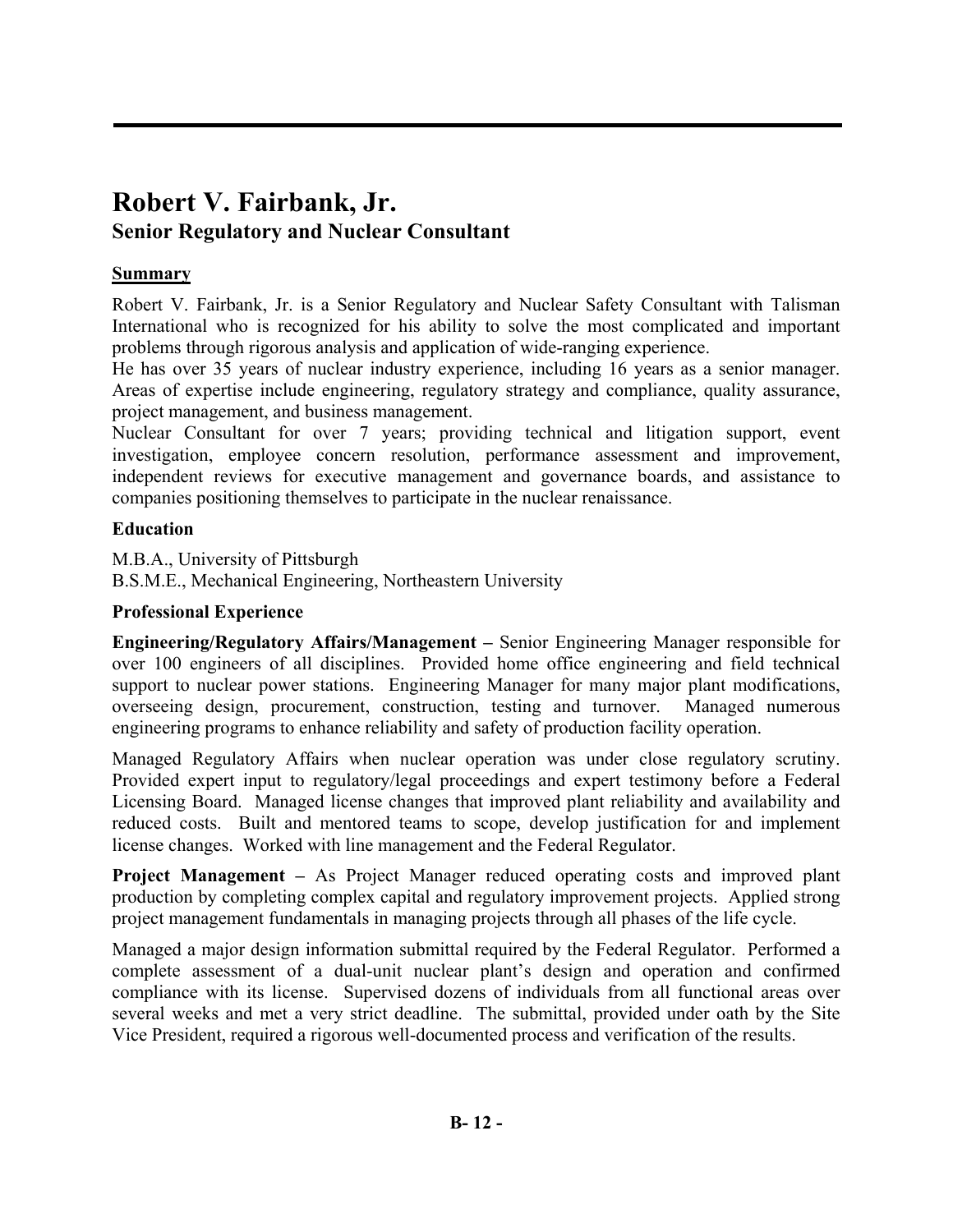Managed engineering/project support of regulatory agency team inspections. Organized inhouse teams to properly prepare; provided timely and accurate responses to inspection team requests; and promptly apprised management such that prompt action could be taken.

**Business and Process Management –** As a member of a team of senior managers performed a due diligence review for a large utility contemplating a \$30B merger with a large nuclear utility. Researched all aspects of the nuclear business unit to ensure there was no major financial risk.

In the area of strategic planning, increased profitability by tightening the focus on key business results as Business Manager at Pilgrim Nuclear Power Station. Guided and facilitated Senior Management Teams in developing and implementing strategic business plans, long-term and annual operating plans and deregulation strategies & transition plans.

With respect to management of peer groups, improved functional area performance while a senior manager at Boston Edison. Led and participated in a single-unit Boiling Water Reactor benchmarking peer group. Helped managers from different companies and facilities share information, identify and implement industry best practices and standardize processes and deliverables. Facilities, both international and domestic, were of similar size and design. Facilitated several successful functional area (e.g. Security, Operations) benchmarking studies, resulting in savings of up to \$7M per year and at times overcoming strong resistance to change.

While a senior manager at Boston Edison reduced costs and staffing levels through alliances. Organized and led the Northeast Energy Alliance, a group of 10 regional nuclear utilities. Individual facilities saved \$6M per year and the group more than \$100M per year.

In relationship to process improvement, increased engineering product quality and reduced rework and delays. While Engineering Manager at Boston Edison developed and implemented a Design Review Board; served as initial chairperson; recognized by the industry as a best practice. As Manager of Technical Quality at Boston Edison analyzed, developed and implemented processes, procedures and training programs consistent with applicable regulations and best industry practices and increased process efficiency and effectiveness.

As Engineering Manager at Boston Edison and Commonwealth Edison reduced human performance events. Analyzed and trended human performance incidents, identified causal factors and developed and implemented corrective and preventive actions.

**Event Investigations –** As project manager provided leadership and expertise to high-profile issues with potentially very significant consequences. Investigated missing nuclear fuel at two different nuclear power facilities helping to bring these issues to closure. Led a team of experts, made public presentations to Federal Regulators and state and local oversight committees. The investigations' thoroughness and rigor were recognized and credited by the Federal Regulator.

Led numerous emergent issue response teams as Engineering Manager at Boston Edison and Commonwealth Edison. Led investigations of plant events and equipment failures. Launched investigations by building multi-disciplined teams, developed action plans and schedules, applied a disciplined problem analysis process and achieved timely issue resolution.

Litigation Support – Provided technical consulting services to clients and helped achieve favorable outcomes in insurance and construction claims involving more than \$100M. Recognized for thorough research and analysis; enabling legal counsel to build superior cases.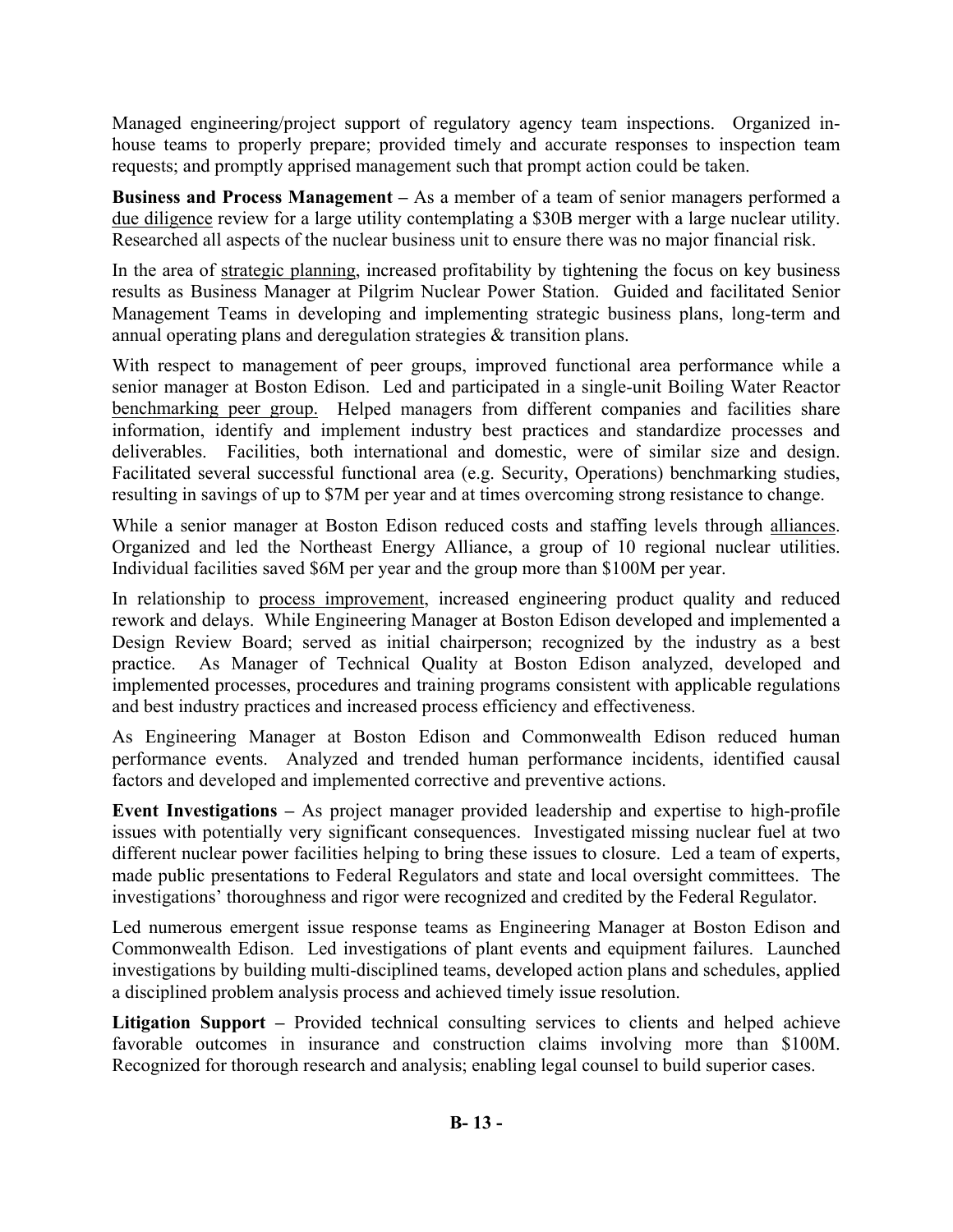**Performance Assessments -** Performed independent review of major projects and project management processes for large nuclear utilities executing \$100M's of work. Identified weaknesses and provided recommendations to executive management.

Member of a team of senior executives and managers performing independent review of the Mixed Oxide Fuel Fabrication Facility at Savannah River. Team performs focused periodic assessments of the project at the request of and reports findings to the Board of Governors.

Provided objective, independent and comprehensive assessments of nuclear plant performance for Commonwealth Edison and Boston Edison. Assessed key functional areas, as part of a team of senior-level industry experts. Used a standardized methodology to achieve consistent levels of excellence.

Led restart readiness team assessment of Engineering for a nuclear plant shutdown due to safety concerns. Completed a comprehensive assessment, including staff level and qualifications, processes and programs, backlog, and effectiveness of corrective actions. Identified and characterized weaknesses, and provided recommendations to support restart.

Provided independent, executive level oversight and assessment of the operation of nuclear power plants as a Safety Review Committee Member.

**Employee Concerns Resolution –** Participated in senior management teams that investigated and helped resolve employee concerns and allegations at nuclear fuel cycle and power plants. Conducted interviews, gathered information, performed analysis and developed conclusions and recommendations for executive management.

**Performance Improvement –** As Engineering Manager and Manager of Regulatory Affairs and Emergency Preparedness at Boston Edison streamlined processes and optimized staffing levels. Mentored staff in performing self-assessment, designing organizational structures, establishing performance metrics and accountability measures, and improving processes and product quality.

Member of the senior management team that turned around performance at nuclear plants.

**Management and Technical Support –** Performed an independent design review of the Yucca Mountain surface facility conceptual designs for the U. S. Department of Energy.

Assisted an international nuclear plant supplier in licensing a new reactor design. Performed safety system design reviews and helped develop and write the quality assurance program description and implementing procedures.

As Temporary Quality Assurance/Quality Control Manager for a large construction company led the resolution of a critical path restart issue at the world's largest nuclear plant recovery project.

Evaluated the capabilities of a geotechnical services company and advised Board of Directors regarding entry into emerging nuclear power market.

#### **Employment/Affiliations**

| <b>Talisman International, LLC</b>              | 2003-Present     | Nuclear and Regulatory Consultant |
|-------------------------------------------------|------------------|-----------------------------------|
| <b>Fairbank Management Services,</b>            | $2000$ - Present | Nuclear and Regulatory Consultant |
| <b>Commonwealth Edison Company, 1996 - 2000</b> |                  | Senior Manager                    |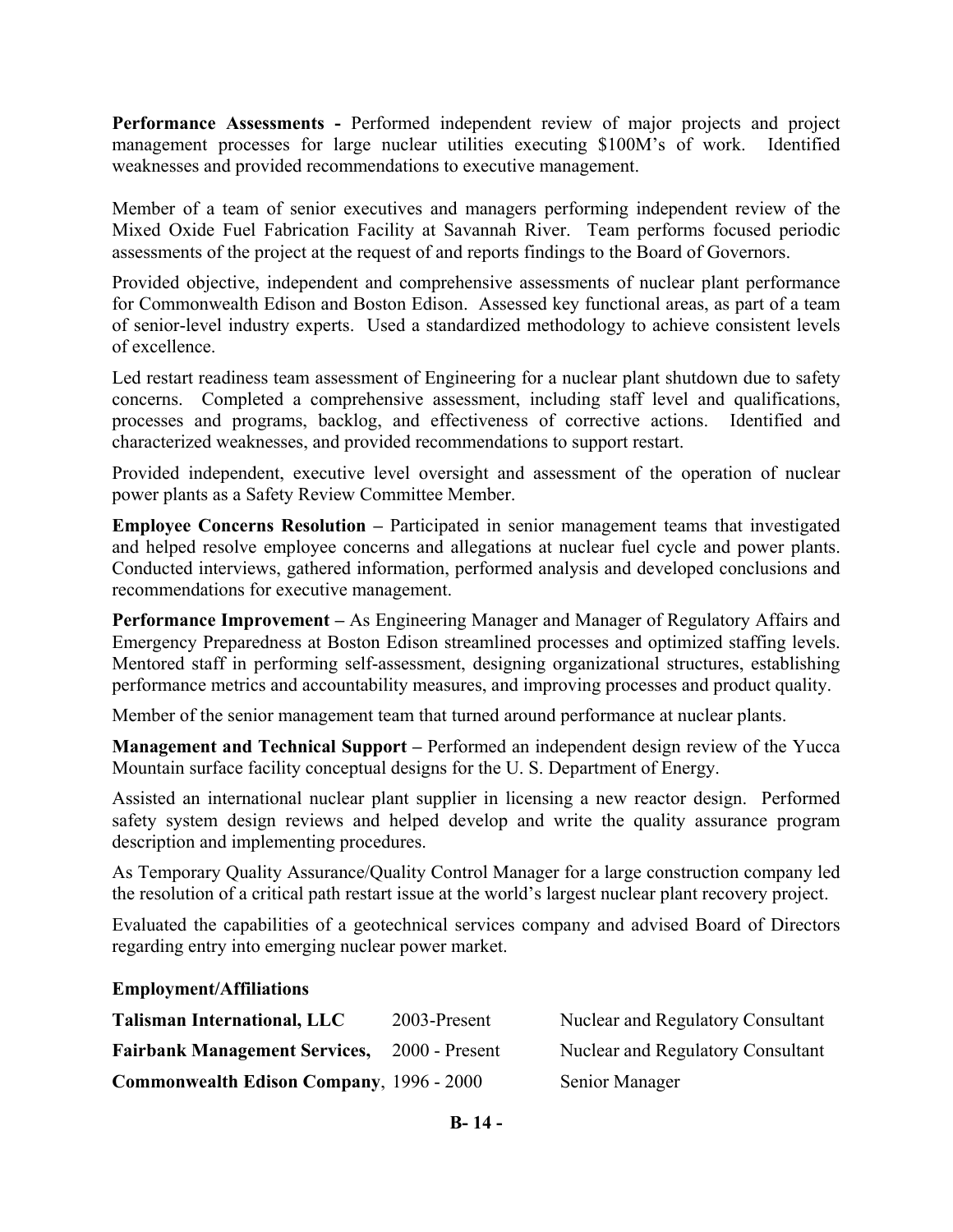| <b>Boston Edison Company,</b>         | 1980 - 1996   | Senior Manager               |
|---------------------------------------|---------------|------------------------------|
| <b>Bechtel Power Corporation,</b>     | $1978 - 1980$ | Control Systems Group Leader |
| <b>Westinghouse Electric Company,</b> | 1975-1978     | Cognizant Engineer           |
| <b>Bechtel Power Corporation,</b>     | 1970 - 1975   | Control Systems Engineer     |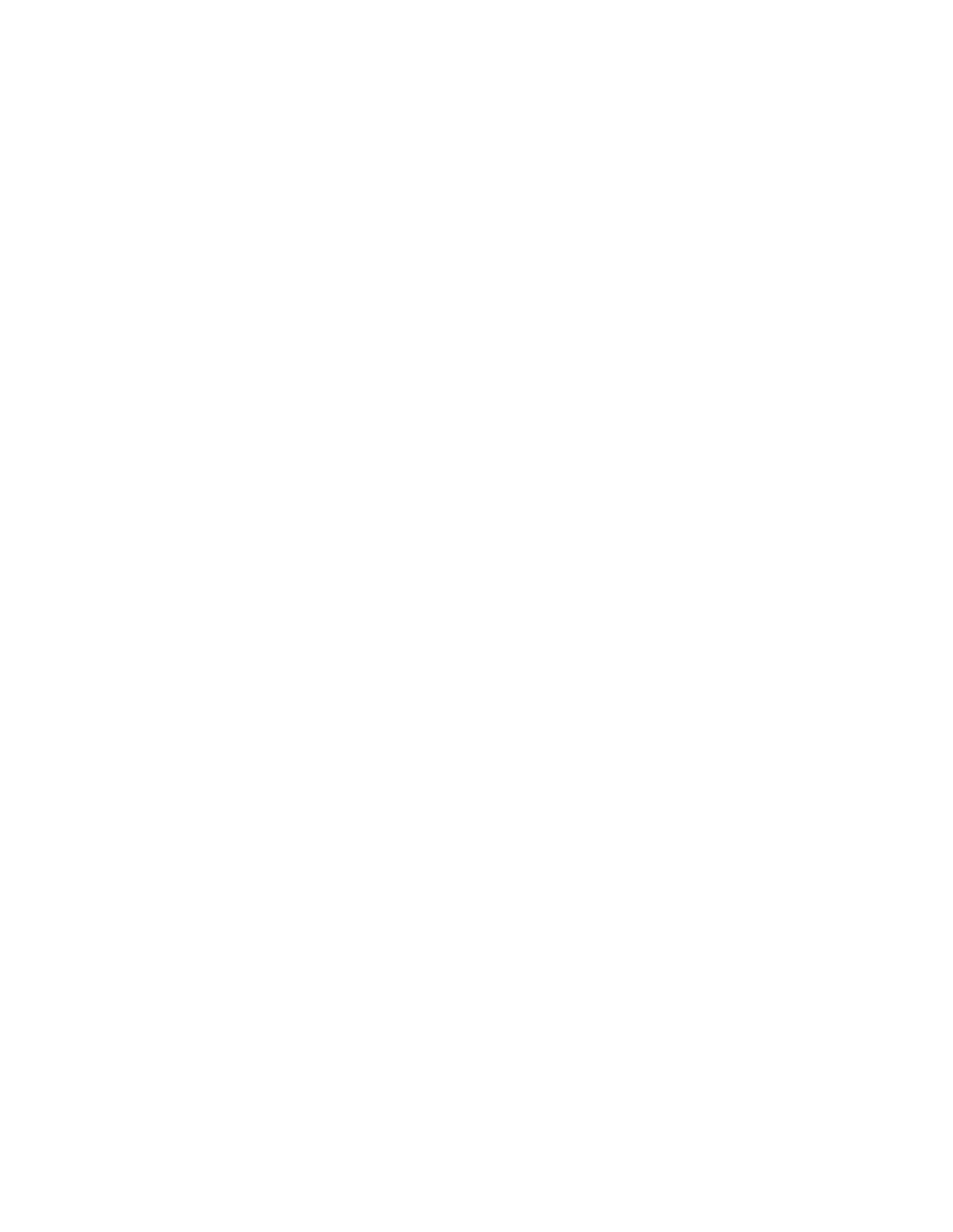### **Appendix C**

### **Abbreviations and Acronyms**

- **AECL Atomic Energy Canada Limited**
- **AECB Atomic Energy Control Board**
- **ATS Automatic Transfer Switch**
- **BMD Board Member Document**
- **CAP Corrective Action Program**
- **CMD Commission Member Document**
- **CNSC Canadian Nuclear Safety Commission**
- **CRL Chalk River Laboratories**
- **ECCS Emergency Core Cooling System**
- **EPS Emergency Power Supply**
- **DC Direct Current**
- **FA Facility Authorization**
- **FSAR Final Safety Analysis Report**
- **IAEA International Atomic Energy Agency**
- **ITS Instructions to Supervisors**
- **JCO Justification for Continued Operation**
- **LCO Limiting Condition of Operation**
- **LCVC Liquid Confinement Vented Confinement**
- **LE Licensability Extension**
- **LOFA Loss of Flow Accident**
- **MHWP Main Heavy Water Pumps**
- **NECC New Emergency Core Cooling**
- **NRU National Research Universal**
- **OL Operating License**
- **PSA Probabilistic Safety Assessment**
- **QA Quality Assurance**
- **SEP Safety Evaluation Report**
- **RSEP Reactor Safety Evaluation Report**
- **SDR Significant Development Report**
- **SPOC Single Point of Contact**
- **SRC Safety Review Committee**
- **TOE Technical Operability Evaluation**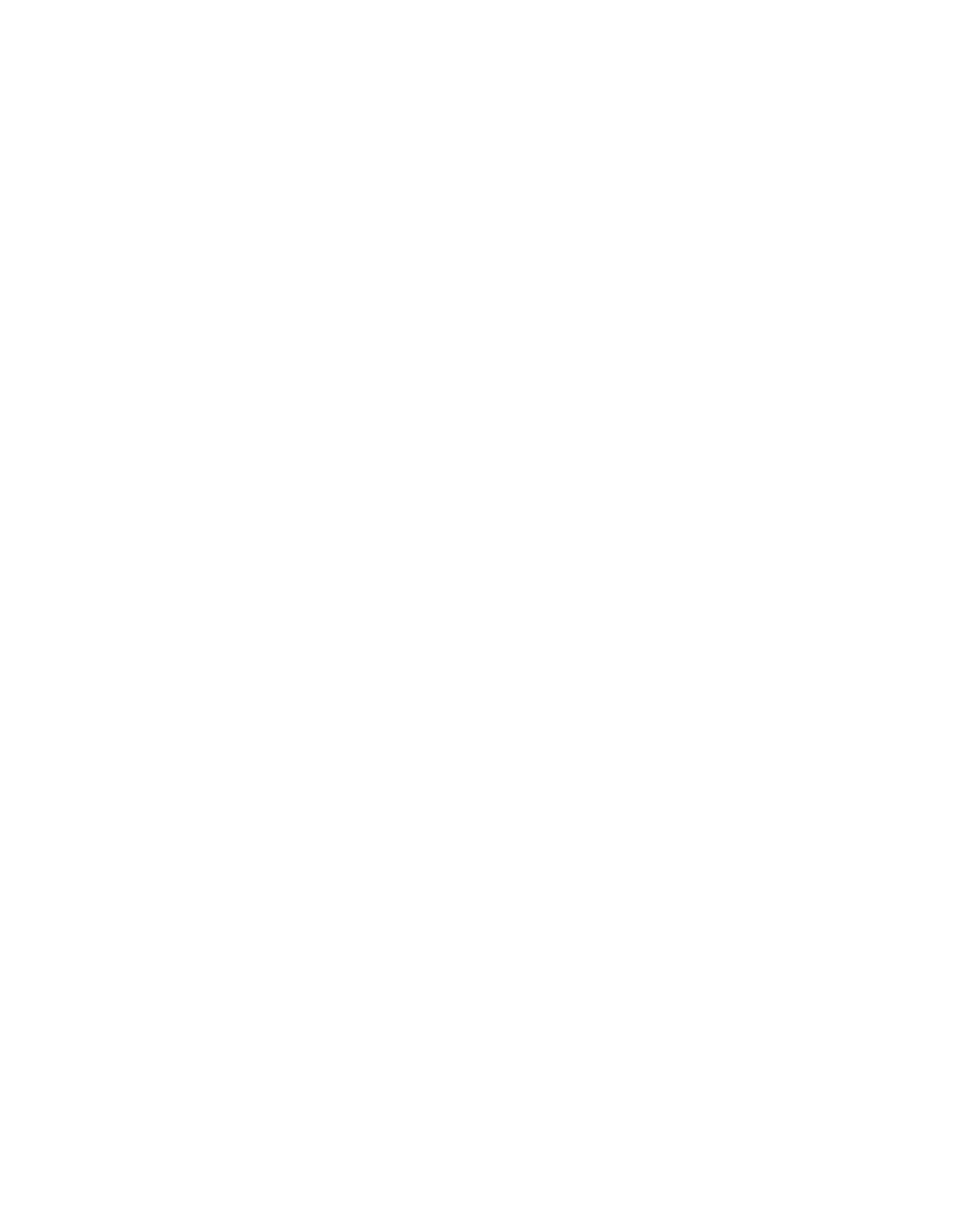# **Appendix D**

# **Timeline-Sequence of Events for Major Observations**

| Date      | Event                                                                                  |
|-----------|----------------------------------------------------------------------------------------|
| 11/x/1957 | NRU first criticality                                                                  |
| 3/x/1964  | AECL issued NRU Safety and Hazards Review (FSAR) - This version, plus subsequent       |
|           | addenda, remains the FSAR of record in the NRU OL                                      |
| x/x/1991  | AECL Identified 7 Safety System Upgrades                                               |
| 9/14/1992 | AECL described intent to provide Class 1 power to the MHWPs                            |
| 12/7/1992 | AECL informed AECB of its intent to upgrade NRU reactor in 1995/1996 to achieve        |
|           | off-site dose and safety goals                                                         |
| 1/28/1993 | AECL issued Concept Safety Assessment Report for the 7 upgrades, including Class 1     |
|           | Power to the MHWPs                                                                     |
| 4/5/1993  | AECL Upgrades Project Plan included a work package to design EPS to provide            |
|           | emergency power to MHWPs 104 and 105                                                   |
| 2/4/1994  | AECL Project Procedure nominated the Project Manager to be responsible for             |
|           | conformance with AECB regulatory requirements                                          |
| 6/7/1994  | AECB BMD - AECB staff concurred with the 7 Upgrades proposed by AECL. EPS              |
|           | installation was scheduled for 1997                                                    |
| 3/x/1995  | AECL licensing plan stated the 7 Upgrades Modifications to be implemented per the FA   |
|           | change control process; EPS upgrade will provide hazard-qualified Class 1 power to the |
|           | <b>MHWPs</b>                                                                           |
| 5/x/1995  | AECL Project Procedure required a licensing/regulatory review and impact assessment    |
|           | of changes to NRU Upgrades                                                             |
| 2/23/1996 | AECL letter to AECB stated EPS is required to provide power to MHWPs 4 &5 and that     |
|           | it planned to test and qualify the existing DC motor starters                          |
| 6/12/1996 | AECL apprised AECB that the NRU reactor would not be operated after 12/31/2005         |
|           | under any circumstances.                                                               |
| 4/x/1997  | AECL First Safety Note for EPS Upgrade stated EPS will provide hazards-qualified       |
|           | power for MHWPs essential for core cooling by 1998.                                    |
| 5/31/1997 | Canada Nuclear Safety and Control Act went into effect and established the CSNC        |
| 3/x/1998  | NRU FSAR included wording that seismically-qualified starters were installed. {The     |
|           | SAR was issued and the EPS system description described a future state.}               |
| 3/x/1998  | AECL issued NRU Reactor Annual Safety Review AECL-MISC-300-97 - described 7            |
|           | Upgrades – Upgrades included providing seismically-qualified EPS to MHWPs              |
| 5/20/1998 | AECL apprised CNSC in a meeting that the NRU EPS Upgrade was scheduled for             |
|           | September 2000 installation                                                            |
| 5/21/1998 | In a AECL/CNSC meeting, AECL proposed quarterly NRU Upgrades meetings                  |
| 6/9/1998  | CNSC staff BMD noted AECL schedule slippages for NRU Upgrades and proposed a           |
|           | Licence Condition requiring completion of the upgrades and the safety report by        |
|           | 10/31/2000                                                                             |
| 9/x/1998  | AECL issued Revision 2 to EPS First Safety Note – An essential part of the upgrade is  |
|           | to provide a hazard qualified Class 1 power to the MHWPs. A recently completed         |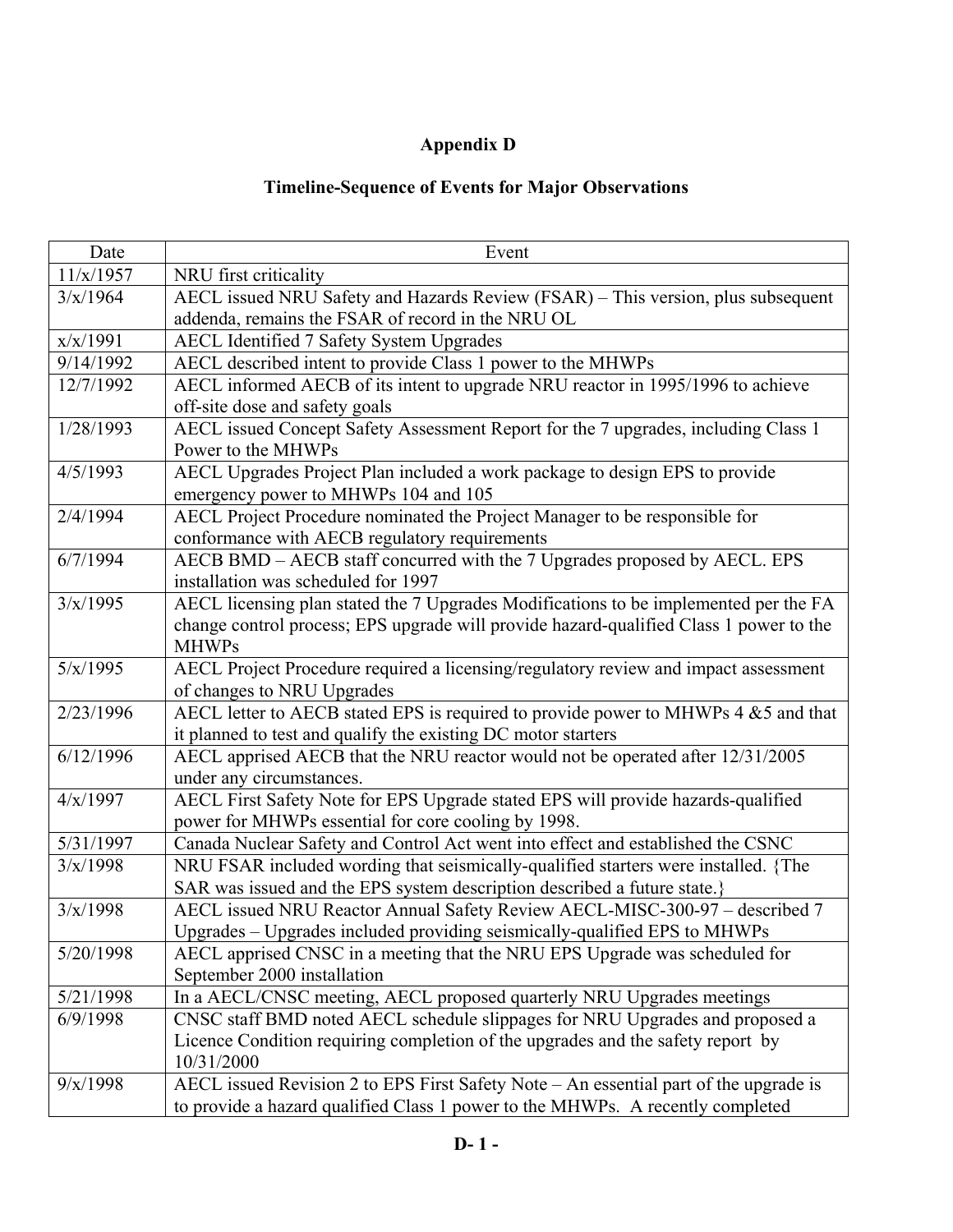| Date       | Event                                                                                                                                 |
|------------|---------------------------------------------------------------------------------------------------------------------------------------|
|            | options study showed the replacement of existing starters is necessary.                                                               |
| 10/29/1998 | CNSC issued OL NRTE 1/98 - Licence Condition 27 specified 7 NRU upgrades                                                              |
|            | described in 4.5 of AECL-MISC-300-97. {The Licence Condition was retained through                                                     |
|            | Amendment 6 (5/15/00).}                                                                                                               |
| 11/30/1998 | AECL sent EPS First Safety Note to CNSC - Scope included hazard qualified Class 1                                                     |
|            | power to the MHWPs                                                                                                                    |
| 4/1/1999   | Amendment 2 to CRL OL included Licence Condition 27 and Licence Condition 30.                                                         |
|            | AECL was required to report progress on the 7 Upgrades at the October 1999 CNSC                                                       |
|            | Meeting                                                                                                                               |
| x/x/2000   | CNSC issued OL NRTEOL 1.00/2002. {The Licence Condition regarding the 7                                                               |
|            | upgrades was not included and not mentioned again until the 11/2005 OL}                                                               |
| 8/x/2000   | AECL issued FA AECL-FA-01, Rev. 4 - FSAR of record remained the 1964 edition plus                                                     |
|            | subsequent addenda. This is the last approved version of the FA and is the FA of record                                               |
|            | in the current License.                                                                                                               |
| 1/26/2000  | AECL committed to the CNSC to install EPS by October 2000                                                                             |
| 7/17/2000  | CNSC CMD apprised the Members that EPS would not be fully implemented by                                                              |
|            | 10/31/2000, and AECL will be in non-conformance with Licence Condition 27a. The                                                       |
| 8/25/2000  | staff stated it was not proposing a new Licence Condition.                                                                            |
| 10/31/2000 | NRU NECC Design Description includes EPS to the MHWPs<br>AECL issued a revised FSAR to CNSC for approval. CNSC provided comments in a |
|            | letter to AECL 6 years later. The 1964 version, plus subsequent addenda, remained the                                                 |
|            | FSAR of record in the OL                                                                                                              |
| 12/1/2000  | CNSC provided comments on the FSAR, and asked for a work plan and schedule for                                                        |
|            | addressing all outstanding issues and the submission of supporting documentation and                                                  |
|            | information at the upcoming RSEP review meeting on December 6, 2000.                                                                  |
| 12/5/2000  | AECL issued Probabilistic Safety Assessment (PSA) to CNSC for approval. CNSC has                                                      |
|            | never approved the PSA.                                                                                                               |
| 2/27/2002  | AECL issued EPS Commissioning Plan. Reported that all EPS were tested, except for                                                     |
|            | the Automatic Transfer Switches and Motor Starters for MHWPs 104 and 105.                                                             |
| x/x/2002   | Fifth of the first 5 upgrades in-service                                                                                              |
| 5/x/2002   | AECL Operating Procedure, "Change Control", the procedure specified in the Operating                                                  |
|            | Licence to be used to implement the NRU Upgrades, required close-out by the Sponsor,                                                  |
|            | and verification that changes are installed as described in the design; as-built drawings                                             |
|            | are available and up to date, and commissioning is complete.                                                                          |
| 9/2/2002   | AECL issued Final Safety Note EPS Upgrade - Upgraded motor starters to be installed                                                   |
|            | on MHWPs                                                                                                                              |
| 3/x/2003   | CNSC issued reporting requirements guidance document. It was to be issued as a Reg.                                                   |
|            | Guide in 2005. {The Reg. Guide has not been issued to date.}                                                                          |
| 5/29/2003  | CNSC issued OL NRTEOL-01.00/2006 with License Condition 13.1. NRU was to be                                                           |
|            | shutdown 12/31/2005 unless otherwise authorized by the Commission. {The licence                                                       |
|            | condition remained through Amendment 2}. There was no Licence Condition included                                                      |
|            | specific to the NRU Upgrades.                                                                                                         |
| 8/6/2003   | AECL apprised CNSC that NECC and EPS are functional, but significant effort is                                                        |
|            | required for completion                                                                                                               |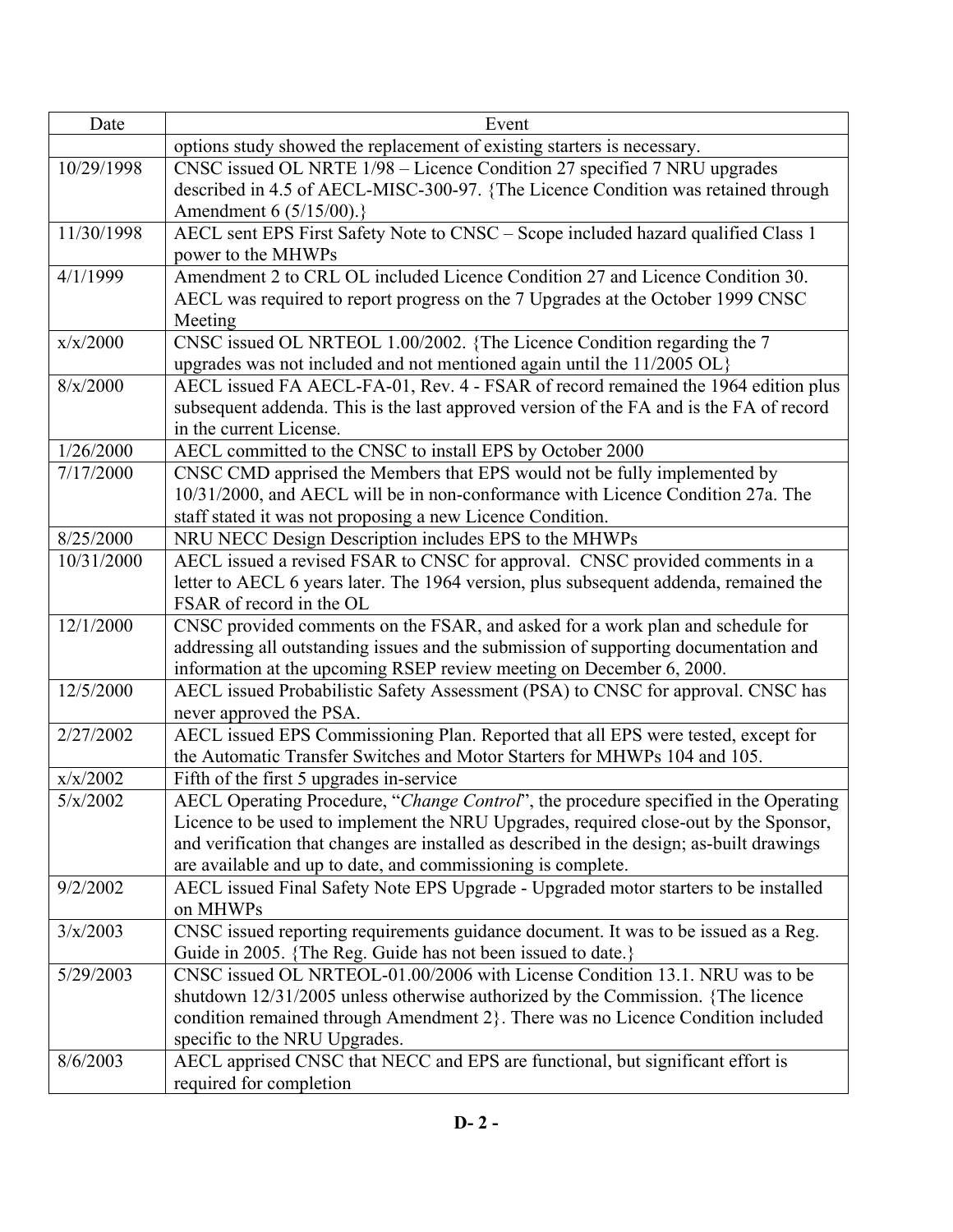| Date                   | Event                                                                                                                                                                               |
|------------------------|-------------------------------------------------------------------------------------------------------------------------------------------------------------------------------------|
| 10/14/2003             | CNSC approved EPS Final Safety Note, dated September 2002                                                                                                                           |
| 3/x/2004               | AECL NRU Licensing Plan referred to 7 Upgrades that are almost complete. No date                                                                                                    |
|                        | was provided for completion.                                                                                                                                                        |
| 7/29/2004              | CNSC letter to AECL clarified expectation that AECL complete EPS as a condition of                                                                                                  |
|                        | operation beyond 2005.                                                                                                                                                              |
| 8/31/2004              | AECL states NRU Upgrades will be completed by the end of the fiscal year.                                                                                                           |
| 10/28/2004             | AECL Master Schedule showed EPS-NECC-DC Installation and Commissioning by                                                                                                           |
|                        | March 2005                                                                                                                                                                          |
| 11/30/2004             | AECL Master Schedule showed EPS-NECC-DC Installation and Commissioning by                                                                                                           |
|                        | March 2005                                                                                                                                                                          |
| 12/17/2004             | AECL letter to CNSC – new NECC Upgrades to have hazards-qualified EPS to MHWPs                                                                                                      |
|                        | 104 & 105                                                                                                                                                                           |
| 1/17/2005              | Commissioning and Test Plan issued for qualified motor starters                                                                                                                     |
| 3/x/2005               | AECL issued EPS Commissioning Report. It stated the DC motor starters were not                                                                                                      |
|                        | installed and that functional test will be completed after they are installed. The report                                                                                           |
|                        | will be revised after final commission tests are complete.                                                                                                                          |
| 3/x/2005               | AECL issued Rev 1 to EPS Final Safety Note - seismically-qualified auto-start circuit to                                                                                            |
|                        | MHWPs 104 & 105                                                                                                                                                                     |
| 3/x/2005               | NRU Annual Safety Review 2004 stated the EPS Upgrade provides hazards-qualified                                                                                                     |
|                        | power to MHWPs 104 &105                                                                                                                                                             |
| 3/16/2005              | EPS Design Requirements stated EPS provides qualified emergency back-up power to                                                                                                    |
|                        | MHWPs $4 & 5$                                                                                                                                                                       |
| 3/31/2005              | AECL requested tie-in of EPS to the other NRU upgrades                                                                                                                              |
| $4/x/2005 -$           | AECL 2008 Root Cause Analysis stated that, around this time, NRU Managers made a                                                                                                    |
| 6/x/2005               | decision to track EPS to MHWPs separate from NRU Upgrades                                                                                                                           |
| 4/x/2005               | AECL Interim Report on the Plant Life Management Program for the NRU Reactor                                                                                                        |
|                        | attached to the 4/15/2005 licence application, stated "The last two upgrades (NECC and                                                                                              |
|                        | EPS) are now installed, commissioned, and ready for connection of EPS to the other                                                                                                  |
|                        | NRU Safety Upgrades.[] The only remaining Upgrades work of significance is the                                                                                                      |
|                        | replacement of the DC Motor Starters for Main Heavy Water Pumps #4 and #5 with                                                                                                      |
|                        | seismically qualified units. One of these starter units is currently installed (2005 April)                                                                                         |
|                        | and is undergoing in-service testing on Main Heavy Water Pump #1."                                                                                                                  |
| 4/6/2005               | EPS Design Description stated EPS provides qualified emergency back-up power to                                                                                                     |
|                        | MHWPs $4 & 5$                                                                                                                                                                       |
| 4/8/2005               | CNSC letter to AECL acknowledged AECL's agreement that EPS and NECC will be                                                                                                         |
|                        | completed by March 2005, and that the deadline has not been achieved                                                                                                                |
| 4/13/2005<br>4/14/2005 | AECL informed CNSC that EPS was ready for tie-in to the other upgrades                                                                                                              |
|                        | AECL Corporate QA Audit Report, Oversight of the NRU Upgrades, made no mention<br>of the EPS tie-in to the MHWPs or the DC Motor Starters                                           |
| 4/15/2005              |                                                                                                                                                                                     |
|                        | AECL, in its licence application, informed CNSC that EPS and NECC upgrades would                                                                                                    |
|                        | be in service in April/May 2005 and September 2005, respectively, and that the upgrades<br>would be seismically and environmentally qualified. The letter stated that "These safety |
|                        | upgrades were placed in service as noted above. The Emergency Power Supply system                                                                                                   |
|                        | has been commissioned and an application has been made to the Safety Review                                                                                                         |
|                        |                                                                                                                                                                                     |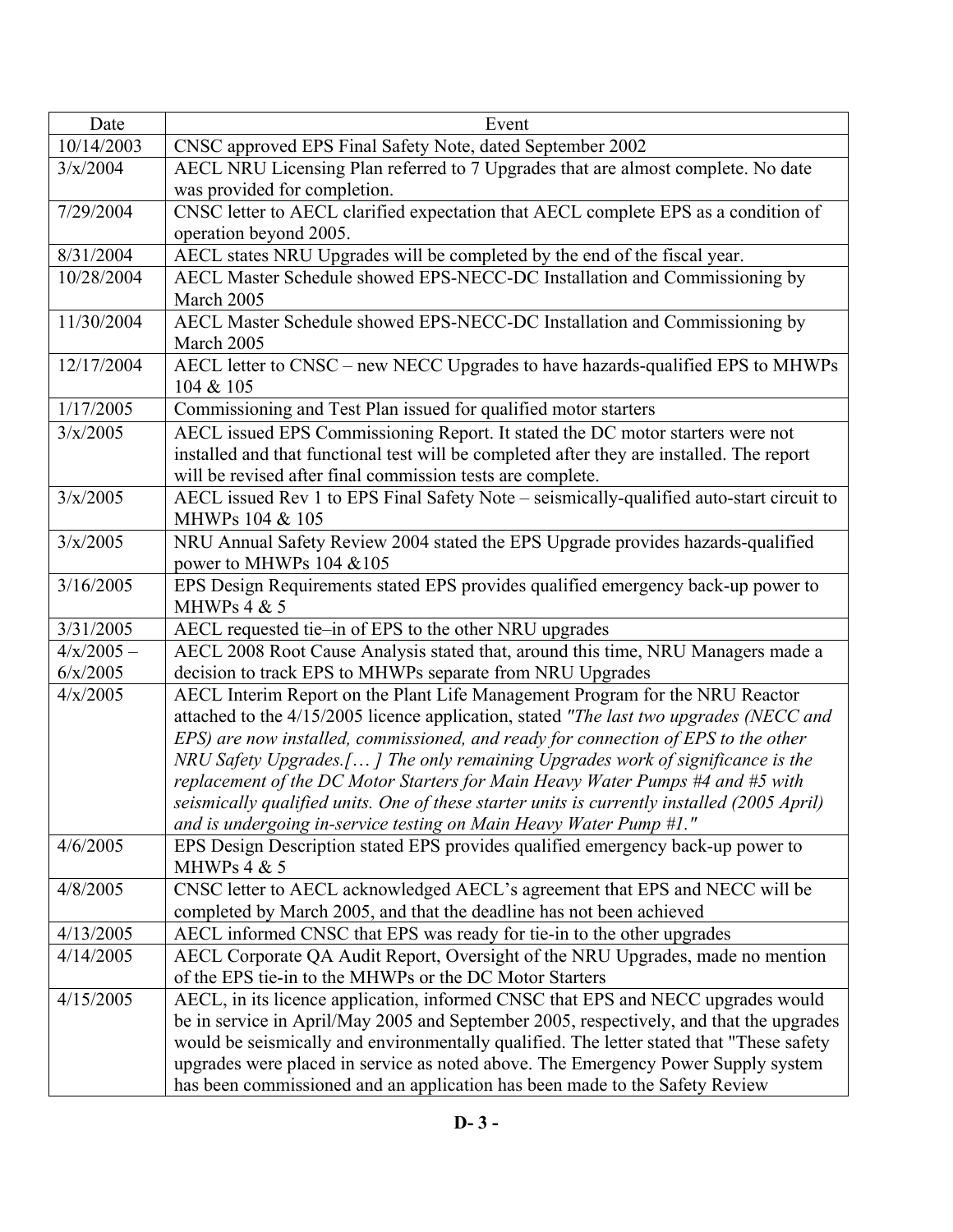| Date                   | Event                                                                                                                                                                       |
|------------------------|-----------------------------------------------------------------------------------------------------------------------------------------------------------------------------|
|                        | Committee and CNSC to place it in service, at which time it will be fully operational and                                                                                   |
|                        | ready for connection of Emergency Power Supply power to the other NRU safety                                                                                                |
|                        | upgrades."                                                                                                                                                                  |
| 5/9/2005               | AECL SRC approved EPS tie-ins, except to the DC Motor starters for the MHWPs                                                                                                |
| 5/26/2005              | AECL letter requesting CNSC approval of EPS tie-in to the other upgrades, but it did not                                                                                    |
|                        | include tie-in to the DC motor starters                                                                                                                                     |
| 6/6/2005               | CNSC issued preliminary approval of EPS tie-ins except to the DC Motor starters for the                                                                                     |
|                        | <b>MHWPs</b>                                                                                                                                                                |
| 6/23/2005              | AECL letter responding to CNSC comments on the AECL Licensing Plan. AECL                                                                                                    |
|                        | expressed its understanding that when the EPS is tied in to the QUERC control cabinets                                                                                      |
|                        | that the commitment made to complete EPS will have been satisfied. The tie-in to the                                                                                        |
|                        | MHWPs had not been requested and therefore was not considered by AECL to be part of                                                                                         |
|                        | the EPS upgrade completion commitment.                                                                                                                                      |
| 6/29/2005              | CMD 05-H12 and CMD 05-H12.A stated the EPS Upgrade provides seismically-                                                                                                    |
|                        | qualified, automatically connected power for primary coolant pumps.                                                                                                         |
| 6/29/2005              | AECL applied to continue operation after 12/31/05                                                                                                                           |
| 7/x/2005               | AECL Final Safety Note for the EPS Upgrade, Revision 2, stated EPS provides hazards-                                                                                        |
|                        | qualified electrical power to MHWPs 104 and 105                                                                                                                             |
| 8/x/2005               | NRU Severe Accident Assessment stated that of all the external events, seismic events                                                                                       |
|                        | have the greatest potential safety impact on the reactor. The assessment stated that, with                                                                                  |
|                        | the upgrades, external events pose no significant risk.                                                                                                                     |
| 8/x/2005               | AECL Condition Assessment of MHWPs AC & DC Drives stated the failure                                                                                                        |
|                        | probability for MHWP4 $&5$ DC motors is 3 x10-3, and part of the NRU Upgrades is                                                                                            |
|                        | seismically-qualified DC motor starters                                                                                                                                     |
| 8/5/2005               | EPS Operating Manual indicated EPS connection to MHWPs is available, but when the                                                                                           |
|                        | manual was issued it had not been connected                                                                                                                                 |
| 8/18/2005              | AECL application to extend operation for 7 months and the in-service date for EPS was                                                                                       |
|                        | October 2005. {Note: the licence renewal application was filed within 4 months of the                                                                                       |
|                        | need date.}                                                                                                                                                                 |
| 9/19/2005              | CNSC letter to AECL, advising AECL to postpone submittal of the FSAR revision until                                                                                         |
|                        | March/April 2006, to allow time for the seven upgrades to be functional and for the                                                                                         |
|                        | reactor configuration to match the revised SAR                                                                                                                              |
| 9/19/2005<br>9/20/2005 | Internal AECL email noted that the Motor Starters installation would be after year end                                                                                      |
| 9/22/2005              | CNSC letter commented on AECL approval to tie-in EPS to the other upgrades<br>AECL submitted LCOs for EPS but did not submit LCOs for the motor starters or the             |
|                        | <b>Automatic Transfer Switches</b>                                                                                                                                          |
| 10/5/2005              |                                                                                                                                                                             |
|                        | AECL internal email discussed a CNSC proposed licence condition that all the NRU<br>upgrades must be fully operational by Dec. 31, 2005. CNSC intended to leave that        |
|                        |                                                                                                                                                                             |
|                        | condition unchanged in their supplemental CMD, and asked AECL if it can meet that<br>date, because AECL will be held to it if it does become a licence condition. CNSC said |
|                        | it had about 80% confidence that AECL could meet that date. The email asked for                                                                                             |
|                        |                                                                                                                                                                             |
| 10/5/2005              | confirmation with high confidence that the date can be met.<br>AECL internal email stated that the seismically-qualified motor starters were a late                         |
|                        |                                                                                                                                                                             |
|                        | addition to the program, and should not be part of the December 31, 2005 commitment.                                                                                        |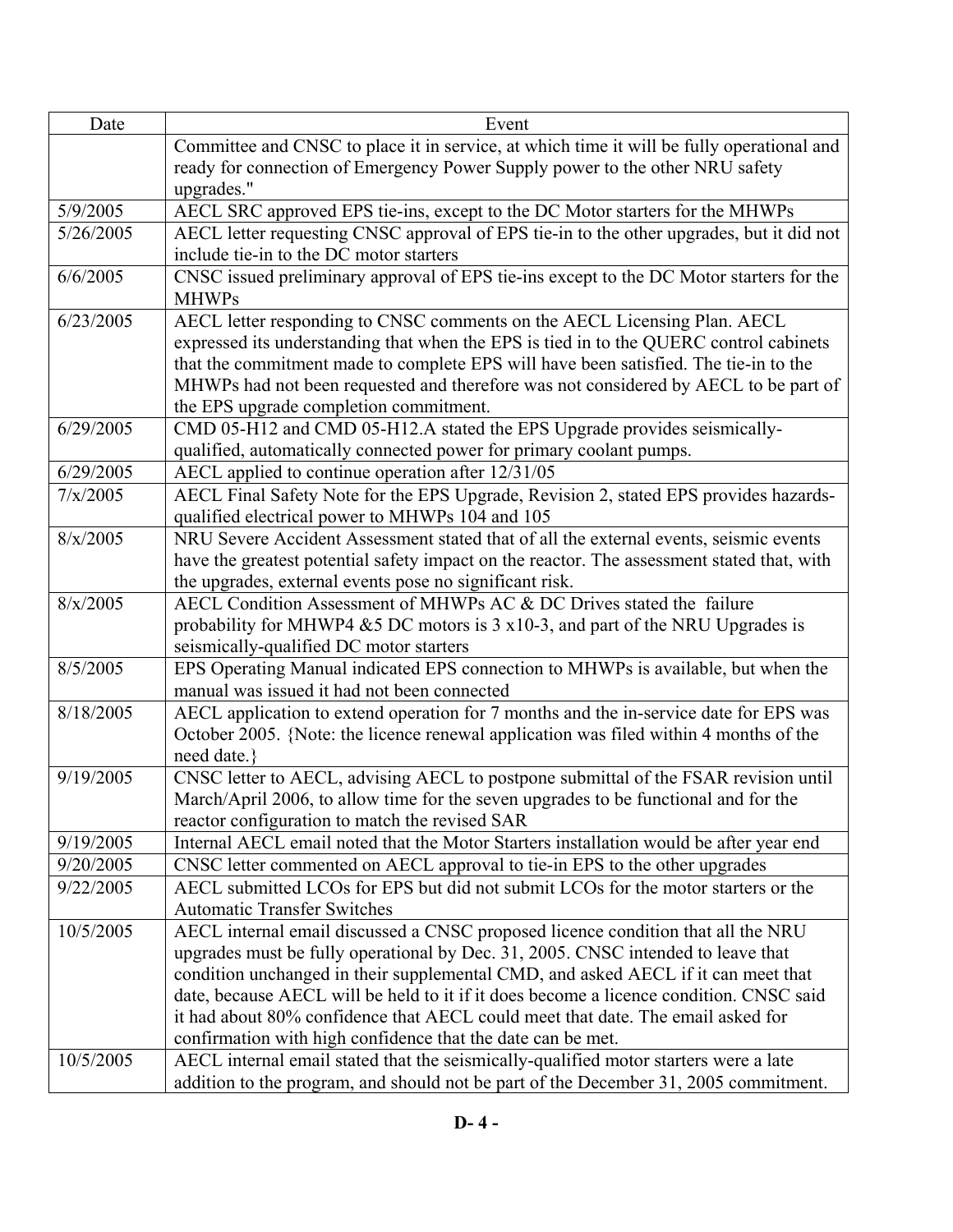| Date       | Event                                                                                                                                                                 |
|------------|-----------------------------------------------------------------------------------------------------------------------------------------------------------------------|
| 10/12/2005 | AECL slides indicate EPS upgrades to be complete in 2005                                                                                                              |
| 10/13/2005 | Internal AECL email questioned whether CNSC knew that AECL did not consider the                                                                                       |
|            | DC motor starters to be part of the upgrades. The response was that the starters were not                                                                             |
|            | part of the upgrades, but did not answer the question as to whether this had been                                                                                     |
|            | confirmed with CNSC.                                                                                                                                                  |
| 10/14/2005 | Internal AECL email stated the DC motor starters have been excluded from the upgrades                                                                                 |
|            | completion, because they were a design change introduced later in the course of the                                                                                   |
|            | project.                                                                                                                                                              |
| 10/14/2005 | AECL Operational Decision Making Meeting Minutes stated the DC starter modification                                                                                   |
|            | is not related to EPS.                                                                                                                                                |
| 10/18/2005 | At a Public Hearing, the CNSC President initiated a discussion regarding clarity of                                                                                   |
|            | words and consistency between CNSC and AECL, noted the slides did not match up,                                                                                       |
|            | and asked whether there was confidence that both AECL and CNSC understood the                                                                                         |
|            | short term actions needed. A CNSC Member questioned whether the safety upgrades                                                                                       |
|            | were clearly understood, and whether expectations regarding the operating licence                                                                                     |
|            | condition were specific enough so that, in the future, the Commission would be able to                                                                                |
|            | conclude that the condition was met. AECL and CNSC replied to the concerns of the                                                                                     |
|            | Commission Members that they both understood and agreed on the short term actions.                                                                                    |
|            | AECL stated: "No, Madam Chair, in fact we believe the two lists are pretty well                                                                                       |
|            | aligned." CNSC stated: "From a historical perspective, that terminology, 'seven<br>upgrades' has been recognized through streams of numerous licensing correspondence |
|            | and Commission documentation. So from my perspective it's explicitly clear."                                                                                          |
| 10/18/2005 | CNSC Public Hearing AECL Oral Presentation stated: "The NRU assessment [3] and                                                                                        |
|            | safety upgrades were implemented in a manner consistent with the objectives of the                                                                                    |
|            | IAEA [International Atomic Energy Agency] Periodic Safety Review Process. "All the                                                                                    |
|            | safety upgrades are seismically and environmentally qualified."                                                                                                       |
| 10/18/2005 | CNSC CMD 05-H28 stated: "A formal request to proceed with the tie-in of EPS power                                                                                     |
|            | has been made to the AECL Review Committee and the CNSC. When the EPS tie-in is                                                                                       |
|            | completed, verification testing will ensure that all the upgrade systems are fully                                                                                    |
|            | functional and effective. The NRU Facility Authorization (FA) will then be revised to                                                                                 |
|            | incorporate the Operating Limits and Conditions for all the upgrades. The only                                                                                        |
|            | remaining NRU upgrades work of significance is the replacement of the dc motor                                                                                        |
|            | starters for main heavy water pumps $#4$ and $#5$ with seismically qualified units."                                                                                  |
| 11/11/2005 | AECL letter offered a definition of and requested CNSC concurrence with the term                                                                                      |
|            | "Fully Operational".                                                                                                                                                  |
| 11/21/2005 | CNSC approved AECL's definition of "fully operational". Conditions included are that                                                                                  |
|            | written confirmation system commissioning tests are completed, acceptance criteria have                                                                               |
|            | been met, and the system can fulfill the functions as required.                                                                                                       |
| 11/24/2005 | "Record of Proceedings, Including Reasons for Decision" in approving continued                                                                                        |
|            | operation of NRU beyond 12/31/05 "AECL expressed its commitment to having the NRU                                                                                     |
|            | seven safety upgrades fully operational by the end of December 2005. CNSC staff                                                                                       |
|            | recommended that the Commission add a licence condition to ensure this objective is                                                                                   |
|            | achieved."                                                                                                                                                            |
| 11/24/2005 | CNSC issued Amendment 3 to OL NRTEOL-01.02/2006 with condition 13.1 Licensee                                                                                          |
|            | shall demonstrate that all 7 NRU upgrades are fully operational by 12/31/2005.                                                                                        |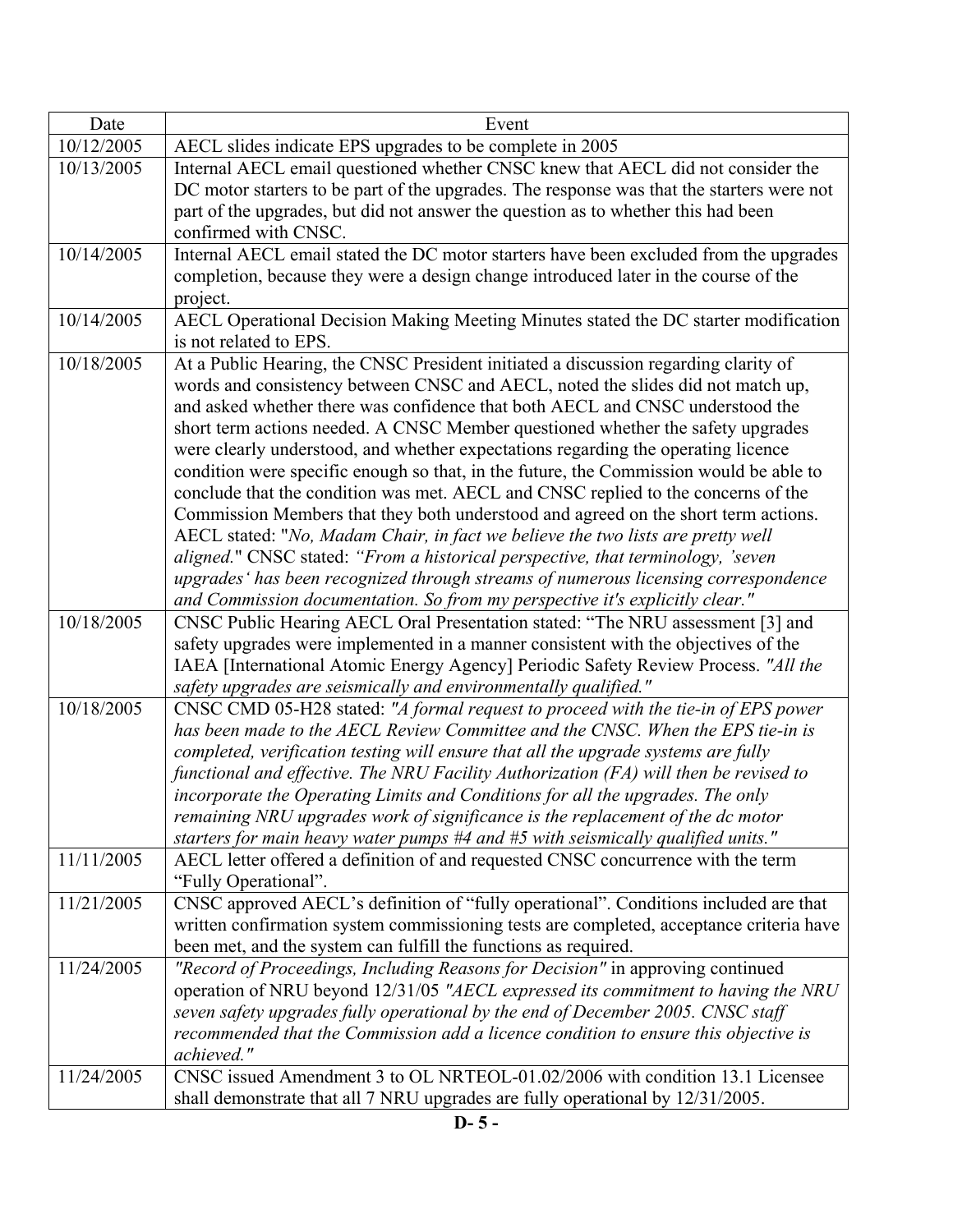| Date       | Event                                                                                                                                                                |
|------------|----------------------------------------------------------------------------------------------------------------------------------------------------------------------|
| 11/30/2005 | AECL Application for Licence Renewal to 2011                                                                                                                         |
| 12/x/2005  | AECL licensing package supporting licence renewal stated that the new upgrades are                                                                                   |
|            | designed and installed                                                                                                                                               |
| 12/16/2005 | AECL licence renewal application for a 63 month licence extension {filed within 8                                                                                    |
|            | months of need date }.                                                                                                                                               |
| 12/23/2005 | AECL informed CNSC that the 7 Upgrades are fully operational                                                                                                         |
| 2/6/2006   | CNSC letter to AECL notifying of the schedule and plan for a Type 1 Inspection of<br>NRU Upgrades.                                                                   |
| 2/28/2006  | CNSC issued licensing strategy document, which stated that AECL must demonstrate 7<br>Upgrades are fully operational (1/06) and was invoked in OL as Condition 19.1. |
| $2/20-$    | CNSC performed a Type 1 inspection of NRU Upgrades. Inspection scope was focused                                                                                     |
| 3/1/2006   | on programs.                                                                                                                                                         |
| 3/x/2006   | AECL licensing package in support of renewal stated 7 seismically-qualified upgrades<br>completed in 12/05.                                                          |
| 3/x/2006   | CNSC Preliminary Upgrades Inspection Report stated "Commissioning Adequacy, The                                                                                      |
|            | EPS auto-start circuit from the QUERC/NECC controls has not been done yet and will                                                                                   |
|            | be part of B-20-003 [] The EPS Commissioning Report does not demonstrate "                                                                                           |
| 3/17/2006  | AECL response to preliminary inspection report stated that EPS was not connected to                                                                                  |
|            | the MHWPs. CNSC did not initiate enforcement.                                                                                                                        |
| x/x/2006   | CNSC internal white paper apprised CNSC supervisors that AECL is treating the tie-in<br>as separate from the upgrades.                                               |
| 4/6/2006   | CNSC Type I Compliance Inspection NRU Upgrades QA Audit Report stated: "The                                                                                          |
|            | commissioning tests of the new DC Motor Starters and ATS-3 $\&$ 4 on P-104 and P-105                                                                                 |
|            | are not complete [] The findings under commissioning were analyzed and a Directive                                                                                   |
|            | OMSD-AECL-2006-T1743-QA-02-D9 was issued: Functional, performance, control,                                                                                          |
|            | and safety requirements for the upgrades were not demonstrated by commissioning "                                                                                    |
| 4/20/2006  | CNSC issued Inspection Report - documented the commissioning tests of the new DC                                                                                     |
|            | Motor Starters and ATS-3 and 4 on P-104 and P-105 are not complete. The cover letter                                                                                 |
|            | states CNSC considered the upgrades cannot be declared "fully operational" until                                                                                     |
|            | related Directives and Action Notices are closed. Inspectors did not identify that the                                                                               |
|            | upgrades were not fully operational, in violation of OL Condition, and no licensing or                                                                               |
|            | enforcement action was taken. The incomplete starters were cited as finding 4.9.1.8.                                                                                 |
| 4/26/2006  | CNSC Commission Hearing Day One re: Licence renewal application for CRL through                                                                                      |
|            | 2011.                                                                                                                                                                |
| 4/26/2006  | CNSC CMD 06 H9 – stated "In CMD 05-H28, CNSC staff proposed, and the                                                                                                 |
|            | Commission accepted, a licence condition requiring AECL to demonstrate that all seven<br>NRU upgrades are fully operational by December 31, 2005. Following AECL's   |
|            | declaration of the operational status of the upgrades, CNSC staff has conducted an audit                                                                             |
|            | to assess the adequacy and completeness of the managed processes used to control the                                                                                 |
|            | design, procurement, construction, commissioning, maintenance, and operation of two                                                                                  |
|            | (Liquid Confinement/Vented Confinement and Emergency Power Supply) of the seven                                                                                      |
|            | upgrades. The findings from this audit are summarized in Appendix $E$ [] At the time of                                                                              |
|            | writing this CMD CNSC staff is in the process of considering the implications of these                                                                               |
|            | deficiencies to the extent that will provide the level of assurance that the upgrades                                                                                |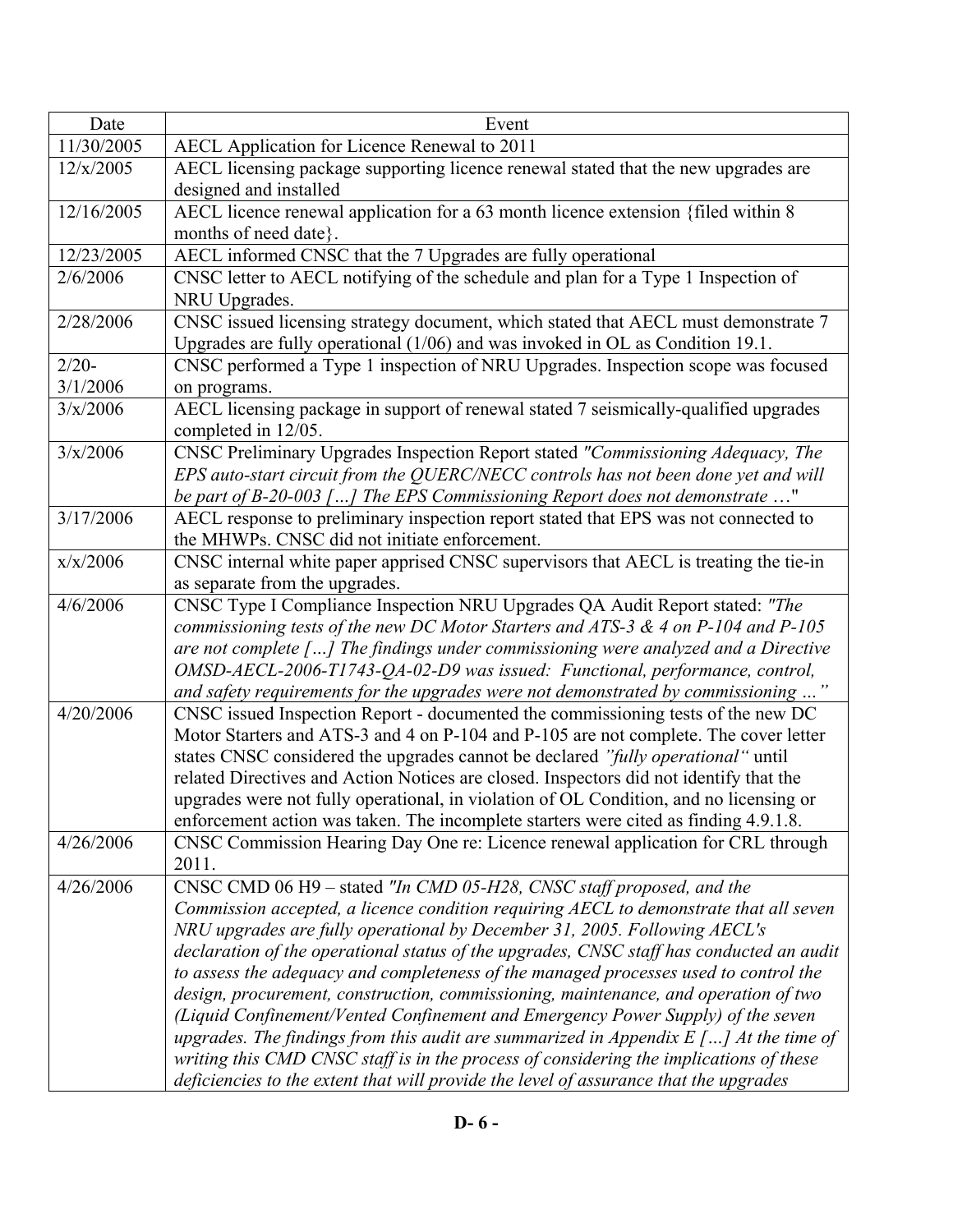| Date      | Event                                                                                                                                           |
|-----------|-------------------------------------------------------------------------------------------------------------------------------------------------|
|           | possess the physical, functional and performance characteristics to meet their design                                                           |
|           | objectives with high reliability $[]$ CNSC staff will be in a position to provide more                                                          |
|           | details on these regulatory requests or actions for Hearing Day $2$ [] Preliminary                                                              |
|           | results from the audit indicate there are significant deficiencies  As a result there is                                                        |
|           | lack of assurance that the safety upgrades possess the physical functional and                                                                  |
|           | performance characteristics to meet their design objectives with high reliability."                                                             |
| 4/26/2006 | AECL CMD $06 - H9.1 - 7$ stated seismically-qualified upgrades have been completed                                                              |
| 4/26/2006 | AECL SRC Quarterly Report stated the installation of the seismically-qualified DC                                                               |
|           | motor starters for MHWPs P-104 and P-105 would be addressed after the documentation                                                             |
|           | had been completed for the new ECCS and the EPS. The Committee noted that the                                                                   |
|           | unavailability of the seismically-qualified DC motor starters represents a weakness in                                                          |
|           | the safety case.                                                                                                                                |
| 5/x/2006  | Minutes of the SRC Open Session stated the committee had further discussions about the                                                          |
|           | unavailability of seismically-qualified DC motor starters for pumps P-104 and P-105,                                                            |
|           | and asked the Proponents to review the Project's resources and priorities, in order to                                                          |
|           | reduce the time at risk from the unavailability of these motor starters.                                                                        |
| 5/31/2006 | AECL, stated in response to the NRU Upgrades Audit, that it is convinced the current                                                            |
|           | NRU upgrades are fully operational and they will meet their functional and performance                                                          |
|           | requirements.                                                                                                                                   |
| 6/x/2006  | AECL NRU Upgrades Project Slides, presented to the SRC, included a slide that stated                                                            |
|           | Outstanding Items Activities/Equipment - New DC Motor Starters                                                                                  |
| 6/x/2006  | AECL Internal Analysis Report Chalk River Laboratories Regulatory Issues Assessment                                                             |
|           | Report, Regulatory Assessment Team Report conclusions<br>1. AECL had not consistently recognized or effectively dealt with issues identified as |
|           | significant by the regulator in a timely manner. Subsequent AECL self-assessments                                                               |
|           | reinforced CNSC concerns and led to corrective actions.                                                                                         |
|           | 2. High-level ownership of regulatory issues within AECL was not always established or                                                          |
|           | clear. The administrative process for prioritizing and tracking of regulatory issues was                                                        |
|           | not sufficiently effective.                                                                                                                     |
|           | 3. The importance of timely and full compliance with regulatory requirements was not                                                            |
|           | consistently reflected in AECL priorities and actions taken. Traceability of regulatory                                                         |
|           | requirements to AECL governing and operating documents needs improvement.                                                                       |
|           | 4. AECL was not sufficiently proactive in seeking clarification when CNSC                                                                       |
|           | requirements and expectations were not clear, nor did AECL proactively follow-up on                                                             |
|           | CNSC submissions, to ensure CNSC staff concerns had been adequately addressed.                                                                  |
| 6/15/2006 | AECL reiterated the EPS upgrades are now connected, except for MHWP #4 & 5 DC                                                                   |
|           | motors, and a full functional test will be performed.                                                                                           |
| 6/16/2006 | CNSC internal email/white paper proposed raising NRU Upgrades implementation issue                                                              |
|           | at Day 2 of Licence Renewal Hearing                                                                                                             |
| 6/18/2006 | CNSC internal email asked what is the staff's position regarding enforcement of Licence                                                         |
|           | Condition 19.1 concerning the upgrades.                                                                                                         |
| 6/23/2006 | AECL stated the Safety Upgrades meet the agreed upon conditions and have been                                                                   |
|           | declared "fully operational" – the Facility Manager signed the Completion Assurance                                                             |
|           | Certificates.                                                                                                                                   |
| 6/26/2006 | CNSC - AECL Meeting regarding the Upgrades Inspection                                                                                           |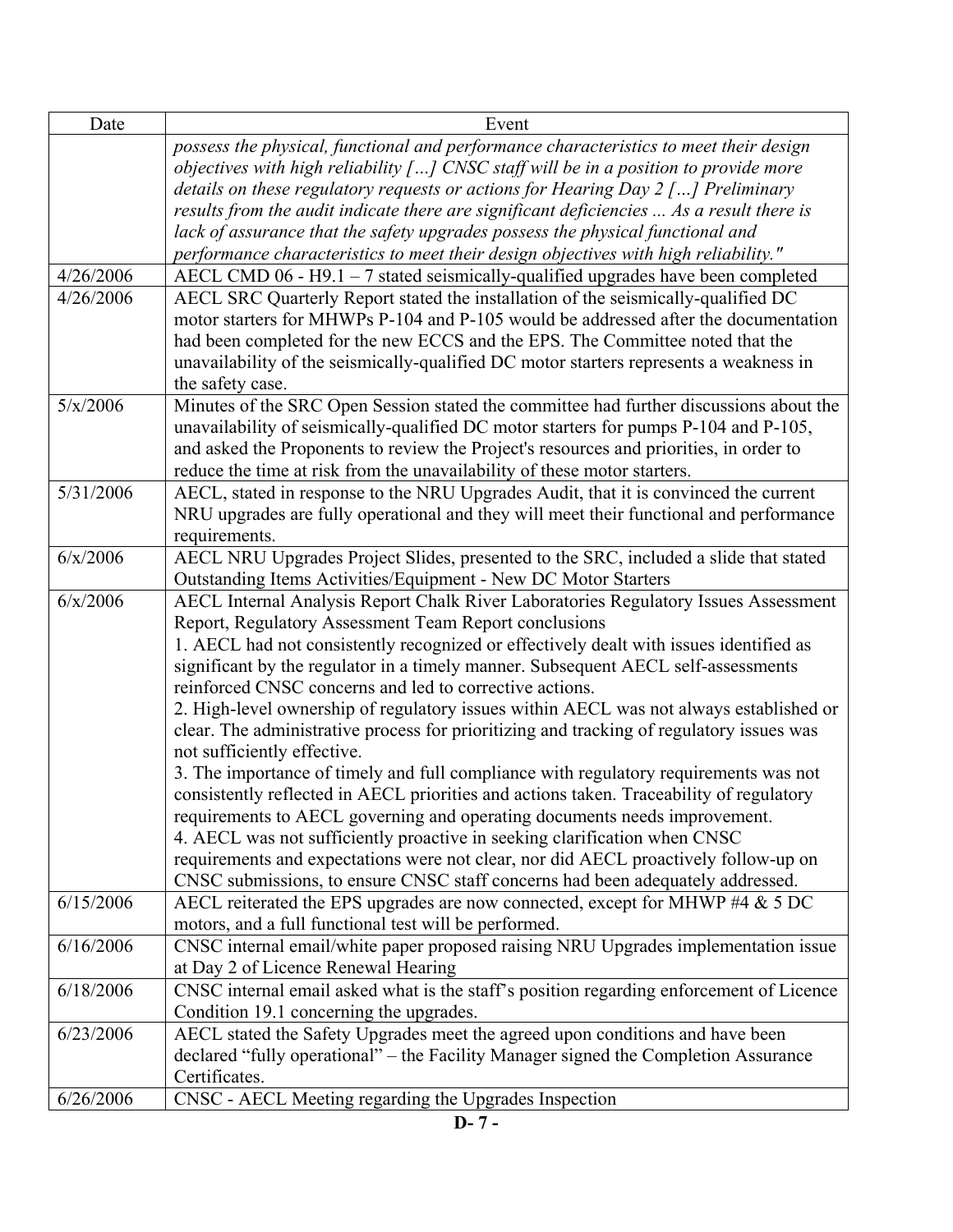| Date      | Event                                                                                                                                                                               |
|-----------|-------------------------------------------------------------------------------------------------------------------------------------------------------------------------------------|
| 6/28/2006 | AECL Information Presented for the Day Two CNSC Public Hearing cited the CNSC                                                                                                       |
|           | Inspection Report, but made no mention of the DC Motor Starters and AECLs position                                                                                                  |
|           | that the EPS Upgrade was fully operational without them                                                                                                                             |
| 6/28/2006 | CNSC Supplementary Information CMD 06-H9.B stated "When CMD 06-H9 was                                                                                                               |
|           | written, CNSC staff was considering the implications of deficiencies found during a                                                                                                 |
|           | February 2006 audit of the NRU Upgrades and was formulating regulatory requests or                                                                                                  |
|           | actions to address the deficiencies to the extent that would provide assurance that the                                                                                             |
|           | upgrades possess the physical, functional, and performance characteristics to meet their                                                                                            |
|           | design objectives [] CNSC's staff review of the NRU Upgrades concluded that,                                                                                                        |
|           | although they possess the physical, functional and performance characteristics to meet                                                                                              |
|           | their design objectives, there is a lack of assurance that they will perform their functions<br>with high reliability." CNSC also said that, in order to bring the upgrades to high |
|           | reliability, eight directives and two action notices were issued to the upgrade project, and                                                                                        |
|           | two directives, three action notices and two recommendations were issued to CRL site                                                                                                |
|           | processes.                                                                                                                                                                          |
| 6/28/2006 | CNSC Commission Hearing Day Two re: Licence renewal application for CRL through                                                                                                     |
|           | 2011.                                                                                                                                                                               |
| 6/30/2006 | AECL submitted LCOs for the remaining upgrades, including the LCO for EPS to                                                                                                        |
|           | MHWPs, for CNSC approval.                                                                                                                                                           |
| 7/x/2006  | AECL issued Final Safety Note for EPS - states EPS power supplies are now being                                                                                                     |
|           | connected to MHWPs.                                                                                                                                                                 |
| 7/5/2006  | AECL SRC Meeting included the discussions of the unavailability of seismically-                                                                                                     |
|           | qualified DC motor starters for pumps P-104 and P-105.                                                                                                                              |
| 7/6/2006  | AECL letter stated the DC starters are being replaced by hazards-qualified units.                                                                                                   |
| 7/28/2006 | CNSC issued Licence NRU extension for 63 months (thru 6/11). Licence Condition 19.1                                                                                                 |
|           | invoked the licensing strategy document of 2/28/06.                                                                                                                                 |
| 7/28/2006 | CNSC Reasons for Decision to Renew NRU OL stated it was based on the information                                                                                                    |
|           | that upgrades are completed, and the SAR indicated the design provides adequate                                                                                                     |
|           | protection. The upgraded NRU does not pose an unacceptable risk to the public.                                                                                                      |
| 7/31/2006 | OL included Licence Condition 19.1 "The licensee shall comply with the requirements                                                                                                 |
|           | set out in the document entitled "Licensing Strategy for the NRU Licensability Extension                                                                                            |
|           | <i>Project".</i> " {The Licence Condition does not refer to a document number or date.} and<br>Licence Condition 1.1 "The Canadian Nuclear Safety Commission (hereinafter "the      |
|           | Commission") or a person authorized by the Commission is the sole authority to                                                                                                      |
|           | interpret the conditions of this licence."                                                                                                                                          |
| 8/15/2006 | AECL SRC approved the EPS Final Safety Note, which clearly stated the tie-ins to the                                                                                                |
|           | MHWPs were not complete.                                                                                                                                                            |
| 8/31/2006 | AECL updated response to the CNSC audit stated that it will test the EPS under actual                                                                                               |
|           | load conditions, when the new DC motor starters are connected up. In response to the                                                                                                |
|           | findings AECL stated: Finding 4.9.1.5 "All upgrades are now connected to the EPS,                                                                                                   |
|           | except for MHWP #4 & 5 DC motors [] Finding 4.9.1.7 Correct. Testing of the new                                                                                                     |
|           | DC motor starters is still in progress."                                                                                                                                            |
| 9/1/2006  | CNSC letter provided comments on the 2000 version of the FSAR                                                                                                                       |
| 9/29/2006 | CNSC informed AECL the LCOs are being reviewed by CNSC staff.                                                                                                                       |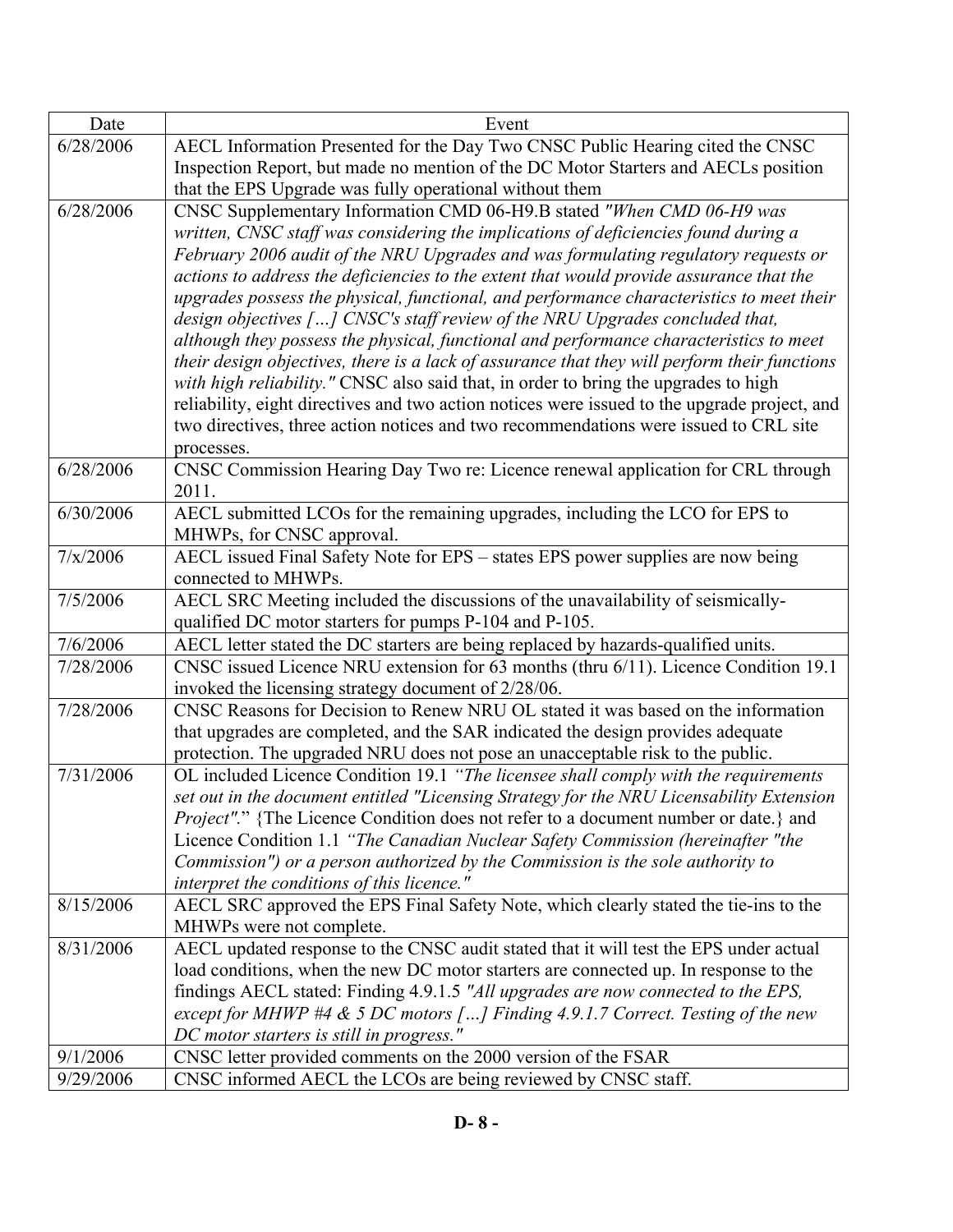| Date       | Event                                                                                                                                                                        |
|------------|------------------------------------------------------------------------------------------------------------------------------------------------------------------------------|
| 10/26/2006 | CNSC provided comments on AECL NRU FSAR $-6$ years after it was submitted                                                                                                    |
| 10/31/2006 | AECL EPS Design Verification stated: "Install EPS electrical equipment. This                                                                                                 |
|            | equipment includes MCCs, UPSs, battery banks, diesel generator sets and DC motor                                                                                             |
|            | starters $[]$ Completed to meet requirements with the exception of the DC motors,                                                                                            |
|            | which are still in progress."                                                                                                                                                |
| 11/7/2006  | AECL Project Implementation Plan for the Upgrades Project. Appendix A Master                                                                                                 |
|            | Schedule showed final commissioning around the end of May 1998. "The base scope of                                                                                           |
|            | work was generated from Conceptual Design Documents of the seven proposed                                                                                                    |
|            | upgrades determined from assessment phase. Design Requirements Documents and                                                                                                 |
|            | Detailed Design Descriptions including Option Studies, where applicable, will be                                                                                             |
|            | produced to form the basis for seeking approval to proceed from the appropriate                                                                                              |
|            | governing bodies."                                                                                                                                                           |
| 12/x/2006  | AECL EPS Commissioning Verification Report was prepared in response to a CNSC                                                                                                |
|            | audit Directive to review the adequacy and completeness of the commissioning program                                                                                         |
|            | applied to EPS. The verification report said "In October 2005, with approval of the SRC                                                                                      |
|            | and the CNSC, the final connections of EPS power to the other safety upgrades were                                                                                           |
|            | completed and the system was brought to 'fully operational' [] Replacement of these                                                                                          |
|            | starters was an add-on to the original project scope resulting from the NRU safety                                                                                           |
|            | reanalysis. It will provide enhanced protection against Loss of Flow especially after a                                                                                      |
|            | seismic event $\lceil  \rceil$ the remaining two procedures are related to the new qualified DC                                                                              |
|            | motor starters and will be completed after the new starters are installed."                                                                                                  |
| 3/x/2007   | AECL submitted Annual Safety Review - testing of MHWP starters will continue in                                                                                              |
|            | 2007. CNSC did not initiate enforcement.                                                                                                                                     |
| 3/x/2007   | AECL submitted FSAR AECL-MISC-300, Rev.1 - written as though seismically-                                                                                                    |
|            | qualified EPS is connected to MHWPs.                                                                                                                                         |
| 6/x/2007   | AECL EPS Operating Manual stated "However, MHWP #4 and #5 new DC motor                                                                                                       |
|            | starters, containing the auto-transfer switches for connecting to the alternate EPS<br>supply, have not been installed as of this manuals release date." {This is the Manual |
|            | that indicated to the CNSC resident inspector the lack of EPS connection to the                                                                                              |
|            | MHWPS.}                                                                                                                                                                      |
| 7/x/2007   | AECL Assessment Document stated "A subsequent design addition to the Upgrades                                                                                                |
|            | work of significance has been the replacement of the DC Motor Starters for the Main                                                                                          |
|            | Heavy Water Pumps #4 and #5 with seismically qualified units."                                                                                                               |
| 7/31/2007  | AECL submitted NRU Life Extension Final Report - stated replacement of motor                                                                                                 |
|            | starters for MHWPs is continuing. CNSC did not initiate enforcement.                                                                                                         |
| 8/30/2007  | AECL issued revised PSA – [Severe Core Damage Frequency] SCDF 10 <sup>-4</sup> . {CSNC had                                                                                   |
|            | not commented on or approved the current version of the PSA}                                                                                                                 |
| 11/5/2007  | CNSC resident inspector discovers a statement in NRU operating manual, indicating that                                                                                       |
|            | MHWPs are not connected to EPS                                                                                                                                               |
| 11/7/2007  | AECL confirmed in writing that MHWPs are not connected to EPS                                                                                                                |
| 11/8/2007  | CNSC expressed concern that NRU physical plant was not within licensing and safety                                                                                           |
|            | parameters                                                                                                                                                                   |
| 11/14/2007 | AECL made a verbal report that physical plant differed from 2007 FSAR and was using                                                                                          |
|            | a TOE process to evaluate the safety significance.                                                                                                                           |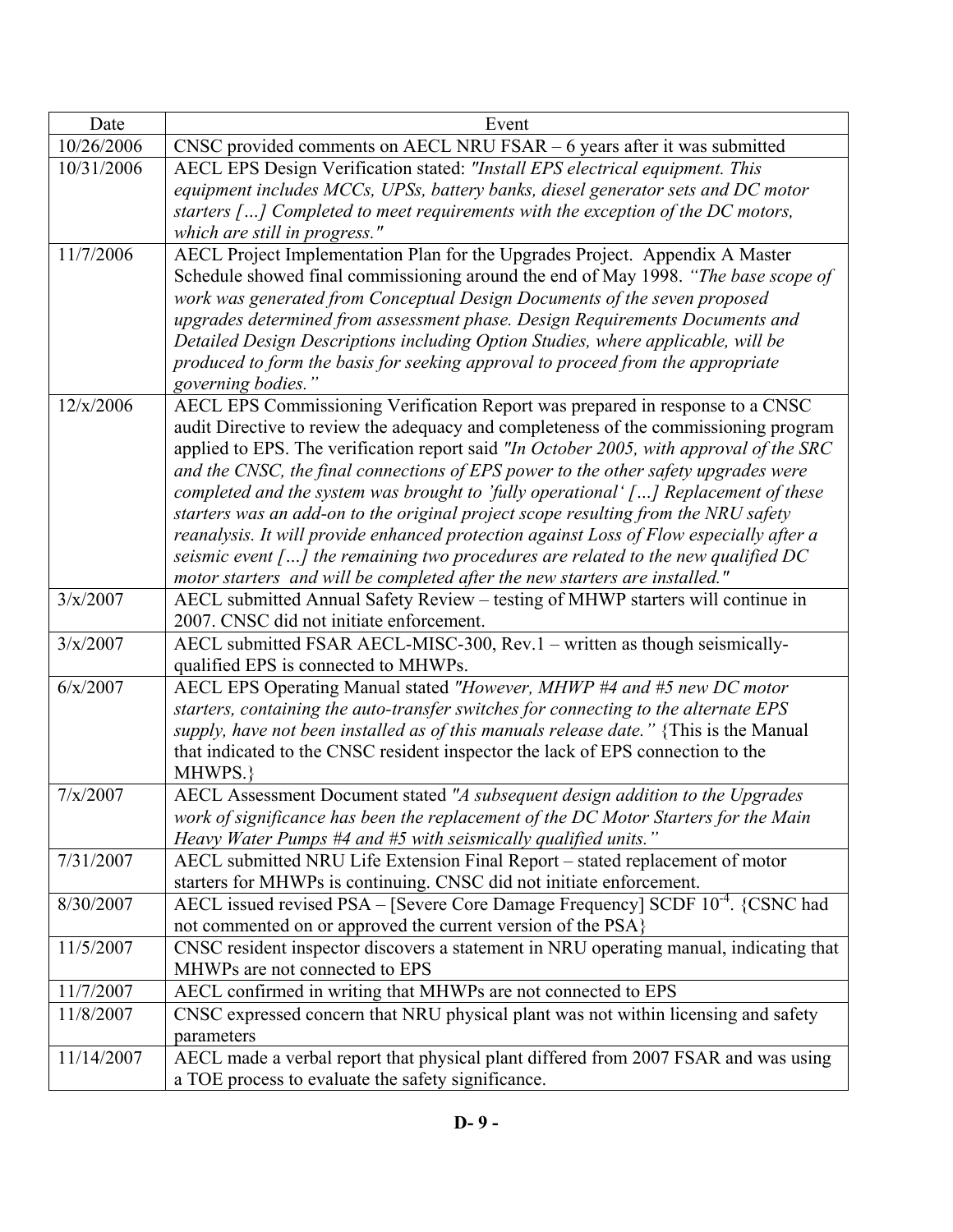| Date       | Event                                                                                      |
|------------|--------------------------------------------------------------------------------------------|
| 11/14/2007 | AECL completed TOE and concluded there was no loss of function, while there was            |
|            | reasonable assurance of adequate margins of safety.                                        |
| 11/15/2007 | CNSC letter to AECL documented verbal AECL report that facility does not match the         |
|            | FSAR; requested a description of the TOE and asked for daily updates on progress.          |
| 11/16/2007 | AECL informed CNSC of results of TOE                                                       |
| 11/16/2007 | NRU reactor tripped                                                                        |
| 11/16/2007 | NRU reactor was restarted.                                                                 |
| 11/19/2007 | NRU shutdown for 4 day regularly scheduled maintenance                                     |
| 11/20/2007 | CNSC internal email stated that there is a huge degradation of safety without the features |
|            | which ensure power is provided to the cooling pumps. "This 1.3E-3 of severe core           |
|            | damage was estimated as 6.15E-9 in the PSA (assuming the missing features to be            |
|            | implemented.) [] The comparison between 1.3E-3 and $6.15E-9$ indicates a huge              |
|            | degradation of safety."                                                                    |
| 11/21/2007 | CNSC informed AECL of CNSC staff's concerns regarding the depth and conclusions of         |
|            | the TOE, and advised that CNSC was working on a strong letter stating its position and     |
|            | concerns, recommending AECL not to re-start the reactor (scheduled for Thursday 11/22      |
|            | at night).                                                                                 |
| 11/22/2007 | AECL letter notified CNSC that reactor would not be restarted, so as to continue           |
|            | installation of qualified motor starters for MHWPs.                                        |
| 11/23/2007 | CNSC Staff notified the Commission Members of the Operational Event/Condition at           |
|            | NRU regarding the mismatch between the FSAR and the facility.                              |
| 11/27/2007 | CNSC and AECL senior management meeting to discuss one pump operation.                     |
| 11/27/2007 | CNSC issued SDR CMD 07-M38. CNSC stated the NRU reactor was shut down                      |
|            | because the facility did not match FSAR.                                                   |
| 11/x/2007  | AECL - Purchasing developed a punch list for materials needed to finish installation of    |
|            | the Motor Starters, which included commodities (wire, connectors, fasteners, conduit,      |
|            | etc.) and two engineered components (resistors and relays).                                |
| 11/29/2007 | AECL letter to CNSC submitted the one pump safety case - AECL Nuclear Safety Note          |
|            | "NRU Safety Case for Single MHWP Operation Safety and Environmental Analysis               |
|            | Branch"                                                                                    |
| 11/29/2007 | CNSC communicated SDR to Minister NRCan office                                             |
| 11/29/2007 | AECL submitted a safety case for one pump operation to CNSC. CNSC & AECL had no            |
|            | predetermined risk acceptance criteria on which to base acceptability of continued         |
|            | operation.                                                                                 |
| 11/30/2007 | In an AECL/CNSC meeting, AECL stated it did not consider the EPS tie-in to the             |
|            | MHWPs to be part of NRU Upgrades                                                           |
| 12/2/2007  | AECL email notified CNSC of its decision to not pursue the one pump safety case, so        |
|            | CNSC would not waste resources                                                             |
| 12/4/2007  | AECL issued a press release.                                                               |
| 12/5/2007  | Teleconference - CNSC and Minister NRCan                                                   |
| 12/5/2007  | AECL provided a schedule to CNSC that showed EPS connection to Pump P-104 by               |
|            | 12/23/07                                                                                   |
| 12/6/2007  | Public Meeting CNSC Commission – CNSC President states EPS to MHWPs was                    |
|            | always required as part of the NRU Upgrades and was not an "enhancement" - if AECL         |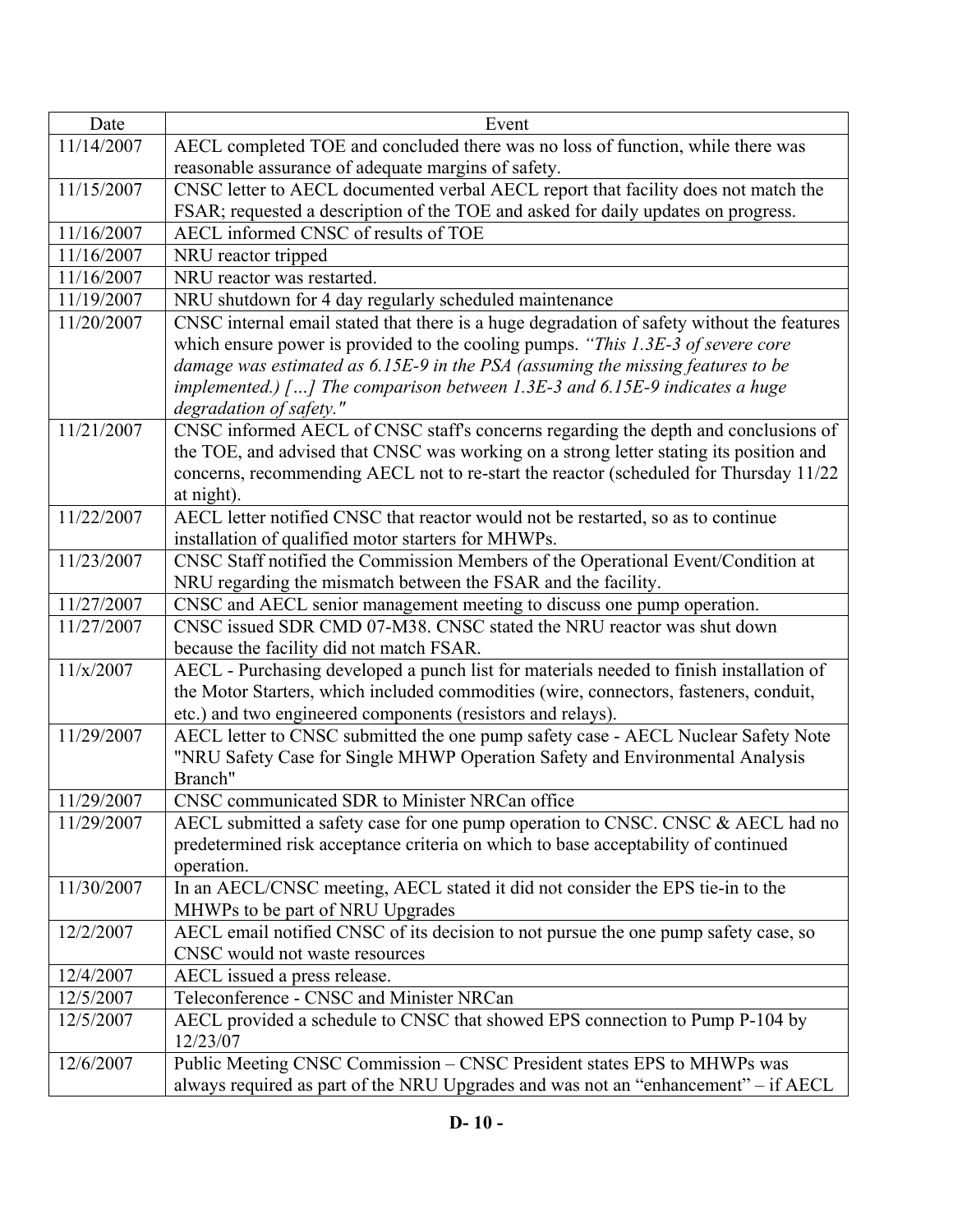| Date       | Event                                                                                     |
|------------|-------------------------------------------------------------------------------------------|
|            | had not shut down NRU, CNSC would have issued an order to do so.                          |
| 12/7/2007  | AECL submitted a letter to the CNSC President, requesting approval of a safety case to    |
|            | operate with one pump connected, and indicating that if a hearing was required, it should |
|            | be held on an urgent basis.                                                               |
| 12/7/2007  | CNSC letter to AECL stated that AECL's plan to develop a new safety case that is          |
|            | different from the one upon which the existing OL was issued requires an OL               |
|            | amendment and that the Commission has committed to hearing the matter expeditiously.      |
| 12/8/2007  | Teleconference between NRCan Minister and CNSC President                                  |
| 12/8/2007  | AECL submitted a draft list of actions from the November 30 meeting                       |
| 12/9/2007  | CNSC responded to the AECL draft action list from the November 30 meeting                 |
| 12/10/2007 | CNSC letter to AECL stated the Commission is prepared to vary its rules and to hear this  |
|            | matter of a licence amendment expeditiously, and requested AECL submit a request for      |
|            | license amendment and a full safety case.                                                 |
| 12/10/2007 | Acting General Counsel of the Legal Services Unit of the CNSC verbally informed the       |
|            | President of the CNSC of the withdrawal of legal services by the Department of Justice    |
|            | from the CNSC on the AECL file                                                            |
| 12/10/2007 | CNSC obtained independent legal counsel                                                   |
| 12/10/2007 | Canada's Governor General in Council issued Directive - Regulation of production of       |
|            | nuclear substances shall take into account the health of citizens dependent on the        |
|            | products. CNSC has no risk (including medical) process and acceptance criteria on         |
|            | which to base acceptability of continued operation.                                       |
| 12/10/2007 | Joint letters to CNSC and AECL Presidents from NRCan Minister and HealthCan               |
|            | Minister. Observations that there is no difference in risk of operation before and now    |
|            | (safe before/safe now) and back-up power is a recent mandate. AECL said it submitted a    |
|            | strong case for operation with one pump                                                   |
| 12/12/2007 | NRCan Minister stated that the length of time to advise of NRU shutdown was               |
|            | unacceptable                                                                              |
| 12/13/2007 | AECL internal memo - NRU Safety Case for one pump operation                               |
| 12/13/2007 | DOJ letter to CNSC advising it could not provide CNSC with legal advice                   |
| 12/11 &    | Parliament (House of Commons and Senate) passed Bill C-38 to allow operation of           |
| 12/2007    | <b>NRU</b>                                                                                |
| 12/16/2007 | NRU reactor restarted per Bill C-38                                                       |
| 12/x/2007  | AECL issued Assessment Document on Reliability of DC Motor Starters.                      |
| 12/24/2007 | CNSC email to AECL commented that the scope of AECL's Root Cause Analysis                 |
|            | should address the reason for the tie-in not being completed after having been identified |
|            | as necessary as far back as 1998 (9 years before).                                        |
| 1/7/2008   | AECL letter to CNSC submitting S-99 detailed report                                       |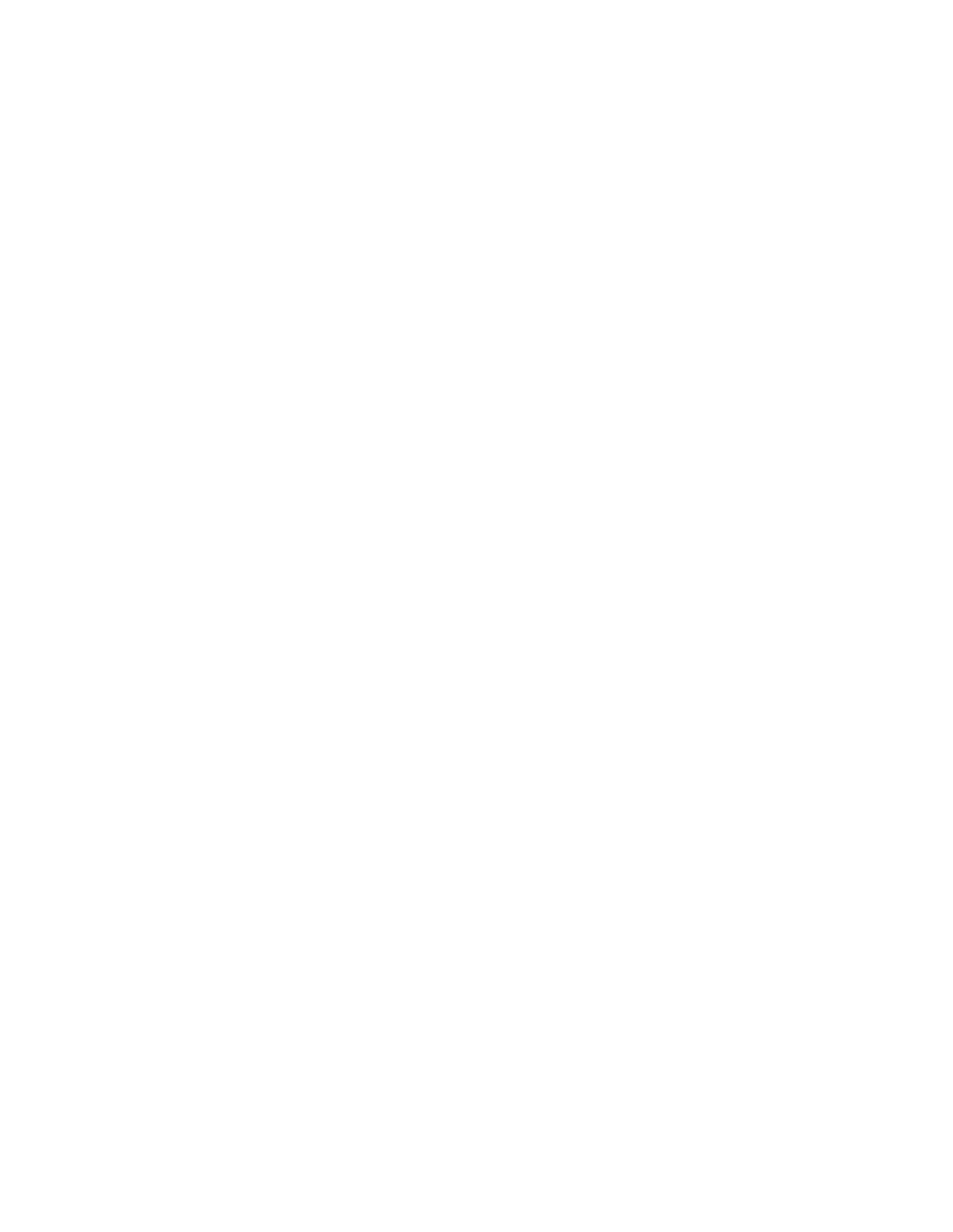## **APPENDIX E**

### **List of Personnel Interviewed**

## **CNSC:**

Andrei G. Blahoianu, Director, Engineering Design Assessment Division Lawrence Colligan, former Single Point of Contact for CRL Steve Cook, Electrical Engineer Gerald Crawford, former acting director Compliance and Licensing Division Alexander Delja, Thermal Hydraulics Engineer Gerald Frappier, Safety Analysis Director Daniel Gagne, Nuclear Facility Site Supervisor Barclay Howden, Director General, Nuclear Cycle and Facilities Regulation, Jafaar Karouni, Reliability Engineer Linda Keen, former President, CNSC; Commission Member Greg Lamarre, Director General, Directorate of Security and Safeguards Lisa Lang, former Project Officer, Chalk River Laboratories Compliance and Licensing Division Robert Lojk, Electrical Engineer Constantin Nache, Project Officer for NRU Greg Rzentkowski, Thermal Hydraulics Engineer Miguel Santini, Director CRL Compliance and Licensing Division Fred Taylor, former Single Point of Contact for CRL Paul Wong, Quality Management Specialist

## **AECL:**

Glenn Archinoff, Vice President Compliance, Corporate Oversight & Regulatory Affairs John Arnold, Production Manager Terence Arthur, CRL Facilities Licensing Manager Andrew Ashworth, Branch Manager, Safety and Environmental Analysis Paul Bell, Manager Nuclear Safety Nancy Burnett, Purchasing John Chilton, CRL Program Licensing Manager Chris Conway, Instrumentation and Controls Bernard DeAbreau, Commissioning Thomas Doherty, Commissioning Eldon Douglas, Commissioning Engineer Christine Fahey, Director Project Management Office Paul Fehrenbach, Vice President (retired) Guy Gagnon, Electrical Engineer Lance Goodick, Electrical Design Engineer, Electrical Design Group Section Head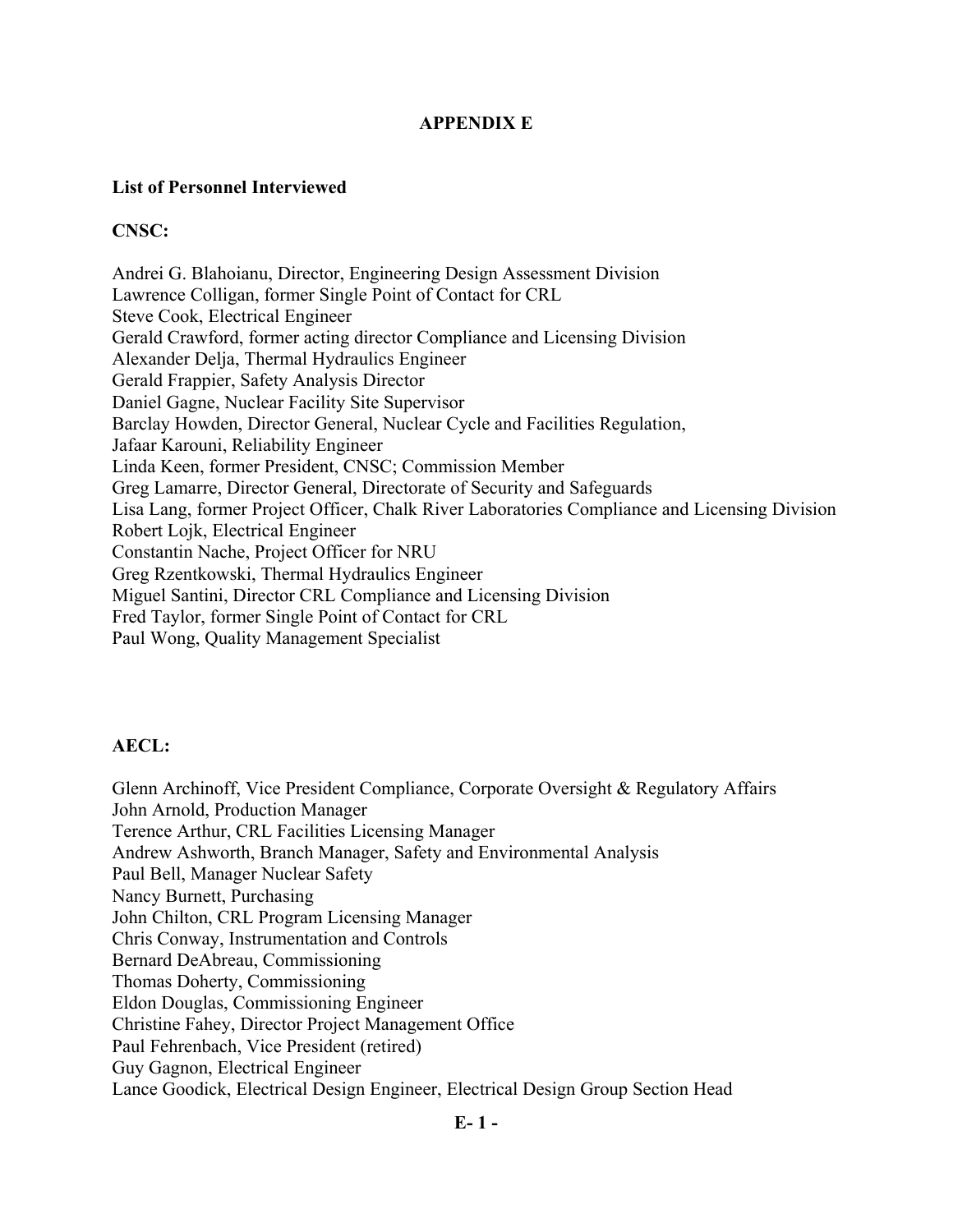Jean Pierre Latourneau, Licensing Single Point of Contact Ray Leung, Licensability Staff (PSA and FSAR) Catherine Lockley, Project Control/Support B. E. McGee, Sr. Vice President & Chief Nuclear Officer Research & Technology Operations Steven McCauley, Manager, NRU RESP Ken McLennan, Facility Manager Edward Mutterback, Upgrades Project Manager George Poley, Design Engineering Manager Denny See Hoye, Licensing Extension Project Manager (Retired) Suzanne Sheridan-Cole, CRL AIMS coordinator William R. Shorter, Director NRU Facility Kathy Smith, Manager, Operating Experience and Corrective Action James Walker, Safety Review Committee and Early Safety Assessment Author Andrew White, General Manager, Programs and Nuclear Oversight, Chief Regulatory Officer

## **AECL Key Personnel not available:**

Paul Lafreniere, former General Manger Reactor Operations Plant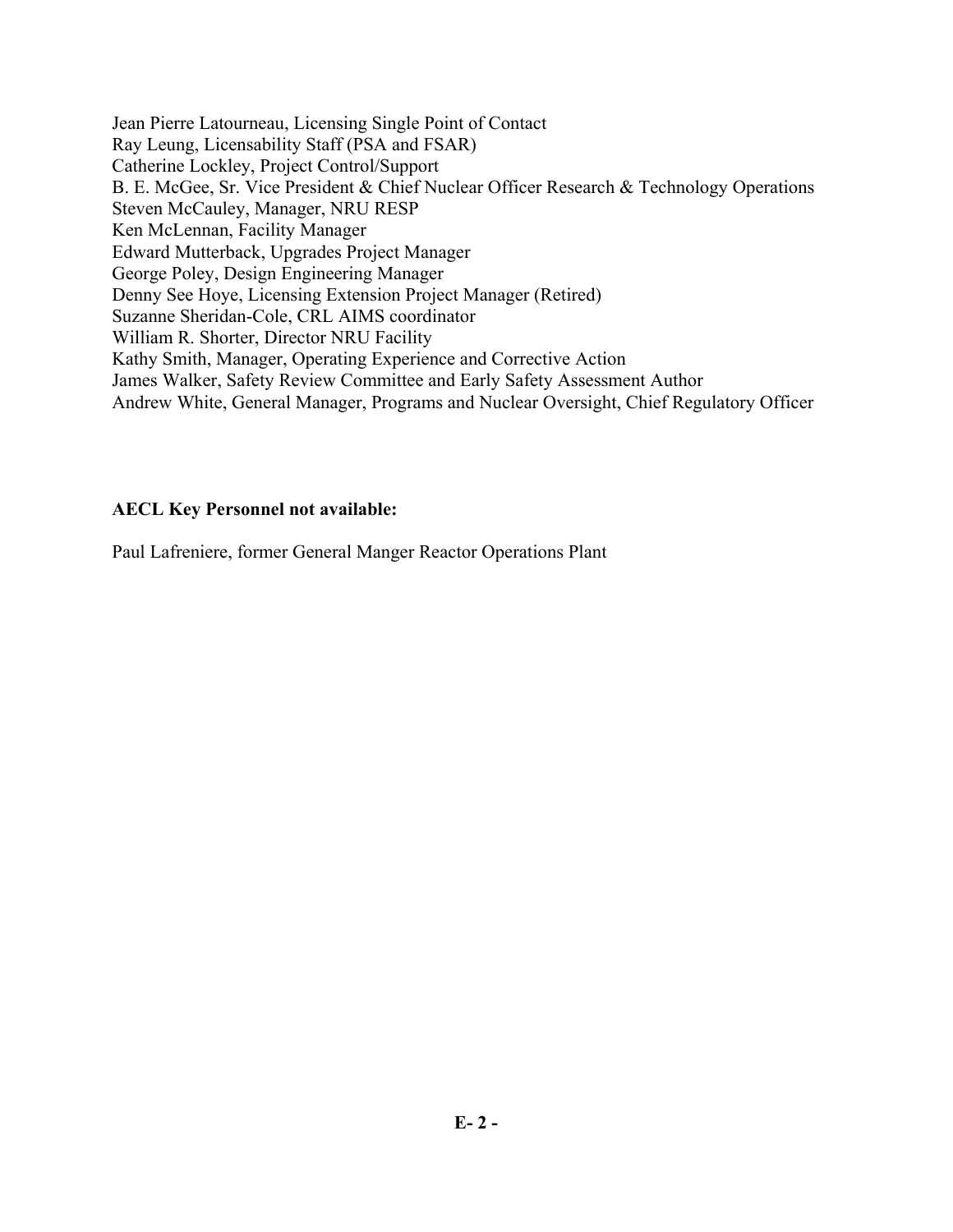## **Appendix F**

# **General Description of the NRU Reactor and Safety Upgrades**

## **General Description of the NRU Reactor**

The NRU reactor is one of the largest and most versatile research reactors in the world, and is used for a wide variety of irradiations, including fuels and materials testing, small-sample irradiations, neutron scattering research, and isotope production. The NRU reactor site has a large variety of experimental facilities that provide engineering research and development support for the other AECL programs. The NRU reactor produces a significant share of the world's supply of medical radioisotopes, the most important of which is Mo-99, used in millions of medical treatments annually.

NRU is a heterogeneous reactor, operating at power levels up to 135 megawatts (thermal). It is heavy water cooled and moderated, and surrounded by an annular light water reflector. The reactor is fueled at power. The core consists of a vessel cylinder approximately 3.7 meters in diameter and 3.5 meters high. It is made up of 227 vertical lattice sites arranged in a hexagonal array. Control rods and enriched uranium fuel rods occupy about half of the lattice sites; most of the remaining sites are used for low-temperature/low-pressure experiments and isotope irradiations, or are vacant. Two high-pressure /high-temperature loops, U-1 and U-2, supply coolant to three test sections. A number of horizontal beam facilities are also available.

The primary coolant and moderator are the same process system. Low temperature and low pressure (35°C and 0.76 MPa) heavy water is pumped via eight parallel circuits, each consisting of a pump, heat exchanger, and associated valves and piping to a common header below the reactor. Coolant is distributed to each cooled position, flowing upwards through the assembly and exiting into the upper vessel.

The reactor is controlled using 18 control/safety rods, each consisting of a drive unit and neutron absorber.

There are two independent trip systems in the reactor, the First Trip System and the Second Trip System, which activate the shutdown system when monitored operating parameters in the reactor or facilities exceed allowable limits.

The Main Heavy Water Primary Cooling System transfers the fission heat generated in the fuel to river water secondary coolant (Process Water System) when the reactor is operating, and provides decay heat removal under reactor shutdown conditions. Eight parallel branches provide primary cooling.

The Main Heavy Water Pumps (MHWPs) in the main coolant/moderator system are powered by Class 4 power from the off-site power grid. Four of the eight pumps have two-speed motors supplemented by a separate DC motor. On loss of Class 4 power, the reactor will trip and DC power is provided to two MHWPs from Class 1 power battery banks, supported through rectifiers from Class 3 diesel generators. The power to the MHWPs is also backed up from the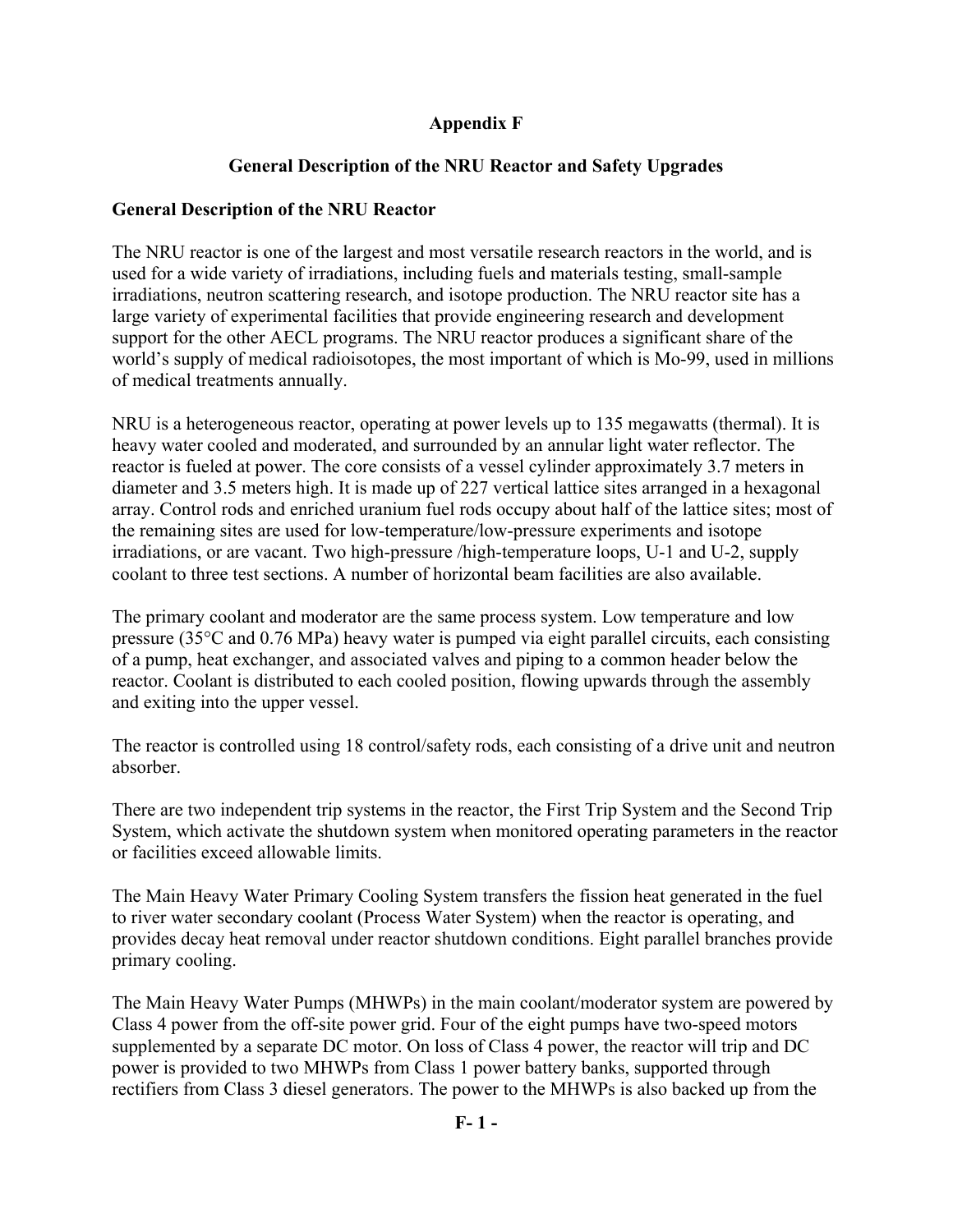Emergency Power System. This ensures that forced cooling is always available to the fuel rods in the core.

The Reactor Protection System is comprised of neutron absorbing rods and their release circuits, the First Trip System and the Second Trip System.

Engineered Safety Features that are provided in the reactor are Reactor Protective System, Emergency Core Cooling Functions, Main Pump Emergency DC Drive System, Emergency Secondary Cooling Functions, Rod Monitoring System, Emergency Filtration System and the seven reactor safety upgrades. The seven safety system upgrades included an independent second trip system, qualified emergency response center, new emergency core cooling system, qualified emergency water system, main pump flood protection, liquid and gaseous confinement boundary, and emergency power system.

## **General Description of the NRU Reactor Safety Upgrades**

The following is a general description of the seven major upgrades installed under the NRU Upgrades Project. All the upgrades are required to be seismically-qualified and environmentallyqualified. They are all designed to "modern" codes and standards.

**Secondary Trip System:** The Secondary Trip System is an independent second trip system that safely shuts down the reactor based on trip units detecting: seismic events, Class 4 power failure, major process water flood, excess neutron power, or excess log rate neutron power. The safety design requirements include separation, redundancy, and signal buffering.

**Qualified Emergency Response Centre:** The Qualified Emergency Response Centre is an all hazards-qualified alternative location to ensure the reactor can be placed in a stable shutdown state with adequate fuel cooling. It provides initiation and monitoring of all engineered safety features in the event that the main control room is unavailable. It houses equipment used for the other safety upgrades, which are also hazards-qualified, thereby providing separation of these systems from the other process and safety related systems in NRU.

**New Emergency Core Cooling:** The New Emergency Core Cooling system upgrade ensures that water is automatically made available to the primary cooling pumps of the emergency cooling circuits in the event of a Loss of Coolant Accident. Combined with the Liquid Confinement/ Vented Confinement upgrade, it provides for collection and recirculation of heavy water discharged from a break.

**Emergency Power System:** The Emergency Power System supplies electrical power independently and separately from the original electrical distribution system, providing Class 1, 2 and 3 electrical power to the upgrades components. It also provides back-up Class 1 power to existing DC motor starters, for emergency cooling Main Heavy Water Pump motors #4 and #5.

**Qualified Emergency Water System:** The Qualified Emergency Water System incorporates an independent water reservoir and redundant pumping system for post-shutdown heat removal via emergency cooling circuits  $4 \& 5$ . The cool qualified emergency water system water is pumped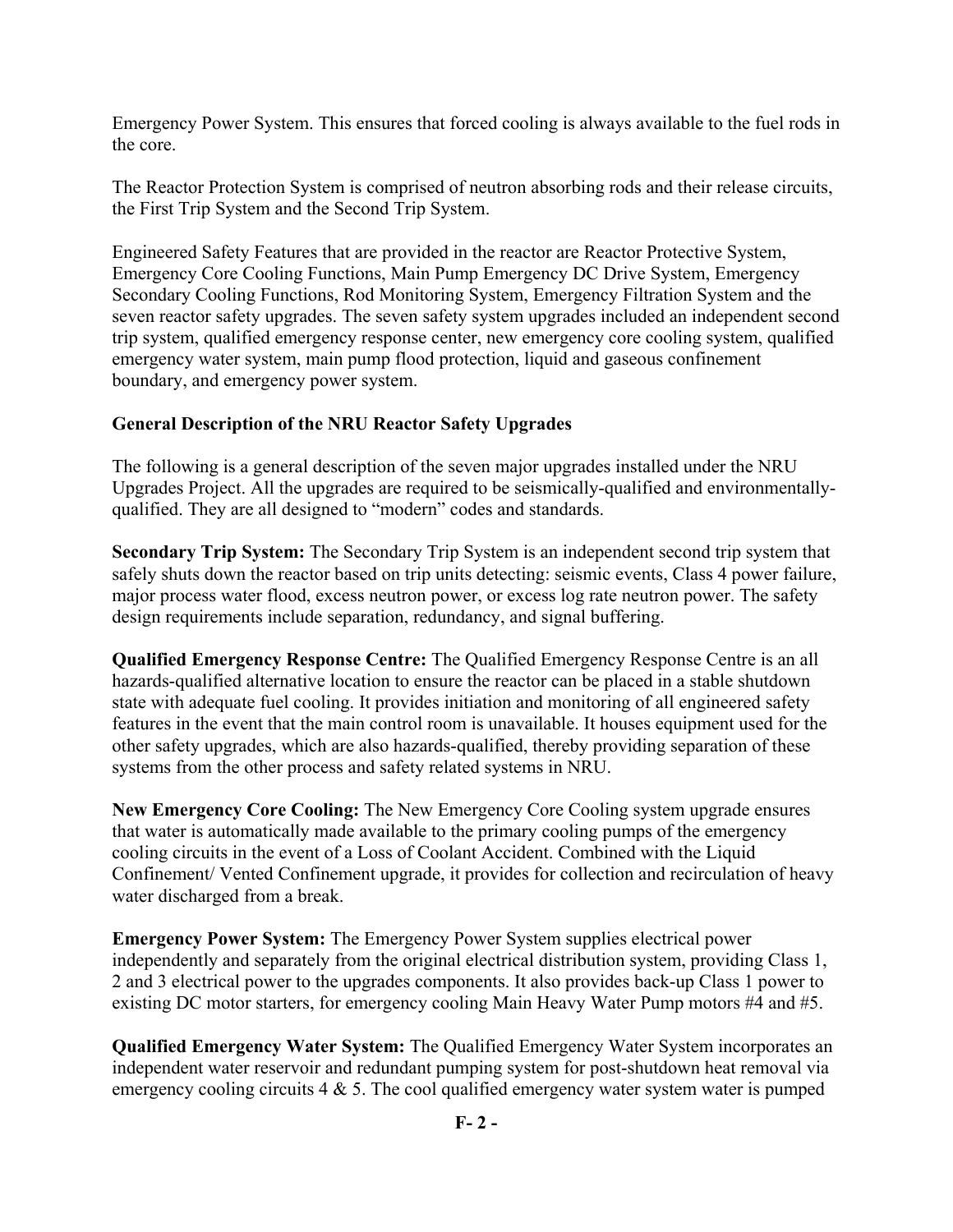through the secondary sides of the Main Heat Exchangers, absorbing the primary coolant heat load and returning to the reservoir.

**Main Pump Flood Protection:** The Main Pump Flood Protection is principally a passive system designed to divert water from major leaks in process piping. It ensures the proper operation of the main primary coolant pumps, including the emergency DC drive system, in the event of a major failure of the process water piping within the NRU building. The flood level detectors associated with this system are designed to trip the reactor and trigger an automatic shutdown of all four large process water supply pumps at the powerhouse.

**Liquid Confinement/Vented Confinement:** The Liquid Confinement/Vented Confinement provides a confinement boundary surrounding the reactor and a variety of rooms in the immediate area. It confines gaseous fission products, tritiated vapor, and released light and heavy water.